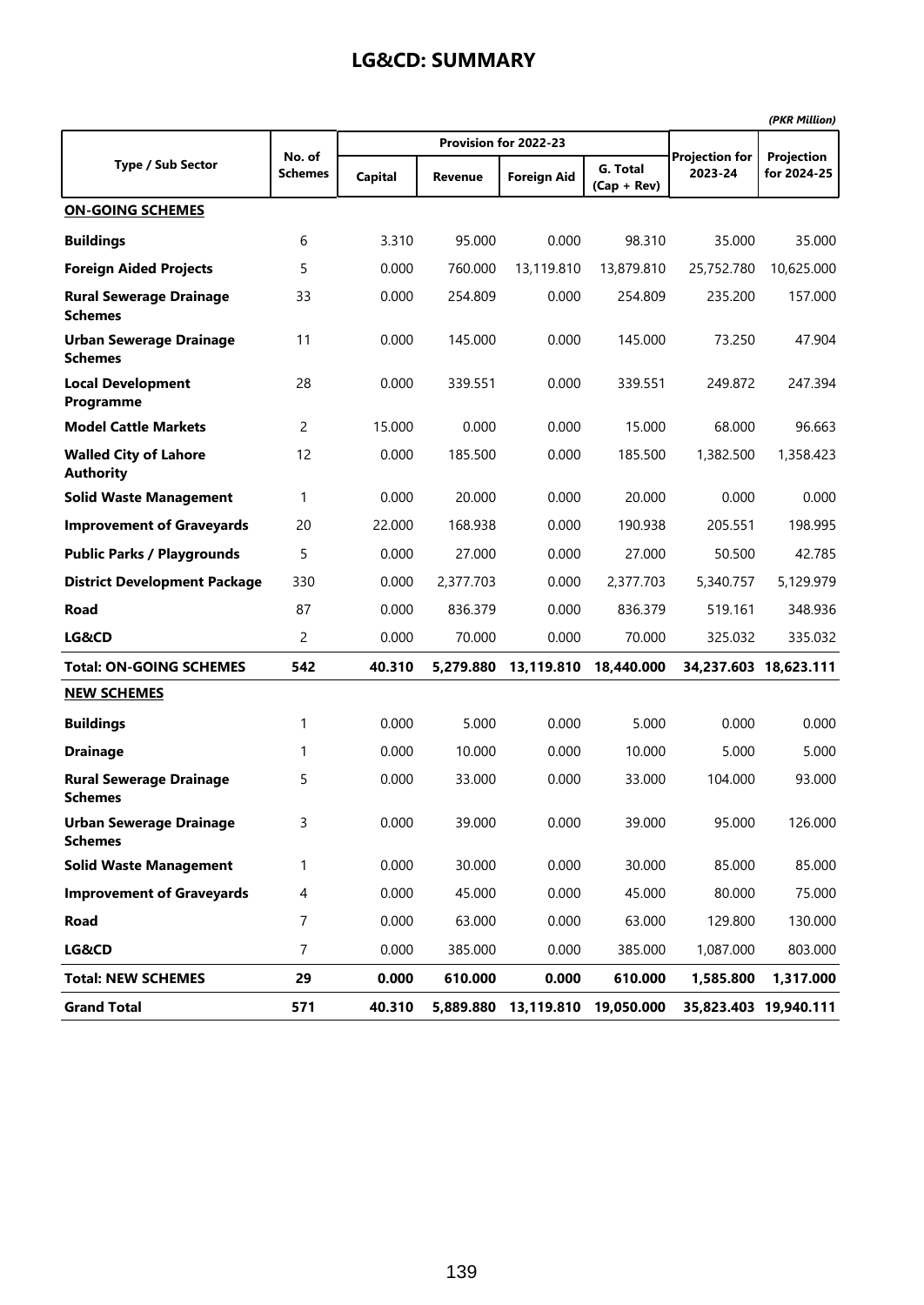|              |                                                                                                                                                                                                 |           |                         |       |                       |                |                         |         | (PKR Million)                     |
|--------------|-------------------------------------------------------------------------------------------------------------------------------------------------------------------------------------------------|-----------|-------------------------|-------|-----------------------|----------------|-------------------------|---------|-----------------------------------|
| GS           | <b>Scheme Information</b>                                                                                                                                                                       | Est. Cost | Accum.<br>Exp.          |       | Provision for 2022-23 | <b>G.Total</b> | <b>MTDF Projections</b> |         | <b>Throw fwd</b><br><b>Beyond</b> |
| No           | Scheme ID / Approval Date / Location                                                                                                                                                            |           | <b>June, 22</b>         | Cap.  | Rev.                  | (Cap.+Rev.)    | 2023-24                 | 2024-25 | <b>June, 2025</b>                 |
| $\mathbf{1}$ | $\overline{2}$                                                                                                                                                                                  | 3         | $\overline{\mathbf{4}}$ | 5     | 6                     | 7              | 8                       | 9       | 10                                |
|              | <b>ON-GOING SCHEMES</b><br><b>Buildings</b>                                                                                                                                                     |           |                         |       |                       |                |                         |         |                                   |
|              |                                                                                                                                                                                                 |           |                         |       |                       |                |                         |         |                                   |
| 1429         | <b>Construction of Model Slaughter House</b><br>in Tehsil & District Sialkot<br>01172105649 / 23-02-2022 / Sialkot                                                                              | 80.000    | 0.000                   | 0.000 | 10.000                | 10.000         | 35.000                  | 35.000  | 0.000                             |
| 1430         | Construction / Establishment of new<br>General Bus Stand (C-Class) at<br><b>Municipal Committee Lodhran</b><br>01232107866 / 29-07-2021 / Lodhran                                               | 60.000    | 20.000                  | 0.000 | 40.000                | 40,000         | 0.000                   | 0.000   | 0.000                             |
| 1431         | <b>Construction of Multipurpose Hall at</b><br>Barthi, Tehsil Koh-e-Suleman, Distrcit<br>D.G.Khan<br>01042154506 / 16-02-2022 / Dera Ghazi<br>Khan                                              | 29.981    | 26.670                  | 3.310 | 0.000                 | 3.310          | 0.000                   | 0.000   | 0.000                             |
|              | 1432 Construction of Auditorium in Liagat Pur<br>RY Khan<br>01032105806 / 17-07-2021 / Rahim Yar<br>Khan                                                                                        | 35.000    | 10.000                  | 0.000 | 25.000                | 25.000         | 0.000                   | 0.000   | 0.000                             |
| 1433         | <b>Construction of Municipal Library at</b><br>Liagat Pur RY Khan<br>01032105807 / 17-07-2021 / Rahim Yar<br>Khan                                                                               | 15.000    | 5.000                   | 0.000 | 10.000                | 10.000         | 0.000                   | 0.000   | 0.000                             |
| 1434         | <b>Construction of Union Council Office</b><br><b>Buildings in Punjab</b><br>01371601278 / 11-07-2017 / Punjab                                                                                  | 364.644   | 354.644                 | 0.000 | 10.000                | 10.000         | 0.000                   | 0.000   | 0.000                             |
|              | <b>Total: Buildings</b>                                                                                                                                                                         | 584.625   | 416.314                 | 3.310 | 95.000                | 98.310         | 35.000                  | 35.000  | 0.000                             |
|              | <b>District Development Package</b>                                                                                                                                                             |           |                         |       |                       |                |                         |         |                                   |
| 1435         | Construction of PCC streets along with<br>tough tiles and drainage in Banda -<br>Basali - Jhatta - Tariaha - Takht Pari.<br><b>District Rawalpindi</b><br>01292105215 / 16-07-2021 / Rawalpindi | 30.000    | 8.000                   | 0.000 | 6.000                 | 6.000          | 8.000                   | 8.000   | 0.000                             |
|              | 1436 Const of streets Nallah, Sewerageline<br>and allied work ward No. 1 to 6<br>Rawalpindi Cantt. District Rawalpindi<br>01292105220 / 16-07-2021 / Rawalpindi                                 | 49.950    | 15.000                  | 0.000 | 9.000                 | 9.000          | 12.975                  | 12.975  | 0.000                             |
| 1437         | <b>Construction of streets Nallah.</b><br>Sewerage line and allied work UC 71 to<br>75 Rawalpindi.<br>01292105226 / 16-07-2021 / Rawalpindi                                                     | 49.950    | 15.000                  | 0.000 | 9.000                 | 9.000          | 12.975                  | 12.975  | 0.000                             |
| 1438         | REH / Imp of road / Drain / Sewerage &<br>PCC From Askari XI To SCO Unit Range<br>road RCB District Rawalpindi.<br>01292105410 / 19-07-2021 / Rawalpindi                                        | 40.000    | 10.000                  | 0.000 | 8.000                 | 8.000          | 11.000                  | 11.000  | 0.000                             |
| 1439         | Rehabilitation of road from Jammia<br><b>School Chowk to Ghousia Chowk Tehsil</b><br>& Distt Rawalpindi<br>01292105461 / 19-07-2021 / Rawalpindi                                                | 90.000    | 55.000                  | 0.000 | 5.000                 | 5.000          | 15.000                  | 15.000  | 0.000                             |
| 1440         | Construction of road from Dhar Jawa link<br>to Moza Maradi, L = 3km, Murree,<br>Rawalpindi.<br>01292106147 / 16-07-2021 / Rawalpindi                                                            | 45.000    | 15.000                  | 0.000 | 8.000                 | 8.000          | 11.000                  | 11.000  | 0.000                             |
| 1441         | Rehabilitation / Construction of main<br>road from Jamaitar to Narh, $L = 4km$ ,<br>Kahuta, , Rawalpindi<br>01292106153 / 16-07-2021 / Rawalpindi                                               | 50.000    | 15.000                  | 0.000 | 9.000                 | 9.000          | 13.000                  | 13.000  | 0.000                             |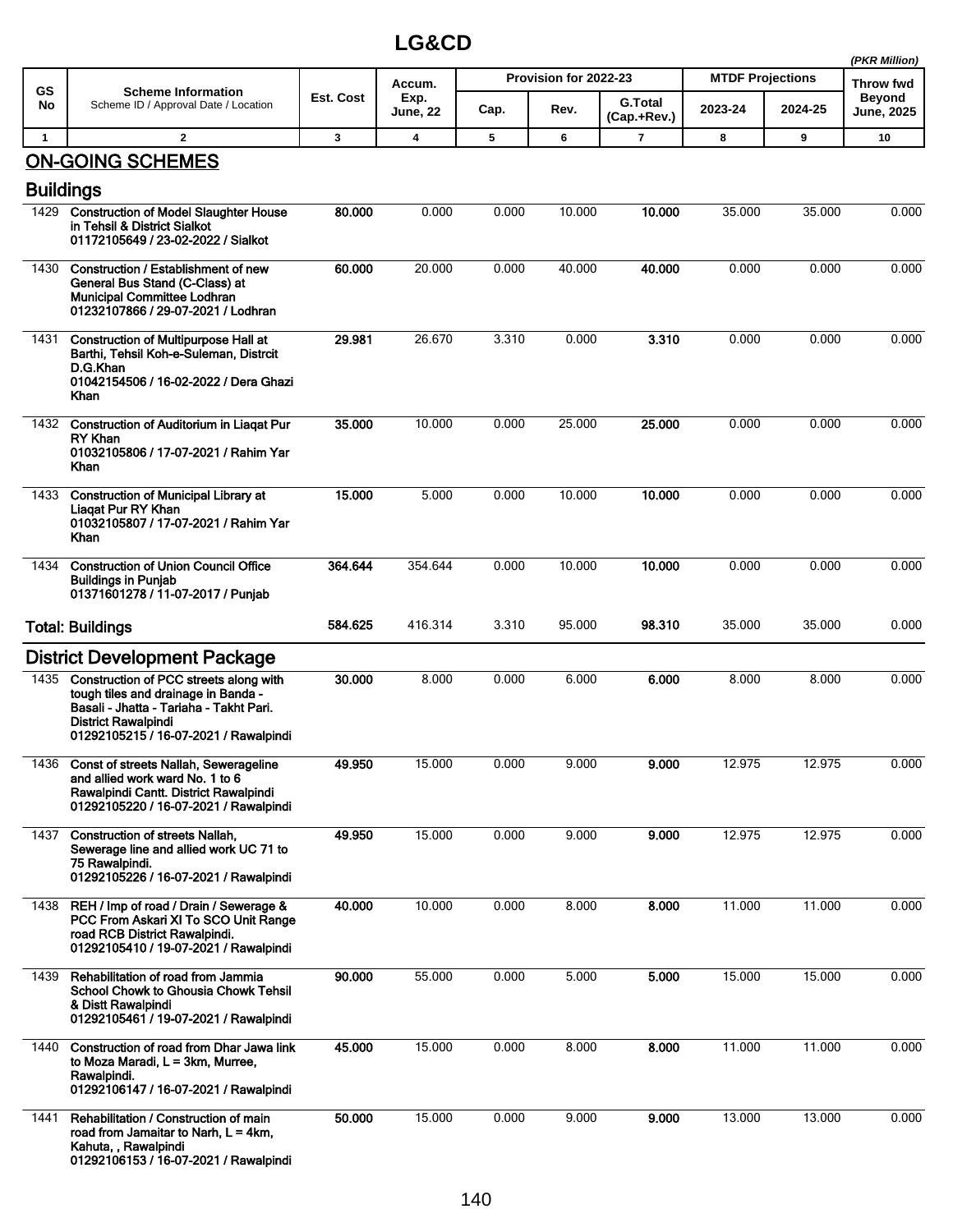|              |                                                                                                                                                                                                                                 |              |                         |       |                       |                               |                         |         | (PKR Million)        |
|--------------|---------------------------------------------------------------------------------------------------------------------------------------------------------------------------------------------------------------------------------|--------------|-------------------------|-------|-----------------------|-------------------------------|-------------------------|---------|----------------------|
| <b>GS</b>    | <b>Scheme Information</b>                                                                                                                                                                                                       |              | Accum.                  |       | Provision for 2022-23 |                               | <b>MTDF Projections</b> |         | <b>Throw fwd</b>     |
| No           | Scheme ID / Approval Date / Location                                                                                                                                                                                            | Est. Cost    | Exp.<br><b>June, 22</b> | Cap.  | Rev.                  | <b>G.Total</b><br>(Cap.+Rev.) | 2023-24                 | 2024-25 | Beyond<br>June, 2025 |
| $\mathbf{1}$ | $\overline{2}$                                                                                                                                                                                                                  | $\mathbf{3}$ | 4                       | 5     | 6                     | $\overline{7}$                | 8                       | 9       | 10                   |
| 1442         | Construction of road from Nothia More to<br>Mohra Bakhtan, L = 3km, Kallar Syedan,<br>, Rawalpindi<br>01292106155 / 16-07-2021 / Rawalpindi                                                                                     | 36.000       | 20.000                  | 0.000 | 4.000                 | 4.000                         | 6.000                   | 6.000   | 0.000                |
| 1443         | Construction of road from Beama to<br>Gangal, L = 3km, Kallar Syedan,<br>Rawalpindi<br>01292106160 / 16-07-2021 / Rawalpindi                                                                                                    | 36.000       | 10.000                  | 0.000 | 7.000                 | 7.000                         | 9.500                   | 9.500   | 0.000                |
| 1444         | <b>Construction of Kambili Sadiq Phalina</b><br>road, L = 4km, Kallar Syedan,<br>Rawalpindi<br>01292106183 / 16-07-2021 / Rawalpindi                                                                                            | 50.000       | 15.000                  | 0.000 | 9.000                 | 9.000                         | 13.000                  | 13.000  | 0.000                |
| 1445         | Construction of Lower Charhan road. L=<br>2.5km Uc Charhan, Murree, Rawalpindi<br>01292106187 / 16-07-2021 / Rawalpindi                                                                                                         | 48.750       | 23.850                  | 0.000 | 8.000                 | 8.000                         | 8.450                   | 8.450   | 0.000                |
| 1446         | <b>Rehabilitation / Construction of Mozah</b><br>Bheins to Jhangi Road, L= 4km,<br>Rawalpindi<br>01292106192 / 24-07-2021 / Rawalpindi                                                                                          | 68,000       | 58.000                  | 0.000 | 6.000                 | 6.000                         | 2.000                   | 2.000   | 0.000                |
| 1447         | Rehabilitation / Improvement of Budho<br>Bajar Road, L = 3km, District Rawalpindi<br>01292106200 / 16-07-2021 / Rawalpindi                                                                                                      | 50.000       | 15.000                  | 0.000 | 6.000                 | 6.000                         | 14.000                  | 15.000  | 0.000                |
| 1448         | <b>Construction of Metalled Road from</b><br>Thoon to Plyee Length 3KM, Kotli<br>Sattian, District Rawalpindi<br>01292106201 / 24-07-2021 / Rawalpindi                                                                          | 60.000       | 25.000                  | 0.000 | 5.000                 | 5.000                         | 15.000                  | 15.000  | 0.000                |
| 1449         | Rehabilitation / Widening &<br>Improvement of road from Rukh more to<br>Khungrilla, length = 3.00 Km, District<br>Rawalpindi<br>01292106219 / 16-07-2021 / Rawalpindi                                                           | 31.000       | 10.000                  | 0.000 | 5.000                 | 5.000                         | 8.000                   | 8.000   | 0.000                |
| 1450         | Rehabilitation / Widening &<br>Improvement of road from Chakwal<br>More to Tarkwal, length = 3.80 Km,<br><b>District Rawalpindi</b><br>01292106221 / 16-07-2021 / Rawalpindi                                                    | 40.600       | 23.000                  | 0.000 | 8.000                 | 8.000                         | 4.800                   | 4.800   | 0.000                |
| 1451         | <b>Construction of PCC, Boundary Walls,</b><br>Soiling and drainage and ablution area<br>in graveyards of Ward 2, Ward 3 and<br>Ward 5 CCB, UC-42, UC-43, UC-44,<br>UC-45, Rawalpindi.<br>01292106224 / 16-07-2021 / Rawalpindi | 20.000       | 8.000                   | 0.000 | 12.000                | 12.000                        | 0.000                   | 0.000   | 0.000                |
| 1452         | Rehabilitation / Improvement of road<br>tench chowk toward Kiyani road mor<br>Rawalpindi Cantt. (L = 1.5 KM)<br>01292106227 / 16-07-2021 / Rawalpindi                                                                           | 50.000       | 15.000                  | 0.000 | 6.000                 | 6.000                         | 14.500                  | 14.500  | 0.000                |
| 1453         | Construction of sewerage / Drainage in<br>Ward No. 1 RCB District Rawalpindi.<br>01292106239 / 19-07-2021 / Rawalpindi                                                                                                          | 40.000       | 15.000                  | 0.000 | 8.000                 | 8.000                         | 10.000                  | 7.000   | 0.000                |
| 1454         | Construction / Imrpvement of road main<br>G.T road to Jameelabad / Malakabad<br>Taxila = 2.00 km, Rawalpindi<br>01292106271 / 16-07-2021 / Rawalpindi                                                                           | 50.000       | 15.000                  | 0.000 | 5.000                 | 5.000                         | 15.000                  | 15.000  | 0.000                |
| 1455         | Construction/ Improvement of road main<br>Hattar road to village sukku, Mahasian =<br>2.50 km Wah Cantt, Rawalpindi<br>01292106274 / 16-07-2021 / Rawalpindi                                                                    | 40.000       | 10.000                  | 0.000 | 4.000                 | 4.000                         | 13.000                  | 13.000  | 0.000                |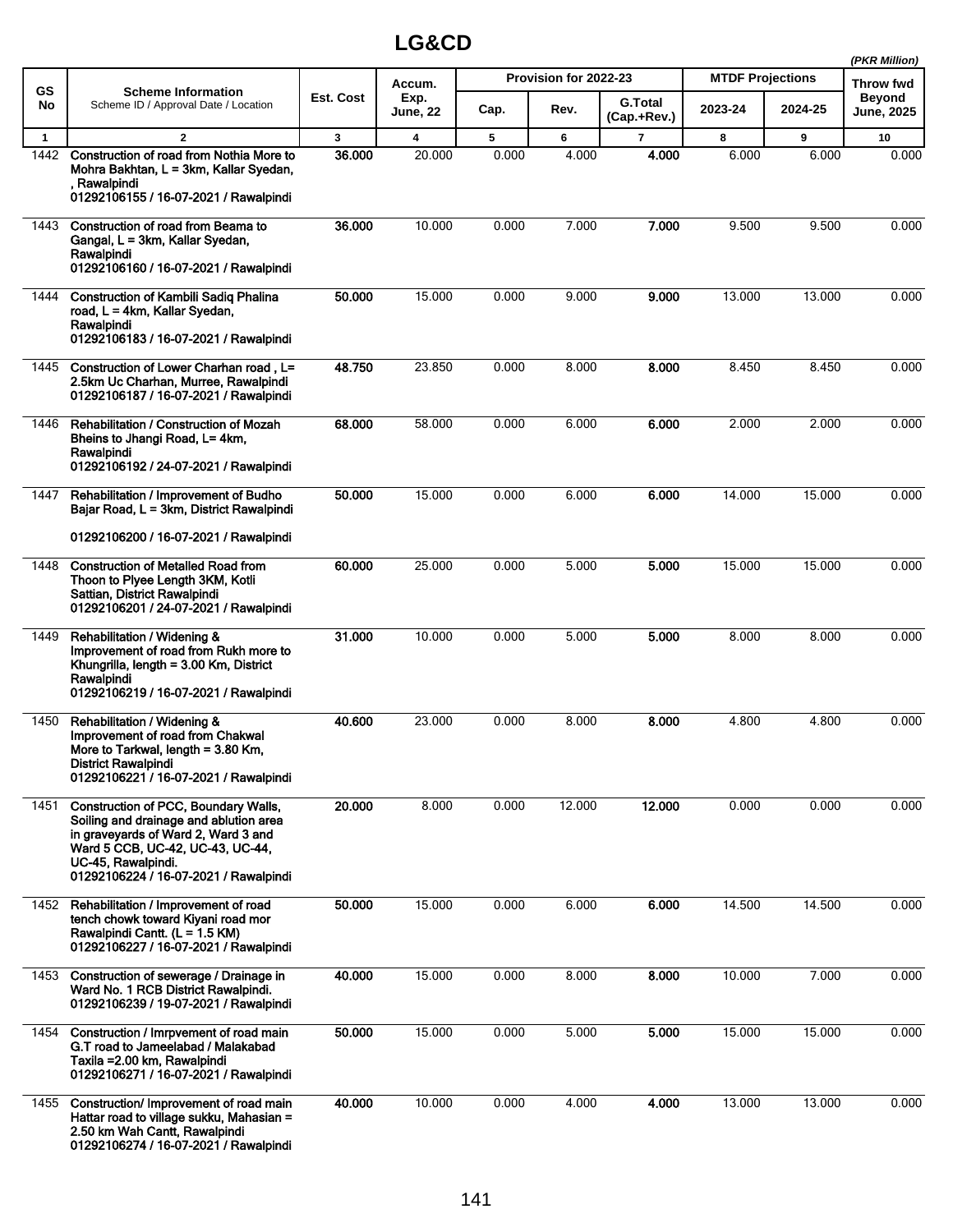|              |                                                                                                                                                                                                                                                      |              |                         |       |                       |                               |                         | (PKR Million) |                      |
|--------------|------------------------------------------------------------------------------------------------------------------------------------------------------------------------------------------------------------------------------------------------------|--------------|-------------------------|-------|-----------------------|-------------------------------|-------------------------|---------------|----------------------|
| <b>GS</b>    | <b>Scheme Information</b>                                                                                                                                                                                                                            |              | Accum.                  |       | Provision for 2022-23 |                               | <b>MTDF Projections</b> |               | Throw fwd            |
| No           | Scheme ID / Approval Date / Location                                                                                                                                                                                                                 | Est. Cost    | Exp.<br><b>June, 22</b> | Cap.  | Rev.                  | <b>G.Total</b><br>(Cap.+Rev.) | 2023-24                 | 2024-25       | Beyond<br>June, 2025 |
| $\mathbf{1}$ | $\mathbf{2}$                                                                                                                                                                                                                                         | $\mathbf{3}$ | 4                       | 5     | 6                     | $\overline{7}$                | 8                       | 9             | 10                   |
| 1456         | Improvement of School Road from<br>Khwaja Corporation Adyala Road to<br>Tulsa Chowk L = 1.50KM, Rawalpindi<br>01292107534 / 24-07-2021 / Rawalpindi                                                                                                  | 89.830       | 30.400                  | 0.000 | 8.000                 | 8.000                         | 25.000                  | 26.430        | 0.000                |
| 1457         | Rehabilitation / Improvement / Repair of<br>road (Including 2 feet both side<br>shoulder) from Talagang road main<br>Dharabi Mor to Roop wall, UC Kot<br>Choudhrian Tehsil & District Chakwal.<br>(L=13.50 km)<br>01272105492 / 24-07-2021 / Chakwal | 120.000      | 16.000                  | 0.000 | 40.000                | 40.000                        | 32.000                  | 32.000        | 0.000                |
| 1458         | Rehabilitation / Improvement / Repair of<br>road from Jhamra to Kahut Teshil Kallar<br>Kahar. (L=5 km)<br>01272105498 / 19-07-2021 / Chakwal                                                                                                         | 40.000       | 10.000                  | 0.000 | 8.000                 | 8.000                         | 11.000                  | 11.000        | 0.000                |
| 1459         | Rehabilitation / Improvement / Repair of<br>road (Including 2 feet both side<br>shoulder) from main Talagang road<br>Balkassar to Bhatti Gujjar via Pipli Tehsil<br>& District Chakwal. (L=5 km)<br>01272105501 / 19-07-2021 / Chakwal               | 50.000       | 15.000                  | 0.000 | 5.000                 | 5.000                         | 15.000                  | 15.000        | 0.000                |
| 1460         | Rehabilitation / Improvement / Repair of<br>road from Tuti Bun to Alawal Sharif<br>Tehsil & District Chakwal (L=4 km)<br>01272105505 / 19-07-2021 / Chakwal                                                                                          | 40.000       | 10.000                  | 0.000 | 8.000                 | 8.000                         | 11.000                  | 11.000        | 0.000                |
| 1461         | Rehabilitation / Improvement / Repair of<br>road with allied works Fateh Shah Kalo<br>Wali Chaki Mera Thar Chak, Tehsil<br>Kallar Kahar, District Chakwal (L=14<br>KM)<br>01272106171 / 19-07-2021 / Chakwal                                         | 50.000       | 10.000                  | 0.000 | 5.000                 | 5.000                         | 17.500                  | 17.500        | 0.000                |
| 1462         | Rehabilitation / Improvement / Repair of<br>road Sargodha Road Miani Jhamra<br>Wasnal Road Tehsil Kallar Kahar District<br>Chakwal (L=7 KM)<br>01272106175 / 24-07-2021 / Chakwal                                                                    | 70.000       | 45.000                  | 0.000 | 5.000                 | 5.000                         | 10.000                  | 10.000        | 0.000                |
| 1463         | <b>Construction of PCC Streets / Drainage</b><br>in Union Council Begal, Mureed &<br>Warwal, Tehsil & District Chakwal<br>01272106199 / 19-07-2021 / Chakwal                                                                                         | 50.000       | 15.000                  | 0.000 | 5.000                 | 5.000                         | 15.000                  | 15.000        | 0.000                |
| 1464         | <b>Construction of PCC Streets / Drainage</b><br>in Union Council Balkassar & Bikhari<br>Kalan Tehsil & District Chakwal<br>01272106714 / 19-07-2021 / Chakwal                                                                                       | 50.000       | 10.000                  | 0.000 | 5.000                 | 5.000                         | 17.500                  | 17.500        | 0.000                |
| 1465         | <b>Grant in aid for Solid Waste</b><br>Management System in Metropolitan<br>Corporation Sargodha, District Sargodha                                                                                                                                  | 332.000      | 50.000                  | 0.000 | 10.000                | 10.000                        | 136.000                 | 136.000       | 0.000                |
|              | 01332106262 / 30-07-2021 / Sargodha                                                                                                                                                                                                                  |              |                         |       |                       |                               |                         |               |                      |
| 1466         | Installation of Street Lights in City area<br>of Sargodha, District Sargodha<br>01332106268 / 17-07-2021 / Sargodha                                                                                                                                  | 125.000      | 30.000                  | 0.000 | 10.000                | 10.000                        | 42.500                  | 42.500        | 0.000                |
| 1467         | Rehabilitation of road from Kandiwal<br>road to Faisalabad Road via Chak<br>102/SB and 106/SB, Length= 9 KM,<br><b>District Sargodha</b><br>01332106289 / 15-07-2021 / Sargodha                                                                      | 30.000       | 10.000                  | 0.000 | 5.000                 | 5.000                         | 7.500                   | 7.500         | 0.000                |
| 1468         | Rehabilitation of road from 94/NB to<br>Jhang Road Via 105/NB, Length= 7 KM,<br><b>District Sargodha</b><br>01332106314 / 15-07-2021 / Sargodha                                                                                                      | 28.000       | 20.000                  | 0.000 | 5.000                 | 5.000                         | 1.500                   | 1.500         | 0.000                |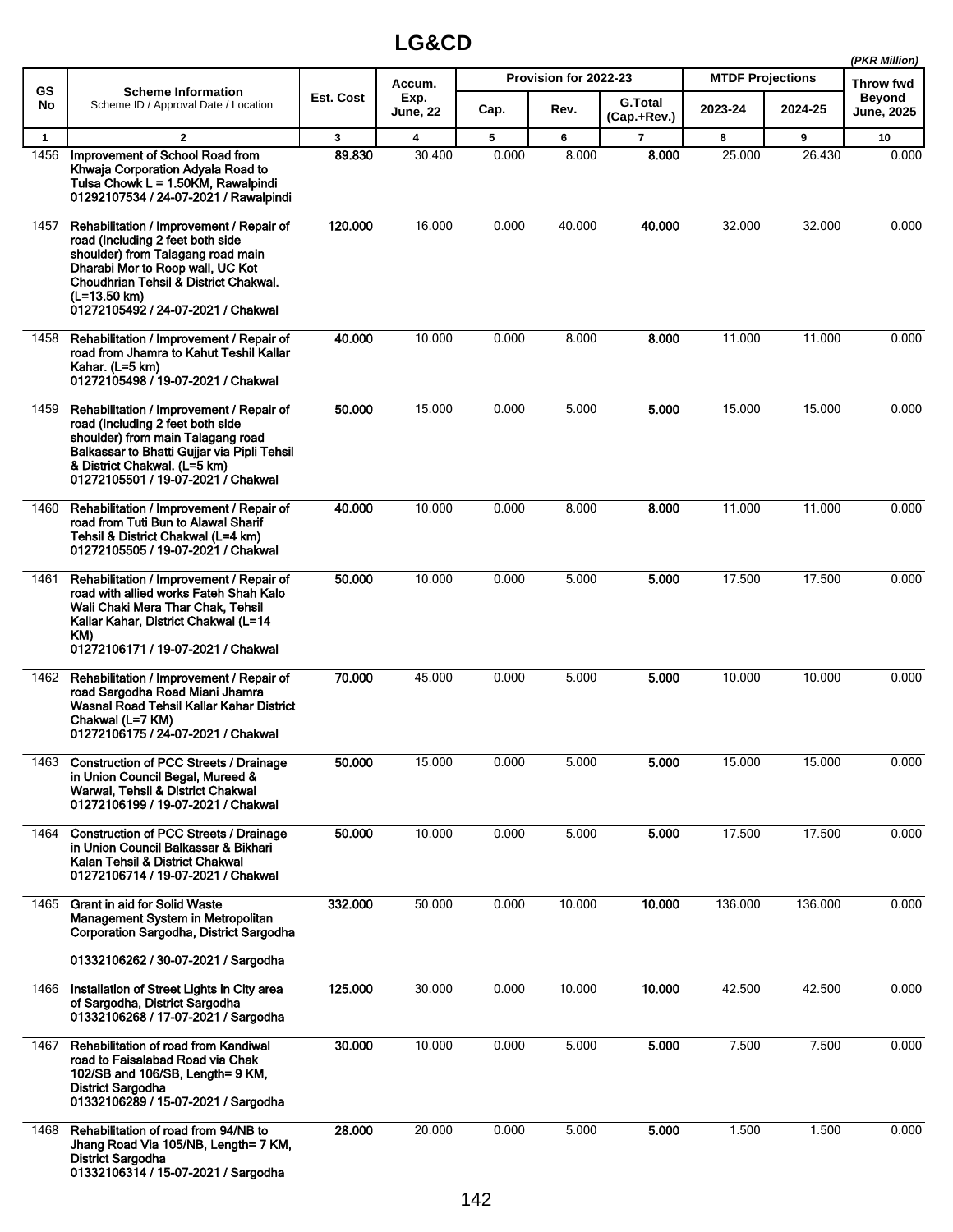|              |                                                                                                                                                                                                                                   |           |                         |       |                       |                               |                         |         | (PKR Million)               |
|--------------|-----------------------------------------------------------------------------------------------------------------------------------------------------------------------------------------------------------------------------------|-----------|-------------------------|-------|-----------------------|-------------------------------|-------------------------|---------|-----------------------------|
| <b>GS</b>    | <b>Scheme Information</b>                                                                                                                                                                                                         |           | Accum.                  |       | Provision for 2022-23 |                               | <b>MTDF Projections</b> |         | <b>Throw fwd</b>            |
| No           | Scheme ID / Approval Date / Location                                                                                                                                                                                              | Est. Cost | Exp.<br><b>June, 22</b> | Cap.  | Rev.                  | <b>G.Total</b><br>(Cap.+Rev.) | 2023-24                 | 2024-25 | <b>Beyond</b><br>June, 2025 |
| $\mathbf{1}$ | $\mathbf{2}$                                                                                                                                                                                                                      | 3         | 4                       | 5     | 6                     | $\overline{7}$                | 8                       | 9       | 10                          |
| 1469         | Constriction / Rehabilitation of road from<br>54/NB to Ludewala, Nawab Chak and<br>Badla Including Dera Jaat, Length= 9<br>KM, District Sargodha<br>01332106324 / 15-07-2021 / Sargodha                                           | 45.000    | 20.000                  | 0.000 | 4.000                 | 4.000                         | 10.000                  | 11.000  | 0.000                       |
| 1470         | <b>Rehabilitation Road from Chak 104/SB</b><br>to 142/SB via 108/SB and 109/SB.<br>Length= 10.7 KM, District Sargodha<br>01332106338 / 15-07-2021 / Sargodha                                                                      | 35.000    | 20.000                  | 0.000 | 6.000                 | 6.000                         | 4.500                   | 4.500   | 0.000                       |
| 1471         | Construction Road from 109/NB to<br>110/NB via Dera Shafqat Khan 109/NB<br>and Construction of link Road Joyia<br>Colony Chak 104/NB, Length= 6 KM,<br><b>District Sargodha</b><br>01332106344 / 15-07-2021 / Sargodha            | 45.000    | 20.000                  | 0.000 | 4.000                 | 4.000                         | 10.000                  | 11.000  | 0.000                       |
| 1472         | Construction of road from Chak No.2<br>Rakh Dharema to Chak No.1 Rakh<br>Dharema including Dera Jatt, Length= 8<br><b>KM, District Sargodha</b><br>01142106401 / 15-07-2021 / Sargodha                                            | 60.000    | 25.000                  | 0.000 | 5.000                 | 5.000                         | 15.000                  | 15.000  | 0.000                       |
| 1473         | <b>Construction / Rehabilitation of Road</b><br>from Sillanwali Road to Dera Jaara Road<br>via 112/NB, Length= 4.5 KM, District<br>Sargodha<br>01142106407 / 15-07-2021 / Sargodha                                                | 34.000    | 20.000                  | 0.000 | 6.000                 | 6.000                         | 4.000                   | 4.000   | 0.000                       |
| 1474         | Development Pakcage Hadali (Urban &<br>Rural) (Street Lights, PCC Slab/Internal<br>Roads, Sewerage, Water Supply,<br><b>Beautification of Chowks/Roads, Tuff</b><br>Paver) District Khsuhab<br>01312106168 / 26-07-2021 / Khushab | 80.000    | 30.000                  | 0.000 | 5.000                 | 5.000                         | 22.500                  | 22.500  | 0.000                       |
| 1475         | Provision of P.C.C/ drains in Angah,<br><b>Khushab</b><br>01312106195 / 19-07-2021 / Khushab                                                                                                                                      | 20.000    | 10.000                  | 0.000 | 10.000                | 10.000                        | 0.000                   | 0.000   | 0.000                       |
| 1476         | City Development Package, Jauharabad<br>(Street Lights, PCC Slab/Internal Roads,<br>Sewerage, Water Supply, Beautification<br>of Chowks/Roads, Tuff Paver) District<br><b>Khsuhab</b><br>01312106248 / 30-07-2021 / Khushab       | 250.000   | 54.917                  | 0.000 | 10.000                | 10.000                        | 92.542                  | 92.542  | 0.000                       |
| 1477         | City Development Package, Khushab<br>(Street Lights, PCC Slab/Internal Roads,<br>Sewerage, Water Supply, Beautification<br>of Chowks/Roads, Tuff Paver) District<br><b>Khsuhab</b><br>01312106254 / 30-07-2021 / Khushab          | 350.000   | 61.150                  | 0.000 | 10.000                | 10.000                        | 139.425                 | 139.425 | 0.000                       |
| 1478         | <b>Rehabilitation / Beautification Of</b><br>Underpass District Mianwali<br>01322106205 / 16-07-2021 / Mianwali                                                                                                                   | 4.080     | 2.040                   | 0.000 | 2.040                 | 2.040                         | 0.000                   | 0.000   | 0.000                       |
| 1479         | Model Bus Terminal With A Panah-gah<br>And Langar Khana District Mianwali<br>01322106245 / 24-09-2021 / Mianwali                                                                                                                  | 232.490   | 40.000                  | 0.000 | 10.000                | 10.000                        | 91.245                  | 91.245  | 0.000                       |
| 1480         | <b>Establishment of New Public Park at</b><br>Jandanwala City. District BhaKkar<br>01302105618 / 17-07-2021 / Bhakkar                                                                                                             | 20.000    | 8.000                   | 0.000 | 12.000                | 12.000                        | 0.000                   | 0.000   | 0.000                       |
| 1481         | Installation of Flood lights at Jamil<br>Stadium Bhakkar city.<br>01302105634 / 17-07-2021 / Bhakkar                                                                                                                              | 30.000    | 20.000                  | 0.000 | 5.000                 | 5.000                         | 2.500                   | 2.500   | 0.000                       |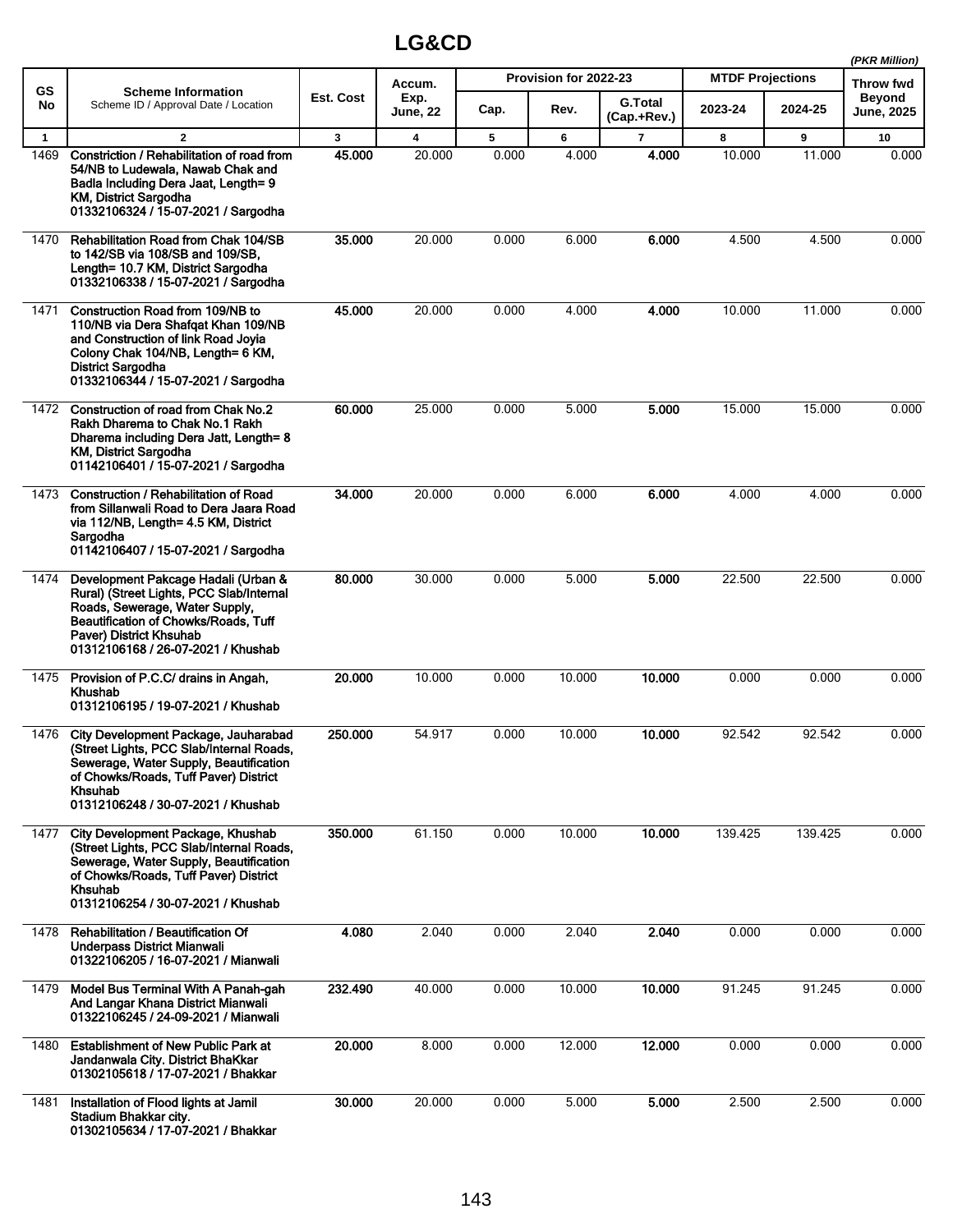|                      |                                                                                                                                                                                                                                                                              |                        |                         |            |                       |                               |                         |             | (PKR Million)                      |
|----------------------|------------------------------------------------------------------------------------------------------------------------------------------------------------------------------------------------------------------------------------------------------------------------------|------------------------|-------------------------|------------|-----------------------|-------------------------------|-------------------------|-------------|------------------------------------|
| <b>GS</b>            | <b>Scheme Information</b>                                                                                                                                                                                                                                                    |                        | Accum.                  |            | Provision for 2022-23 |                               | <b>MTDF Projections</b> |             | Throw fwd                          |
| No                   | Scheme ID / Approval Date / Location                                                                                                                                                                                                                                         | Est. Cost              | Exp.<br><b>June, 22</b> | Cap.       | Rev.                  | <b>G.Total</b><br>(Cap.+Rev.) | 2023-24                 | 2024-25     | <b>Beyond</b><br><b>June, 2025</b> |
| $\mathbf{1}$<br>1482 | $\mathbf{2}$<br><b>Construction of Janaza Gahs, Boundary</b><br>Walls, Flooring and Repair of Janza<br><b>Gahs Boundary Walls of Graveyards</b><br>Tehsil Kallur kot District Bhakkar<br>(Qanoon Go Halga Dulley Wala & Gohar<br>Wala)<br>01302106284 / 17-07-2021 / Bhakkar | $\mathbf{3}$<br>70.000 | 4<br>45.000             | 5<br>0.000 | 6<br>5.000            | $\overline{7}$<br>5.000       | 8<br>10.000             | 9<br>10.000 | 10<br>0.000                        |
| 1483                 | <b>Establishment of Slaughter House in</b><br><b>Bhakkar City Dist Bhakkar</b><br>01302106292 / 17-07-2021 / Bhakkar                                                                                                                                                         | 15.000                 | 5.000                   | 0.000      | 10.000                | 10.000                        | 0.000                   | 0.000       | 0.000                              |
| 1484                 | <b>Construction of Road from Bhatta Stop</b><br>Fida Hussain Magha to Hazara Behal<br>Nasheb 2.50km Dist Bhakkar<br>01302106301 / 17-07-2021 / Bhakkar                                                                                                                       | 30.000                 | 8.000                   | 0.000      | 6.000                 | 6.000                         | 8.000                   | 8.000       | 0.000                              |
| 1485                 | Construction of 4 No's of Entry Gates at<br>City Samundri (Faisalabad Road, Gojra<br>Road, Tandlianwala Road & Rajana<br>Road)<br>01092054711 / 04-05-2021 / Faisalabad                                                                                                      | 25.000                 | 12.000                  | 0.000      | 8.000                 | 8.000                         | 0.000                   | 0.000       | 0.000                              |
| 1486                 | <b>Construction of Soling, Drains, Culverts</b><br>Sullage Carrier at Chak No. 441/JG,<br>Chak No 444 /JB and Chak No. 445/JB<br>Gojra Road District Jhang.<br>01102102533 / 17-07-2021 / Jhang                                                                              | 15.000                 | 5.000                   | 0.000      | 5.000                 | 5.000                         | 5.000                   | 0.000       | 0.000                              |
| 1487                 | Construction/Widening/Improvement of<br>different Farm to Market Roads in<br>NA-114 District Jhang<br>01102104808 / 15-11-2021 / Jhang                                                                                                                                       | 620.956                | 142.000                 | 0.000      | 10.000                | 10.000                        | 234.478                 | 234.478     | 0.000                              |
| 1488                 | Const. of Sewerage, PCC, Soling, Drain,<br>Sullage Carrier & Culvert UC-21,<br>Hasnana District Jhang.<br>01102105254 / 17-07-2021 / Jhang                                                                                                                                   | 10.000                 | 1.500                   | 0.000      | 4.500                 | 4.500                         | 4.000                   | 0.000       | 0.000                              |
| 1489                 | Const. of Sewerage, PCC, Soling, Drain,<br>Sullage Carrier & Culvert Ward No.34,<br>35 & 36 District Jhang.<br>01102105320 / 17-07-2021 / Jhang                                                                                                                              | 6.000                  | 5.000                   | 0.000      | 1.000                 | 1.000                         | 0.000                   | 0.000       | 0.000                              |
| 1490                 | Const. of Sewerage, PCC, Soling, Drain,<br>Sullage Carrier & Culvert Chak No.253<br>District Jhang.<br>01102105349 / 17-07-2021 / Jhang                                                                                                                                      | 5.000                  | 1.500                   | 0.000      | 3.500                 | 3.500                         | 0.000                   | 0.000       | 0.000                              |
| 1491                 | <b>Construction / Rehabilitation of Road</b><br>Chak No.170 Dab to Bridge Samoran via<br>Chak No.168 Tehsil & District Jhang.<br>(L=3.00 KM)<br>01102105663 / 17-07-2021 / Jhang                                                                                             | 25.500                 | 10.000                  | 0.000      | 6.000                 | 6.000                         | 4.750                   | 4.750       | 0.000                              |
| 1492                 | <b>Rehabilitation of Road Bhakkar Road</b><br>Chungi to Mohallah Bagh Mujahid<br>Chowk Jhang Sadar. (L=2.90 KM)<br>01102105705 / 17-07-2021 / Jhang                                                                                                                          | 30.000                 | 10.000                  | 0.000      | 5.000                 | 5.000                         | 7.500                   | 7.500       | 0.000                              |
| 1493                 | <b>Rehabilitation of Road Satellite Town</b><br>Jhang Sadar. (L=6.00 KM)<br>01102105726 / 17-07-2021 / Jhang                                                                                                                                                                 | 50.000                 | 15.000                  | 0.000      | 5.000                 | 5.000                         | 15.000                  | 15.000      | 0.000                              |
| 1494                 | Rehabilitation of Road Mirjana Chowk<br>Hifazti Band Tehsil & District Jhang.<br>(L=2.00 KM)<br>01102105732 / 17-07-2021 / Jhang                                                                                                                                             | 20.000                 | 12.500                  | 0.000      | 7.500                 | 7.500                         | 0.000                   | 0.000       | 0.000                              |
| 1495                 | Rehabilitation of Road Gharry Bhan to<br>Hifazti Band Jhang Sadar. (L=1.00 KM)<br>01102105735 / 17-07-2021 / Jhang                                                                                                                                                           | 15.000                 | 5.000                   | 0.000      | 10.000                | 10.000                        | 0.000                   | 0.000       | 0.000                              |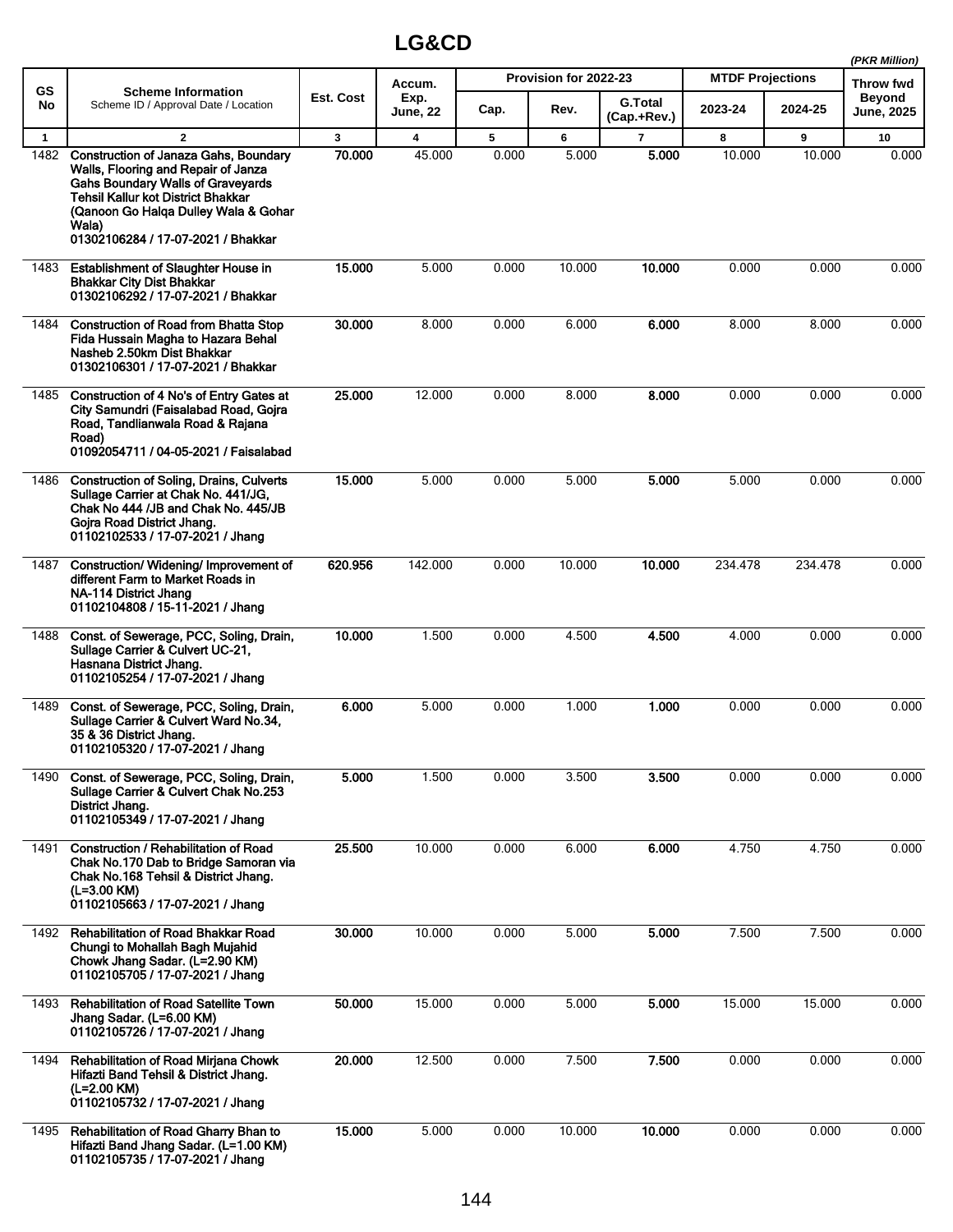|              |                                                                                                                                                                                    |              |                         |       |                       |                               |                         |         | (PKR Million)        |
|--------------|------------------------------------------------------------------------------------------------------------------------------------------------------------------------------------|--------------|-------------------------|-------|-----------------------|-------------------------------|-------------------------|---------|----------------------|
| <b>GS</b>    | <b>Scheme Information</b>                                                                                                                                                          | Est. Cost    | Accum.                  |       | Provision for 2022-23 |                               | <b>MTDF Projections</b> |         | Throw fwd            |
| No           | Scheme ID / Approval Date / Location                                                                                                                                               |              | Exp.<br><b>June, 22</b> | Cap.  | Rev.                  | <b>G.Total</b><br>(Cap.+Rev.) | 2023-24                 | 2024-25 | Beyond<br>June, 2025 |
| $\mathbf{1}$ | $\mathbf{2}$                                                                                                                                                                       | $\mathbf{3}$ | $\overline{\mathbf{4}}$ | 5     | 6                     | $\overline{7}$                | 8                       | 9       | 10                   |
| 1496         | <b>Construction of Road Harmal Pur to</b><br>Thatha Noon Wala Jhang (L=3.00 KM)<br>01102105739 / 17-07-2021 / Jhang                                                                | 35.000       | 15.000                  | 0.000 | 6.000                 | 6.000                         | 7.000                   | 7.000   | 0.000                |
| 1497         | <b>Rehabilitation of Road &amp; Sewerage</b><br>Cycle Chowk to Habib Masjid Ch.<br>Colony Jhang Sadar. (L=3.00KM)<br>01102105752 / 17-07-2021 / Jhang                              | 25.000       | 0.000                   | 0.000 | 5.000                 | 5.000                         | 0.000                   | 0.000   | 0.000                |
| 1498         | Const. of Sewerage, PCC, Soling, Drain,<br>Sullage Carrier & Culvert Chak No.167 &<br>Chak No.168 District Jhang.<br>01102105766 / 17-07-2021 / Jhang                              | 10.000       | 0.000                   | 0.000 | 3.500                 | 3.500                         | 0.000                   | 0.000   | 0.000                |
| 1499         | Const. of Sewerage, PCC, Soling, Drain,<br>Sullage Carrier & Culvert Chak No.164<br>Joiya & Chak No.170 Dab District Jhang.                                                        | 10.000       | 6.300                   | 0.000 | 3.700                 | 3.700                         | 0.000                   | 0.000   | 0.000                |
|              | 01102105817 / 17-07-2021 / Jhang                                                                                                                                                   |              |                         |       |                       |                               |                         |         |                      |
| 1500         | Const. of Sewerage, PCC, Soling, Drain,<br>Sullage Carrier & Culvert Chak No. 174 &<br>Chak No.175 District Jhang.<br>01102105821 / 17-07-2021 / Jhang                             | 10.000       | 7.400                   | 0.000 | 2.600                 | 2.600                         | 0.000                   | 0.000   | 0.000                |
| 1501         | Const. of Sewerage, PCC, Soling, Drain,<br>Sullage Carrier & Culvert Chak No.172 &<br>Chak No.173 District Jhang.<br>01102105822 / 17-07-2021 / Jhang                              | 10.000       | 5.100                   | 0.000 | 4.900                 | 4.900                         | 0.000                   | 0.000   | 0.000                |
| 1502         | Const. of Sewerage, PCC, Soling, Drain,<br>Sullage Carrier & Culvert Chak No.213 &<br>Chak No.214 District Jhang.<br>01102105833 / 17-07-2021 / Jhang                              | 10.000       | 7.500                   | 0.000 | 2.500                 | 2.500                         | 0.000                   | 0.000   | 0.000                |
| 1503         | Construction of Road of U.C.<br>Samundwana, length=7.0 KM<br>01102105871 / 17-07-2021 / Jhang                                                                                      | 59.500       | 25.000                  | 0.000 | 5.000                 | 5.000                         | 14.750                  | 14.750  | 0.000                |
| 1504         | <b>Construction of Road of U.C Kundal</b><br>Khokhran, Length=3.0 KM, District<br>Jhang<br>01102105878 / 17-07-2021 / Jhang                                                        | 25.500       | 10.000                  | 0.000 | 4.000                 | 4.000                         | 5.750                   | 5.750   | 0.000                |
| 1505         | <b>Construction of Road of U.C Darbar</b><br>Hazrat Sultan Bahu, Length=3.0 KM,<br><b>District Jhang</b><br>01102105879 / 17-07-2021 / Jhang                                       | 25.000       | 5.000                   | 0.000 | 6.000                 | 6.000                         | 7.000                   | 7.000   | 0.000                |
| 1506         | TST/Soling/Re-Solling/Tuff<br>Tile/Sewerage/PCC Samundwana,<br>Hazrat Sultan Bahu, Essa Wala Union<br>Councils, District Jhang<br>01102105881 / 17-07-2021 / Jhang                 | 27.000       | 10.000                  | 0.000 | 4.000                 | 4.000                         | 6.500                   | 6.500   | 0.000                |
| 1507         | Construction of Road of U.C Kapoori,<br>Length=3.0 KM, District Jhang<br>01102105884 / 17-07-2021 / Jhang                                                                          | 25.000       | 14.300                  | 0.000 | 4.000                 | 4.000                         | 3.350                   | 3.350   | 0.000                |
| 1508         | TST/Soling/Re-Solling/Tuff<br>Tile/Sewerage/PCC Mehmood Kot, Dori<br>Gondal Kot Bahadur, Hassu Balel, Dagrii<br>Union Councils, District Jhang<br>01102105885 / 17-07-2021 / Jhang | 45.000       | 25.000                  | 0.000 | 8.000                 | 8.000                         | 6.000                   | 6.000   | 0.000                |
| 1509         | Construction of Road of U.C Jaiwan,<br>Length=3.0 KM, District Jhang<br>01102105886 / 17-07-2021 / Jhang                                                                           | 25.000       | 15.000                  | 0.000 | 4.000                 | 4.000                         | 3.000                   | 3.000   | 0.000                |
| 1510         | Construction of Road of U.C<br>Mehmoodkot, Length=3.0 KM, District<br>Jhang<br>01102105887 / 17-07-2021 / Jhang                                                                    | 25.500       | 15.000                  | 0.000 | 4.000                 | 4.000                         | 3.250                   | 3.250   | 0.000                |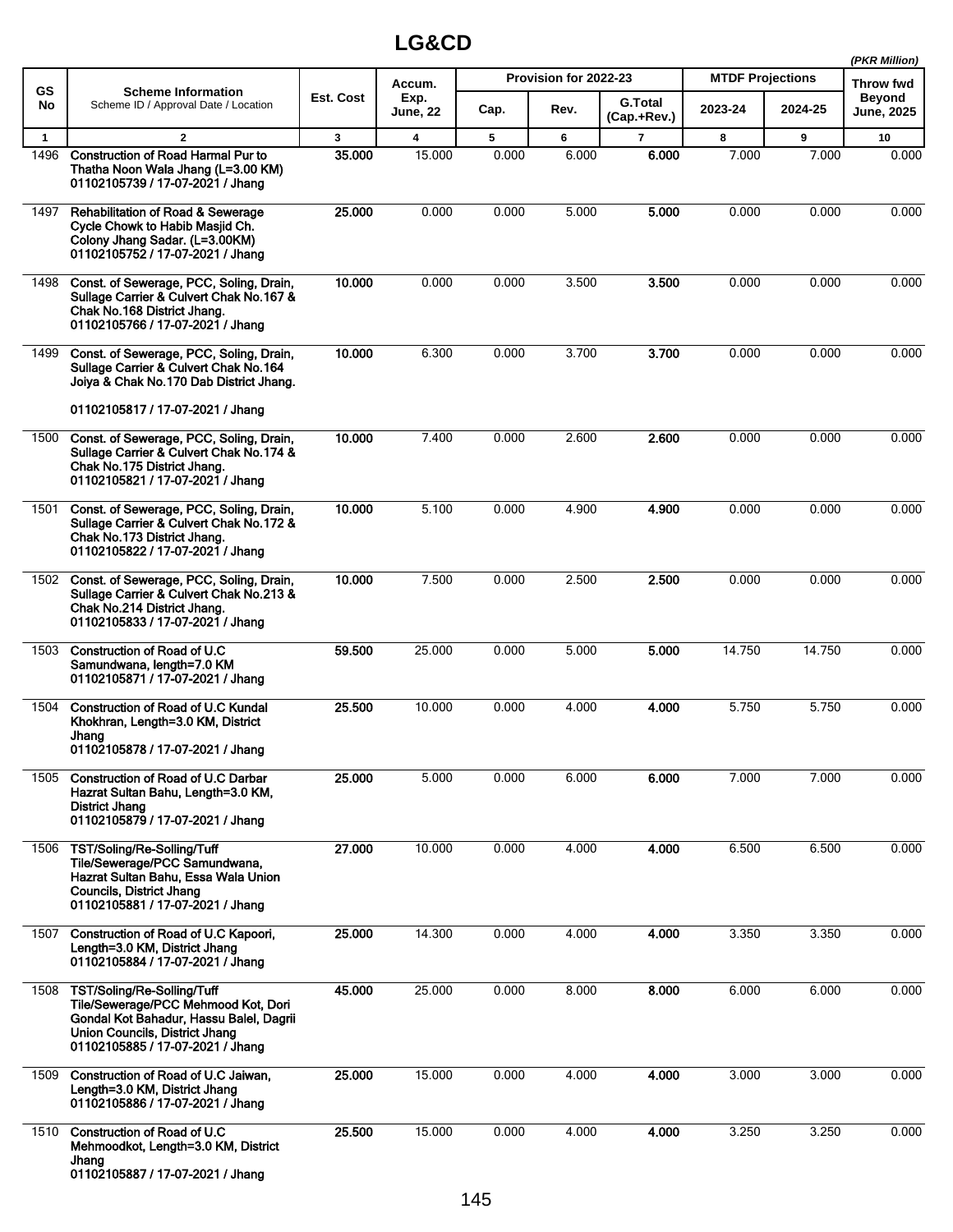|              |                                                                                                                                                                                                                                                                    |              |                         |       |                       |                               |                         |         | (PKR Million)        |
|--------------|--------------------------------------------------------------------------------------------------------------------------------------------------------------------------------------------------------------------------------------------------------------------|--------------|-------------------------|-------|-----------------------|-------------------------------|-------------------------|---------|----------------------|
| <b>GS</b>    | <b>Scheme Information</b>                                                                                                                                                                                                                                          |              | Accum.                  |       | Provision for 2022-23 |                               | <b>MTDF Projections</b> |         | Throw fwd            |
| No           | Scheme ID / Approval Date / Location                                                                                                                                                                                                                               | Est. Cost    | Exp.<br>June, 22        | Cap.  | Rev.                  | <b>G.Total</b><br>(Cap.+Rev.) | 2023-24                 | 2024-25 | Beyond<br>June, 2025 |
| $\mathbf{1}$ | $\mathbf{2}$                                                                                                                                                                                                                                                       | $\mathbf{3}$ | $\overline{\mathbf{4}}$ | 5     | 6                     | $\overline{7}$                | 8                       | 9       | 10                   |
| 1511         | <b>Construction of Road of U.C Dhori</b><br>Gondal, Length=3.0 KM, District Jhang<br>01102105888 / 17-07-2021 / Jhang                                                                                                                                              | 25.000       | 15.000                  | 0.000 | 4.000                 | 4.000                         | 6.000                   | 0.000   | 0.000                |
| 1512         | <b>Construction of Road of U.C Kot</b><br>Bahadur, Length=3.0 KM, Jhang<br>01102105889 / 17-07-2021 / Jhang                                                                                                                                                        | 25.000       | 10.000                  | 0.000 | 4.000                 | 4.000                         | 5.500                   | 5.500   | 0.000                |
| 1513         | <b>Construction of Road of U.C Hassu</b><br>Bulel, Length=3.0 KM, District Jhang<br>01102105890 / 17-07-2021 / Jhang                                                                                                                                               | 25.000       | 15.000                  | 0.000 | 4.000                 | 4.000                         | 6.000                   | 0.000   | 0.000                |
| 1514         | TST/Soling/Re-Solling/Tuff<br>Tile/Sewerage/PCC Essa Wala,<br>Samundwana, Ranjeet Kot, Pir Hazrat<br>Abdul Rehman Union Councils, District<br>Jhang<br>01102105892 / 17-07-2021 / Jhang                                                                            | 64.000       | 15.000                  | 0.000 | 30.000                | 30.000                        | 10.000                  | 9.000   | 0.000                |
| 1515         | TST/Soling/Re-Solling/Tuff<br>Tile/Sewerage/PCC Kundal Khokhran,<br>Darbar Hazrat Sultan Bahu, Kapoori,<br>Jaiwan Union Councils, District Jhang<br>01102105893 / 17-07-2021 / Jhang                                                                               | 64.000       | 15.000                  | 0.000 | 5.000                 | 5.000                         | 23.500                  | 20.500  | 0.000                |
| 1516         | Const. of Sewerage, PCC, Soling, Drain,<br>Sullage Carrier & Culvert Ward No.40,<br>41 & 42 District Jhang.<br>01102105902 / 17-07-2021 / Jhang                                                                                                                    | 6.000        | 4.000                   | 0.000 | 2.000                 | 2.000                         | 0.000                   | 0.000   | 0.000                |
| 1517         | Rehabilitation/ Improvement of Road<br>from Dabkalan road to Jalal Pur, Tehsil<br>Shorkot, District Jhang (Length: 7.10)<br>KM)<br>01102106357 / 19-07-2021 / Jhang                                                                                                | 66.400       | 15.000                  | 0.000 | 5.000                 | 5.000                         | 23.200                  | 23.200  | 0.000                |
| 1518         | Construction of Soling, Resoling, PCC,<br>Sullage Carrier, Drains, Tuff Tiles &<br><b>Culverts in Cantonment Board Shorkot,</b><br><b>District Jhang</b><br>01102106361 / 17-07-2021 / Jhang                                                                       | 20.000       | 8.000                   | 0.000 | 5.000                 | 5.000                         | 7.000                   | 0.000   | 0.000                |
| 1519         | Construction/ Rehabilitation of road from<br>Sialan Wali Pulli to Ghappu Pull Mouza<br>Dhat Lak, Pull Ghumman Marri, Tehsil<br>Shorkot District Jhang (Length: 5.35 KM)                                                                                            | 50.000       | 15.000                  | 0.000 | 4.000                 | 4.000                         | 15.500                  | 15.500  | 0.000                |
|              | 01102106364 / 17-07-2021 / Jhang                                                                                                                                                                                                                                   |              |                         |       |                       |                               |                         |         |                      |
| 1520         | <b>Construction of Road of Town</b><br>Committee Garh Mahraja, Length=3.0<br>KM<br>01102106372 / 17-07-2021 / Jhang                                                                                                                                                | 25.500       | 13.000                  | 0.000 | 4.000                 | 4.000                         | 8.500                   | 0.000   | 0.000                |
| 1521         | Construction of Soling/ Resoling/ Drains/<br>Culverts/ Sullage Carrier/ PCC/ Tuff<br>Tiles/ TST & Sewerage System in UC<br>Chund Bharwana, UC Kot Khan, UC<br>Haveli Sheikh Raju, UC Massan, UC<br>Pabbar Wala, District Jhang<br>01102106473 / 19-07-2021 / Jhang | 80.000       | 20.000                  | 0.000 | 6.000                 | 6.000                         | 27.000                  | 27.000  | 0.000                |
| 1522         | Construction of Soling/ Resoling/ Drains/<br>Culverts/ Sullage Carrier/ PCC/ Tuff<br>Tiles/ TST & Sewerage System in UC<br>Kari Wala, UC Mahar Wali & UC Chatta,<br>District Jhang<br>01112106474 / 15-07-2021 / Jhang                                             | 70.000       | 15.000                  | 0.000 | 6.000                 | 6.000                         | 24.500                  | 24.500  | 0.000                |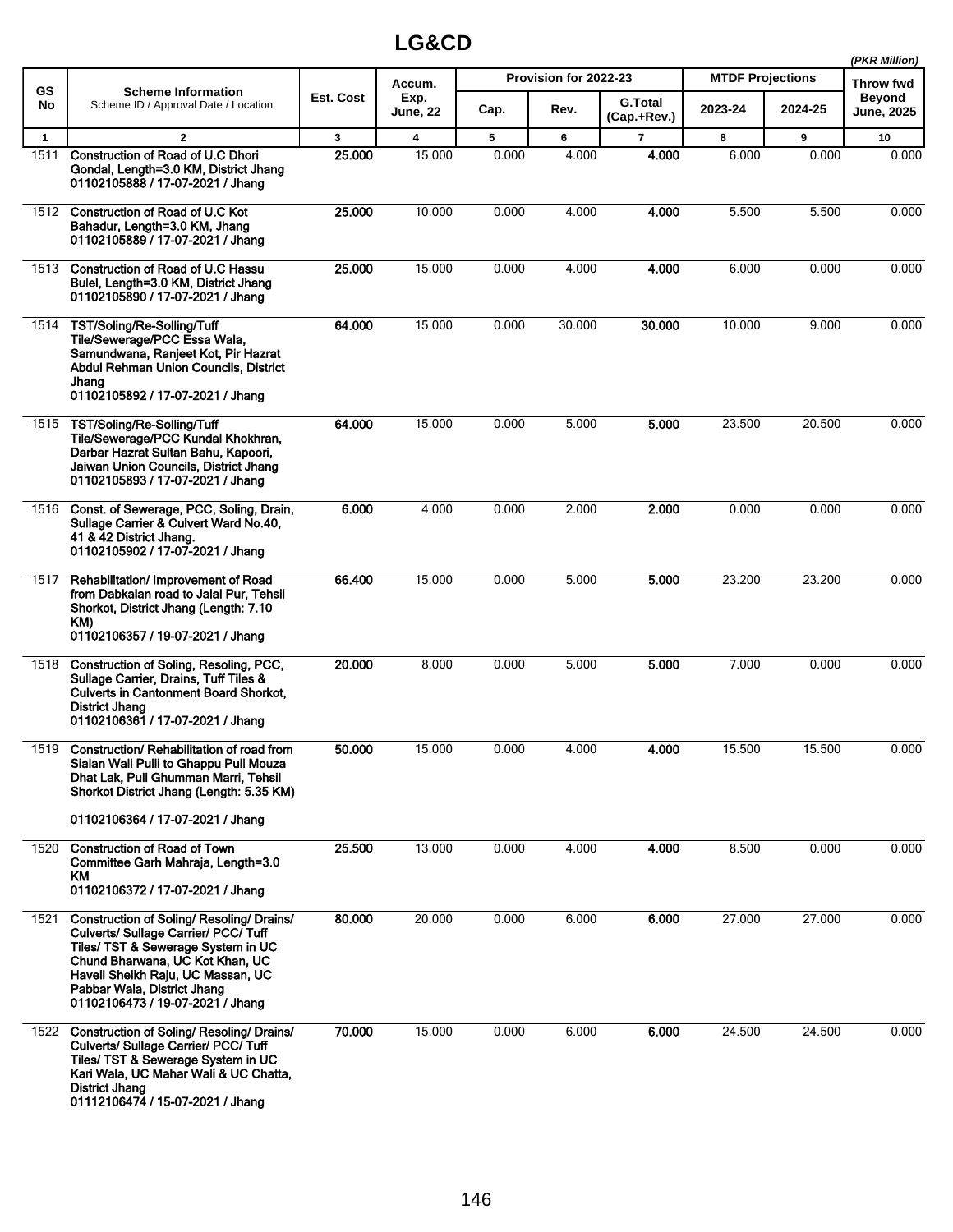|              |                                                                                                                                                                                                                                                                                                                                                                                                                                                  |           |                  |       |                       |                               |                         |         | (PKR Million)                      |
|--------------|--------------------------------------------------------------------------------------------------------------------------------------------------------------------------------------------------------------------------------------------------------------------------------------------------------------------------------------------------------------------------------------------------------------------------------------------------|-----------|------------------|-------|-----------------------|-------------------------------|-------------------------|---------|------------------------------------|
| <b>GS</b>    | <b>Scheme Information</b>                                                                                                                                                                                                                                                                                                                                                                                                                        |           | Accum.           |       | Provision for 2022-23 |                               | <b>MTDF Projections</b> |         | Throw fwd                          |
| No           | Scheme ID / Approval Date / Location                                                                                                                                                                                                                                                                                                                                                                                                             | Est. Cost | Exp.<br>June, 22 | Cap.  | Rev.                  | <b>G.Total</b><br>(Cap.+Rev.) | 2023-24                 | 2024-25 | <b>Beyond</b><br><b>June, 2025</b> |
| $\mathbf{1}$ | $\mathbf{2}$                                                                                                                                                                                                                                                                                                                                                                                                                                     | 3         | 4                | 5     | 6                     | 7                             | 8                       | 9       | 10                                 |
| 1523         | Construction of Soling/ Resoling/ Drains/<br>Culverts/ Sullage Carrier/ PCC/ Tuff<br>Tiles/ TST & Sewerage System in UC<br>Chah Jeevna, UC Ratta, UC Nadha<br>Ghar & UC Dhori Wala, District Jhang<br>01102106475 / 19-07-2021 / Jhang                                                                                                                                                                                                           | 70.000    | 35.000           | 0.000 | 6.000                 | 6.000                         | 14.500                  | 14.500  | 0.000                              |
| 1524         | Construction of Soling/ Resoling/ Drains/<br>Culverts/ Sullage Carrier/ PCC/ Tuff<br>Tiles/ TST & Sewerage System in<br>Khewa Qanogoi, District Jhang<br>01102106476 / 17-07-2021 / Jhang                                                                                                                                                                                                                                                        | 30.000    | 28.000           | 0.000 | 2.000                 | 2.000                         | 0.000                   | 0.000   | 0.000                              |
| 1525         | Construction of Soling/ Resoling/ Drains/<br>Culverts/ Sullage Carrier/ PCC/ Tuff<br>Tiles & Sewerage System in UC Rodu<br>Sultan, UC Uch Gul Imam, UC Kot<br>Murad, UC Jabboana, UC Rasheed Pur,<br>UC Wasu Astana, UC Dosa, UC<br>Machhiwal, UC Tajir, UC Kot Shakir, UC<br>Mari Shah Faqeera, UC Malhoana, UC<br>Kot Dewan, UC Mansoor Sial, UC Pir<br>Kot Sadhana, UC Chela & Saliana,<br>District Jhang<br>01102106477 / 19-07-2021 / Jhang | 178.000   | 65.000           | 0.000 | 10.000                | 10.000                        | 51.500                  | 51.500  | 0.000                              |
| 1526         | Construction/ Rehabilitation of different<br>roads in UC Rodu Sultan, UC Kot<br>Murad, UC Jabboana, UC Wasu Astana,<br>UC Kot Shakir, UC Mari Shah Sakhira,<br>UC Rasheed Pur and Umrana Janubi to<br>Munday Syed, District Jhang (L=17:00<br>Km)<br>01102106478 / 19-07-2021 / Jhang                                                                                                                                                            | 160.000   | 65.000           | 0.000 | 11.000                | 11.000                        | 42.000                  | 42.000  | 0.000                              |
| 1527         | <b>Construction of Sewerage &amp; Drain Nala</b><br>& PCC Slab abadi Malhoana More and<br>adjoining abadies, District Jhang<br>01102106534 / 17-07-2021 / Jhang                                                                                                                                                                                                                                                                                  | 40.000    | 30.000           | 0.000 | 10.000                | 10.000                        | 0.000                   | 0.000   | 0.000                              |
| 1528         | Construction of Janaza Gah at Sultan<br>Shah Graveyard, Tehsil & District Jhang<br>01102106536 / 17-07-2021 / Jhang                                                                                                                                                                                                                                                                                                                              | 12.400    | 10.700           | 0.000 | 1.700                 | 1.700                         | 0.000                   | 0.000   | 0.000                              |
| 1529         | <b>Construction of Boundary Walls for</b><br>Graveyards at Basti Malah, Darbar Mian<br>Sabit Ali UC No.8 & Darbar Kalra, Jhang<br>01102106543 / 17-07-2021 / Jhang                                                                                                                                                                                                                                                                               | 20.000    | 8.000            | 0.000 | 12.000                | 12.000                        | 0.000                   | 0.000   | 0.000                              |
| 1530         | Construction of Tuff Tile, Soling,<br>Resoling, PCC, Sullage Carrier, Drains,<br>Street Lightening & Culverts in UC 19,<br>UC21, UC 22, UC 23, UC 24, UC 25, UC<br>26, UC 28, UC 29, UC 45, UC 46, UC<br>47, UC 48, UC 49, UC 50, UC 51, UC<br>52, UC 53 & UC 55, District Jhang<br>01102106545 / 19-07-2021 / Jhang                                                                                                                             | 200.000   | 50.000           | 0.000 | 10.000                | 10.000                        | 70.000                  | 70.000  | 0.000                              |
| 1531         | <b>Construction/ Rehabilition of different</b><br>roads in UC 19, UC21, UC 22, UC 23,<br>UC 24, UC 25, UC 26, UC 28, UC 29,<br>UC 45, UC 46, UC 47, UC 48, UC 49,<br>UC 50, UC 51, UC 52, UC 53 & UC 55,<br>District Jhang, Length: 36.00 KM<br>01102106548 / 30-07-2021 / Jhang                                                                                                                                                                 | 353.000   | 99.390           | 0.000 | 10.000                | 10.000                        | 121.000                 | 122.610 | 0.000                              |
| 1532         | Rehabilitation/ Improvement of Jhang<br>Madduki Road, Rustam Sargana, Haveli<br>Bahadar Shah Road, Baghrri, Majhi<br>Sultan & Chak No.478 Roads, District<br>Jhang (Length: 10.00 KM)<br>01102106550 / 19-07-2021 / Jhang                                                                                                                                                                                                                        | 73.248    | 40.000           | 0.000 | 6.000                 | 6.000                         | 13.624                  | 13.624  | 0.000                              |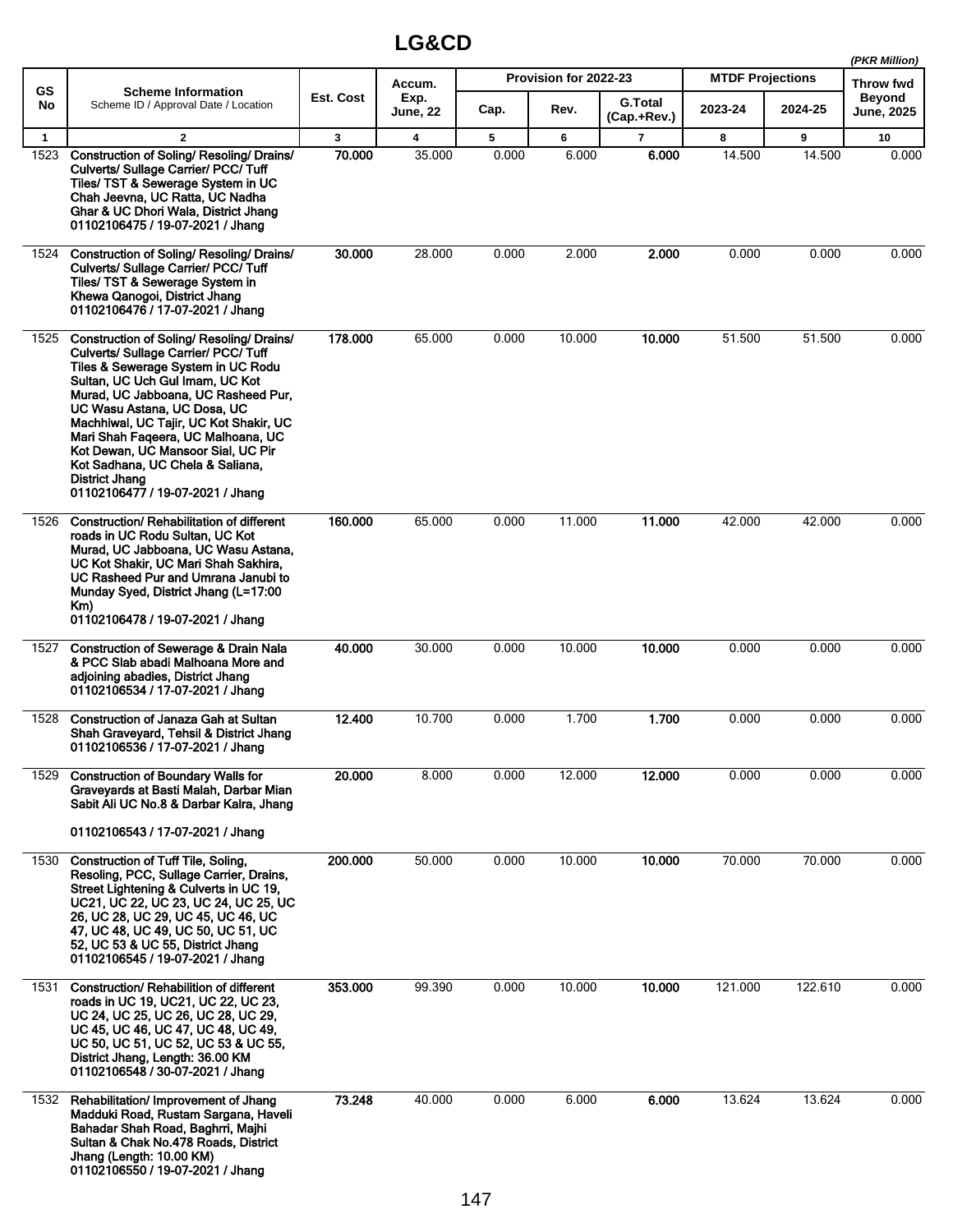|              |                                                                                                                                                                            |              |                         |       |                       |                               |                         |         | (PKR Million)               |
|--------------|----------------------------------------------------------------------------------------------------------------------------------------------------------------------------|--------------|-------------------------|-------|-----------------------|-------------------------------|-------------------------|---------|-----------------------------|
| GS           | <b>Scheme Information</b>                                                                                                                                                  |              | Accum.                  |       | Provision for 2022-23 |                               | <b>MTDF Projections</b> |         | Throw fwd                   |
| No           | Scheme ID / Approval Date / Location                                                                                                                                       | Est. Cost    | Exp.<br><b>June, 22</b> | Cap.  | Rev.                  | <b>G.Total</b><br>(Cap.+Rev.) | 2023-24                 | 2024-25 | <b>Beyond</b><br>June, 2025 |
| $\mathbf{1}$ | $\mathbf{2}$                                                                                                                                                               | $\mathbf{3}$ | 4                       | 5     | 6                     | $\overline{7}$                | 8                       | 9       | 10                          |
| 1533         | <b>Construction/ Rehabilitation of Road</b><br>from Kakki Nau to Khaki Lakhi, District<br>Jhang (Length: 5.50 KM)<br>01102106552 / 17-07-2021 / Jhang                      | 50,000       | 15.000                  | 0.000 | 6.000                 | 6.000                         | 14.000                  | 15.000  | 0.000                       |
| 1534         | Construction/ Rehabilitation of Roads in<br>UC Kakki Nau Soaim, District Jhang<br>(Length: 6.33 KM)<br>01102106553 / 19-07-2021 / Jhang                                    | 60.000       | 15.000                  | 0.000 | 4.000                 | 4.000                         | 20.000                  | 21.000  | 0.000                       |
| 1535         | Construction/ Rehabilitation of Roads in<br>UC Chak No. 497/JB, District Jhang<br>(Length: 6.50 KM)<br>01102106560 / 19-07-2021 / Jhang                                    | 60.000       | 15.000                  | 0.000 | 5.000                 | 5.000                         | 20.000                  | 20.000  | 0.000                       |
| 1536         | Construction/ Rehabilitation of Roads in<br>UC Bhangu, District Jhang (Length: 5.40<br>KM)<br>01102106562 / 17-07-2021 / Jhang                                             | 50,000       | 10.000                  | 0.000 | 5.000                 | 5.000                         | 17.500                  | 17.500  | 0.000                       |
| 1537         | Construction/ Rehabilitation of Roads in<br>UC Kakki Nau Doaim, District Jhang<br>(Length: 4.33 KM)<br>01102106565 / 17-07-2021 / Jhang                                    | 40.000       | 10.000                  | 0.000 | 8.000                 | 8.000                         | 11.000                  | 11.000  | 0.000                       |
| 1538         | <b>Construction/ Rehabilitation of Roads in</b><br>UC Fateh Pur Pretty, District Jhang<br>(Length: 2.15 KM)<br>01102106567 / 17-07-2021 / Jhang                            | 20.000       | 18.000                  | 0.000 | 2.000                 | 2.000                         | 0.000                   | 0.000   | 0.000                       |
| 1539         | Construction/ Rehabilitation of Roads in<br>UC Meer Muhammad, District Jhang<br>(Length: 3.20 KM)<br>01102106572 / 17-07-2021 / Jhang                                      | 30.000       | 10.000                  | 0.000 | 5.000                 | 5.000                         | 7.500                   | 7.500   | 0.000                       |
| 1540         | Construction/ Rehabilitation of Roads in<br>UC Dabkalan, District Jhang (Length:<br>2.15 KM)<br>01102106574 / 17-07-2021 / Jhang                                           | 20.000       | 12.000                  | 0.000 | 8.000                 | 8.000                         | 0.000                   | 0.000   | 0.000                       |
| 1541         | Construction/ Rehabilitation of Roads in<br>UC Khaki Lakhi, District Jhang (Length:<br>2.20 KM)<br>01102106585 / 17-07-2021 / Jhang                                        | 20.000       | 12.000                  | 0.000 | 8.000                 | 8.000                         | 0.000                   | 0.000   | 0.000                       |
|              | 1542 Construction/ Rehabilitation of Roads in<br>UC Ghumman Marri, District Jhang<br>(Length: 4.35 KM)<br>01102106590 / 17-07-2021 / Jhang                                 | 40.000       | 10.000                  | 0.000 | 8.000                 | 8.000                         | 11.000                  | 11.000  | 0.000                       |
| 1543         | Construction/ Rehabilitation of Roads in<br>UC Kotla Zareef Khan, District Jhang<br>(Length: 4.40 KM)<br>01102106593 / 17-07-2021 / Jhang                                  | 40.000       | 10.000                  | 0.000 | 8.000                 | 8.000                         | 11.000                  | 11.000  | 0.000                       |
| 1544         | <b>Construction/ Rehabilitation of Roads in</b><br>UC Badh Raibana, District Jhang<br>(Length: 4.33 KM)<br>01102106605 / 17-07-2021 / Jhang                                | 40.000       | 10.000                  | 0.000 | 8.000                 | 8.000                         | 11.000                  | 11.000  | 0.000                       |
| 1545         | <b>Construction of different Carpets Roads</b><br>in Ahmad Pur Sial City, District Jhang<br>(Length: 10.00 KM)<br>01102106618 / 19-07-2021 / Jhang                         | 100.000      | 35.000                  | 0.000 | 8.000                 | 8.000                         | 28.000                  | 29.000  | 0.000                       |
| 1546         | Construction of Carpett road from 25-<br>Pull to Gaapli Pull Pir Abdul Rehman,<br>Tehsil AP Sial, District Jhang (Length:<br>10.00 KM)<br>01102106655 / 19-07-2021 / Jhang | 123.200      | 48.500                  | 0.000 | 35.000                | 35.000                        | 19.850                  | 19.850  | 0.000                       |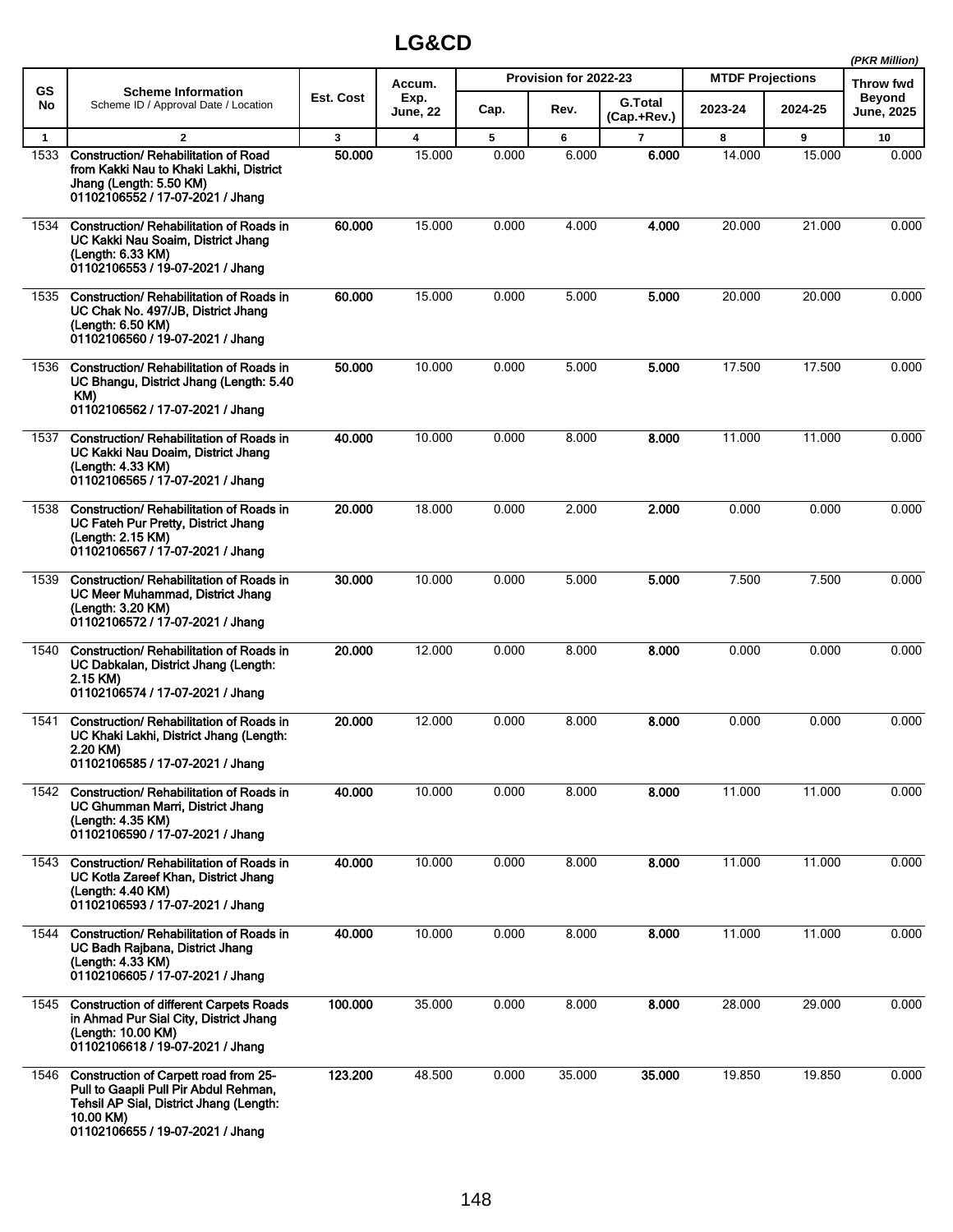|              |                                                                                                                                                                                                                                                                                                                                                                                                                                                                                                                                                                                                          |           |                 |       |                       |                               |                         |         | (PKR Million)              |
|--------------|----------------------------------------------------------------------------------------------------------------------------------------------------------------------------------------------------------------------------------------------------------------------------------------------------------------------------------------------------------------------------------------------------------------------------------------------------------------------------------------------------------------------------------------------------------------------------------------------------------|-----------|-----------------|-------|-----------------------|-------------------------------|-------------------------|---------|----------------------------|
| GS           | <b>Scheme Information</b>                                                                                                                                                                                                                                                                                                                                                                                                                                                                                                                                                                                | Est. Cost | Accum.<br>Exp.  |       | Provision for 2022-23 |                               | <b>MTDF Projections</b> |         | Throw fwd<br><b>Beyond</b> |
| No           | Scheme ID / Approval Date / Location                                                                                                                                                                                                                                                                                                                                                                                                                                                                                                                                                                     |           | <b>June, 22</b> | Cap.  | Rev.                  | <b>G.Total</b><br>(Cap.+Rev.) | 2023-24                 | 2024-25 | June, 2025                 |
| $\mathbf{1}$ | $\mathbf{2}$                                                                                                                                                                                                                                                                                                                                                                                                                                                                                                                                                                                             | 3         | 4               | 5     | 6                     | $\overline{7}$                | 8                       | 9       | 10                         |
| 1547         | <b>Construction of Soling, Resoling,</b><br>Sewerage, Drainage, Tuff Tile, PCC,<br>Sullage Carrier, Drains, Culverts and<br>Pull Rajbah in UC Hazrat Sultan Bahu,<br>UC Kapoori, UC Pir Abdul Rehman, UC<br>Kissoana, UC Jaiwain, UC Kot Mapal,<br>UC Mahmood Kot, UC Gudara, UC Garh<br>Maharaja, UC Fateh Pur Pretti, UC Meer<br>Muhammad, UC Kot Bahadar, UC<br>Hassu Blail, UC Duri Gondal, UC Rodu<br>Sultan, UC Uchgul Imam, UC Kot<br>Murad, UC Jabboana, UC Chak No.7/2<br>Thal, UC Dosa, UC Wasu Astana, UC<br>Rasheed Pur, 18-Hazari, Chak 7/1 Thal,<br>UC<br>01102106677 / 30-07-2021 / Jhang | 250.000   | 100.000         | 0.000 | 13.000                | 13.000                        | 68.500                  | 68.500  | 0.000                      |
| 1548         | <b>Construction of Carpett road from</b><br>Darbar Hazrat Sultan Bahoo Rajbah<br>road to Kot Bahadar road, Tehsil AP<br>Sial, District Jhang (Length: 6.50 KM)<br>01102106686 / 19-07-2021 / Jhang                                                                                                                                                                                                                                                                                                                                                                                                       | 80.000    | 25.000          | 0.000 | 6.000                 | 6.000                         | 24.500                  | 24.500  | 0.000                      |
| 1549         | Construction/Rehabilitation/<br>Improvement of different Roads in UC<br>Hassan Shah, UC Kot Lakhnana, UC<br>Kot Sai Singh, UC Chak 215/JB, UC<br>Khoi Adda, UC Ghazi Shah, UC Chak<br>463/JB, UC Ashaba, UC Lak Badhar,<br>UC Maloana, UC Mansoor Sial, UC<br>Haveli Bahadur Shah, UC Rustam<br>Sargana, UC Chak 478/JB, UC<br>Chaiyanwala,. UC Mahram Sial, UC<br>Chak 493, UC Shah Sadiq Nehang, UC<br>Allah Yar Juta, UC Bhango, UC Chak<br>497, UC Badh Rajbana, UC Kotla Zareef<br>Khan, UC 3 Ghagh, UC Kakki Soum, UC<br>Ghuman Marri, UC Ranieet K<br>01102106918 / 30-07-2021 / Jhang            | 400.000   | 100.000         | 0.000 | 10.000                | 10.000                        | 145.000                 | 145.000 | 0.000                      |
| 1550         | Construction/ Rehabilitation of roads in<br>Villages/ Mozas Chak No.81 Main<br>Bazar, Brig. Abid Faram to Pattan road,<br>Samandoana, Chak No.494, Toba Road<br>to Chak No.498, Chak No. 480 to Rural<br>Wali, Chak No.490 Chelian Wala, Chak<br>No.492, Colony Pull Sadhian Wala,<br>Water Tank Shorkot Cant., Chak No.489<br>Iftikhar Warraich, Main road to Basti<br>Waryam, Morr Colony Yaaray Wala to<br>Dera Mahr Sikandar, Chak No.490 to<br>406, Chah Gahnay Wala to Bheni Mahr<br>Allah Yar Mirali and Pull Dharopa to Pull<br><b>Shah Sadiq Nehang</b><br>01102106938 / 19-07-2021 / Jhang     | 150.910   | 70.000          | 0.000 | 10.000                | 10.000                        | 35.455                  | 35.455  | 0.000                      |
| 1551         | Sargana, UC Chak 478/JB, UC<br>Chaiyanwala,. UC Mahram Sial, UC<br>Qaim Bharwana, UC Chak 493, UC<br>Shah Sadig Nehang, UC Allah Yar Juta,<br>UC Bhango, UC Chak 497, UC Badh<br>Rajbana, UC Shorkot Janobi, UC Kotla<br>Zareef Khan, UC 3 Ghagh, UC Khaki<br>Lakhi, UC Kakki Doum, UC Kakki Soum,<br>UC Dab Kalan, UC Ghuman Marri,<br>Shorkot City, Shorkot Cant, UC Ranjeet<br>Kot, UC Samandoana, UC Bangla<br>Yasmeen, UC Kundal Khokran & Ahmed<br>Pur City, District Jhang<br>01102106967 / 19-07-2021 / Jhang                                                                                    | 200.000   | 40.000          | 0.000 | 13.000                | 13.000                        | 73.500                  | 73.500  | 0.000                      |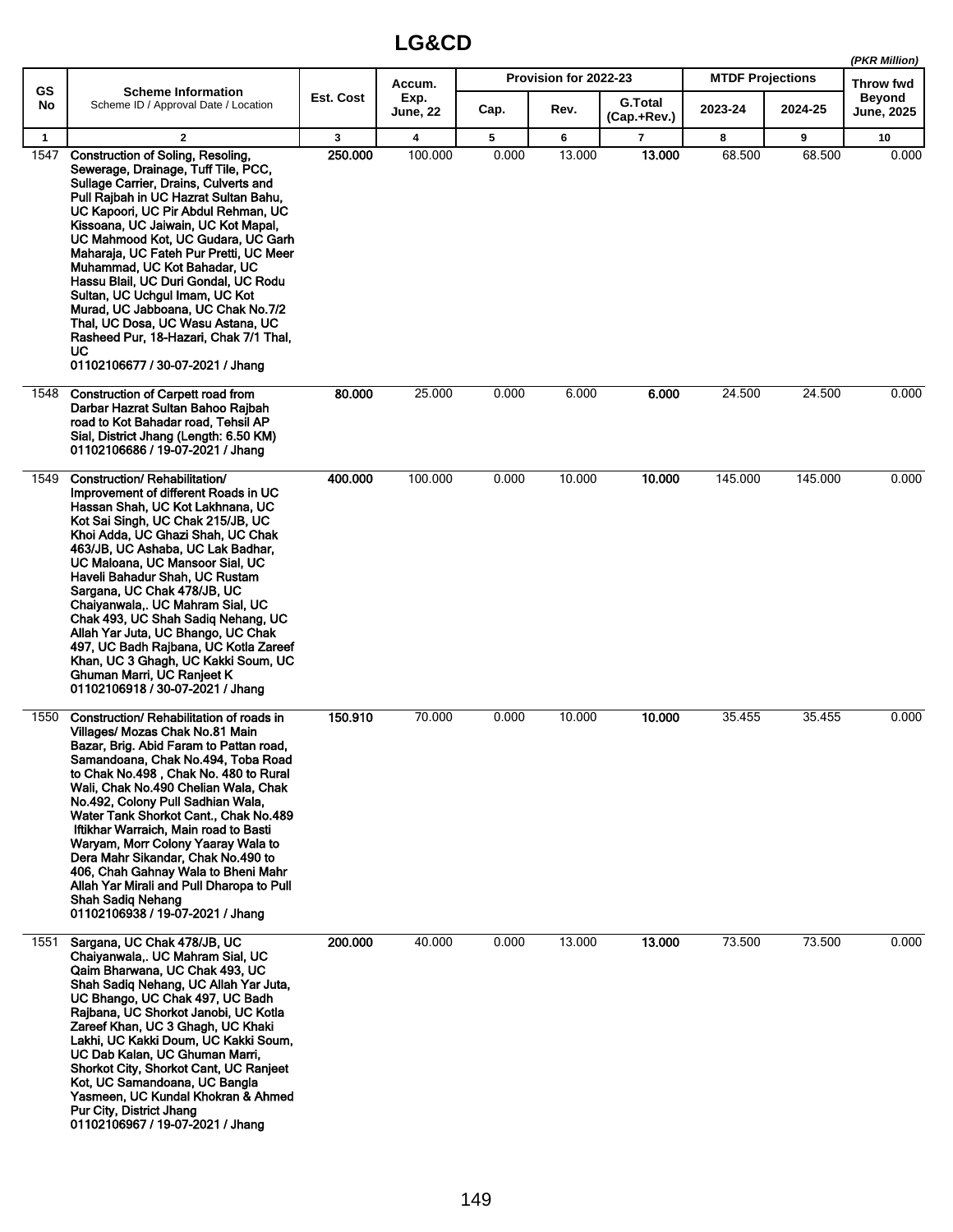|              |                                                                                                                                                                                                                                                                                                                                                                                                                                                                                                                                                    |           |                  |       |                       |                               |                         |         | (PKR Million)                      |
|--------------|----------------------------------------------------------------------------------------------------------------------------------------------------------------------------------------------------------------------------------------------------------------------------------------------------------------------------------------------------------------------------------------------------------------------------------------------------------------------------------------------------------------------------------------------------|-----------|------------------|-------|-----------------------|-------------------------------|-------------------------|---------|------------------------------------|
| <b>GS</b>    | <b>Scheme Information</b>                                                                                                                                                                                                                                                                                                                                                                                                                                                                                                                          |           | Accum.           |       | Provision for 2022-23 |                               | <b>MTDF Projections</b> |         | <b>Throw fwd</b>                   |
| No           | Scheme ID / Approval Date / Location                                                                                                                                                                                                                                                                                                                                                                                                                                                                                                               | Est. Cost | Exp.<br>June, 22 | Cap.  | Rev.                  | <b>G.Total</b><br>(Cap.+Rev.) | 2023-24                 | 2024-25 | <b>Beyond</b><br><b>June, 2025</b> |
| $\mathbf{1}$ | $\mathbf{2}$                                                                                                                                                                                                                                                                                                                                                                                                                                                                                                                                       | 3         | 4                | 5     | 6                     | $\overline{7}$                | 8                       | 9       | 10                                 |
| 1552         | Construction/ Rehabilitation of different<br>Roads from Dera Mian Barkat to Dera<br>Tasawar Kathia Mouza Fareed<br>Mahmood Kathia, from Bindi Allah yar<br>Abadi mouza Badh Rajbana, from<br>Shorkot Jhang road to Sahib Wala<br>Mouza Allah Yar Juta, link road from<br>Samandoana to Abadi Tallan Mouza<br>Samandoana, from Sargana road to<br>Dera Manzar Jhatial Mouza Essa Wala<br>and from Ahmed Pur More to abadi<br>Muhammad Khan Gill Chak No.14/R,<br>Essa Wala, District Jhang (Length: 8.00<br>KM)<br>01102106982 / 17-07-2021 / Jhang | 50.000    | 10.000           | 0.000 | 3.000                 | 3.000                         | 18.500                  | 18.500  | 0.000                              |
| 1553         | Rehabilitation / Improvement of different<br>Roads in UCs 1 to 24 Tehsil Gojra<br>District T.T.Singh (Length = 70.00 Km)<br>01112104656 / 07-08-2021 / Toba Tek<br>Singh                                                                                                                                                                                                                                                                                                                                                                           | 911.887   | 107.000          | 0.000 | 10.000                | 10.000                        | 397.444                 | 397.444 | 0.000                              |
| 1554         | Construction / Rehabilitation of Roads in<br>UCs 69 to 85 Tehsil Pir Mahal District<br>$T.T.Sinah (Lenath = 60 Km)$<br>01112106516 / 31-12-2021 / Toba Tek<br>Singh                                                                                                                                                                                                                                                                                                                                                                                | 832.056   | 98.000           | 0.000 | 10.000                | 10.000                        | 362.028                 | 362.028 | 0.000                              |
| 1555         | <b>Construction of Capt. Salik Shaheed</b><br>Road from Hiran wala to Aziz Chak vis<br>Rajib Chak, District Gujranwala<br>01122106265 / 17-07-2021 / Gujranwala                                                                                                                                                                                                                                                                                                                                                                                    | 40.000    | 10.000           | 0.000 | 8.000                 | 8.000                         | 11.000                  | 11.000  | 0.000                              |
| 1556         | Construction of Road from Khan pur to<br>Chak Bhatti and Link Dera Dharakan<br>(Length=4 KM)Tehsil & District<br>Hafizabad.<br>01142106318 / 17-07-2021 / Hafizabad                                                                                                                                                                                                                                                                                                                                                                                | 40.000    | 10.000           | 0.000 | 4.000                 | 4.000                         | 13.000                  | 13.000  | 0.000                              |
| 1557         | Construction of Streets, PCC, Tuff Tiles,<br>Soling and Nullah ect. Union Council 33<br>with adjoining Abadies, Tehsil Pindi<br>Bhattian, District Hafizabad<br>01142106332 / 17-07-2021 / Hafizabad                                                                                                                                                                                                                                                                                                                                               | 40.000    | 34.000           | 0.000 | 6.000                 | 6.000                         | 0.000                   | 0.000   | 0.000                              |
| 1558         | Construction of Streets, PCC, Tuff Tiles,<br>Soling and Nullah ect. Union Council 35<br>and 36 with adjoining Abadies, Tehsil<br>Pindi Bhattian, District Hafizabad<br>01142106387 / 14-07-2021 / Hafizabad                                                                                                                                                                                                                                                                                                                                        | 50.000    | 20.000           | 0.000 | 4.000                 | 4.000                         | 13.000                  | 13.000  | 0.000                              |
| 1559         | Construction of Streets, PCC, Tuff Tiles,<br>Soling and Nullah ect. Union Council 37<br>& 38with adjoining Abadies, Tehsil Pindi<br>Bhattian, District Hafizabad<br>01142106389 / 14-07-2021 / Hafizabad                                                                                                                                                                                                                                                                                                                                           | 50.000    | 20.000           | 0.000 | 4.000                 | 4.000                         | 13.000                  | 13.000  | 0.000                              |
| 1560         | Construction of Streets, PCC, Tuff Tiles,<br>Soling and Nullah ect. Union Council 39<br>& 40 with adjoining Abadies, Tehsil Pindi<br>Bhattian, District Hafizabad<br>01142106390 / 17-07-2021 / Hafizabad                                                                                                                                                                                                                                                                                                                                          | 50.000    | 30.000           | 0.000 | 5.000                 | 5.000                         | 7.500                   | 7.500   | 0.000                              |
| 1561         | Construction of Streets, PCC, Tuff Tiles,<br>Soling and Nullah ect. Union Council 32<br>with adjoining Abadies, Tehsil Pindi<br>Bhattian, District Hafizabad<br>01142106396 / 14-07-2021 / Hafizabad                                                                                                                                                                                                                                                                                                                                               | 40.000    | 20.000           | 0.000 | 8.000                 | 8.000                         | 6.000                   | 6.000   | 0.000                              |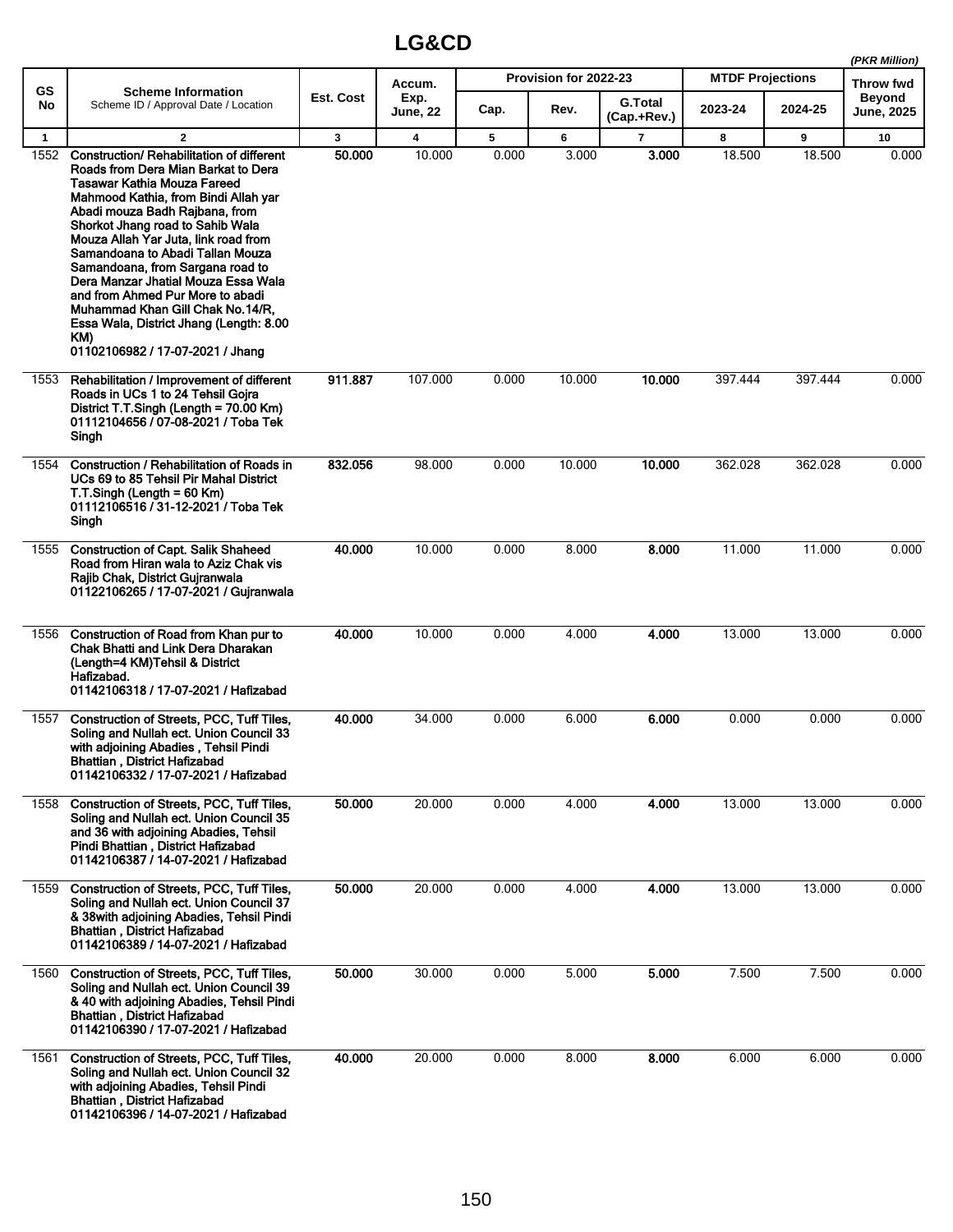|              |                                                                                                                                                                                                                                                                                                                                               |           |                 |       |                       |                               |                         |         | (PKR Million)              |
|--------------|-----------------------------------------------------------------------------------------------------------------------------------------------------------------------------------------------------------------------------------------------------------------------------------------------------------------------------------------------|-----------|-----------------|-------|-----------------------|-------------------------------|-------------------------|---------|----------------------------|
| GS           | <b>Scheme Information</b>                                                                                                                                                                                                                                                                                                                     | Est. Cost | Accum.<br>Exp.  |       | Provision for 2022-23 |                               | <b>MTDF Projections</b> |         | Throw fwd<br><b>Beyond</b> |
| No           | Scheme ID / Approval Date / Location                                                                                                                                                                                                                                                                                                          |           | <b>June, 22</b> | Cap.  | Rev.                  | <b>G.Total</b><br>(Cap.+Rev.) | 2023-24                 | 2024-25 | <b>June, 2025</b>          |
| $\mathbf{1}$ | $\overline{2}$                                                                                                                                                                                                                                                                                                                                | 3         | 4               | 5     | 6                     | $\overline{7}$                | 8                       | 9       | 10                         |
| 1562         | Up-gradation of Basic Rural/ Urban<br>Infrastructure and conversion of Tehsil<br>Phalia into Model Tehsil falling in Tehsil<br><b>Phalia District M.B.Din</b><br>01152105549 / 19-07-2021 / Mandi<br>Bahauddin                                                                                                                                | 200.000   | 90.000          | 0.000 | 10.000                | 10.000                        | 50.000                  | 50.000  | 0.000                      |
| 1563         | Rehabilitation / Construction of Carpeted<br>Road from Mangat to Bohat to<br>Ahdi Adda Pahrianwali to Mitha Cha via<br>Kot Phullay Shah and Dhudra to Gadhu<br>Kalan via Ratti Pindi, District Mandi<br><b>Bahauddin</b><br>01152106286 / 30-07-2021 / Mandi<br>Bahauddin                                                                     | 250.000   | 40.000          | 0.000 | 10.000                | 10.000                        | 100.000                 | 100.000 | 0.000                      |
| 1564         | <b>Upgradation / Strengtning of Streets</b><br>(CTCHS) along Jamia Masjid D Block<br>Johar Town near Chaddar Chowk<br>between Arena Mall(Suleman Nadvi<br>Road) and PIA Road D Block Johar<br>Town Lahore(L=1 KM), District Lahore<br>01192105582 / 19-07-2021 / Lahore                                                                       | 25.000    | 20.000          | 0.000 | 5.000                 | 5.000                         | 0.000                   | 0.000   | 0.000                      |
| 1565         | Provision of land for Graveyard in UCs<br>105, 106, 109, 111, 113, Lahore.<br>01192106881 / 19-07-2021 / Lahore                                                                                                                                                                                                                               | 50.000    | 10.000          | 0.000 | 5.000                 | 5.000                         | 17.500                  | 17.500  | 0.000                      |
| 1566         | <b>Construction of Roads PCC in different</b><br>Streets of Ucs, 220, 221, 222, 232, 236,<br>238, 240, Lahore.<br>01192106890 / 27-07-2021 / Lahore                                                                                                                                                                                           | 60.000    | 30.000          | 0.000 | 30.000                | 30.000                        | 0.000                   | 0.000   | 0.000                      |
| 1567         | Construction of 2 Nos. Model Bazar at<br>Baggrian UC-240, Pine Avenue Road<br>UC-269(Ameerpura), Lahore.<br>01192106954 / 19-07-2021 / Lahore                                                                                                                                                                                                 | 50.000    | 0.170           | 0.000 | 10.000                | 10.000                        | 19.000                  | 20.830  | 0.000                      |
| 1568         | <b>Construction of Mai Kami Road and</b><br><b>College Road to Shaller Chowk Ring</b><br>Road, Lahore.<br>01192106998 / 19-07-2021 / Lahore                                                                                                                                                                                                   | 17.600    | 7.600           | 0.000 | 10.000                | 10.000                        | 0.000                   | 0.000   | 0.000                      |
| 1569         | Construction of Road at Salahu-u-din<br>Raod, Lahore.<br>01192107013 / 19-07-2021 / Lahore                                                                                                                                                                                                                                                    | 18.000    | 8.000           | 0.000 | 10.000                | 10.000                        | 0.000                   | 0.000   | 0.000                      |
| 1570         | Construcion of PCC, Sewrage and<br>Carpet etc in UC-08, UC-09, and UC-10,<br>Lahore.<br>01192107255 / 19-07-2021 / Lahore                                                                                                                                                                                                                     | 17.500    | 7.500           | 0.000 | 5.000                 | 5.000                         | 5.000                   | 0.000   | 0.000                      |
| 1571         | <b>Rehabilitation of Carpeted/ PCC Roads</b><br>and Upgradation of Sewerage System.<br>in Gulberg, UCs # 201-206, Model Town<br>UC # 207, Garden Town, UCs #<br>208,209, Faisal Town, UCs # 210,211,<br>Madina Colony, Akramabad WCB Ward<br># 1 and LDA Quarters, Peter Gill Colony<br>Ward #10, Lahore<br>01192107386 / 30-07-2021 / Lahore | 300.000   | 60.000          | 0.000 | 10.000                | 10.000                        | 110.000                 | 120.000 | 0.000                      |
| 1572         | Provision of Street Lights in UCs-75, 76,<br>79, 82, 83, 86, 89, 90, 91, 92, 94, 95, 96,<br>97, 98, 107 and 218, District Lahore.<br>01192107403 / 27-07-2021 / Lahore                                                                                                                                                                        | 100.000   | 35.000          | 0.000 | 35.000                | 35.000                        | 15.000                  | 15.000  | 0.000                      |
| 1573         | Construction of PCC and laying of tuff<br>tiles in streets in in uc 99,100,101 and<br>102, District LahoreConstruction of PCC<br>and laying of tuff tiles in streets in in uc<br>99,100,101 and 102, District Lahore<br>01192107411 / 19-07-2021 / Lahore                                                                                     | 50.000    | 35.000          | 0.000 | 10.000                | 10.000                        | 5.000                   | 0.000   | 0.000                      |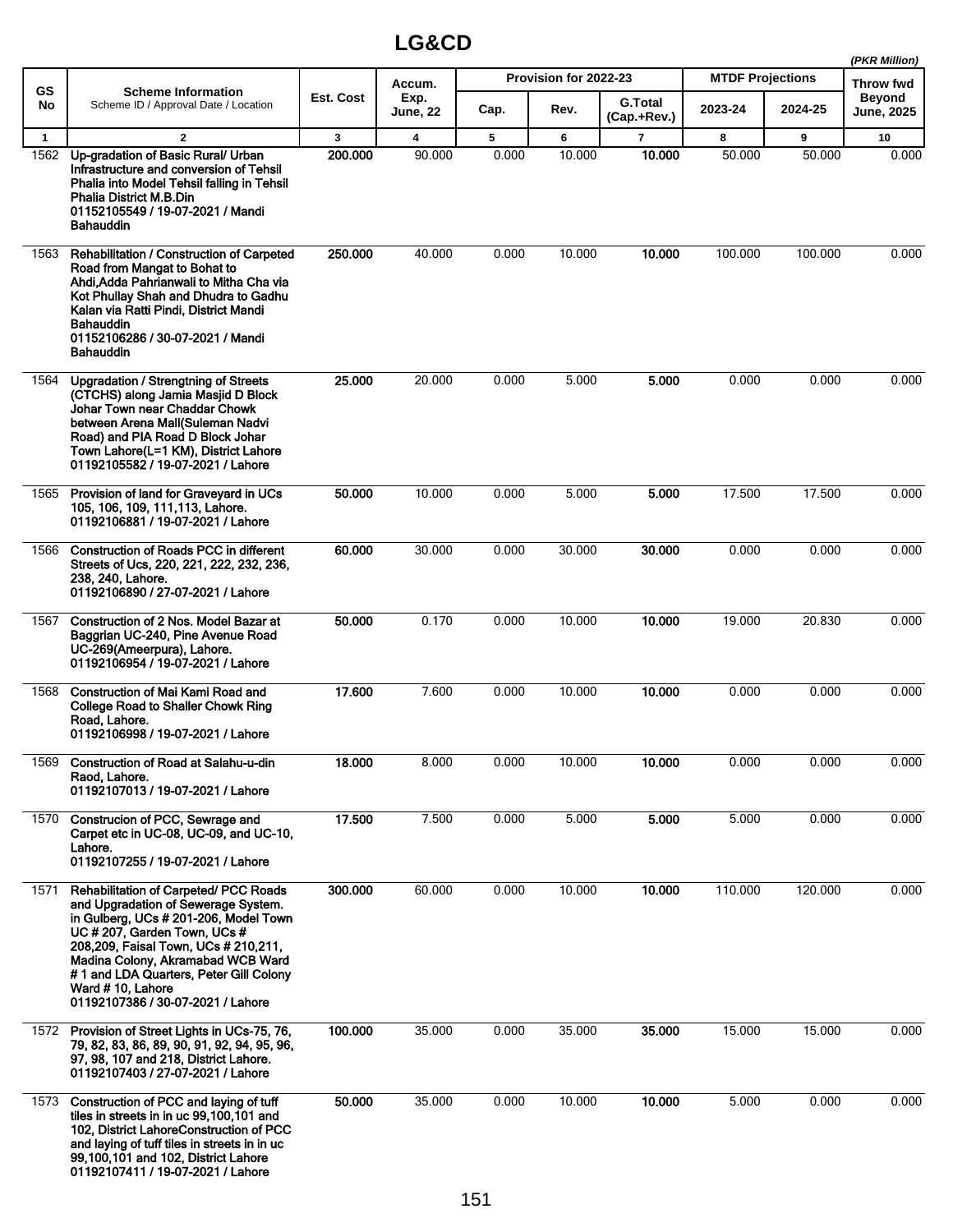|              |                                                                                                                                                                                                                                                                                                                                                                              |                  |                         |       |                       |                               |                         |         | (PKR Million)               |
|--------------|------------------------------------------------------------------------------------------------------------------------------------------------------------------------------------------------------------------------------------------------------------------------------------------------------------------------------------------------------------------------------|------------------|-------------------------|-------|-----------------------|-------------------------------|-------------------------|---------|-----------------------------|
| <b>GS</b>    | <b>Scheme Information</b>                                                                                                                                                                                                                                                                                                                                                    |                  | Accum.                  |       | Provision for 2022-23 |                               | <b>MTDF Projections</b> |         | <b>Throw fwd</b>            |
| No.          | Scheme ID / Approval Date / Location                                                                                                                                                                                                                                                                                                                                         | <b>Est. Cost</b> | Exp.<br><b>June, 22</b> | Cap.  | Rev.                  | <b>G.Total</b><br>(Cap.+Rev.) | 2023-24                 | 2024-25 | <b>Beyond</b><br>June, 2025 |
| $\mathbf{1}$ | $\mathbf{2}$                                                                                                                                                                                                                                                                                                                                                                 | 3                | 4                       | 5     | 6                     | 7                             | 8                       | 9       | 10                          |
| 1574         | Providing and Fixing of Street lights in<br>Samanabad, Gulshan Ravi, Sabzazar,<br>Babu Sabu, Dholanwal and Kot Kambo,<br><b>District Lahore</b><br>01192107420 / 19-07-2021 / Lahore                                                                                                                                                                                         | 50,000           | 25.000                  | 0.000 | 25.000                | 25.000                        | 0.000                   | 0.000   | 0.000                       |
| 1575         | Beautification, Sports, PCC, Sewerage,<br>Drainage, Parks, Janazgah and<br>Boundary walls of Graveyard in Tehsil<br>Muridke and Ferozewala, District<br>Sheikhupura<br>01212105426 / 30-07-2021 /<br>Sheikhupura                                                                                                                                                             | 225.000          | 40.000                  | 0.000 | 40.000                | 40.000                        | 72.500                  | 72.500  | 0.000                       |
| 1576         | <b>Construction / Rehabilitation of Road</b><br>from Ferozwattoo to Laggar Length=4.5<br><b>KM, District Sheikhupura</b><br>01212107510 / 27-07-2021 /<br>Sheikhupura                                                                                                                                                                                                        | 57.380           | 15.000                  | 0.000 | 4.000                 | 4.000                         | 19.190                  | 19.190  | 0.000                       |
| 1577         | <b>Construction / Rehabilitation of Road</b><br>from Laggar Manawala to<br>Khumbianwala Length=1.5 KM, District<br>Sheikhupura<br>01212107514 / 15-07-2021 /<br>Sheikhupura                                                                                                                                                                                                  | 20.550           | 10.000                  | 0.000 | 10.550                | 10.550                        | 0.000                   | 0.000   | 0.000                       |
| 1578         | <b>Construction of Boundary Wall of</b><br>Graveyard & Construction of Janazagah<br>at Village Miran Pur Tehsil & District<br>Nankana Sahib<br>01202107452 / 16-07-2021 / Nankana<br>Sahib                                                                                                                                                                                   | 20,000           | 10.000                  | 0.000 | 5.000                 | 5.000                         | 5.000                   | 0.000   | 0.000                       |
| 1579         | Construction of metalled road from<br>Sham kot Nau to thathi Hinduwan via<br>Machana, Bhopay wal to Narmal kay,<br><b>District Kasur</b><br>01182105816 / 19-07-2021 / Kasur                                                                                                                                                                                                 | 30.000           | 10.000                  | 0.000 | 5.000                 | 5.000                         | 15.000                  | 0.000   | 0.000                       |
| 1580         | Rehabilitation / Reconstruction of road<br>from Parnawan to Bonga Balochan Via<br>Boys Degree College Phoolnagar, Tensil<br>Pattoki, Kasur (Length = 3.5 KM)<br>01182106974 / 19-07-2021 / Kasur                                                                                                                                                                             | 38,000           | 10.000                  | 0.000 | 7.000                 | 7.000                         | 10.500                  | 10.500  | 0.000                       |
| 1581         | Provision of Special Grant for MC<br>Chichawatni, District Sahiwal.<br>01362107080 / 27-07-2021 / Sahiwal                                                                                                                                                                                                                                                                    | 120.000          | 50.000                  | 0.000 | 2.000                 | 2.000                         | 34.000                  | 34.000  | 0.000                       |
| 1582         | Const./Rehabilitation of M/R from<br>Arifwala-Hotta Road to Chak No. 19/EB<br>and 21/EB (Length: 3.00 Km), District<br>Pakpattan.<br>01352107045 / 15-07-2021 / Pakpattan                                                                                                                                                                                                    | 22.000           | 10.000                  | 0.000 | 3.000                 | 3.000                         | 9.000                   | 0.000   | 0.000                       |
| 1583         | Installation of Street Lights at Arifwala<br>City, District Pakpattan.<br>01352107072 / 15-07-2021 / Pakpattan                                                                                                                                                                                                                                                               | 20.000           | 8.000                   | 0.000 | 12.000                | 12.000                        | 0.000                   | 0.000   | 0.000                       |
| 1584         | Road Work Carpeting & Rehabilitation of<br>Sewerage System of UC 19 Haider Pura<br>, UC 41 & 40 Timber Market, UC 34 Tina<br>Wali Khoee Main Qadeer Abad Road,<br>UC 29 Sotree Watt Nala Wali<br><b>Muhammad Behind Hasmat Mehal</b><br>Cinema, UC 26, 27, 28, 30, 33, Main<br>Road Nawan Shehar Gali Dakkhany<br>Wali, District Multan<br>01242105852 / 30-07-2021 / Multan | 215.000          | 105.000                 | 0.000 | 11.000                | 11.000                        | 49.500                  | 49.500  | 0.000                       |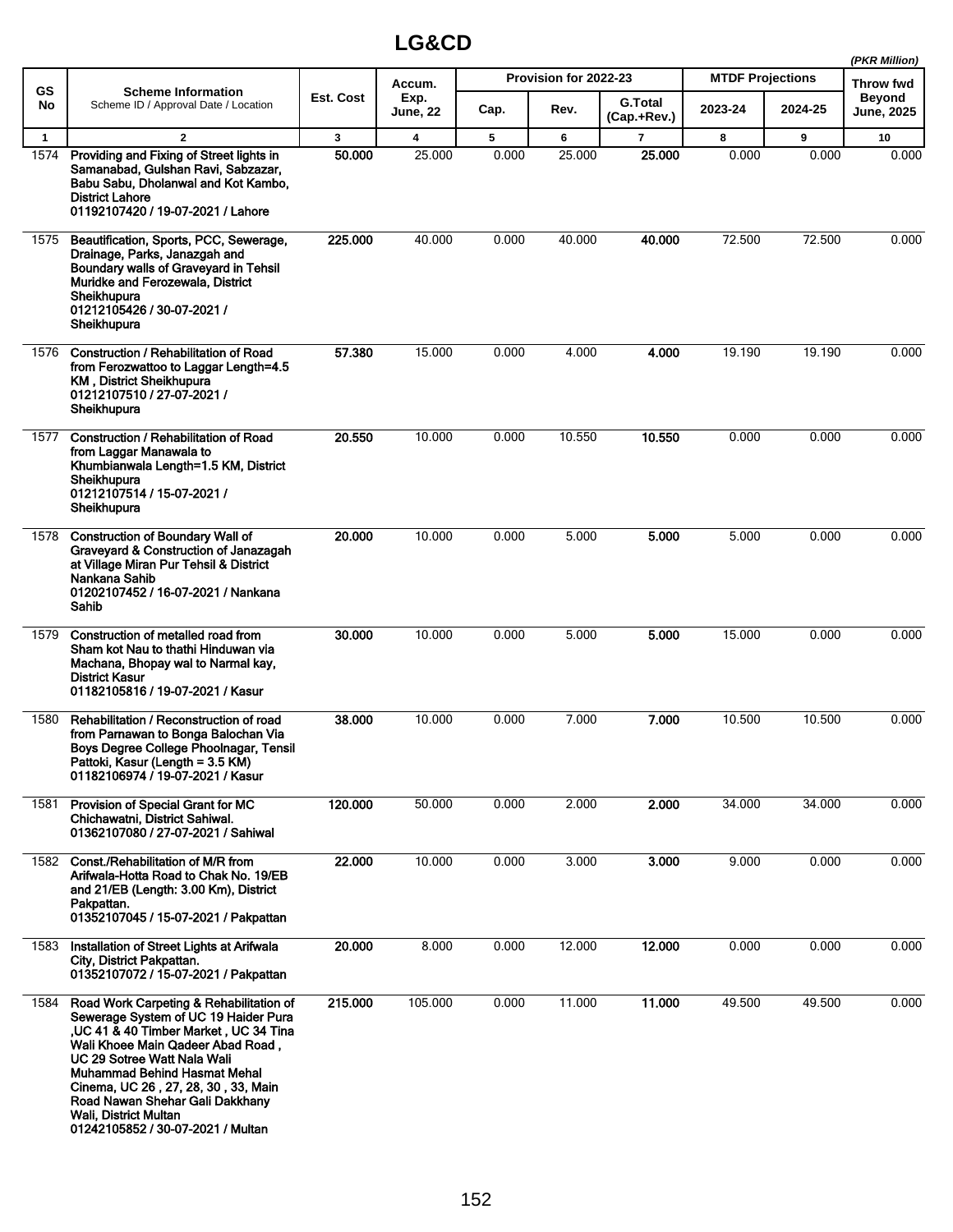|              |                                                                                                                                                                                                                                                                 |              |                         |       |                       |                               |                         |         | (PKR Million)        |
|--------------|-----------------------------------------------------------------------------------------------------------------------------------------------------------------------------------------------------------------------------------------------------------------|--------------|-------------------------|-------|-----------------------|-------------------------------|-------------------------|---------|----------------------|
| <b>GS</b>    | <b>Scheme Information</b>                                                                                                                                                                                                                                       |              | Accum.                  |       | Provision for 2022-23 |                               | <b>MTDF Projections</b> |         | Throw fwd            |
| No           | Scheme ID / Approval Date / Location                                                                                                                                                                                                                            | Est. Cost    | Exp.<br><b>June, 22</b> | Cap.  | Rev.                  | <b>G.Total</b><br>(Cap.+Rev.) | 2023-24                 | 2024-25 | Beyond<br>June, 2025 |
| $\mathbf{1}$ | $\mathbf{2}$                                                                                                                                                                                                                                                    | $\mathbf{3}$ | 4                       | 5     | 6                     | $\overline{7}$                | 8                       | 9       | 10                   |
| 1585         | Rehabilitation, Widening & Carpeting of<br>road alongwith Drainage at certain<br>section from Kaval Wali Pull to Jalalpur<br>Pirwala Bye-Pass via Ittehad Rice Mill<br>(L=3 KM), District Multan.<br>01242107407 / 17-07-2021 / Multan                          | 30.000       | 10.000                  | 0.000 | 5.000                 | 5.000                         | 7.500                   | 7.500   | 0.000                |
| 1586         | Repair/Rehabilitation of road from<br>bastidad to Shujaabad M-5 Interchange<br>via Kotli Najabat, Jakkhar, Raja Ram &<br>kotli nijabat(L=3KM), District Multan.<br>01242107410 / 17-07-2021 / Multan                                                            | 15.000       | 5.000                   | 0.000 | 10.000                | 10.000                        | 0.000                   | 0.000   | 0.000                |
| 1587         | <b>Construction of Metalled road from</b><br>Harampur to Adda Band Bosan UC-84<br>Alampur to UC-85 Bosan, 4KM, District<br>Multan.<br>01242107412 / 17-07-2021 / Multan                                                                                         | 40.000       | 10.000                  | 0.000 | 8.000                 | 8.000                         | 11.000                  | 11.000  | 0.000                |
| 1588         | <b>Construction of Metalled road from</b><br>Khanewal road to Basti Jharian Wali<br>Mouza Madina UC-89, 2KM, District<br>Multan.<br>01242107416 / 17-07-2021 / Multan                                                                                           | 20.000       | 8.000                   | 0.000 | 12.000                | 12.000                        | 0.000                   | 0.000   | 0.000                |
| 1589         | <b>Construction of Metalled road from</b><br>Nawabpur Eid Gah to Thokar UC-92, 3<br>KM, District Multan.<br>01242107418 / 17-07-2021 / Multan                                                                                                                   | 30.000       | 10.000                  | 0.000 | 5.000                 | 5.000                         | 7.500                   | 7.500   | 0.000                |
| 1590         | <b>Construction of Metalled road from</b><br>Bosan road to Nawapur river through<br>Basti Faizabad UC-90, 2.5KM, District<br>Multan.<br>01242107424 / 17-07-2021 / Multan                                                                                       | 25.000       | 10.000                  | 0.000 | 4.000                 | 4.000                         | 5.500                   | 5.500   | 0.000                |
| 1591         | Construction / improvement /<br>rehabilitation of metalled Roads and<br>Paved streets in Union Counsel Meeran<br>Khan, Sikandarabad, Chak No.RS-Daira<br>Pur. Chadhar in Multan Length 2KM<br>01242107426 / 25-07-2021 / Multan                                 | 80.000       | 50.000                  | 0.000 | 5.000                 | 5.000                         | 12.500                  | 12.500  | 0.000                |
|              | 1592 Construction / improvement /<br>rehabilitation of metalled Roads and<br>Paved streets in Union Counsel Rana<br>Wahin, Qasba Awal, Qasba Sani, Qasba<br>Salis, Larr, Kabeer pur, 5-Faiz etc. in<br>Multan Length 2.2KM<br>01242107428 / 25-07-2021 / Multan | 80.000       | 72.535                  | 0.000 | 7.465                 | 7.465                         | 0.000                   | 0.000   | 0.000                |
| 1593         | Construction / improvement /<br>rehabilitation of metalled Roads and<br>Paved streets in Union Councel Bootay<br>wala, Mubarik pur, 1-Faiz, Taraggar,<br>Qadir pur, Larr, Basti Malook in Multan.<br>Length 2.50KM<br>01242107430 / 25-07-2021 / Multan         | 80.000       | 60.000                  | 0.000 | 5.000                 | 5.000                         | 7.000                   | 8.000   | 0.000                |
| 1594         | Construction of roads, Soling, Sewerage<br>and tuff tiles in Ucs<br>54, 55, 56, 71, 72, 73, 110, 113, 114, 116,<br>117, 118, 119, 123, 124 & 125 District<br>Multan<br>01242107432 / 25-07-2021 / Multan                                                        | 100.000      | 50.000                  | 0.000 | 5.000                 | 5.000                         | 22.000                  | 23.000  | 0.000                |
| 1595         | Construction of new metalled road UC<br>kothay wala, UC jalalabad, UC Rab<br>Nawaz and UC kotla Mahran, UC kurri<br>tamak, UC tataypur, UC Bangal wala<br>Length 4.7KM, District Multan.<br>01242107434 / 25-07-2021 / Multan                                   | 65.000       | 35.000                  | 0.000 | 5.000                 | 5.000                         | 12.000                  | 13.000  | 0.000                |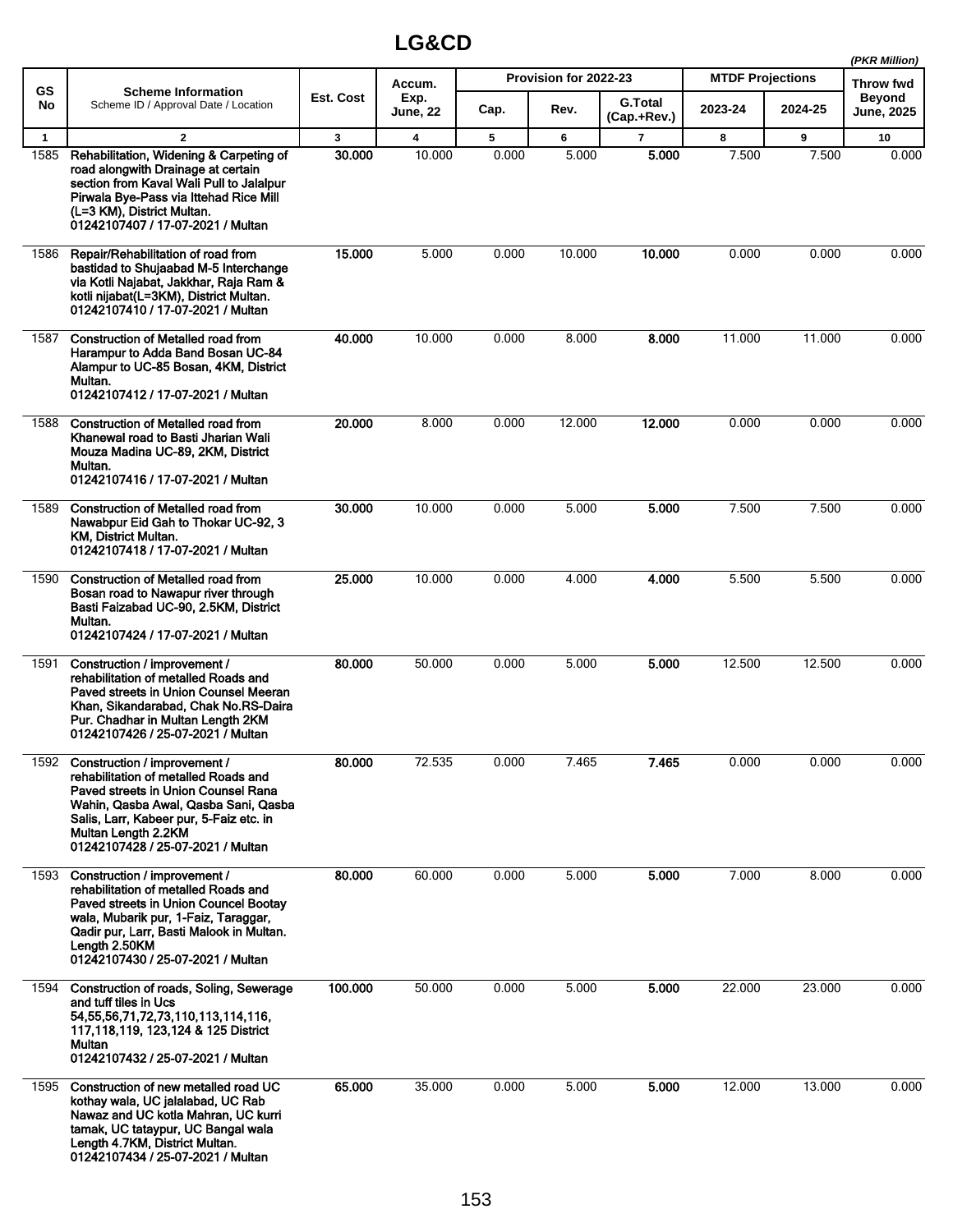|              |                                                                                                                                                                                                                    |                  |                         |       |                       |                               |                         |         | (PKR Million)               |
|--------------|--------------------------------------------------------------------------------------------------------------------------------------------------------------------------------------------------------------------|------------------|-------------------------|-------|-----------------------|-------------------------------|-------------------------|---------|-----------------------------|
| <b>GS</b>    | <b>Scheme Information</b>                                                                                                                                                                                          |                  | Accum.                  |       | Provision for 2022-23 |                               | <b>MTDF Projections</b> |         | <b>Throw fwd</b>            |
| No           | Scheme ID / Approval Date / Location                                                                                                                                                                               | <b>Est. Cost</b> | Exp.<br><b>June, 22</b> | Cap.  | Rev.                  | <b>G.Total</b><br>(Cap.+Rev.) | 2023-24                 | 2024-25 | <b>Beyond</b><br>June, 2025 |
| $\mathbf{1}$ | 2                                                                                                                                                                                                                  | 3                | 4                       | 5     | 6                     | $\overline{7}$                | 8                       | 9       | 10                          |
| 1596         | Rehabilitation /Improvement of metalled<br>roads in Jameel abad and other areas of<br>Multan cantonment Length 1.55 KM,<br>District Multan.<br>01242107437 / 17-07-2021 / Multan                                   | 20.000           | 8.000                   | 0.000 | 12.000                | 12.000                        | 0.000                   | 0.000   | 0.000                       |
| 1597         | Rehabilitation /improvement of metalled<br>roads From head sakandri nala to Suraj<br>Miani & Khanewal road to Basti Boa Pur<br>Multan City Length 2.9 KM, District<br>Multan.<br>01242107439 / 17-07-2021 / Multan | 29,000           | 8.000                   | 0.000 | 5.000                 | 5.000                         | 8.000                   | 8.000   | 0.000                       |
| 1598         | Repair/Rehabilitation & Carpeting of<br>road from Nasir More to Flood Bund via<br>Basti Nowshera & Punjani (L=1.8 KM),<br>District Multan.<br>01242107440 / 17-07-2021 / Multan                                    | 18.000           | 15.000                  | 0.000 | 3.000                 | 3.000                         | 0.000                   | 0.000   | 0.000                       |
| 1599         | Repair/Rehabilitation & Carpeting of<br>road from Pull Khara to Malik Ghulam<br>Muhammad Khakhi House via Chooti<br>Chowk (L=1.5 KM), District Multan.<br>01242107441 / 17-07-2021 / Multan                        | 18.000           | 15.300                  | 0.000 | 2.700                 | 2.700                         | 0.000                   | 0.000   | 0.000                       |
| 1600         | Repair/Rehabilitation of road from Mochi<br>Wala to Lingana Petrol Pump via Molvi<br>Wala, Kattan Wala, Basti Sola, Basti<br>Lingana (L=3.5 KM), District Multan.<br>01242107443 / 17-07-2021 / Multan             | 35,000           | 10.000                  | 0.000 | 3.000                 | 3.000                         | 11.000                  | 11.000  | 0.000                       |
| 1601         | Construction of Metalled road from Imam<br>Deen Wala to Rasool Pur Basti (L=2.00<br>KM), District Multan.<br>01242107445 / 17-07-2021 / Multan                                                                     | 24.000           | 10.000                  | 0.000 | 4.000                 | 4.000                         | 5.000                   | 5.000   | 0.000                       |
| 1602         | Construction/Repair/Rehabilitation of<br>road from Jandhi Dori to Langar Wala<br>via Bahadar Wala, Shujraaway (L=0.22<br>KM), District Multan.<br>01242107447 / 17-07-2021 / Multan                                | 25.000           | 10.000                  | 0.000 | 4.000                 | 4.000                         | 5.000                   | 6.000   | 0.000                       |
| 1603         | <b>Construction and Rehabilitation of</b><br>Hassanabad, Jabalpur road to labejay<br>via bagrain pull Length 4.57KM, District<br>Multan.<br>01242107449 / 25-07-2021 / Multan                                      | 87.000           | 20.000                  | 0.000 | 5.000                 | 5.000                         | 31.000                  | 31.000  | 0.000                       |
| 1604         | <b>Construction and Rehabilitation of</b><br>pirangaib, jabalpur road to Gondlain via<br>chotay sharif. Length 4.57 KM, District<br>Multan.<br>01242107454 / 25-07-2021 / Multan                                   | 67.000           | 15.000                  | 0.000 | 5.000                 | 5.000                         | 23.000                  | 24.000  | 0.000                       |
| 1605         | <b>Construction and Rehabilitation of</b><br>Bangla more, Jabalpur road to chah<br>kharora via Nawan shehr. Length<br>4.57KM, District Multan.<br>01242107455 / 25-07-2021 / Multan                                | 68.000           | 15.000                  | 0.000 | 4.000                 | 4.000                         | 24.000                  | 25.000  | 0.000                       |
| 1606         | Provision of Machinery for Solid Waste<br>Management in Ucs,<br>69, 70, 73, 74, 75, 76, 77, 78, 79, 81, 82, 90<br>,91,92,93,94,95,96,97,98,99 &100<br>01242107459 / 17-07-2021 / Multan                            | 20.000           | 8.000                   | 0.000 | 5.000                 | 5.000                         | 7.000                   | 0.000   | 0.000                       |
| 1607         | <b>Construction of M/R from Basti Shaadi</b><br>Wala, Bhishti Wala via Jallay Wala,<br>Jahan Sur farid pur road (UC Wahi<br>Imam Bakhsh) Length 5KM, District<br>Lodhran.<br>01252107132 / 19-07-2021 / Lodhran    | 50.000           | 15.000                  | 0.000 | 4.000                 | 4.000                         | 15.000                  | 16.000  | 0.000                       |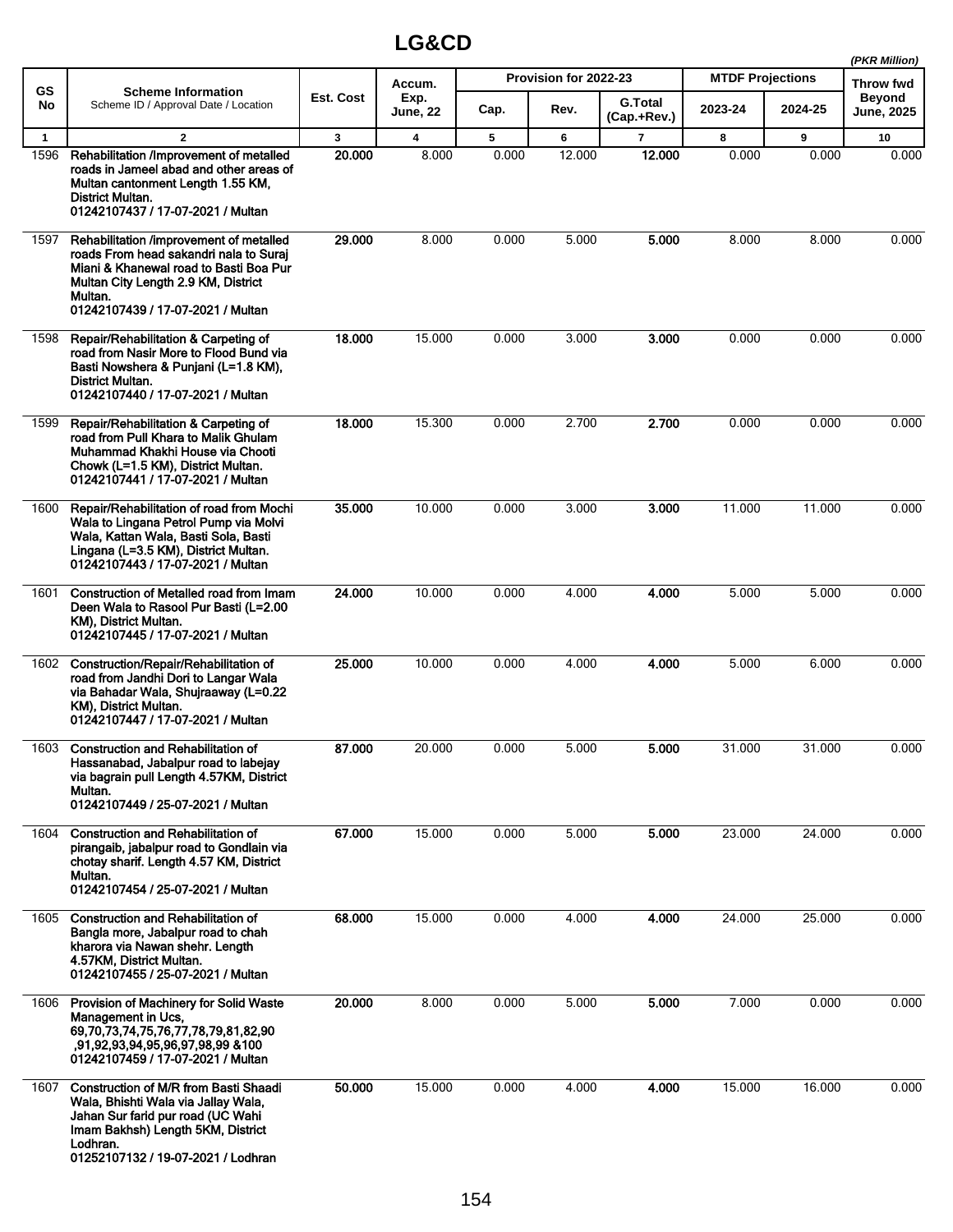|              |                                                                                                                                                                                                                                                                            |           |                         |       |                       |                               |                         |         | (PKR Million)               |
|--------------|----------------------------------------------------------------------------------------------------------------------------------------------------------------------------------------------------------------------------------------------------------------------------|-----------|-------------------------|-------|-----------------------|-------------------------------|-------------------------|---------|-----------------------------|
| <b>GS</b>    | <b>Scheme Information</b>                                                                                                                                                                                                                                                  |           | Accum.                  |       | Provision for 2022-23 |                               | <b>MTDF Projections</b> |         | <b>Throw fwd</b>            |
| No           | Scheme ID / Approval Date / Location                                                                                                                                                                                                                                       | Est. Cost | Exp.<br><b>June, 22</b> | Cap.  | Rev.                  | <b>G.Total</b><br>(Cap.+Rev.) | 2023-24                 | 2024-25 | <b>Beyond</b><br>June, 2025 |
| $\mathbf{1}$ | $\overline{\mathbf{2}}$                                                                                                                                                                                                                                                    | 3         | 4                       | 5     | 6                     | $\overline{7}$                | 8                       | 9       | 10                          |
| 1608         | Construction of M/R from Gaily wal<br>Carpet road to Basti Gharrib Abad via<br>Chak No.52/M, Mujahid Abad road Chak<br>No. 48/M, Length 5KM, District Lodhran.<br>01252107136 / 19-07-2021 / Lodhran                                                                       | 50,000    | 15.000                  | 0.000 | 4.000                 | 4.000                         | 15.000                  | 16.000  | 0.000                       |
| 1609         | <b>Construction of M/R from Mahmood</b><br>Canal to Basti Lahori Via High School,<br>Basti Laliyan Wali and Basti Thaali Wali<br>(Mouza Lahori) Length 5KM, District<br>Lodhran.<br>01252107140 / 19-07-2021 / Lodhran                                                     | 50.000    | 15.000                  | 0.000 | 4.000                 | 4.000                         | 15.000                  | 16.000  | 0.000                       |
| 1610         | <b>Construction of M/R from Basti Mochi</b><br>Wala to Basti Ghalwan, Basti Chanany,<br>Basti Sham Laat (Mouza Band Ali Pur)<br>(Length 5KM), District Lodhran.<br>01252107147 / 19-07-2021 / Lodhran                                                                      | 50,000    | 15.000                  | 0.000 | 4.000                 | 4.000                         | 15.000                  | 16.000  | 0.000                       |
| 1611         | <b>Construction of M/R from Khanewal</b><br>Double road to Nathoo Wala, Noor<br>Wala, Mouza Thathi Sameja Danwran<br>Minor to Dhoori Wala, Ghustani Wala<br>(Phase-II) (Mouza Raja Pur) Length 5<br>KM, District Lodhran.<br>01232107160 / 19-07-2021 / Lodhran            | 50.000    | 15.000                  | 0.000 | 4.000                 | 4.000                         | 15.000                  | 16.000  | 0.000                       |
| 1612         | <b>Construction of M/R from Pull Malahnas</b><br>to Pull Angassi via Basti Namberdar<br>wali, Jaggu Minor and Laari Adda<br>Gailywal to Pull 75000 (Remaining<br>Portion) Via Suggoo Minor (Length 5<br>KM), District Lodhran.<br>01232107174 / 19-07-2021 / Lodhran       | 55.000    | 15.000                  | 0.000 | 4.000                 | 4.000                         | 18.000                  | 18.000  | 0.000                       |
| 1613         | <b>Construction of M/R from Basti Kalar</b><br>Wala of Mouza Aheer (Phase-II) (Length<br>4.5 KM), District Lodhran.<br>01232107180 / 19-07-2021 / Lodhran                                                                                                                  | 50,000    | 15.000                  | 0.000 | 4.000                 | 4.000                         | 15.000                  | 16.000  | 0.000                       |
| 1614         | Construction of M/R from pull sheikh<br>wah Baloch wala to basti khanoo wala<br>via basti kochi wala ,azhar nagar via<br>basti kochi wala, azhar nagar, samar<br>khan wala, mouza khan wah ghalwan<br>length 5 km, District Lodhran.<br>01232107189 / 19-07-2021 / Lodhran | 50.000    | 5.800                   | 0.000 | 4.000                 | 4.000                         | 20.000                  | 20.200  | 0.000                       |
| 1615         | Construction of road from dera jand to<br>marla chowk Hussain abad via pull dera<br>jhand pur along jamrani wah canal<br>length 5 km, District Lodhran.<br>01232107195 / 19-07-2021 / Lodhran                                                                              | 50.000    | 15.000                  | 0.000 | 4.000                 | 4.000                         | 15.000                  | 16.000  | 0.000                       |
| 1616         | Construction of M/R from pull sheikh<br>wah canal to basti gaggan hatta via basti<br>iang shaheed basti meeran ghannu<br>Length 5km, District Lodhran.<br>01232107202 / 19-07-2021 / Lodhran                                                                               | 50.000    | 22.500                  | 0.000 | 4.000                 | 4.000                         | 11.500                  | 12.000  | 0.000                       |
| 1617         | Construction of M/R from basti ameer<br>wala basti rang bhara nawan ,basti sairi<br>wala to chowk pawada via pull canal<br>jamrani wah mouza kotha uthera length<br>5 km, District Lodhran.<br>01232107209 / 19-07-2021 / Lodhran                                          | 50.000    | 15.000                  | 0.000 | 4.000                 | 4.000                         | 15.000                  | 16.000  | 0.000                       |
| 1618         | Dualization of M/R from Khanewal-<br>Lodhran Road General Bus Stand<br>Dunyapur to THQ Dunyapur (Bypass<br>Road). Length 3.5KM, District Lodhran.<br>01232107219 / 25-07-2021 / Lodhran                                                                                    | 200.000   | 40.000                  | 0.000 | 13.000                | 13.000                        | 73.000                  | 74.000  | 0.000                       |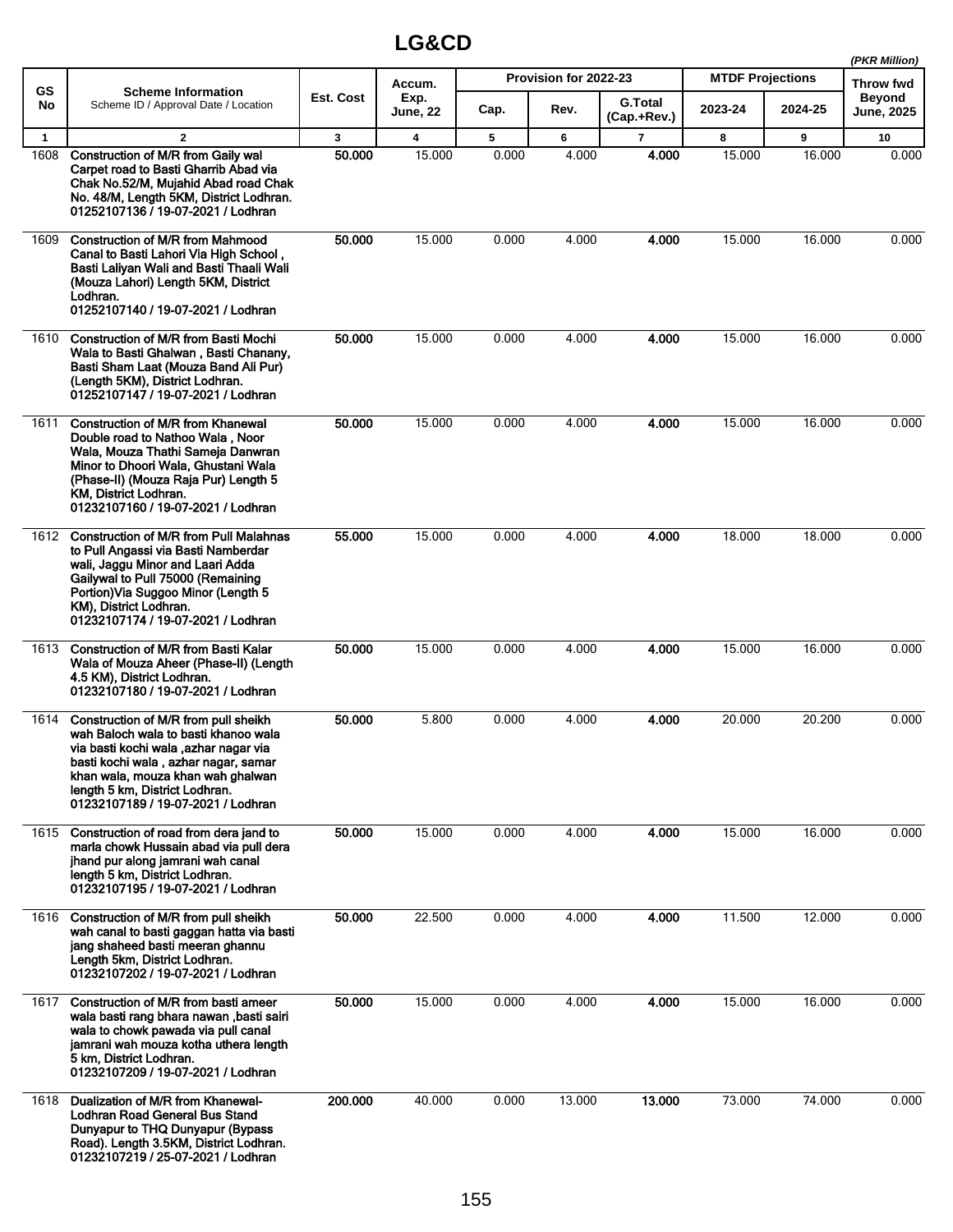|                      |                                                                                                                                                                                                                                     |                        |                                   |            |                       |                         |                         |             | (PKR Million)              |
|----------------------|-------------------------------------------------------------------------------------------------------------------------------------------------------------------------------------------------------------------------------------|------------------------|-----------------------------------|------------|-----------------------|-------------------------|-------------------------|-------------|----------------------------|
| <b>GS</b>            | <b>Scheme Information</b>                                                                                                                                                                                                           |                        | Accum.                            |            | Provision for 2022-23 |                         | <b>MTDF Projections</b> |             | <b>Throw fwd</b><br>Beyond |
| No                   | Scheme ID / Approval Date / Location                                                                                                                                                                                                | Est. Cost              | Exp.<br><b>June, 22</b>           | Cap.       | Rev.                  | G.Total<br>(Cap.+Rev.)  | 2023-24                 | 2024-25     | June, 2025                 |
| $\mathbf{1}$<br>1619 | $\mathbf{2}$<br>Construction / Rehablitation Carpet road<br>from District Jail road to Chak No.98/M<br>Length = 3.00 Km, District Lodhran.<br>01232107234 / 19-07-2021 / Lodhran                                                    | $\mathbf{3}$<br>35.000 | $\overline{\mathbf{4}}$<br>10.000 | 5<br>0.000 | 6<br>6.000            | $\overline{7}$<br>6.000 | 8<br>9.000              | 9<br>10.000 | 10<br>0.000                |
| 1620                 | <b>Construction of Metal road from New</b><br>Pull Ameer Pur Sadat Via Pir Jiwan<br>Darbar Tehsil Kaharor Pacca District<br>Lodhran (Length 5 KM), District Lodhran.<br>01232107241 / 19-07-2021 / Lodhran                          | 30.000                 | 10.000                            | 0.000      | 5.000                 | 5.000                   | 7.000                   | 8.000       | 0.000                      |
| 1621                 | Establishment of Park, green belts and<br>street lights at Kabirwala District<br>Khanewal<br>01222105823 / 16-07-2021 / Khanewal                                                                                                    | 50.000                 | 22.000                            | 0.000      | 5.000                 | 5.000                   | 10.000                  | 13.000      | 0.000                      |
| 1622                 | Provision / Installation of Street Lights in<br>Mian Channu City, District Khanewal<br>01222105825 / 16-07-2021 / Khanewal                                                                                                          | 30.000                 | 10.000                            | 0.000      | 5.000                 | 5.000                   | 7.000                   | 8.000       | 0.000                      |
| 1623                 | <b>Establishment of Ladies Park Tulamba</b><br>Tehsil Mian Channu, District Khanewal<br>01222105832 / 16-07-2021 / Khanewal                                                                                                         | 20.000                 | 8.000                             | 0.000      | 12.000                | 12.000                  | 0.000                   | 0.000       | 0.000                      |
| 1624                 | <b>Rehabilitation of Metalled Road from</b><br>Haveli Koranga Chowk to Haveli Pull<br>and onwards to Sidhu Kanwein Tehsil<br>Kabirwala District Khanewal (L=4 KM)<br>01222107087 / 16-07-2021 / Khanewal                            | 50.000                 | 10.000                            | 0.000      | 4.000                 | 4.000                   | 18.000                  | 18.000      | 0.000                      |
| 1625                 | Construction of remaining portion and<br>Special Repair of Road from Adda<br>Jamalkay to Flood Bund (agency) Tehsil<br>Kabirwala (L=4.20 KM), District<br>Khanewal.<br>01222107095 / 16-07-2021 / Khanewal                          | 40.000                 | 10.000                            | 0.000      | 8.000                 | 8.000                   | 11.000                  | 11.000      | 0.000                      |
| 1626                 | <b>Construction of Metalled Road from</b><br>Basti Salar Wahin (Nao) to Flood Bund<br>Tehsil Kabirwala (L=4.00 KM), District<br>Khanewal.<br>01222107114 / 16-07-2021 / Khanewal                                                    | 30.000                 | 22.500                            | 0.000      | 7.500                 | 7.500                   | 1.000                   | 1.500       | 0.000                      |
| 1627                 | <b>Construction of Metalled Road old</b><br><b>Bridge Kukkar Hatta to Thokar Pull</b><br>Monga wala along Mahni sial<br>Distributory Tehsil Kabirwala (L=4 KM),<br><b>District Khanewal.</b><br>01222107122 / 16-07-2021 / Khanewal | 40.000                 | 10.000                            | 0.000      | 8.000                 | 8.000                   | 11.000                  | 11.000      | 0.000                      |
| 1628                 | <b>Construction of Metalled Road Pull</b><br>Balouchi Mauza Korai Balouch to Matital<br>road Tehsil Kabirwala (L=4 KM), District<br>Khanewal<br>01222107130 / 16-07-2021 / Khanewal                                                 | 40.000                 | 10.000                            | 0.000      | 8.000                 | 8.000                   | 11.000                  | 11.000      | 0.000                      |
| 1629                 | <b>Rehabilitation of Metalled Road Chak</b><br>No. 90/15-L stop to Sadeer Chwok (L=3<br>KM) Tehsil Mian Channu, District<br>Khanewal.<br>01222107456 / 16-07-2021 / Khanewal                                                        | 23.000                 | 10.000                            | 0.000      | 3.000                 | 3.000                   | 10.000                  | 0.000       | 0.000                      |
| 1630                 | Raising and Repair of Metalled Road<br>from Chak No. 57/15-L to Pull Chak No.<br>59/15-L Tehsil Mian Channu (3.5 KM),<br><b>District Khanewal.</b><br>01222107462 / 16-07-2021 / Khanewal                                           | 30.000                 | 10.000                            | 0.000      | 5.000                 | 5.000                   | 7.000                   | 8.000       | 0.000                      |
| 1631                 | <b>Special Repair of Metalled Road Pull</b><br>Gharat to Chak No. 132/16-L (L=3 KM)<br>Tehsil Mian Channu, District Khanewal<br>01222107465 / 16-07-2021 / Khanewal                                                                 | 15.000                 | 10.000                            | 0.000      | 5.000                 | 5.000                   | 0.000                   | 0.000       | 0.000                      |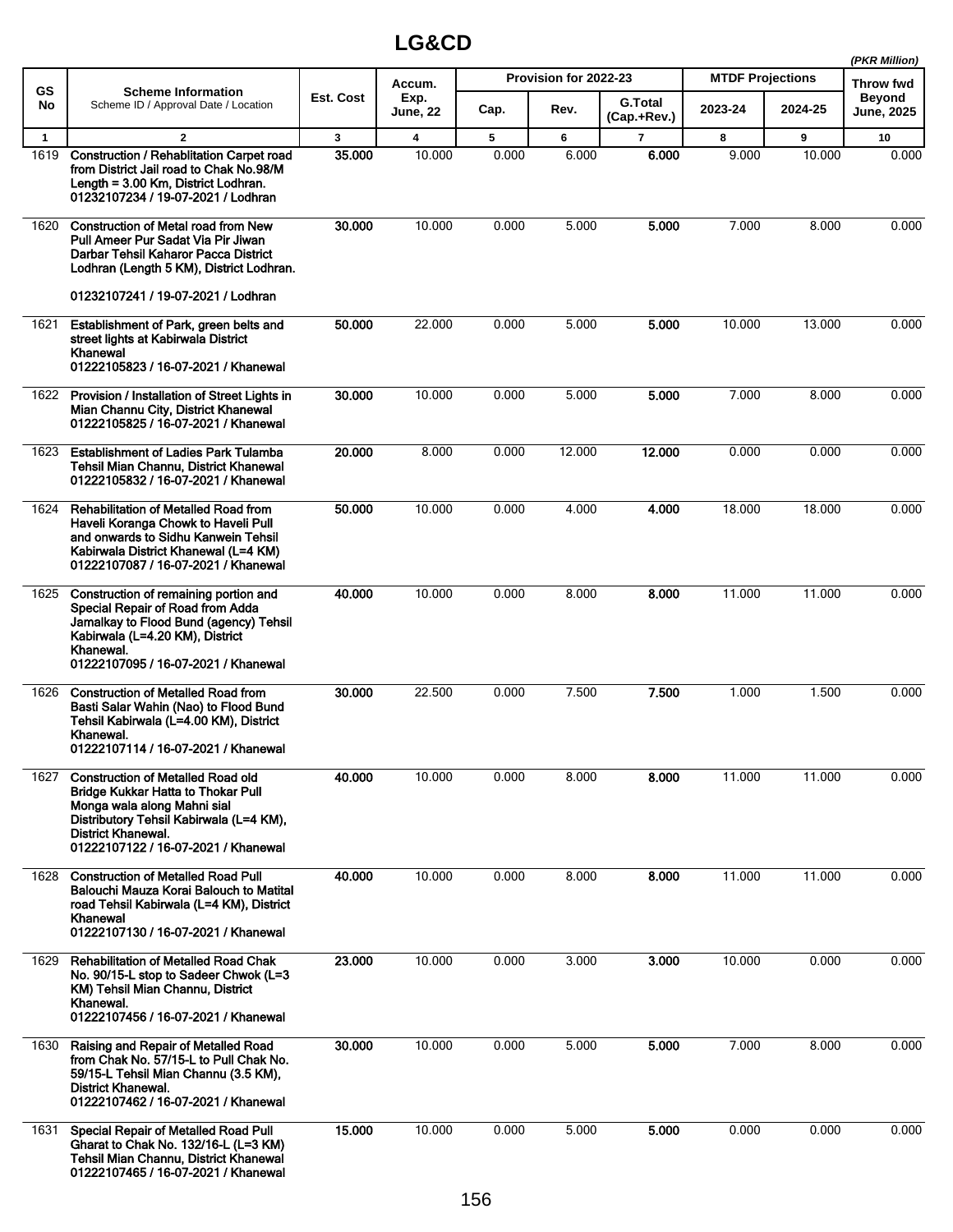|              |                                                                                                                                                                                                                    |           |                 |       |                       |                               |         |                         | (PKR Million)                      |
|--------------|--------------------------------------------------------------------------------------------------------------------------------------------------------------------------------------------------------------------|-----------|-----------------|-------|-----------------------|-------------------------------|---------|-------------------------|------------------------------------|
| <b>GS</b>    | <b>Scheme Information</b>                                                                                                                                                                                          | Est. Cost | Accum.<br>Exp.  |       | Provision for 2022-23 |                               |         | <b>MTDF Projections</b> |                                    |
| No           | Scheme ID / Approval Date / Location                                                                                                                                                                               |           | <b>June, 22</b> | Cap.  | Rev.                  | <b>G.Total</b><br>(Cap.+Rev.) | 2023-24 | 2024-25                 | <b>Beyond</b><br><b>June, 2025</b> |
| $\mathbf{1}$ | $\mathbf{2}$                                                                                                                                                                                                       | 3         | 4               | 5     | 6                     | $\overline{7}$                | 8       | 9                       | 10                                 |
| 1632         | Provision of Soling along Road side from<br>Chak No. 114/15-L to Chak No. 115/15-L<br>Tehsil Mian Channu (L=3 KM), District<br>Khanewal.<br>01222107466 / 16-07-2021 / Khanewal                                    | 6.000     | 3.400           | 0.000 | 2.600                 | 2.600                         | 0.000   | 0.000                   | 0.000                              |
| 1633         | Special Repair of Metalled Road 7<br>Karmali wala Tehsil Mian Channu<br>(L=2.75 KM), District Khanewal.<br>01222107468 / 16-07-2021 / Khanewal                                                                     | 25.000    | 10.000          | 0.000 | 4.000                 | 4.000                         | 5.000   | 6.000                   | 0.000                              |
| 1634         | <b>Rehabilitation of Metalled Road Chak</b><br>No. 125/7-ER Tehsil Mian Channu<br>(L=2.7 KM), District Khanewal.<br>01222107470 / 16-07-2021 / Khanewal                                                            | 9.230     | 7.800           | 0.000 | 1.430                 | 1.430                         | 0.000   | 0.000                   | 0.000                              |
| 1635         | Provision of Sucking / Jetting Machine<br>for Municipal Committee Mian Channu,<br>District Khanewal.<br>01222107472 / 16-07-2021 / Khanewal                                                                        | 20.000    | 8.000           | 0.000 | 12.000                | 12.000                        | 0.000   | 0.000                   | 0.000                              |
| 1636         | <b>Construction of Metalled Road base line</b><br>Hyderabad Mohsin wal raod via Behni<br>Maher Manzoor (L=2.5 KM) Tehsil Mian<br>Channu, District Khanewal.<br>01222107473 / 16-07-2021 / Khanewal                 | 28.230    | 18.230          | 0.000 | 3.000                 | 3.000                         | 3.000   | 4.000                   | 0.000                              |
| 1637         | <b>Construction of Boundary wall Gaveyard</b><br>in Ucs No. 47, 48, 49, 50, 51, 52, 53, 54,<br>55, 56, 57, 58, 59, 60, 61, 62, 69 Tehsil<br>Mian Channu, District Khanewal.<br>01222107478 / 16-07-2021 / Khanewal | 45.000    | 10.000          | 0.000 | 9.000                 | 9.000                         | 13.000  | 13.000                  | 0.000                              |
| 1638         | <b>Construction of Metalled Road from</b><br>Rotla minor to Nusrat Pur Road Tehsil<br>Mian Channu (L= 3 KM), District<br>Khanewal.<br>01142107492 / 17-07-2021 / Khanewal                                          | 30.000    | 17.500          | 0.000 | 5.000                 | 5.000                         | 3.750   | 3.750                   | 0.000                              |
| 1639         | <b>Rehabilitation of Metalled Road from</b><br>Kachehry Wala Mouza Din Wah to Adda<br>Dur Pur Multan Mailsi Road District<br>Vehari (Length 10 km) District Vehari.<br>01252106622 / 19-07-2021 / Vehari           | 40.000    | 10.000          | 0.000 | 8.000                 | 8.000                         | 11.000  | 11.000                  | 0.000                              |
| 1640         | <b>Construction of Metalled Road from</b><br>Mailsi Sher Ghar Road to Umer Khichi<br>(Carpet Road) Link Umer Khichi Bypass<br>District Vehari Length: 2.00 Km.<br>01252106629 / 19-07-2021 / Vehari                | 26.000    | 16.000          | 0.000 | 10.000                | 10.000                        | 0.000   | 0.000                   | 0.000                              |
| 1641         | <b>Construction of Mettaled Road Mouza</b><br>Sandhal Mailsi District Vehari Length:<br>2.00 Km.<br>01252106633 / 19-07-2021 / Vehari                                                                              | 20.000    | 8.000           | 0.000 | 12.000                | 12.000                        | 0.000   | 0.000                   | 0.000                              |
| 1642         | <b>Construction of Mettaled Road Mouza</b><br>Tarki Mailsi District Vehari Length: 3.00<br>Km.<br>01252106643 / 19-07-2021 / Vehari                                                                                | 30.000    | 10.000          | 0.000 | 5.000                 | 5.000                         | 7.000   | 8.000                   | 0.000                              |
| 1643         | <b>Construction / Rehabilitation of Road</b><br>from Mailsi Mitroo Road to Chaman<br>Abad via Minor Jahan Pur District Vehari<br>Length: 4.00 Km.<br>01252106646 / 19-07-2021 / Vehari                             | 40.000    | 10.000          | 0.000 | 8.000                 | 8.000                         | 11.000  | 11.000                  | 0.000                              |
| 1644         | <b>Construction of Mettaled Road from Pull</b><br>Haleem Wali to Mailsi Jahan Pur Road<br>via Haleem City Mouza Haleem Khichi<br>District Vehari Length: 3.00 Km.<br>01252106651 / 19-07-2021 / Vehari             | 30.000    | 15.500          | 0.000 | 6.000                 | 6.000                         | 4.500   | 4.000                   | 0.000                              |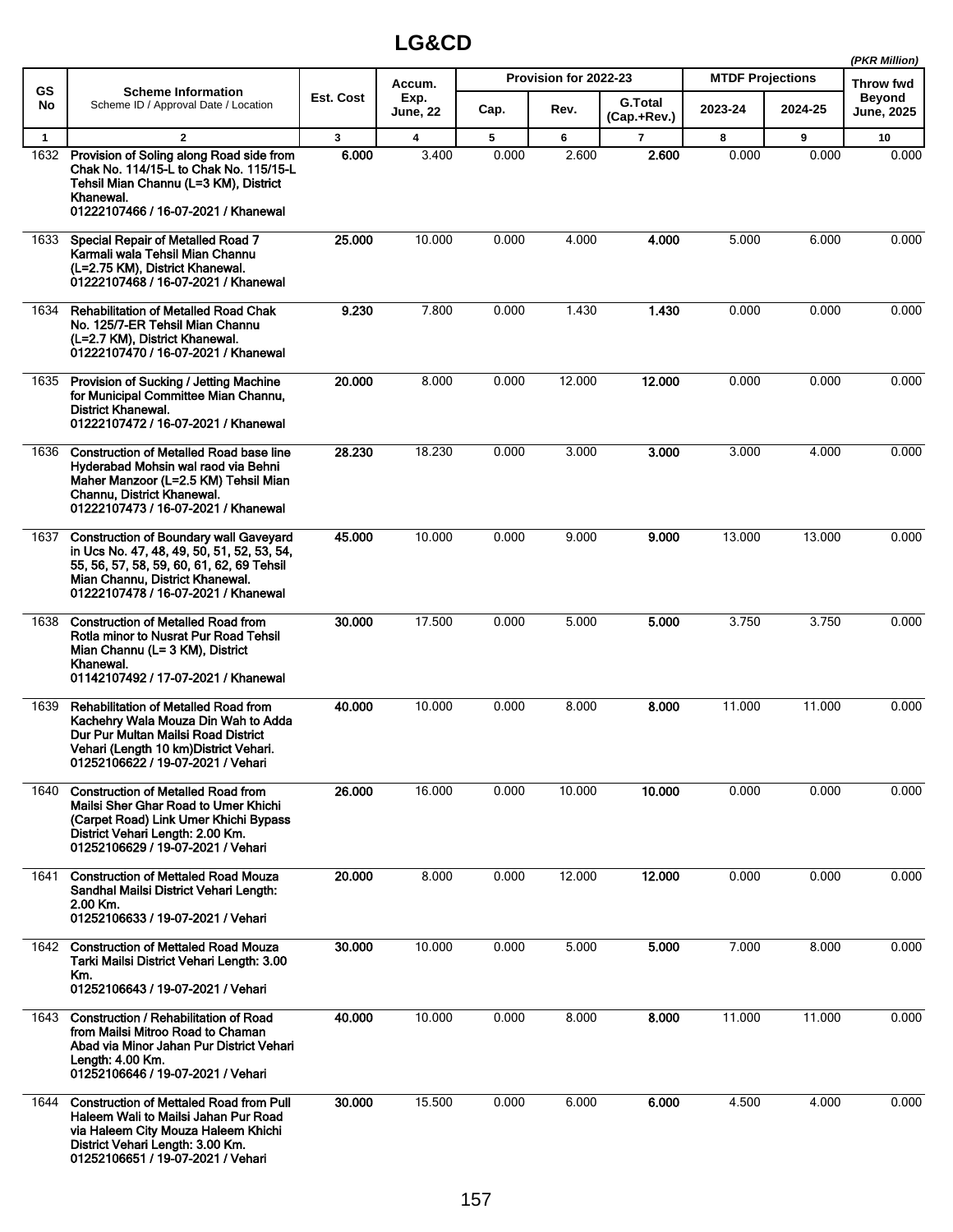|              |                                                                                                                                                                                                                                                                                  |              |                         |       |                       |                               |                         |         | (PKR Million)               |
|--------------|----------------------------------------------------------------------------------------------------------------------------------------------------------------------------------------------------------------------------------------------------------------------------------|--------------|-------------------------|-------|-----------------------|-------------------------------|-------------------------|---------|-----------------------------|
| <b>GS</b>    | <b>Scheme Information</b>                                                                                                                                                                                                                                                        |              | Accum.                  |       | Provision for 2022-23 |                               | <b>MTDF Projections</b> |         | <b>Throw fwd</b>            |
| No           | Scheme ID / Approval Date / Location                                                                                                                                                                                                                                             | Est. Cost    | Exp.<br><b>June, 22</b> | Cap.  | Rev.                  | <b>G.Total</b><br>(Cap.+Rev.) | 2023-24                 | 2024-25 | <b>Beyond</b><br>June, 2025 |
| $\mathbf{1}$ | $\mathbf{2}$                                                                                                                                                                                                                                                                     | $\mathbf{3}$ | 4                       | 5     | 6                     | $\overline{7}$                | 8                       | 9       | 10                          |
| 1645         | <b>Construction of Mettaled Road from 9/L</b><br>to Basti Laloo via Chak Dhoray Wala<br>District Vehari Length: 2.50 Km.<br>01252106656 / 19-07-2021 / Vehari                                                                                                                    | 25.000       | 10.000                  | 0.000 | 4.000                 | 4.000                         | 5.000                   | 6.000   | 0.000                       |
| 1646         | <b>Construction of Mettaled Road Mouza</b><br>Lal Saghu Mailsi District Vehari Length:<br>2.50 Km.<br>01252106663 / 19-07-2021 / Vehari                                                                                                                                          | 25,000       | 10.000                  | 0.000 | 4.000                 | 4.000                         | 5.000                   | 6.000   | 0.000                       |
| 1647         | <b>Construction of Metalled Road from</b><br>(Remaining Portion) Tibba Luddan Road<br>to Shatab Garh District Vehari Length:<br>2.00 Km.<br>01252106666 / 19-07-2021 / Vehari                                                                                                    | 20.000       | 8.000                   | 0.000 | 12.000                | 12.000                        | 0.000                   | 0.000   | 0.000                       |
| 1648         | Widening / Improvement of Road from<br>Tibba Luddan Road to Shatab Garh (20<br>Ft. Width) District Vehari Length: 5.00<br>Km.<br>01252106671 / 25-07-2021 / Vehari                                                                                                               | 96.230       | 28.000                  | 0.000 | 8.000                 | 8.000                         | 30.230                  | 30.000  | 0.000                       |
| 1649         | <b>Construction of Mettaled Road Mouza</b><br>Othi District Vehari Length: 2.00 Km.<br>01252106683 / 19-07-2021 / Vehari                                                                                                                                                         | 20.000       | 8.000                   | 0.000 | 12.000                | 12.000                        | 0.000                   | 0.000   | 0.000                       |
| 1650         | <b>Construction of Mettaled Road from</b><br>Mailsi Mitroo Road to Tibba Mitroo Road<br>Mailsi District Vehari Length: 2.50 Km.<br>01252106692 / 19-07-2021 / Vehari                                                                                                             | 25.000       | 10.000                  | 0.000 | 4.000                 | 4.000                         | 11.000                  | 0.000   | 0.000                       |
| 1651         | <b>Construction of Mettaled Road Chak No.</b><br>168/WB Mailsi District Vehari Length:<br>4.00 Km.<br>01252106705 / 19-07-2021 / Vehari                                                                                                                                          | 40.000       | 10.000                  | 0.000 | 8.000                 | 8.000                         | 11.000                  | 11.000  | 0.000                       |
| 1652         | Construction of metalled road from Pull<br>Mitha Assar To Wairsi Wahin District<br>Vehari length: 4.75 km<br>01252106710 / 19-07-2021 / Vehari                                                                                                                                   | 47.500       | 20.000                  | 0.000 | 7.000                 | 7.000                         | 10.500                  | 10.000  | 0.000                       |
| 1653         | Construction of metalled road from Jalla<br>Aarainwahin road to Gulhari Arain wahin<br>road via basti Zareen District Vehari<br>length: 1.90 km<br>01252106715 / 19-07-2021 / Vehari                                                                                             | 19.000       | 8.000                   | 0.000 | 11.000                | 11.000                        | 0.000                   | 0.000   | 0.000                       |
| 1654         | Construction of metalled road from Pull<br>Chatwahin to Qutabpur road via basti<br>Baleem, basti Maharanwala, basti<br>Ghareebabad & mouza Aaroti, District<br>Vehari length: 4.50 km<br>01252106726 / 19-07-2021 / Vehari                                                       | 45.500       | 15.000                  | 0.000 | 8.000                 | 8.000                         | 11.500                  | 11.000  | 0.000                       |
| 1655         | Construction of metalled road from<br>Mailsi Syphon road to Ghauspur via<br>mouza Niamat ali, mouza Kund punna,<br>mouza Kund Sarkar, District Vehari<br>length: 3.25 km<br>01252106733 / 19-07-2021 / Vehari                                                                    | 32.500       | 15.000                  | 0.000 | 4.000                 | 4.000                         | 6.000                   | 7.500   | 0.000                       |
| 1656         | Construction of metalled road from Kund<br>Muhar School to basti Boharanwali<br>mouza Jhok Saleh via basti Sheikh<br>Umarwali, Sheikh Mushtaqwali, basti<br>Pahoran wali, basti Malik Shahid Murad<br>wali, District Vehari length: 5.75 km<br>01252106738 / 25-07-2021 / Vehari | 57.500       | 20.000                  | 0.000 | 4.000                 | 4.000                         | 17.000                  | 16.500  | 0.000                       |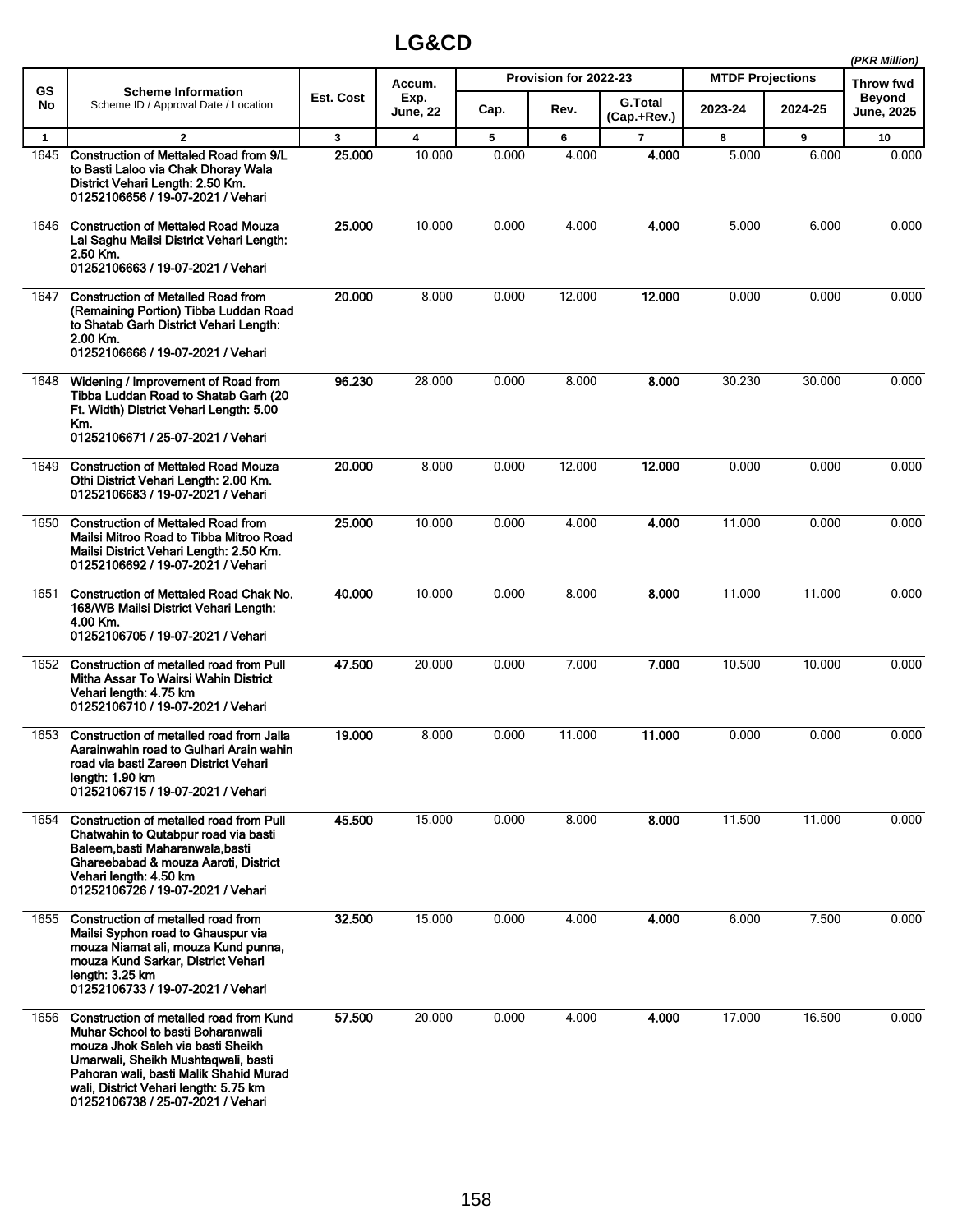|              |                                                                                                                                                                                                                                                                                                           |           |                  |       |                       |                               |                         |         | (PKR Million)                      |
|--------------|-----------------------------------------------------------------------------------------------------------------------------------------------------------------------------------------------------------------------------------------------------------------------------------------------------------|-----------|------------------|-------|-----------------------|-------------------------------|-------------------------|---------|------------------------------------|
| GS           | <b>Scheme Information</b>                                                                                                                                                                                                                                                                                 |           | Accum.           |       | Provision for 2022-23 |                               | <b>MTDF Projections</b> |         | <b>Throw fwd</b>                   |
| No           | Scheme ID / Approval Date / Location                                                                                                                                                                                                                                                                      | Est. Cost | Exp.<br>June, 22 | Cap.  | Rev.                  | <b>G.Total</b><br>(Cap.+Rev.) | 2023-24                 | 2024-25 | <b>Beyond</b><br><b>June, 2025</b> |
| $\mathbf{1}$ | $\mathbf{2}$                                                                                                                                                                                                                                                                                              | 3         | 4                | 5     | 6                     | 7                             | 8                       | 9       | 10                                 |
| 1657         | Construction of metalled road from basti<br>Ghulam Sindhi to Behani Javid Ghulam<br>i/c link Bahani Murtaza Sindhi and link<br>Behani Malik Shahid Ghulam District<br>Vehari length: 3 km<br>01252106745 / 19-07-2021 / Vehari                                                                            | 30.000    | 13.000           | 0.000 | 4.000                 | 4.000                         | 6.000                   | 7.000   | 0.000                              |
| 1658         | Construction of metalled road from basti<br>Punna to Bilal Chowk via Darbar chowk<br>i/c link Darba chowk to Behni Hafiz<br>Allahyar & link Darba chowk to basti<br>Kalawali & link masjid basti Muhammad<br>Ali & link Imam barghah District Vehari<br>length: 4 km<br>01252106749 / 19-07-2021 / Vehari | 40.000    | 15.000           | 0.000 | 6.000                 | 6.000                         | 10.000                  | 9.000   | 0.000                              |
| 1659         | Construction of metalled road from Head<br>Karam Branch to basti Qasaiwala via<br>Bakhsh Wala along Chatter Minor,<br>District Vehari length: 3 km<br>01252106765 / 19-07-2021 / Vehari                                                                                                                   | 30,000    | 15.000           | 0.000 | 4.000                 | 4.000                         | 11.000                  | 0.000   | 0.000                              |
| 1660         | Dualization and Widening of Carpet<br>Road from 2 Pully to Syphon Road,<br>tehsil Mailsi District Vehari length 1.00<br><b>Km</b><br>01252106769 / 19-07-2021 / Vehari                                                                                                                                    | 47.960    | 30.000           | 0.000 | 12.000                | 12.000                        | 5.960                   | 0.000   | 0.000                              |
| 1661         | Rehabilitation / Widening / Improvement<br>of Mailsi Circular Carpet Road Length:<br>1.50 Km., Tehsil Mailsi, District Vehari.<br>01252106781 / 19-07-2021 / Vehari                                                                                                                                       | 24.000    | 0.600            | 0.000 | 6.000                 | 6.000                         | 8.400                   | 9.000   | 0.000                              |
| 1662         | Rehabilitation / Widening / Improvement<br>of Carpet Road from Wali Gi Marriage<br>Hall to Railway Phatick via Colony<br>Chowk Qaide Azam road Length: 4.00<br>Km., Tehsil Mailsi, District Vehari.<br>01252106813 / 25-07-2021 / Vehari                                                                  | 91.610    | 40.000           | 0.000 | 5.000                 | 5.000                         | 23.000                  | 23.610  | 0.000                              |
| 1663         | Dualization, Widening and Repair of<br>Carpet Road from Railway Phattak to<br>Dhamaki Pul, Multan Road Length: 4.60<br>Km., Tehsil Mailsi, District Vehari<br>01252106816 / 25-07-2021 / Vehari                                                                                                           | 200.000   | 98.970           | 0.000 | 6.000                 | 6.000                         | 9.000                   | 9.400   | 76.630                             |
| 1664         | Construction / rehabilitation of metalled<br>road from Al-Nafay CNG pump to<br>Ghareebabad chowk Qambar road & link<br>Govt. Boys Degree College, Christian<br>Colony District Vehari length: 2.10 km<br>01252106828 / 19-07-2021 / Vehari                                                                | 21.000    | 16.000           | 0.000 | 5.000                 | 5.000                         | 1.000                   | 1.000   | 0.000                              |
| 1665         | Construction of metalled road from chah<br>Aliwala mouza Umar khich to Shergarh<br>road adda Mahi Balouch link to mouza<br>Jiwan Khichi District Vehari length: 2.60<br>km<br>01252106834 / 19-07-2021 / Vehari                                                                                           | 26.000    | 18.000           | 0.000 | 8.000                 | 8.000                         | 0.000                   | 0.000   | 0.000                              |
| 1666         | Construction of metalled road from Khu<br>Khuda Bux to basti Hamad Khan mouza<br>Umar khichi, District Vehari length: 2 km<br>01252106838 / 19-07-2021 / Vehari                                                                                                                                           | 20.000    | 16.000           | 0.000 | 4.000                 | 4.000                         | 0.000                   | 0.000   | 0.000                              |
| 1667         | Construction of metalled road from BHU<br>Fateh pur to basti Ghouswala via Chatay<br>wala, District Vehari length: 2.25 km<br>01252106842 / 19-07-2021 / Vehari                                                                                                                                           | 22.500    | 15.000           | 0.000 | 7.500                 | 7.500                         | 0.000                   | 0.000   | 0.000                              |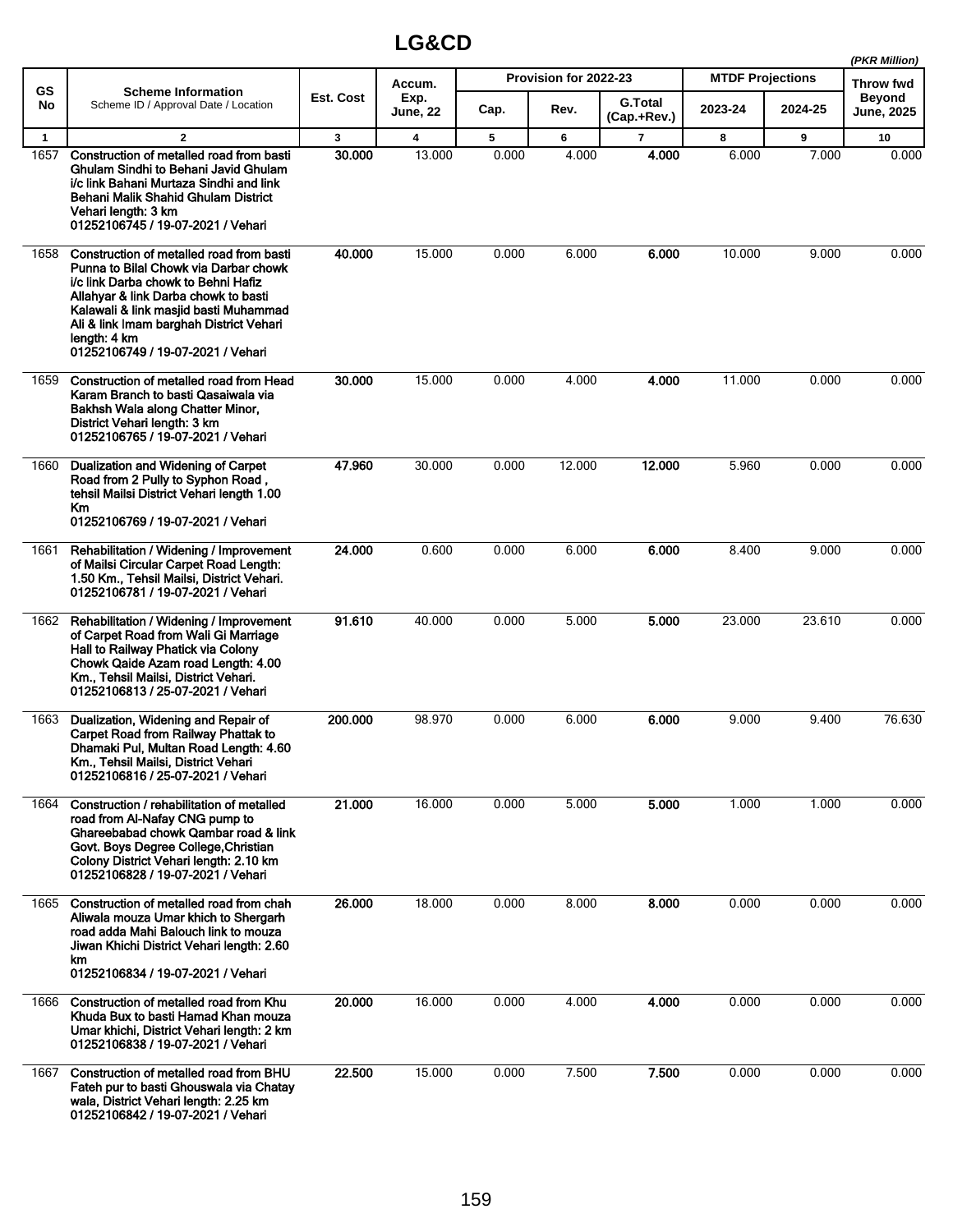|              |                                                                                                                                                                                                                                                                              |              |                  |       |                       |                               |                         |         | (PKR Million)               |
|--------------|------------------------------------------------------------------------------------------------------------------------------------------------------------------------------------------------------------------------------------------------------------------------------|--------------|------------------|-------|-----------------------|-------------------------------|-------------------------|---------|-----------------------------|
| <b>GS</b>    | <b>Scheme Information</b>                                                                                                                                                                                                                                                    |              | Accum.           |       | Provision for 2022-23 |                               | <b>MTDF Projections</b> |         | <b>Throw fwd</b>            |
| No           | Scheme ID / Approval Date / Location                                                                                                                                                                                                                                         | Est. Cost    | Exp.<br>June, 22 | Cap.  | Rev.                  | <b>G.Total</b><br>(Cap.+Rev.) | 2023-24                 | 2024-25 | <b>Beyond</b><br>June, 2025 |
| $\mathbf{1}$ | $\overline{2}$                                                                                                                                                                                                                                                               | $\mathbf{3}$ | 4                | 5     | 6                     | 7                             | 8                       | 9       | 10                          |
| 1668         | Construction of metalled road from<br>Mailsi Syphon road to Behni Allah Rakha<br>via Basti Dabar wala District Vehari<br>length: 2 km<br>01252106847 / 19-07-2021 / Vehari                                                                                                   | 20.000       | 16.000           | 0.000 | 4.000                 | 4.000                         | 0.000                   | 0.000   | 0.000                       |
| 1669         | <b>Construction of Metalled road / Bridges</b><br>from Kehror Pakka Road to Dhamaki<br>Canal Bopal Canal vial Murad Pur and<br>Drohar Wahin District Vehari Length:<br>9.00 Km.<br>01252106853 / 25-07-2021 / Vehari                                                         | 115.000      | 47.000           | 0.000 | 5.000                 | 5.000                         | 32.000                  | 31.000  | 0.000                       |
| 1670         | <b>Construction of Carpet Road from Mailsi</b><br>Vehari Road to Khan Pur town alongwith<br>Mailsi Sidhnai Link Canal 3.00 Km. (20<br>Feet Wide)<br>01252106861 / 25-07-2021 / Vehari                                                                                        | 55.000       | 30.000           | 0.000 | 6.000                 | 6.000                         | 9.000                   | 10.000  | 0.000                       |
| 1671         | Rehabilitation, Widening and<br><b>Improvement of Metalled Road Basti</b><br>Kikri to Raheem Kali via Link Road Mian<br>Wajahat Cotton Factory, District Vehari<br>Length: 07.00 km<br>01252106866 / 19-07-2021 / Vehari                                                     | 50.000       | 30.000           | 0.000 | 5.000                 | 5.000                         | 7.000                   | 8.000   | 0.000                       |
| 1672         | Rehabilitation of metalled road from<br>Mailsi-Syphon road at Aara no.2 to Jalla<br>Jeem road via Chatanian District Vehari<br>length: 10.40 km<br>01252106872 / 19-07-2021 / Vehari                                                                                         | 40.000       | 25.000           | 0.000 | 4.000                 | 4.000                         | 5.000                   | 6.000   | 0.000                       |
| 1673         | Rehabilitation of metalled road from<br>Mailsi-Qambar road to Aliwah District<br>Vehari length: 7.50 km<br>01252106879 / 19-07-2021 / Vehari                                                                                                                                 | 27.000       | 18.000           | 0.000 | 9.000                 | 9.000                         | 0.000                   | 0.000   | 0.000                       |
| 1674         | Rehabilitaion of metalled road from<br><b>Dhamaki Pull to Bhudo road District</b><br>Vehari length: 12 km<br>01252106888 / 25-07-2021 / Vehari                                                                                                                               | 60.000       | 33.000           | 0.000 | 4.000                 | 4.000                         | 12.000                  | 11.000  | 0.000                       |
| 1675         | Construction of M/R from Pull Jhandir to<br>Darbar Shah Said Ali via Sher wala,<br>District Vehari, Length 4.200 Km<br>01252106910 / 19-07-2021 / Vehari                                                                                                                     | 42.000       | 18 000           | 0.000 | 6.000                 | 6.000                         | 9.000                   | 9.000   | 0.000                       |
| 1676         | <b>Construction and Rehabilitation of</b><br>metalled road from Miranpur to Khu Riaz<br>abad via Basti Malik wali, Dhoray wala,<br>link Basti Islamabad & link Jhandir road<br>& link Basti Norabba, District Vehari<br>length: 5.40 km<br>01252106924 / 25-07-2021 / Vehari | 54.000       | 23.000           | 0.000 | 8.000                 | 8.000                         | 11.000                  | 12.000  | 0.000                       |
| 1677         | <b>Construction of metalled road from Basti</b><br>Romla to Basti Soalan wala, link Basti<br>Minor, link Mouchi pura road Mouza<br>Shah pur sani, District Vehari length: 3<br>km<br>01252106957 / 19-07-2021 / Vehari                                                       | 30.000       | 15.000           | 0.000 | 4.000                 | 4.000                         | 6.000                   | 5.000   | 0.000                       |
| 1678         | Widening and improvement of Carpet<br>Metalled road from Mailsi to Jalla jeem<br>road District Vehari (20 feet) length: 9.70<br>km<br>01252106969 / 25-07-2021 / Vehari                                                                                                      | 168.000      | 50.000           | 0.000 | 10.000                | 10.000                        | 58.000                  | 50.000  | 0.000                       |
| 1679         | <b>Construction of Metalled Road in Chak</b><br>No 170/WB, District Vehari Length: 3km<br>01252106976 / 19-07-2021 / Vehari                                                                                                                                                  | 30.000       | 10.000           | 0.000 | 5.000                 | 5.000                         | 8.000                   | 7.000   | 0.000                       |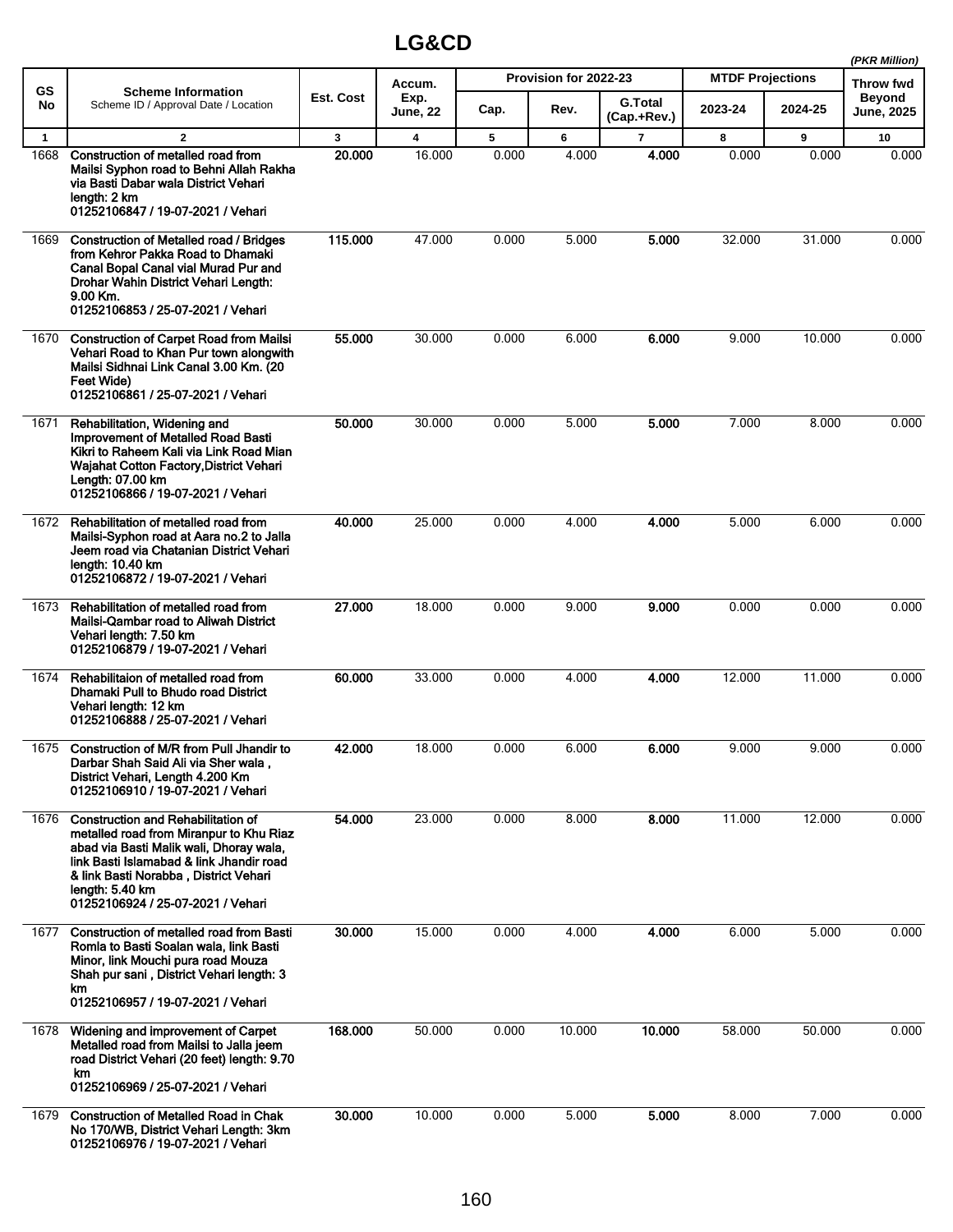|              |                                                                                                                                                                                                         |           |                         |       |                       |                               |                         |         | (PKR Million)               |
|--------------|---------------------------------------------------------------------------------------------------------------------------------------------------------------------------------------------------------|-----------|-------------------------|-------|-----------------------|-------------------------------|-------------------------|---------|-----------------------------|
| <b>GS</b>    | <b>Scheme Information</b>                                                                                                                                                                               |           | Accum.                  |       | Provision for 2022-23 |                               | <b>MTDF Projections</b> |         | <b>Throw fwd</b>            |
| No           | Scheme ID / Approval Date / Location                                                                                                                                                                    | Est. Cost | Exp.<br><b>June, 22</b> | Cap.  | Rev.                  | <b>G.Total</b><br>(Cap.+Rev.) | 2023-24                 | 2024-25 | <b>Beyond</b><br>June, 2025 |
| $\mathbf{1}$ | $\mathbf{2}$                                                                                                                                                                                            | 3         | $\overline{\mathbf{4}}$ | 5     | 6                     | $\overline{7}$                | 8                       | 9       | 10                          |
| 1680         | <b>Construction of Metalled Road from</b><br>Mailsi Road Dur Pur to Chak No.<br>183/WB via Dera Sakha Hussain<br>Khakwani District Vehari Length: 1.5 km<br>01252106991 / 19-07-2021 / Vehari           | 15.000    | 5.000                   | 0.000 | 10.000                | 10.000                        | 0.000                   | 0.000   | 0.000                       |
| 1681         | Dualization of Road from Qutab Pur<br>Road to Muhammadia Madrasa Tiba<br>Sultan Pur District Vehari Length: 1.5 km                                                                                      | 69.510    | 15.000                  | 0.000 | 5.000                 | 5.000                         | 24.510                  | 25.000  | 0.000                       |
|              | 01252106996 / 25-07-2021 / Vehari                                                                                                                                                                       |           |                         |       |                       |                               |                         |         |                             |
| 1682         | <b>Construction of Metalled Road from 5 No</b><br>ward Tibba Sultan pur to Danish School<br>Road, District Vehari Length: 2.5 Km.<br>01252107003 / 19-07-2021 / Vehari                                  | 25.000    | 10.000                  | 0.000 | 4.000                 | 4.000                         | 5.000                   | 6.000   | 0.000                       |
| 1683         | <b>Construction of Metalled Road from</b><br>Dera Safdar Khan Khakwani (Late)<br>Chakliyar District Vehari Length: 2.00<br>Km.<br>01252107027 / 19-07-2021 / Vehari                                     | 20.000    | 8.000                   | 0.000 | 12.000                | 12.000                        | 0.000                   | 0.000   | 0.000                       |
| 1684         | <b>Construction of Metalled Road from</b><br>Nawa Khoh Shatab Garh to Chak No.<br>167/WB, District Vehari Length: 1.50 Km                                                                               | 15.000    | 5.000                   | 0.000 | 10.000                | 10.000                        | 0.000                   | 0.000   | 0.000                       |
|              | 01252107030 / 19-07-2021 / Vehari                                                                                                                                                                       |           |                         |       |                       |                               |                         |         |                             |
| 1685         | <b>Consruction of Metalled Road from Chak</b><br>No. 119/WB to Shatab Garh, District<br>Vehari Length: 1.50 Km.<br>01252107036 / 19-07-2021 / Vehari                                                    | 15.000    | 5.000                   | 0.000 | 10.000                | 10.000                        | 0.000                   | 0.000   | 0.000                       |
| 1686         | <b>Construction of Metalled Road from</b><br>Chak No. 111/WB to Graveyard 111/WB,<br>District Vehari Length: 2.00 Km.<br>01252107052 / 19-07-2021 / Vehari                                              | 20.000    | 8.000                   | 0.000 | 12.000                | 12.000                        | 0.000                   | 0.000   | 0.000                       |
| 1687         | <b>Construction of Metalled Road from</b><br>Chak Saiva to Chak No. 125/WB, District<br>Vehari Length: 1.50 Km.<br>01252107060 / 19-07-2021 / Vehari                                                    | 15.000    | 5.000                   | 0.000 | 10.000                | 10.000                        | 0.000                   | 0.000   | 0.000                       |
| 1688         | <b>Construction Metalled Road from</b><br>Dunivapur Road to Dera Abdullah Khan<br>Tareen to Basti Kocha alongwith 1/L<br>Minor, District Vehari Length: 1.50 Km.<br>01252107065 / 19-07-2021 / Vehari   | 15.000    | 5.000                   | 0.000 | 10.000                | 10.000                        | 0.000                   | 0.000   | 0.000                       |
| 1689         | <b>Construction of Metalled Road from</b><br>Mouza Chak Mughal to Mouza Lal<br>Saggu alongwith Minor and Dera<br>Alamdar Shah, District Vehari Length:<br>3.00 Km.<br>01252107070 / 19-07-2021 / Vehari | 30.000    | 10.000                  | 0.000 | 5.000                 | 5.000                         | 7.000                   | 8.000   | 0.000                       |
| 1690         | <b>Construction of Metalled Road in Mouza</b><br>Shamman, District Vehari Length: 4.00<br>Km.<br>01252107075 / 19-07-2021 / Vehari                                                                      | 40.000    | 10.000                  | 0.000 | 8.000                 | 8.000                         | 11.000                  | 11.000  | 0.000                       |
| 1691         | <b>Construction of Metalled Road from</b><br>Sajan Chowk to Said Balouch Mouza via<br>Basti Dhoray, District Vehari Length:<br>2.00 Km.<br>01252107092 / 19-07-2021 / Vehari                            | 20.000    | 8.000                   | 0.000 | 12.000                | 12.000                        | 0.000                   | 0.000   | 0.000                       |
| 1692         | <b>Construction of Metalled Road in Basti</b><br>Jarahi to Colony Din Wah District Vehari<br>Length: 2.00 Km.<br>01252107097 / 19-07-2021 / Vehari                                                      | 20.000    | 8.000                   | 0.000 | 12.000                | 12.000                        | 0.000                   | 0.000   | 0.000                       |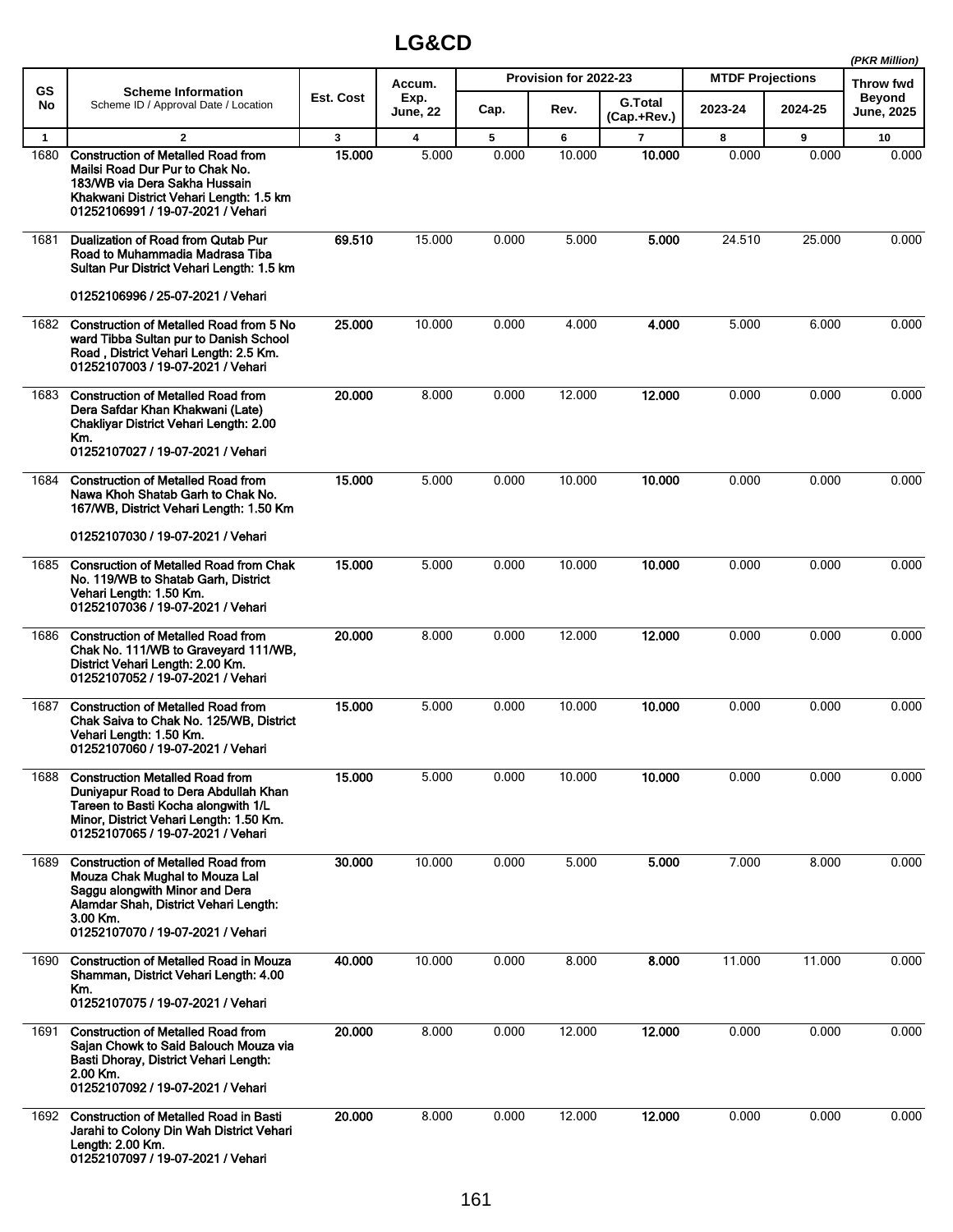|              |                                                                                                                                                                                                                                                                                         |              |                         |       |                       |                               |                         |         | (PKR Million)              |
|--------------|-----------------------------------------------------------------------------------------------------------------------------------------------------------------------------------------------------------------------------------------------------------------------------------------|--------------|-------------------------|-------|-----------------------|-------------------------------|-------------------------|---------|----------------------------|
| <b>GS</b>    | <b>Scheme Information</b>                                                                                                                                                                                                                                                               | Est. Cost    | Accum.<br>Exp.          |       | Provision for 2022-23 |                               | <b>MTDF Projections</b> |         | Throw fwd<br><b>Beyond</b> |
| No           | Scheme ID / Approval Date / Location                                                                                                                                                                                                                                                    |              | <b>June, 22</b>         | Cap.  | Rev.                  | <b>G.Total</b><br>(Cap.+Rev.) | 2023-24                 | 2024-25 | June, 2025                 |
| $\mathbf{1}$ | $\mathbf{2}$                                                                                                                                                                                                                                                                            | $\mathbf{3}$ | $\overline{\mathbf{4}}$ | 5     | 6                     | $\overline{7}$                | 8                       | 9       | 10                         |
| 1693         | Construction of Metalled road Chak No.<br>149/WB to Base Line Chak No. 149/WB<br>via Dera Khawar Khan Khakwani and<br>Waliyat Hussain Khakwani District<br>Vehari Length: 2.00 Km.<br>01252107110 / 19-07-2021 / Vehari                                                                 | 20.000       | 8.000                   | 0.000 | 12.000                | 12.000                        | 0.000                   | 0.000   | 0.000                      |
| 1694         | Construction of Metalled road along with<br>Pakpattan Canal to Base Line 200/WB<br>Length: 2.25 Km. District Vehari<br>01252107115 / 19-07-2021 / Vehari                                                                                                                                | 22.500       | 10.000                  | 0.000 | 3.000                 | 3.000                         | 4.500                   | 5.000   | 0.000                      |
| 1695         | <b>Construction of remaining Metalled</b><br>Road from Dera Qamar-uz-Zuman<br>Khakwani alongwith Pak Pathan Canal<br>Chak No. 200/WB Length: 2.25 Km.<br><b>District Vehari</b><br>01252107117 / 19-07-2021 / Vehari                                                                    | 22.500       | 10.000                  | 0.000 | 6.000                 | 6.000                         | 6.500                   | 0.000   | 0.000                      |
| 1696         | Special Repair of Metalled Road from<br>College Chowk to Circuit House (Length<br>= 1.50 KM) District DG Khan<br>01042106542 / 17-07-2021 / Dera Ghazi<br><b>Khan</b>                                                                                                                   | 22.900       | 15.400                  | 0.000 | 7.500                 | 7.500                         | 0.000                   | 0.000   | 0.000                      |
| 1697         | Provision of Repair / Rehabilitation/ Tuff<br><b>Tiles in Divisional Public School</b><br>D.G.Khan<br>01042106587 / 17-07-2021 / Dera Ghazi<br>Khan                                                                                                                                     | 20.000       | 17.000                  | 0.000 | 3.000                 | 3.000                         | 0.000                   | 0.000   | 0.000                      |
| 1698         | <b>Provision of Street Pavement Nutkani</b><br>City (South & East), Basti Chatees Kalan<br>And Darhbi, Retra City Road & Main<br>Road Retra City Brite Future School To<br>Masjid Maulana Muhammad Nawaz<br>Naie Abadi Retra, D.G.Khan<br>01042106596 / 17-07-2021 / Dera Ghazi<br>Khan | 70.000       | 20.000                  | 0.000 | 5.000                 | 5.000                         | 23.000                  | 22.000  | 0.000                      |
| 1699         | Reconstruction of road from Ghousabad<br>to Basti Pakay Wala via BHU Aali Wala<br>((Approx 02 km.) D.G.Khan<br>01042106647 / 17-07-2021 / Dera Ghazi<br>Khan                                                                                                                            | 20,000       | 8.000                   | 0.000 | 12.000                | 12.000                        | 0.000                   | 0.000   | 0.000                      |
| 1700         | Construction of metalled road from Bela<br>road to Kazriya Baharani, Length=2.00<br>KM, D.G. Khan<br>01042106688 / 17-07-2021 / Dera Ghazi<br>Khan                                                                                                                                      | 26.000       | 18.432                  | 0.000 | 7.568                 | 7.568                         | 0.000                   | 0.000   | 0.000                      |
| 1701         | Construction of metalled road from Kot<br>Mohe road to Basti Durri, Length=1.00<br>KM, D.G. Khan<br>01042106723 / 17-07-2021 / Dera Ghazi<br>Khan                                                                                                                                       | 13.000       | 7.000                   | 0.000 | 6.000                 | 6.000                         | 0.000                   | 0.000   | 0.000                      |
| 1702         | Widening/ Improvement / Construction<br>of metalled road from Kot Haibat to Basti<br>Rasheed Khan Baghani, Length=3.00<br>KM, D.G. Khan<br>01042106744 / 17-07-2021 / Dera Ghazi<br>Khan                                                                                                | 39.000       | 23.000                  | 0.000 | 4.000                 | 4.000                         | 6.000                   | 6.000   | 0.000                      |
| 1703         | Providing & Fixing Tuff Tile from Manka<br>Drain to Jampur road via sarwar colony<br>i/c Pile Foundation Bridge on Manka<br>Canal (Length 0.37 KM) Dera Ghazi<br><b>Khan City</b><br>01042106750 / 17-07-2021 / Dera Ghazi<br>Khan                                                      | 35.590       | 16.590                  | 0.000 | 5.000                 | 5.000                         | 7.000                   | 7.000   | 0.000                      |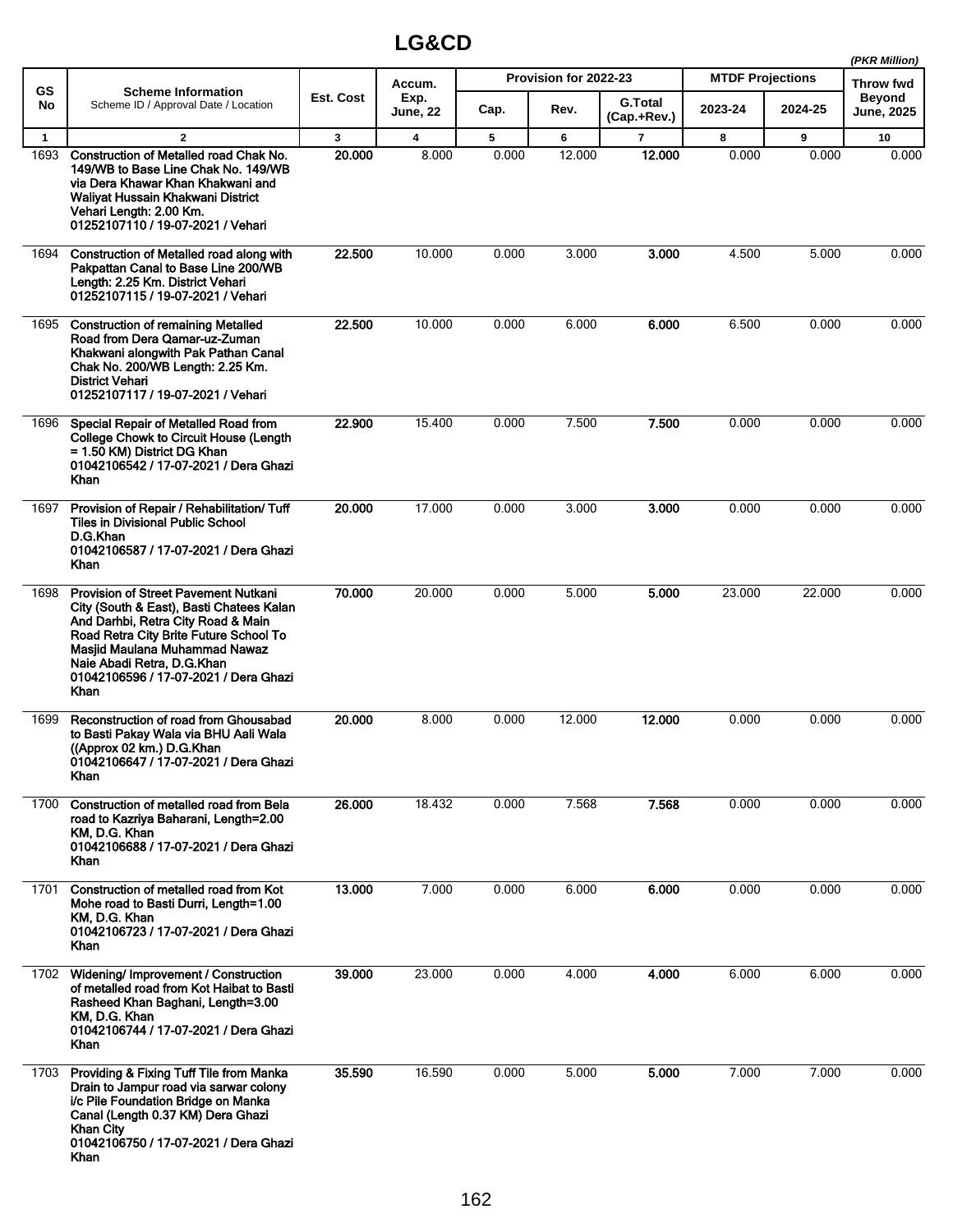|              |                                                                                                                                                                                                                                              |           |                         |       |                       |                               |                         |         | (PKR Million)               |
|--------------|----------------------------------------------------------------------------------------------------------------------------------------------------------------------------------------------------------------------------------------------|-----------|-------------------------|-------|-----------------------|-------------------------------|-------------------------|---------|-----------------------------|
| <b>GS</b>    | <b>Scheme Information</b>                                                                                                                                                                                                                    |           | Accum.                  |       | Provision for 2022-23 |                               | <b>MTDF Projections</b> |         | <b>Throw fwd</b>            |
| No           | Scheme ID / Approval Date / Location                                                                                                                                                                                                         | Est. Cost | Exp.<br><b>June, 22</b> | Cap.  | Rev.                  | <b>G.Total</b><br>(Cap.+Rev.) | 2023-24                 | 2024-25 | <b>Beyond</b><br>June, 2025 |
| $\mathbf{1}$ | $\mathbf{z}$                                                                                                                                                                                                                                 | 3         | 4                       | 5     | 6                     | $\overline{\mathbf{r}}$       | 8                       | 9       | 10                          |
| 1704         | Construction of metalled road from Head<br>22 main road to Boys High School Hairo<br>Sharqi Sharqi (Length= 4.00 KM), D.G<br>Khan<br>01042106755 / 17-07-2021 / Dera Ghazi<br>Khan                                                           | 45.000    | 16.250                  | 0.000 | 8.000                 | 8.000                         | 10.000                  | 10.750  | 0.000                       |
| 1705         | Construction of metalled road from Basti<br>Chatri to kot Mubarak (Length= 5.00<br>KM), D.G Khan<br>01042106759 / 17-07-2021 / Dera Ghazi<br>Khan                                                                                            | 55.000    | 18.750                  | 0.000 | 4.000                 | 4.000                         | 16.250                  | 16.000  | 0.000                       |
| 1706         | Construction of metalled road from Indus<br>Highway (N-55) to Basti Peer Pathan<br>road Mouza Domrah Janubi via Jhoke<br>Lakhi Muhammad Tehsil Taunsa Sharif<br>(Length= 3.50 KM), D.G Khan<br>01042106766 / 17-07-2021 / Dera Ghazi<br>Khan | 35.000    | 15.350                  | 0.000 | 7.000                 | 7.000                         | 6.000                   | 6.650   | 0.000                       |
| 1707         | <b>Construction of metalled road from Basti</b><br>kukra to Basti Jhoke Bodo Link Road<br>(Length= 3.00 KM), D.G Khan<br>01042106773 / 17-07-2021 / Dera Ghazi<br>Khan                                                                       | 30.000    | 12.500                  | 0.000 | 6.000                 | 6.000                         | 6.000                   | 5.500   | 0.000                       |
| 1708         | <b>Special Repair of Vocational College</b><br>Railway Road to Khagan Road, Length<br>1.60 KM, Tehsil and District DG Khan<br>01042106780 / 17-07-2021 / Dera Ghazi<br>Khan                                                                  | 32.390    | 28.390                  | 0.000 | 4.000                 | 4.000                         | 0.000                   | 0.000   | 0.000                       |
| 1709         | Special Repair of Peter Market road to<br>Commerce College, Length= 1.50 Km.<br><b>Tehsil and District DG Khan</b><br>01042106784 / 17-07-2021 / Dera Ghazi<br>Khan                                                                          | 30.500    | 27.500                  | 0.000 | 3.000                 | 3.000                         | 0.000                   | 0.000   | 0.000                       |
| 1710         | Special Repair of PIA Office Road Police<br><b>Stations B Division to Hospital Chowk</b><br>Length 1.20 Km. Tehsil And District DG<br>Khan<br>01042106788 / 17-07-2021 / Dera Ghazi<br>Khan                                                  | 24.470    | 21.420                  | 0.000 | 3.050                 | 3.050                         | 0.000                   | 0.000   | 0.000                       |
| 1711         | Construction of metalled road from<br>Yaroor road Bait wala to Basi Jandwani,<br>Length=3.00 KM, D.G.Khan<br>01042106951 / 17-07-2021 / Dera Ghazi<br>Khan                                                                                   | 39.000    | 31.200                  | 0.000 | 7.800                 | 7.800                         | 0.000                   | 0.000   | 0.000                       |
| 1712         | Construction of metalled road from<br>Samina to Sabra Nacha (Phase-I),<br>Length=5.00 KM, D.G.Khan<br>01042106979 / 17-07-2021 / Dera Ghazi<br>Khan                                                                                          | 65.000    | 45.000                  | 0.000 | 10.000                | 10.000                        | 10.000                  | 0.000   | 0.000                       |
| 1713         | Construction of metalled road from<br>Ugani to Cement Factory road,<br>Length=4.20 KM, D.G.Khan<br>01042106997 / 17-07-2021 / Dera Ghazi<br>Khan                                                                                             | 54.600    | 27.600                  | 0.000 | 5.000                 | 5.000                         | 11.000                  | 11.000  | 0.000                       |
| 1714         | Construction of metalled road from<br>Bhatti Maitla road to Muhammad wala<br>via Umar chowk and Moley wala,<br>Length=4.50 KM, D.G.Khan<br>01042107014 / 17-07-2021 / Dera Ghazi<br>Khan                                                     | 58.500    | 51.300                  | 0.000 | 7.200                 | 7.200                         | 0.000                   | 0.000   | 0.000                       |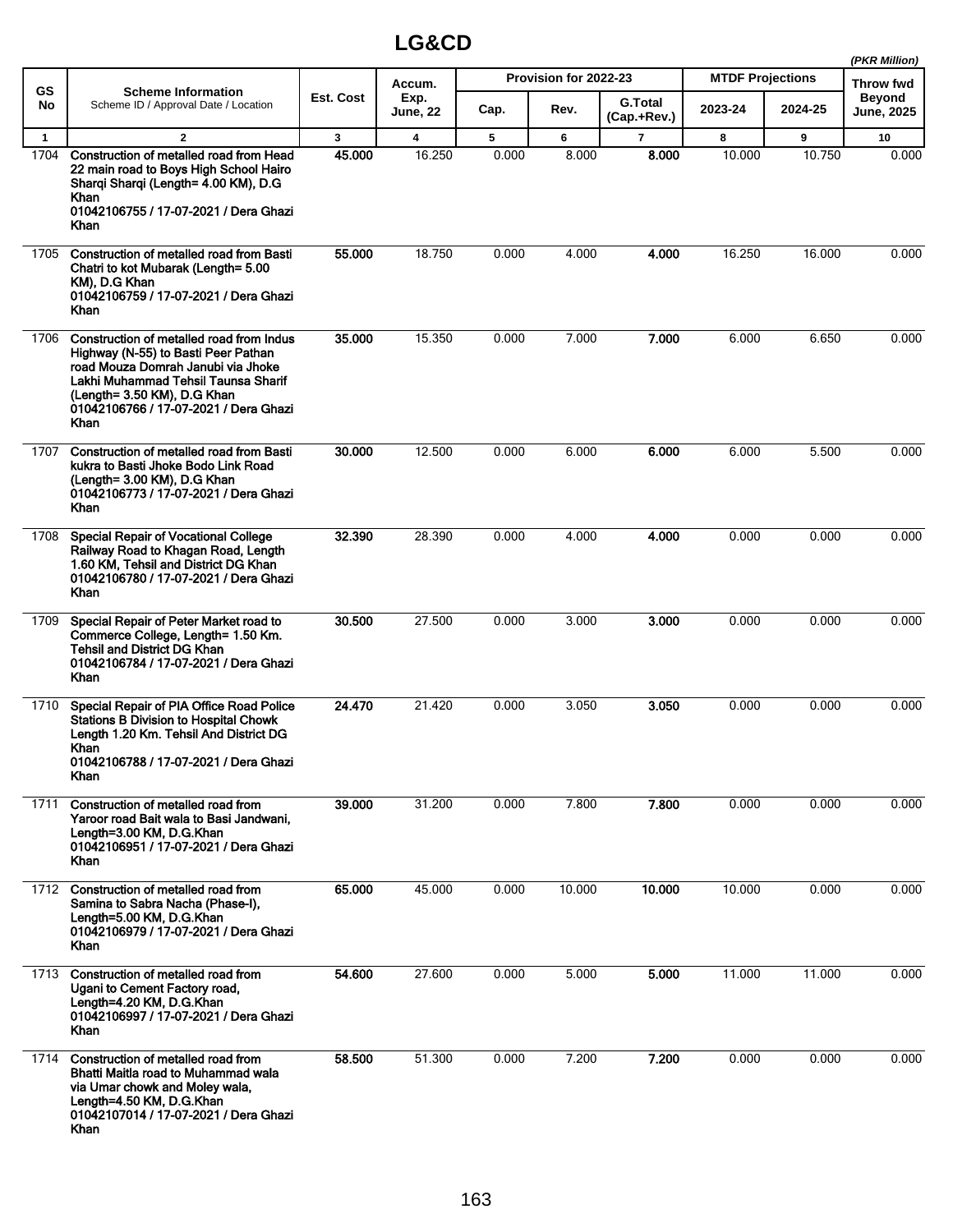|              |                                                                                                                                                                                                                                                                                                                                             |           |                         |       |                       |                               |                         |         | (PKR Million)               |
|--------------|---------------------------------------------------------------------------------------------------------------------------------------------------------------------------------------------------------------------------------------------------------------------------------------------------------------------------------------------|-----------|-------------------------|-------|-----------------------|-------------------------------|-------------------------|---------|-----------------------------|
| <b>GS</b>    | <b>Scheme Information</b>                                                                                                                                                                                                                                                                                                                   |           | Accum.                  |       | Provision for 2022-23 |                               | <b>MTDF Projections</b> |         | <b>Throw fwd</b>            |
| No           | Scheme ID / Approval Date / Location                                                                                                                                                                                                                                                                                                        | Est. Cost | Exp.<br><b>June, 22</b> | Cap.  | Rev.                  | <b>G.Total</b><br>(Cap.+Rev.) | 2023-24                 | 2024-25 | <b>Beyond</b><br>June, 2025 |
| $\mathbf{1}$ | $\overline{2}$                                                                                                                                                                                                                                                                                                                              | 3         | 4                       | 5     | 6                     | $\overline{7}$                | 8                       | 9       | 10                          |
| 1715         | Widening/ Improvement / Construction<br>of metalled road from Yaroo road near<br>Khuda Bux Rice Mill to Yaroo Drahma<br>road, Length=4.50 KM, D.G.Khan<br>01042107023 / 17-07-2021 / Dera Ghazi<br><b>Khan</b>                                                                                                                              | 58.500    | 55.700                  | 0.000 | 2.800                 | 2.800                         | 0.000                   | 0.000   | 0.000                       |
| 1716         | Provision of Tuff Tile, Conceret, Nali,<br>Soling and etc. in Shadan Lound &<br>Qasba Kala, D.G.Khan<br>01042107049 / 17-07-2021 / Dera Ghazi<br>Khan                                                                                                                                                                                       | 60.000    | 25.000                  | 0.000 | 5.000                 | 5.000                         | 15.000                  | 15.000  | 0.000                       |
| 1717         | <b>Rehabilitation of Road from Head</b><br>Gajjani to Bahadur Shah, D.G.Khan<br>01042107058 / 17-07-2021 / Dera Ghazi<br>Khan                                                                                                                                                                                                               | 31.220    | 18.000                  | 0.000 | 5.000                 | 5.000                         | 8.220                   | 0.000   | 0.000                       |
| 1718         | Construction of metalled road from<br>Ballea to patti Azi Length=3.25 Km,<br>D.G.Khan<br>01042107063 / 17-07-2021 / Dera Ghazi<br>Khan                                                                                                                                                                                                      | 40.000    | 18.000                  | 0.000 | 8.000                 | 8.000                         | 7.000                   | 7.000   | 0.000                       |
| 1719         | Provision of Nali, Soling, Tuff Tile,<br>Sewerage, Drainage, PCC and Culverts<br>in left over areas of UCs<br>(Mangrotha, Sokar, Basti Buzdar,<br>Makwal Kalan, Bohar, Bindi, Dona, Nari,<br>Mubariki, Barthi, Fazila, Thikar) Tehsil<br>Taunsa & Tehsil Koh-e-Suleman,<br>D.G.Khan<br>01042107071 / 17-07-2021 / Dera Ghazi<br><b>Khan</b> | 100.000   | 25.000                  | 0.000 | 10.000                | 10.000                        | 32.500                  | 32.500  | 0.000                       |
| 1720         | <b>Construction of Metalled Road Nala</b><br>Masu Wah Rana Ghulam Muhammad to<br>Basti Zoor, Basti Maleh, Basti Malghani<br>to More Jhangi Road Length=3.00 KM,<br>D.G.Khan<br>01042107077 / 17-07-2021 / Dera Ghazi<br>Khan                                                                                                                | 36.000    | 11.000                  | 0.000 | 7.000                 | 7.000                         | 9.000                   | 9.000   | 0.000                       |
| 1721         | <b>Construction of Metalled Road from</b><br>Churkin Road Distry No.28 Basti Marrel<br>to Road Channer Length=4:00KM<br>01042107082 / 17-07-2021 / Dera Ghazi<br>Khan                                                                                                                                                                       | 48.000    | 13.500                  | 0.000 | 10.000                | 10.000                        | 12.250                  | 12.250  | 0.000                       |
| 1722         | <b>Beautification of Rajanpur City, District</b><br>Raianpur<br>01072105859 / 14-07-2021 / Rajanpur                                                                                                                                                                                                                                         | 10.000    | 1.200                   | 0.000 | 8.800                 | 8.800                         | 0.000                   | 0.000   | 0.000                       |
| 1723         | <b>Construction of M/Road from GT Road</b><br>to Thermal Road Mouza Hala Length = 2<br>KM, Muzaffargarh<br>01062106563 / 19-07-2021 /<br><b>Muzaffargarh</b>                                                                                                                                                                                | 20.000    | 16.000                  | 0.000 | 4.000                 | 4.000                         | 0.000                   | 0.000   | 0.000                       |
| 1724         | Construction of M/Road from Pull 88<br>Road to Basti Channar Length = 2 KM,<br>Muzaffargarh<br>01062106570 / 12-07-2021 /<br>Muzaffargarh                                                                                                                                                                                                   | 20.000    | 14.000                  | 0.000 | 6.000                 | 6.000                         | 0.000                   | 0.000   | 0.000                       |
| 1725         | <b>Construction of M/Road from Chak</b><br>No.529/TDA to Chak No.530/TDA<br>Length = $2$ KM, Muzaffargarh<br>01062106576 / 12-07-2021 /<br><b>Muzaffargarh</b>                                                                                                                                                                              | 20.000    | 14.000                  | 0.000 | 6.000                 | 6.000                         | 0.000                   | 0.000   | 0.000                       |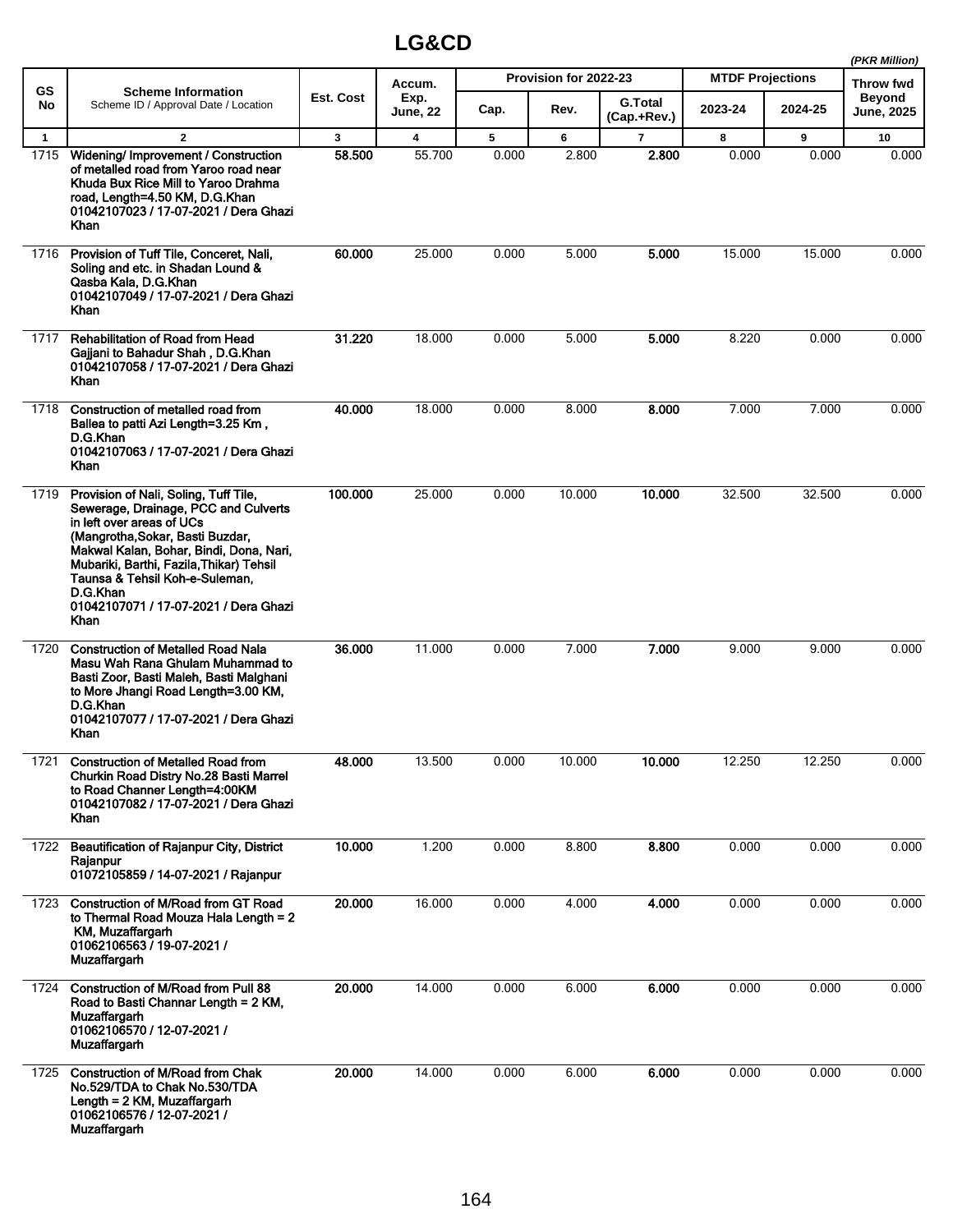|              |                                                                                                                                                                                     |           |                  |       |                       |                               |                         |         | (PKR Million)                      |
|--------------|-------------------------------------------------------------------------------------------------------------------------------------------------------------------------------------|-----------|------------------|-------|-----------------------|-------------------------------|-------------------------|---------|------------------------------------|
| <b>GS</b>    | <b>Scheme Information</b>                                                                                                                                                           |           | Accum.           |       | Provision for 2022-23 |                               | <b>MTDF Projections</b> |         | Throw fwd                          |
| No           | Scheme ID / Approval Date / Location                                                                                                                                                | Est. Cost | Exp.<br>June, 22 | Cap.  | Rev.                  | <b>G.Total</b><br>(Cap.+Rev.) | 2023-24                 | 2024-25 | <b>Beyond</b><br><b>June, 2025</b> |
| $\mathbf{1}$ | $\overline{2}$                                                                                                                                                                      | 3         | 4                | 5     | 6                     | $\overline{\phantom{a}}$      | 8                       | 9       | 10                                 |
| 1726         | Construction of M/Road Basti Sabzani to<br>Basti Mohana Length = 2 KM,<br>Muzaffargarh<br>01062106581 / 12-07-2021 /<br>Muzaffargarh                                                | 20,000    | 16.000           | 0.000 | 4.000                 | 4.000                         | 0.000                   | 0.000   | 0.000                              |
| 1727         | <b>Construction of M/Road Basti Sheikhan</b><br>Mouza Bait Qaim Wala Length = 2 KM,<br>Muzaffargarh<br>01062106604 / 12-07-2021 /<br><b>Muzaffargarh</b>                            | 20.000    | 16.000           | 0.000 | 4.000                 | 4.000                         | 0.000                   | 0.000   | 0.000                              |
| 1728         | <b>Construction of M/Road from Batri Wali</b><br>Pull to Basti Khalung Length = 3 KM,<br>Muzaffargarh<br>01062106616 / 12-07-2021 /<br>Muzaffargarh                                 | 30.000    | 20.000           | 0.000 | 5.000                 | 5.000                         | 5.000                   | 0.000   | 0.000                              |
| 1729         | <b>Construction of M/Road from Darri</b><br>Chakkar Road to Basti Kulachi Length =<br>3 KM, Muzaffargarh<br>01062106624 / 12-07-2021 /<br><b>Muzaffargarh</b>                       | 30,000    | 20.000           | 0.000 | 8.000                 | 8.000                         | 2.000                   | 0.000   | 0.000                              |
| 1730         | <b>Construction of M/Road from Pull</b><br>Magassan Road to Basti Rind Length =<br>4 KM, Muzaffargarh<br>01062106635 / 12-07-2021 /<br>Muzaffargarh                                 | 40.000    | 24.000           | 0.000 | 4.000                 | 4.000                         | 6.000                   | 6.000   | 0.000                              |
| 1731         | Construction / Rehablitation of M/R from<br>Adda Mehmod Kot to Samundri and<br>Total Pump to basti Jam L=2 Km,<br>Muzaffargarh<br>01062106648 / 12-07-2021 /<br>Muzaffargarh        | 20.000    | 17.600           | 0.000 | 2.400                 | 2.400                         | 0.000                   | 0.000   | 0.000                              |
| 1732         | Construction of Road , soling , drain<br>cahah bhuko wala to basti veerairr,<br>Muzaffargarh<br>01062106661 / 19-07-2021 /<br>Muzaffargarh                                          | 20.000    | 15.500           | 0.000 | 4.500                 | 4.500                         | 0.000                   | 0.000   | 0.000                              |
| 1733         | Construction of Road , soling , drain basti<br>latif abad to mubarak wala (3.5KM),<br><b>Muzaffargarh</b><br>01062106678 / 12-07-2021 /<br><b>Muzaffargarh</b>                      | 35.000    | 23.000           | 0.000 | 12.000                | 12.000                        | 0.000                   | 0.000   | 0.000                              |
| 1734         | Construction of Road , soling, drain<br>kurrya sinawan chah pakka wala to<br>chaha naali wala, Muzaffargarh<br>01062106687 / 19-07-2021 /<br><b>Muzaffargarh</b>                    | 30.000    | 26.800           | 0.000 | 15.000                | 15.000                        | 0.000                   | 0.000   | 0.000                              |
| 1735         | Construction of Road and soling in<br>Phulwali pull to 2-R Minor, Muzaffargarh                                                                                                      | 30.000    | 15.000           | 0.000 | 4.000                 | 4.000                         | 11.000                  | 0.000   | 0.000                              |
|              | 01062106694 / 19-07-2021 /<br><b>Muzaffargarh</b>                                                                                                                                   |           |                  |       |                       |                               |                         |         |                                    |
| 1736         | Rehabilitation/ Repair & Maintenance of<br><b>M/Road from Thermal Power Station to</b><br>Gujrat via Mehmood Kot, Muzaffargarh<br>01062106718 / 19-07-2021 /<br><b>Muzaffargarh</b> | 80.000    | 20.000           | 0.000 | 10.000                | 10.000                        | 25.000                  | 25.000  | 0.000                              |
| 1737         | Construction of M/R Budh road to<br>walidad Khalung , Sareel Rindwanli L=4<br>km, Muzaffargarh<br>01062106758 / 12-07-2021 /<br><b>Muzaffargarh</b>                                 | 40.000    | 30.000           | 0.000 | 8.000                 | 8.000                         | 2.000                   | 0.000   | 0.000                              |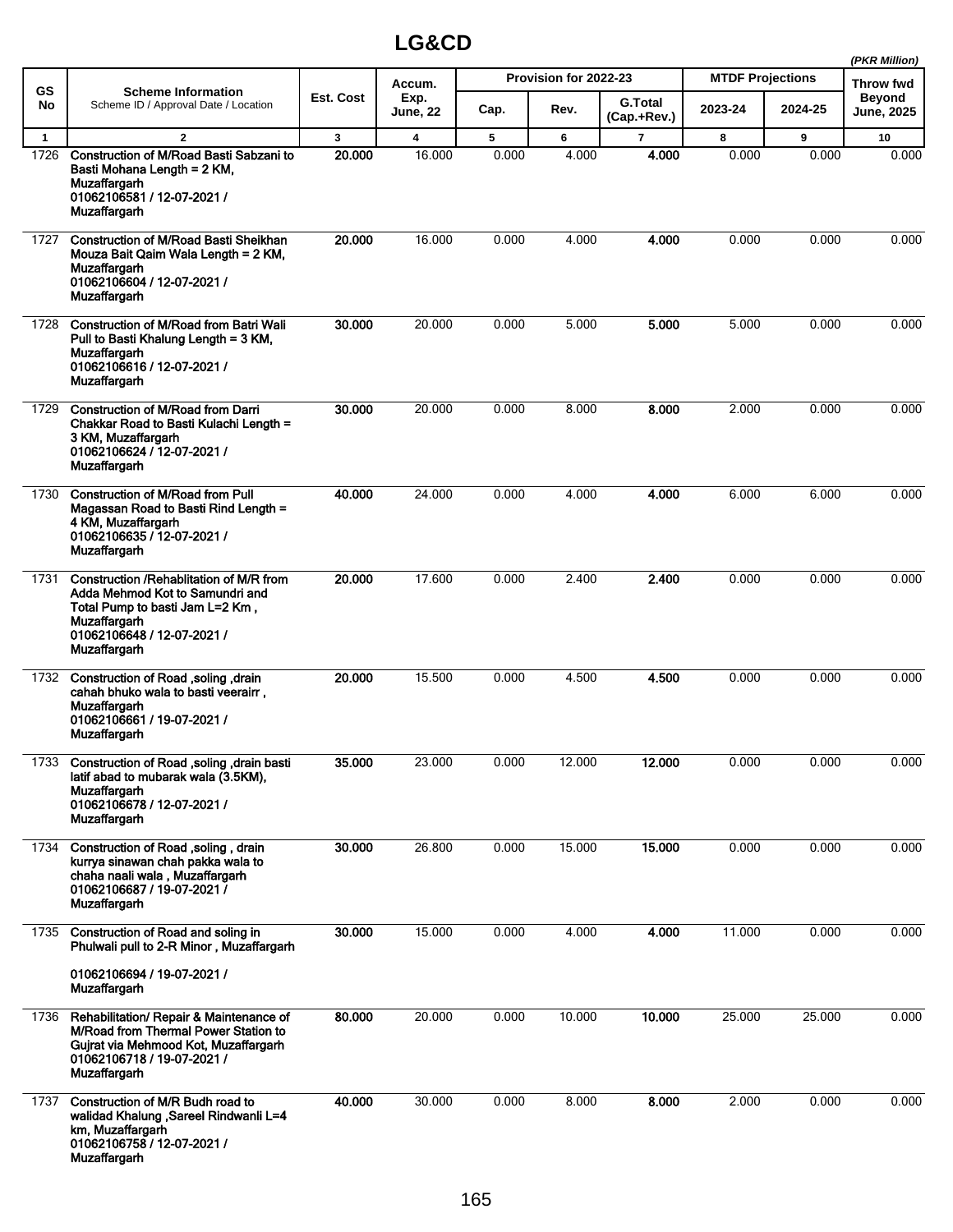|              |                                                                                                                                                                                                                                                                   |                  | (PKR Million)           |       |                       |                               |                         |         |                             |
|--------------|-------------------------------------------------------------------------------------------------------------------------------------------------------------------------------------------------------------------------------------------------------------------|------------------|-------------------------|-------|-----------------------|-------------------------------|-------------------------|---------|-----------------------------|
| <b>GS</b>    | <b>Scheme Information</b>                                                                                                                                                                                                                                         |                  | Accum.                  |       | Provision for 2022-23 |                               | <b>MTDF Projections</b> |         | Throw fwd                   |
| No           | Scheme ID / Approval Date / Location                                                                                                                                                                                                                              | <b>Est. Cost</b> | Exp.<br><b>June, 22</b> | Cap.  | Rev.                  | <b>G.Total</b><br>(Cap.+Rev.) | 2023-24                 | 2024-25 | Beyond<br><b>June, 2025</b> |
| $\mathbf{1}$ | $\mathbf{2}$                                                                                                                                                                                                                                                      | 3                | 4                       | 5     | 6                     | $\overline{7}$                | 8                       | 9       | 10                          |
| 1738         | Construction of M/R Koti nala to basti<br>lashari, Basti Ishaq wala to Basti Ajjab<br>arain, L=4 KM, Muzaffargarh<br>01062106764 / 12-07-2021 /<br>Muzaffargarh                                                                                                   | 40.000           | 10.000                  | 0.000 | 8.000                 | 8.000                         | 11.000                  | 11.000  | 0.000                       |
| 1739         | Construction of M/R Kot Bhudh road to<br>high school Magsooday wala and budh<br>city, L=2 KM, Muzaffargarh<br>01062106777 / 12-07-2021 /<br><b>Muzaffargarh</b>                                                                                                   | 26.000           | 8.000                   | 0.000 | 5.000                 | 5.000                         | 13.000                  | 0.000   | 0.000                       |
| 1740         | <b>Construction of M/R Chowk Qureshi to</b><br>Qureshi city , Shah jamal road , L=2 KM,<br>Muzaffargarh<br>01062106858 / 19-07-2021 /<br>Muzaffargarh                                                                                                             | 26.000           | 8.000                   | 0.000 | 5.000                 | 5.000                         | 13.000                  | 0.000   | 0.000                       |
| 1741         | <b>Construction of M/Road from Pull Abdul</b><br>Ghafoor Khan to Pull Bhobhran Nala<br>Sardar Length = 1.5 KM, District<br><b>Muzaffargarh</b><br>01062106862 / 12-07-2021 /<br><b>Muzaffargarh</b>                                                               | 15.000           | 10.000                  | 0.000 | 5.000                 | 5.000                         | 0.000                   | 0.000   | 0.000                       |
| 1742         | Construction of M/R Ajjab arain to Khajji<br>wala, L=2 KM, Muzaffargarh<br>01062106874 / 19-07-2021 /<br><b>Muzaffargarh</b>                                                                                                                                      | 26.000           | 8.000                   | 0.000 | 5.000                 | 5.000                         | 13.000                  | 0.000   | 0.000                       |
| 1743         | <b>Construction of M/Road from Noor Shah</b><br>Road to Basti Daftri Length = 2 KM,<br><b>District Muzaffargarh</b><br>01062106876 / 12-07-2021 /<br><b>Muzaffargarh</b>                                                                                          | 20.000           | 16.000                  | 0.000 | 4.000                 | 4.000                         | 0.000                   | 0.000   | 0.000                       |
| 1744         | <b>Construction of M/Road from Darri</b><br>Chakar to Bangla Shahjamal Length = 3<br>KM, District Muzaffargarh<br>01062106889 / 12-07-2021 /<br>Muzaffargarh                                                                                                      | 28.000           | 18.000                  | 0.000 | 10.000                | 10.000                        | 0.000                   | 0.000   | 0.000                       |
| 1745         | <b>Construction of M/Road from Baloch</b><br>Abad Road to Basti Kushak Length = 1.5<br><b>KM, District Muzaffargarh</b><br>01062106894 / 19-07-2021 /<br>Muzaffargarh                                                                                             | 15.000           | 10.000                  | 0.000 | 5.000                 | 5.000                         | 0.000                   | 0.000   | 0.000                       |
| 1746         | Repair and Rehablitation of road and<br>soling missing link in UC Usman Korya<br>and UC Manka bhutta, Muzaffargarh<br>01062106905 / 12-07-2021 /<br><b>Muzaffargarh</b>                                                                                           | 50.000           | 15.000                  | 0.000 | 5.000                 | 5.000                         | 15.000                  | 15.000  | 0.000                       |
| 1747         | Repair and Rehablitation of road and<br>soling missing link in mouza pulya<br>karloo, namazi gopang, Koram Bugrao,<br>Alum Shah, Chuk Alum shah to mondka<br>uc Hudpur and uc mondka,<br><b>Muzaffargarh</b><br>01062106972 / 12-07-2021 /<br><b>Muzaffargarh</b> | 50.000           | 35.000                  | 0.000 | 5.000                 | 5.000                         | 10.000                  | 0.000   | 0.000                       |
| 1748         | <b>Constructio of Carpet road Basti Nishan</b><br>road to Basti Mohana Abbrah L=3 KM,<br><b>Muzaffargarh</b><br>01062107048 / 19-07-2021 /<br><b>Muzaffargarh</b>                                                                                                 | 40.000           | 0.689                   | 0.000 | 8.000                 | 8.000                         | 15.656                  | 15.656  | 0.000                       |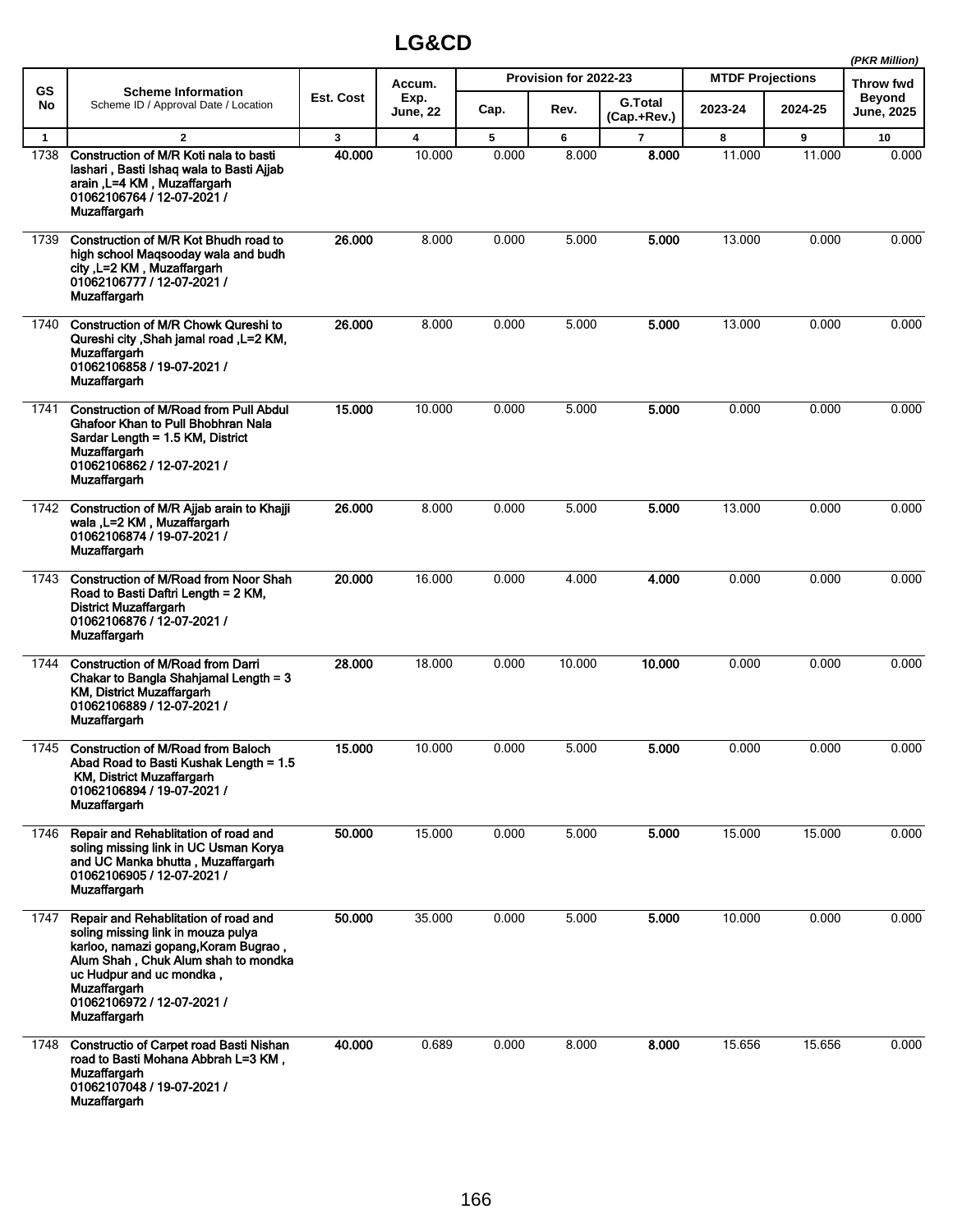|              |                                                                                                                                                                                                                                                                                            |           |                         |       |                       |                               |                         |         | (PKR Million)                      |
|--------------|--------------------------------------------------------------------------------------------------------------------------------------------------------------------------------------------------------------------------------------------------------------------------------------------|-----------|-------------------------|-------|-----------------------|-------------------------------|-------------------------|---------|------------------------------------|
| GS           | <b>Scheme Information</b>                                                                                                                                                                                                                                                                  |           | Accum.                  |       | Provision for 2022-23 |                               | <b>MTDF Projections</b> |         | Throw fwd                          |
| No           | Scheme ID / Approval Date / Location                                                                                                                                                                                                                                                       | Est. Cost | Exp.<br><b>June, 22</b> | Cap.  | Rev.                  | <b>G.Total</b><br>(Cap.+Rev.) | 2023-24                 | 2024-25 | <b>Beyond</b><br><b>June, 2025</b> |
| $\mathbf{1}$ | $\overline{2}$                                                                                                                                                                                                                                                                             | 3         | 4                       | 5     | 6                     | 7                             | 8                       | 9       | 10                                 |
| 1749         | Rehabilitation of road/Soling/Drain in the<br>streets Alipur city, within Municipality,<br>Muzaffargarh<br>01062107085 / 12-07-2021 /<br>Muzaffargarh                                                                                                                                      | 50.000    | 20.500                  | 0.000 | 5.000                 | 5.000                         | 12.250                  | 12.250  | 0.000                              |
| 1750         | <b>Construction/Rehabilitation &amp; Widening</b><br>of M/Road from Basti Nala to Shehr<br>Sultan (L=5KM), Muzaffargarh<br>01062107128 / 12-07-2021 /<br>Muzaffargarh                                                                                                                      | 50.000    | 33.000                  | 0.000 | 5.000                 | 5.000                         | 12.000                  | 0.000   | 0.000                              |
| 1751         | <b>Construction/Rehabilitation &amp; Widening</b><br>of M/Road from Vains to Basti Nala Said<br>Wah (L=5KM), Muzaffargarh<br>01062107137 / 12-07-2021 /<br><b>Muzaffargarh</b>                                                                                                             | 50.000    | 35.000                  | 0.000 | 5.000                 | 5.000                         | 10.000                  | 0.000   | 0.000                              |
| 1752         | <b>Construction/Rehabilitation &amp; Widening</b><br>of M/Road from Head Laskani to Vains<br>(L=5KM), Muzaffargarh<br>01062107144 / 12-07-2021 /<br>Muzaffargarh                                                                                                                           | 50.000    | 30.000                  | 0.000 | 5.000                 | 5.000                         | 10.000                  | 5.000   | 0.000                              |
| 1753         | <b>Construction/Rehabilitation &amp; Widening</b><br>of M/Road from Jatoi to Head Laskani.<br>(L=6.5KM). Muzaffargarh<br>01062107149 / 19-07-2021 /<br>Muzaffargarh                                                                                                                        | 65.000    | 35.000                  | 0.000 | 6.000                 | 6.000                         | 12.000                  | 12.000  | 0.000                              |
| 1754         | Const/Rehabilitation of Metelled/R from<br>Shell Pump to Judges Colony Jatoi<br>(L=8KM), District Muzaffargarh<br>01062107178 / 19-07-2021 /<br>Muzaffargarh                                                                                                                               | 80,000    | 60.000                  | 0.000 | 10.000                | 10.000                        | 10.000                  | 0.000   | 0.000                              |
| 1755         | <b>Construction of Metelled/Road Basti</b><br>Mahra (L=7KM), District Muzaffargarh<br>01062107194 / 19-07-2021 /<br>Muzaffargarh                                                                                                                                                           | 70.000    | 28.500                  | 0.000 | 6.000                 | 6.000                         | 17.750                  | 17.750  | 0.000                              |
| 1756         | <b>City Package Including City</b><br>Beatification, Street lights,<br>Comprehensive Sewerage/Drainage&<br>Tuff Tile Scheme Layvah City, District<br>Layyah<br>01052105849 / 17-07-2021 / Layyah                                                                                           | 100.000   | 20.000                  | 0.000 | 35.000                | 35,000                        | 22.000                  | 23.000  | 0.000                              |
| 1757         | Rehabilitation/Carpeting of Roads in<br>Layyah city, District Layyah<br>01052105851 / 17-07-2021 / Layyah                                                                                                                                                                                  | 100.000   | 17.000                  | 0.000 | 10.000                | 10.000                        | 36.000                  | 37.000  | 0.000                              |
| 1758         | Rehabilitation & Widening of Road from<br>Fatehpur to Chak No 239B/TDA via<br>Chak No 242/TDA, 242A/TDA & Chak<br>No 243/TDA to Basti Khichi & Talokar<br>(Length=6 KM), District Layyah<br>01052106790 / 17-07-2021 / Layyah                                                              | 60.000    | 40.000                  | 0.000 | 5.000                 | 5.000                         | 7.500                   | 7.500   | 0.000                              |
| 1759         | <b>Construction of Matellted Road from</b><br>Dera Shahid Gishkori to Mouza Thind<br>Kalan Nashib UC Kotla Haji Shah<br>(Length=1.5KM), District Layyah.<br>01052106831 / 14-07-2021 / Layyah                                                                                              | 16.800    | 12.800                  | 0.000 | 4.000                 | 4.000                         | 0.000                   | 0.000   | 0.000                              |
| 1760         | <b>Cosntruction of Boundary wall of</b><br>graveyards in Uch Sharif, Jhangra,<br>Mahand Sharif, Bunwala, Budho Wali,<br>Bella Jhullan, Channi Goth, Kot Khalifa<br>and Uch Bukhari, Tehsil Ahmedpur east,<br><b>District Bahawalpur</b><br>01022107266 / 15-07-2021 /<br><b>Bahawalpur</b> | 18.000    | 8.000                   | 0.000 | 10.000                | 10.000                        | 0.000                   | 0.000   | 0.000                              |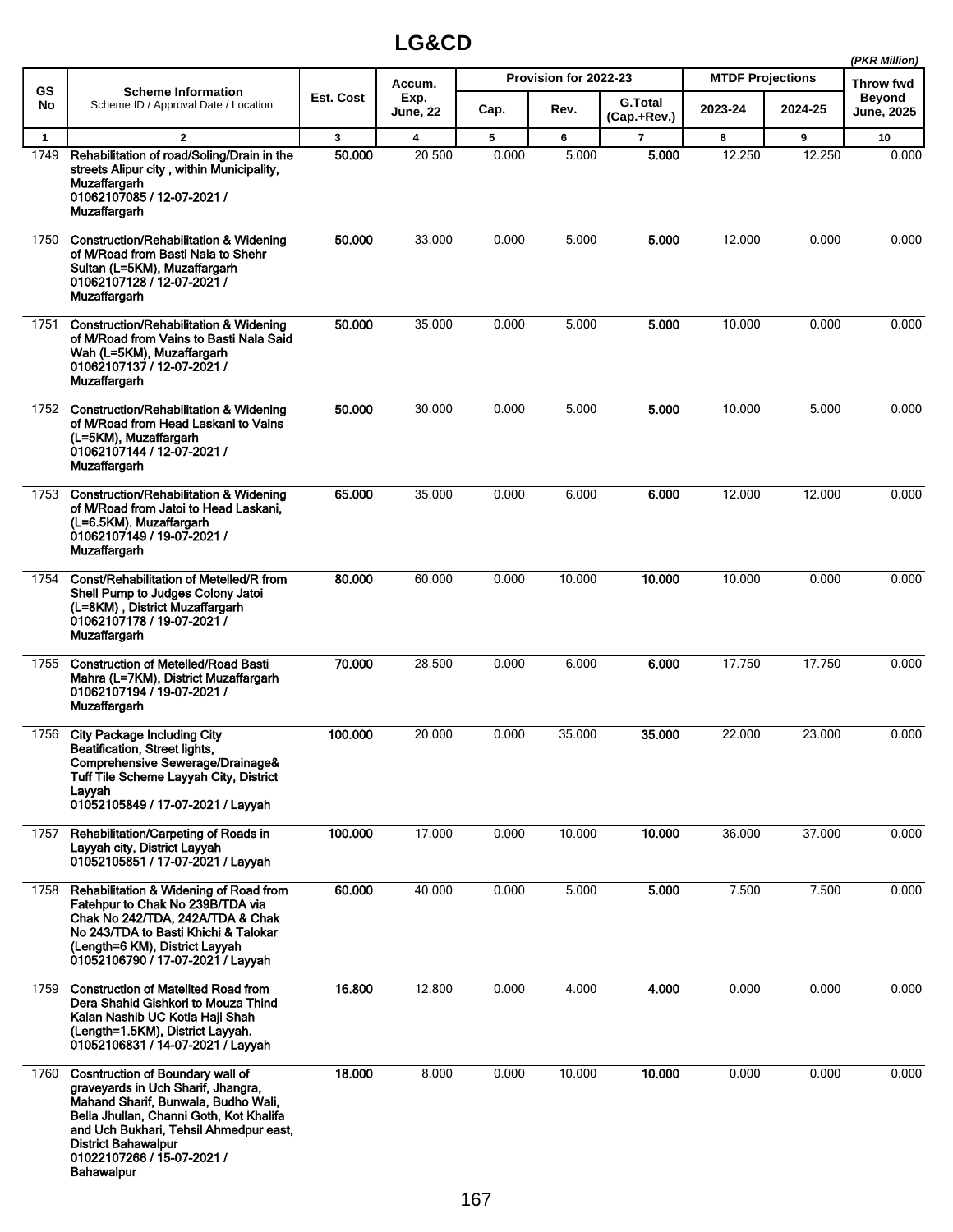|              |                                                                                                                                                                                                                                                                                                                                                                                                                                                                 |             |                         |                |                       |                               |                         |            | (PKR Million)               |
|--------------|-----------------------------------------------------------------------------------------------------------------------------------------------------------------------------------------------------------------------------------------------------------------------------------------------------------------------------------------------------------------------------------------------------------------------------------------------------------------|-------------|-------------------------|----------------|-----------------------|-------------------------------|-------------------------|------------|-----------------------------|
| <b>GS</b>    | <b>Scheme Information</b>                                                                                                                                                                                                                                                                                                                                                                                                                                       |             | Accum.                  |                | Provision for 2022-23 |                               | <b>MTDF Projections</b> |            | Throw fwd                   |
| No           | Scheme ID / Approval Date / Location                                                                                                                                                                                                                                                                                                                                                                                                                            | Est. Cost   | Exp.<br><b>June, 22</b> | Cap.           | Rev.                  | <b>G.Total</b><br>(Cap.+Rev.) | 2023-24                 | 2024-25    | Beyond<br><b>June, 2025</b> |
| $\mathbf{1}$ | $\mathbf{2}$                                                                                                                                                                                                                                                                                                                                                                                                                                                    | 3           | 4                       | 5              | 6                     | $\overline{ }$                | 8                       | 9          | 10                          |
| 1761         | <b>Construction of Boundary Wall's of</b><br>graveyard's and Janazgha U/C no.<br>70,71,72,73,74,75,76,88,02,03,04 and<br>Yazman.<br>01022107278 / 15-07-2021 /<br><b>Bahawalpur</b>                                                                                                                                                                                                                                                                             | 20.000      | 8.000                   | 0.000          | 12.000                | 12.000                        | 0.000                   | 0.000      | 0.000                       |
| 1762         | Reconstruction of New Roads in UC<br>Daulat Pur, UC Laleka, UC Bachian wali,<br>UC Fidai Shah, UC Said Ali, UC Bonga<br>Akbar Mari Nehal, UC M. Pur Sansaran,<br>UC Toba Balouchan, UC Kabotari, UC<br>Kalia Shah, UC Qasim Ka, UC<br>Sanatteka, UC Momin abad, UC Mari<br>Mian Sahib, UC Mosa Bhota, UC Rojhan<br>wali, UC Jhulan Arrain, UC Toba<br>Qalander Shah, UC Rab Nawaz Pura,<br>UC Takhat Mehal, District Bahawalnagar<br>01012106435 / 31-12-2021 / | 565.212     | 125.000                 | 0.000          | 17.400                | 17.400                        | 211.000                 | 211.812    | 0.000                       |
|              | Bahawalnagar                                                                                                                                                                                                                                                                                                                                                                                                                                                    |             |                         |                |                       |                               |                         |            |                             |
| 1763         | Provision of Tuff tiles at Chak No. 200/8-<br>R(1.5 km), Tehsil to People Colony.<br>Chak No. 208/8-R. Tehsil Fortabas,<br><b>Diatrict Bahawalnagr</b><br>01012107290 / 10-07-2021 /<br>Bahawalnagar                                                                                                                                                                                                                                                            | 20.000      | 8.000                   | 0.000          | 12.000                | 12.000                        | 0.000                   | 0.000      | 0.000                       |
| 1764         | Construction of metalled road from Indus<br>Highway Jhoke Yaar Shah to Basti<br>Zanglani, Length=2.00 KM, D.G.Khan<br>01382107040 / 17-07-2021 / Dera Ghazi<br>Khan Faisalabad                                                                                                                                                                                                                                                                                  | 26.000      | 15.500                  | 0.000          | 10.500                | 10.500                        | 0.000                   | 0.000      | 0.000                       |
|              | <b>Total: District Development Package</b>                                                                                                                                                                                                                                                                                                                                                                                                                      | 19,879.189  | 6,938.923               | 0.000          | 2,377.703             | 2,377.703                     | 5,340.757               | 5,129.979  | 76.630                      |
|              | <b>Foreign Aided Projects</b>                                                                                                                                                                                                                                                                                                                                                                                                                                   |             |                         |                |                       |                               |                         |            |                             |
|              | 1765 Heritage and Urban Regeneration in                                                                                                                                                                                                                                                                                                                                                                                                                         | 4,036.590   | 0.000                   | 0.000          | 353.890               | 353.890                       | 565.000                 | 835.000    | 2.282.700                   |
|              | Lahore Fort (AFD Funded)<br>01191902216 / 22-10-2019 / Lahore                                                                                                                                                                                                                                                                                                                                                                                                   |             | Local:                  | 0.000          | 100.000               | 100.000                       |                         |            |                             |
|              |                                                                                                                                                                                                                                                                                                                                                                                                                                                                 |             | Foreign:                | 0.000          | 253.890               | 253.890                       |                         |            |                             |
| 1766         | <b>Punjab Rural Sustainable Water Supply</b>                                                                                                                                                                                                                                                                                                                                                                                                                    | 89,560.000  | 4,080.000               | 0.000          | 2,340.640             | 2,340.640                     | 6,608.000               | 9,790.000  | 66,741.360                  |
|              | and Sanitation Project<br>01372101752 / 12-04-2021 / Punjab                                                                                                                                                                                                                                                                                                                                                                                                     |             | Local:                  | 0.000          | 250.000               | 250.000                       |                         |            |                             |
|              |                                                                                                                                                                                                                                                                                                                                                                                                                                                                 |             | Foreign:                | 0.000          | 2,090.640             | 2,090.640                     |                         |            |                             |
| 1767         | Punjab Intermediate Cities Improvement<br><b>Investment Prgramme</b>                                                                                                                                                                                                                                                                                                                                                                                            | 27,212.000  | 12,746.000              | 0.000          | 8,890.000             | 8,890.000                     | 16,634.300              | 0.000      | 0.000                       |
|              | 01381700039 / 05-05-2017 /                                                                                                                                                                                                                                                                                                                                                                                                                                      |             | Local:                  | 0.000          | 250.000               | 250.000                       |                         |            |                             |
|              | Sahiwal, Sialkot                                                                                                                                                                                                                                                                                                                                                                                                                                                |             | Foreign:                | 0.000          | 8,640.000             | 8,640.000                     |                         |            |                             |
| 1768         | Project Readiness Financing (PRF) for<br>Punjab Provincial Projects- Punjab                                                                                                                                                                                                                                                                                                                                                                                     | 2,571.406   | 1,455.440               | 0.000          | 965.380               | 965.380                       | 1,002.080               | 0.000      | 0.000                       |
|              | Intermediate Cities Improvement<br>Investment Program (PHASE-II)<br>01381902345 / 30-10-2019 /<br>Bahawalpur, Dera Ghazi<br>Khan, Multan, Muzaffargarh, Rahim Yar<br>Khan, Rawalpindi, Sargodha                                                                                                                                                                                                                                                                 |             | Local:<br>Foreign:      | 0.000<br>0.000 | 160.000<br>805.380    | 160.000<br>805.380            |                         |            |                             |
| 1769         | Punjab Cities Programme, TA                                                                                                                                                                                                                                                                                                                                                                                                                                     | 3,058.000   | 306.000                 | 0.000          | 1,329.900             | 1,329.900                     | 943.400                 | 0.000      | 0.000                       |
|              | Component<br>01381902369 / 18-11-2019 /<br>Bahawalnagar, Gujranwala, Hafizabad, Jh<br>elum, Kasur, Khanewal, Mandi<br>Bahauddin, Muzaffargarh, Sheikhupura, Si<br>alkot, Toba Tek Singh, Vehari                                                                                                                                                                                                                                                                 |             | Local:<br>Foreign:      | 0.000<br>0.000 | 0.000<br>1,329.900    | 0.000<br>1,329.900            |                         |            |                             |
|              | <b>Total: Foreign Aided Projects</b>                                                                                                                                                                                                                                                                                                                                                                                                                            | 126,437.996 | 18,587.440              |                | 0.000 13,879.810      | 13,879.810                    | 25,752.780              | 10,625.000 | 69,024.060                  |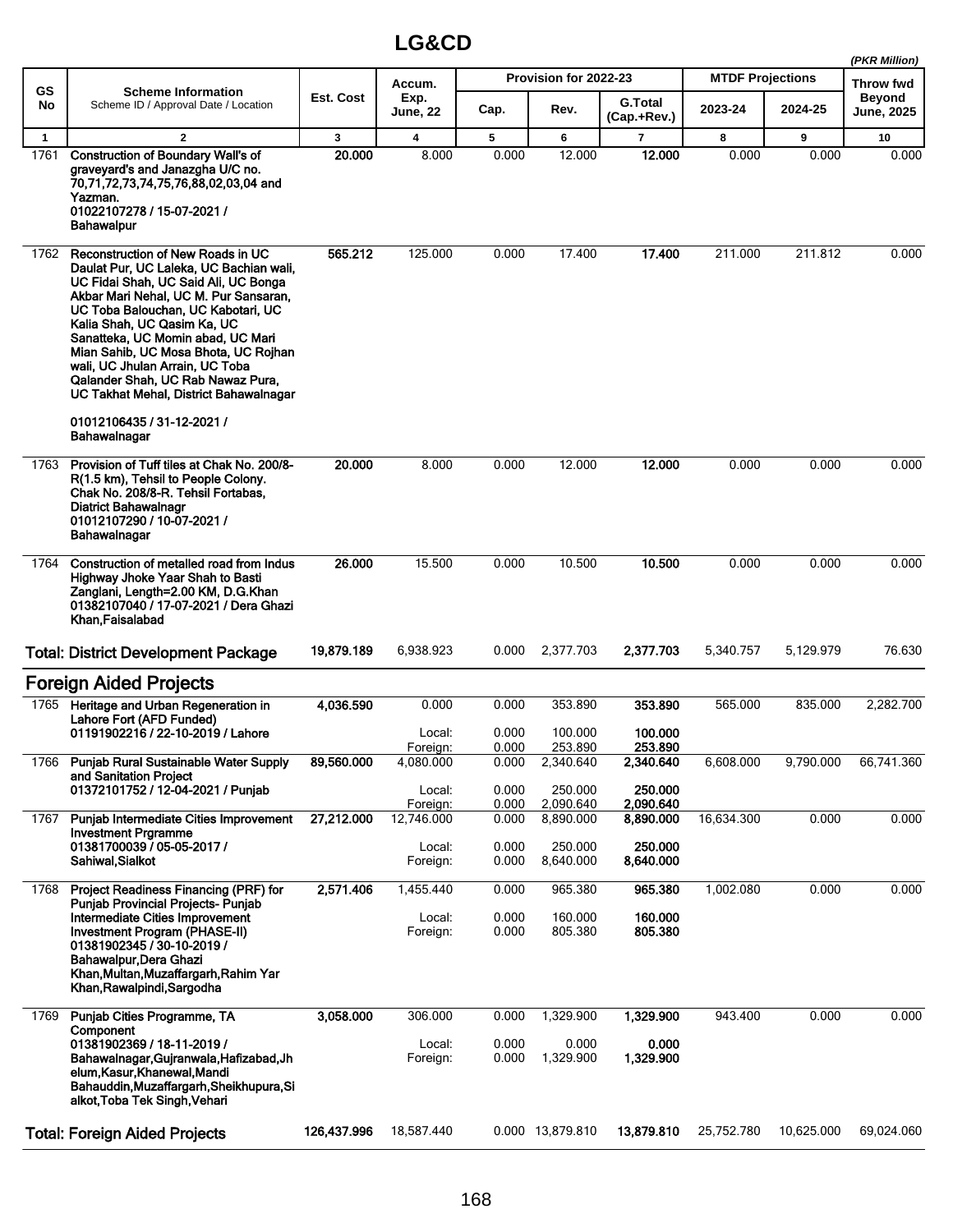|              |                                                                                                                                                                                                                              |              |                         |        |                       |                               |                         |         | (PKR Million)                      |
|--------------|------------------------------------------------------------------------------------------------------------------------------------------------------------------------------------------------------------------------------|--------------|-------------------------|--------|-----------------------|-------------------------------|-------------------------|---------|------------------------------------|
| <b>GS</b>    | <b>Scheme Information</b>                                                                                                                                                                                                    |              | Accum.                  |        | Provision for 2022-23 |                               | <b>MTDF Projections</b> |         | Throw fwd                          |
| No           | Scheme ID / Approval Date / Location                                                                                                                                                                                         | Est. Cost    | Exp.<br><b>June, 22</b> | Cap.   | Rev.                  | <b>G.Total</b><br>(Cap.+Rev.) | 2023-24                 | 2024-25 | <b>Beyond</b><br><b>June, 2025</b> |
| $\mathbf{1}$ | $\mathbf{2}$                                                                                                                                                                                                                 | $\mathbf{3}$ | 4                       | 5      | 6                     | $\overline{7}$                | 8                       | 9       | 10                                 |
| 1770         | <b>Improvement of Graveyards</b><br>Boundary wall and Janazgah of Bhai<br>Community graveyard at Chak NO. 51 /<br><b>NB District Sargodha</b><br>01332106089 / 15-07-2021 / Sargodha                                         | 10.000       | 5.000                   | 0.000  | 5.000                 | 5.000                         | 0.000                   | 0.000   | 0.000                              |
| 1771         | Construction of Shair-e-Khamoshan at<br>Samundari, District Faisalabad.<br>01091902620 / 26-12-2019 / Faisalabad                                                                                                             | 100.000      | 45.000                  | 0.000  | 5.500                 | 5.500                         | 24.750                  | 24.750  | 0.000                              |
| 1772         | <b>Construction / Rehabilitation of Nalla</b><br>Chak No.467/GB Graveyard to Qadeer<br>Park 137 Road and Urban Drainage<br><b>Scheme City Town Samundri District</b><br>Faisalabad<br>01092155234 / 20-05-2022 / Faisalabad  | 7.000        | 2.000                   | 0.000  | 5.000                 | 5.000                         | 0.000                   | 0.000   | 0.000                              |
| 1773         | Boundarywall / Janazgah at Chak 246<br>GB partab pura, 247 GB, 248 GB and<br>155 GB TT Singh<br>01112103284 / 15-07-2021 / Toba Tek<br>Singh                                                                                 | 17.000       | 4.000                   | 0.000  | 5.000                 | 5.000                         | 4.000                   | 4.000   | 0.000                              |
| 1774         | Boundary wall of graveyard / Janazgah<br>at Sadhu Goraya, kotli Mallian, Tatly<br>aali, doburji virkan, Kot Mand and<br>Christiyan graveyard nokher Gujranwala<br>01122102028 / 17-07-2021 / Gujranwala                      | 21.600       | 18.000                  | 0.000  | 3.600                 | 3.600                         | 0.000                   | 0.000   | 0.000                              |
| 1775         | Boundary wall of graveyard at new & old<br>Ghannia, Raja, Tolyki, kot Dhanpat,<br>Ahmed pur, Koga and Chajoke Tehsil<br>Kamoki<br>01122103288 / 17-07-2021 / Gujranwala                                                      | 19.000       | 9.000                   | 0.000  | 5.000                 | 5.000                         | 5.000                   | 0.000   | 0.000                              |
| 1776         | <b>Construction of Boundary Walls of</b><br>graveyards Burj Dara, Nahrianwala,<br>Jorianwala, Kot Sarwar, Sawan Pura,<br>Qila Usman Ghani, Kalakey, Sukhikey,<br>District Hafizabad.<br>01142102421 / 14-07-2021 / Hafizabad | 47.838       | 20.000                  | 0.000  | 27.838                | 27.838                        | 0.000                   | 0.000   | 0.000                              |
| 1777         | <b>Construction of Boudary Wall at Village</b><br>khichi Lalyra, Thatha Manak Tootra,<br>Thatthi Behlool Pur & Kot Bola District<br>Hafizabad.<br>01142103571 / 14-07-2021 / Hafizabad                                       | 46.005       | 13.800                  | 0.000  | 20.000                | 20.000                        | 6.103                   | 6.103   | 0.000                              |
| 1778         | Establishment of Shehr-e-Khamoshan<br><b>Model Gravevard at Sadha Tehsil</b><br><b>Sialkot</b><br>01171800254 / 01-07-2019 / Sialkot                                                                                         | 147.675      | 135.675                 | 12.000 | 0.000                 | 12.000                        | 0.000                   | 0.000   | 0.000                              |
| 1779         | <b>Establishment of graveyard at Tulspura</b><br>Lahore<br>01192102534 / 19-07-2021 / Lahore                                                                                                                                 | 15.000       | 5.000                   | 0.000  | 10.000                | 10.000                        | 0.000                   | 0.000   | 0.000                              |
| 1780         | Establishment of Shehr-e-Khamoshan<br>Model Graveyard at Raiwind Road Near<br>Soofi Milan Din Lahore<br>01192054801 / 20-05-2021 / Lahore                                                                                    | 67.939       | 31.000                  | 0.000  | 10.000                | 10.000                        | 13.000                  | 13.939  | 0.000                              |
| 1781         | <b>Establishment of Shehr-e-Khamoshan</b><br>Model Graveyard at Soa Asal Bedian<br><b>Road Lahore</b><br>01192054802 / 20-05-2021 / Lahore                                                                                   | 60.213       | 43.490                  | 0.000  | 5.000                 | 5.000                         | 5.862                   | 5.862   | 0.000                              |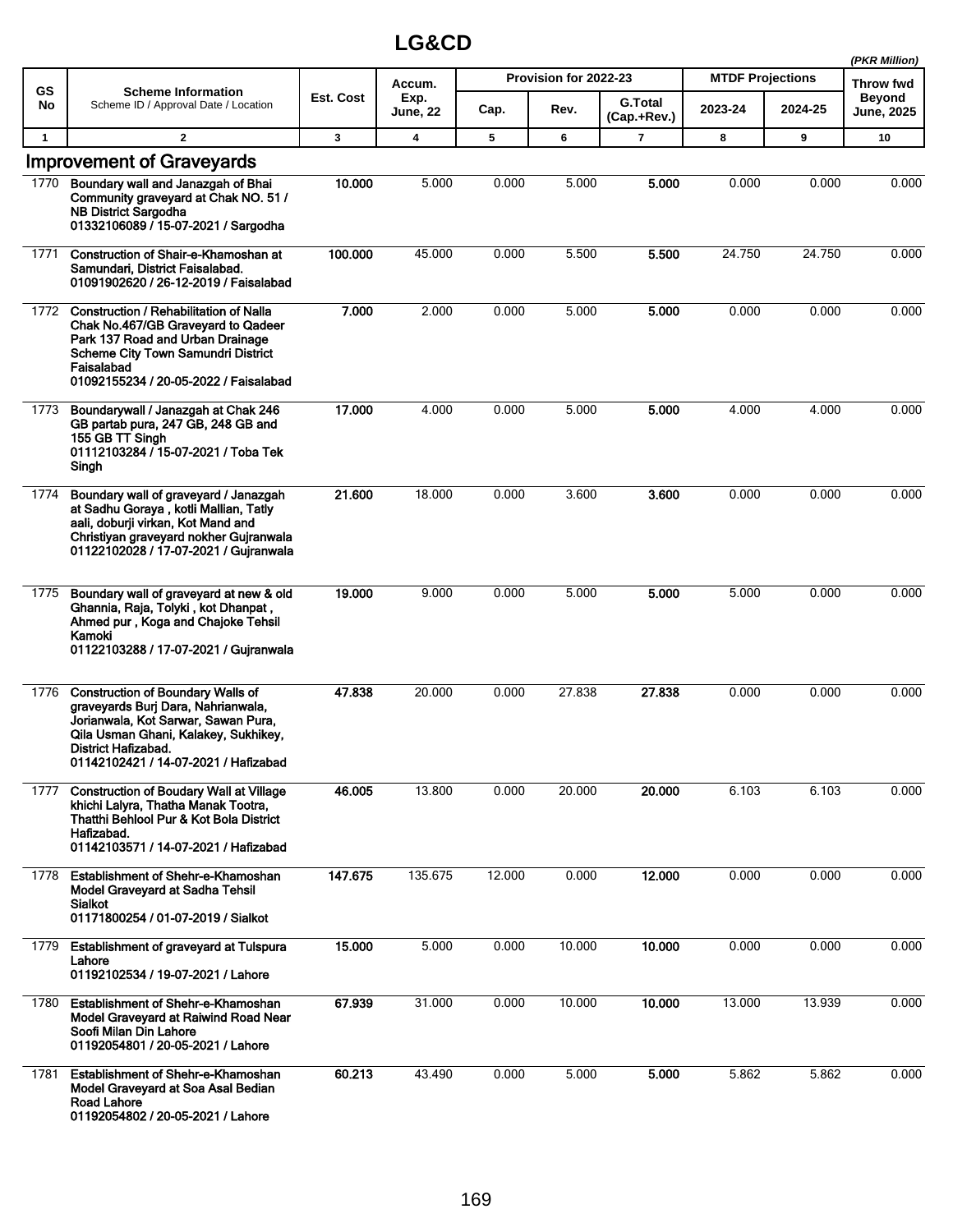|              |                                                                                                                                                                                                |              |                         |        |                       |                               |                         |         | (PKR Million)                      |
|--------------|------------------------------------------------------------------------------------------------------------------------------------------------------------------------------------------------|--------------|-------------------------|--------|-----------------------|-------------------------------|-------------------------|---------|------------------------------------|
| GS           | <b>Scheme Information</b>                                                                                                                                                                      |              | Accum.                  |        | Provision for 2022-23 |                               | <b>MTDF Projections</b> |         | <b>Throw fwd</b>                   |
| No           | Scheme ID / Approval Date / Location                                                                                                                                                           | Est. Cost    | Exp.<br><b>June, 22</b> | Cap.   | Rev.                  | <b>G.Total</b><br>(Cap.+Rev.) | 2023-24                 | 2024-25 | <b>Beyond</b><br><b>June, 2025</b> |
| $\mathbf{1}$ | $\mathbf{2}$                                                                                                                                                                                   | $\mathbf{3}$ | 4                       | 5      | 6                     | $\overline{7}$                | 8                       | 9       | 10                                 |
| 1782         | Establishment of Shehr-e-Khamoshan<br>Model Graveyard at Kahna Nau Road -<br>Passage to Ghang Sharif Lahore<br>01192054803 / 20-05-2021 / Lahore                                               | 60.717       | 30.000                  | 0.000  | 10.000                | 10.000                        | 10.000                  | 10.717  | 0.000                              |
| 1783         | Establishment of Shehr-e-Khamoshan<br>Model Graveyard at near Village Ahloo<br>on Katcha Road Tehsil Cantt. Lahore<br>01192054804 / 20-05-2021 / Lahore                                        | 65.688       | 31.900                  | 0.000  | 10.000                | 10.000                        | 10.000                  | 13.788  | 0.000                              |
| 1784         | Construction of Shehr-e-Khamoshan at<br>City Muridkay, District Sheikhupura.<br>01211902646 / 13-02-2020 /<br>Sheikhupura                                                                      | 170.000      | 110.000                 | 10.000 | 0.000                 | 10.000                        | 25.000                  | 25.000  | 0.000                              |
| 1785         | <b>Construction of Shehr-e-Khamoshan</b><br><b>Model Graveyard Tehsil &amp; District</b><br>Sahiwal<br>01362101759 / 27-07-2021 / Sahiwal                                                      | 55.000       | 22.000                  | 0.000  | 10.000                | 10.000                        | 10.000                  | 13.000  | 0.000                              |
| 1786         | Establishment of Shehr-e-Khamoshan<br>Model Graveyard at Kotla Sikhani<br>Gharbi, Tehsil D.G Khan, 190 Kanals<br>01041800256 / 01-07-2018 / Dera Ghazi<br>Khan                                 | 190.000      | 74.810                  | 0.000  | 5.000                 | 5.000                         | 51.836                  | 51.836  | 6.518                              |
| 1787         | Boundary wall and Janazgah at basti<br>Hot DG Khan<br>01042102057 / 17-07-2021 / Dera Ghazi<br>Khan                                                                                            | 7.000        | 5.000                   | 0.000  | 2.000                 | 2.000                         | 0.000                   | 0.000   | 0.000                              |
| 1788         | Boundary Wall of Graveyard / drainage<br>at Basti Ari Lal Khan and Drainage at<br>Kot Sarwar Shaheed, Tehsil Kot Addu,<br>District Muzaffargarh.<br>01062103568 / 12-07-2021 /<br>Muzaffargarh | 27,000       | 7.000                   | 0.000  | 10.000                | 10.000                        | 10.000                  | 0.000   | 0.000                              |
| 1789         | <b>Construction of Shehr-e-Khamoshan</b><br>Model Graveyard at Chak No.53/P<br>Tehsil & District R.Y.Khan<br>01032105199 / 29-07-2021 / Rahim Yar<br>Khan                                      | 90.000       | 10.000                  | 0.000  | 20.000                | 20.000                        | 30.000                  | 30.000  | 0.000                              |
|              | <b>Total: Improvement of Graveyards</b>                                                                                                                                                        | 1,224.675    | 622.675                 | 22.000 | 168.938               | 190.938                       | 205.551                 | 198.995 | 6.518                              |
| LG&CD        |                                                                                                                                                                                                |              |                         |        |                       |                               |                         |         |                                    |
| 1790         | IT Based Monitoring System for<br><b>Improved Service Delivery in Entire</b><br>Local Governments of the Punjab.<br>01191800353 / 23-09-2019 / Lahore                                          | 371.193      | 141.129                 | 0.000  | 20.000                | 20.000                        | 100.032                 | 110.032 | 0.000                              |
| 1791         | Master Plans / Land Use & Zoning plans<br>for Local Governments in Punjab<br>01372104987 / 24-09-2021 / Punjab                                                                                 | 500.000      | 30.000                  | 0.000  | 50.000                | 50.000                        | 225.000                 | 225.000 | 0.000                              |
|              | <b>Total: LG&amp;CD</b>                                                                                                                                                                        | 871.193      | 171.129                 | 0.000  | 70.000                | 70.000                        | 325.032                 | 335.032 | 0.000                              |
|              | <b>Local Development Programme</b>                                                                                                                                                             |              |                         |        |                       |                               |                         |         |                                    |
|              | 1792 Rehabilitation / Imrovement of link road<br>from Jhelum road to Village Dharongi<br>Rajgan Tehsil & District Chakwal<br>(Length: 2:30 KM)<br>01272102918 / 19-07-2021 / Chakwal           | 20.650       | 10.000                  | 0.000  | 5.000                 | 5.000                         | 5.650                   | 0.000   | 0.000                              |
| 1793         | Rehabilitation / Improvement of Road<br>from Village Dharongi Rajgan to<br><b>Bhubhar Chowk, Tehsil &amp; District</b><br>Chakwal (Length: 4.50 KM)<br>01272102925 / 19-07-2021 / Chakwal      | 23.581       | 10.000                  | 0.000  | 5.000                 | 5.000                         | 4.291                   | 4.291   | 0.000                              |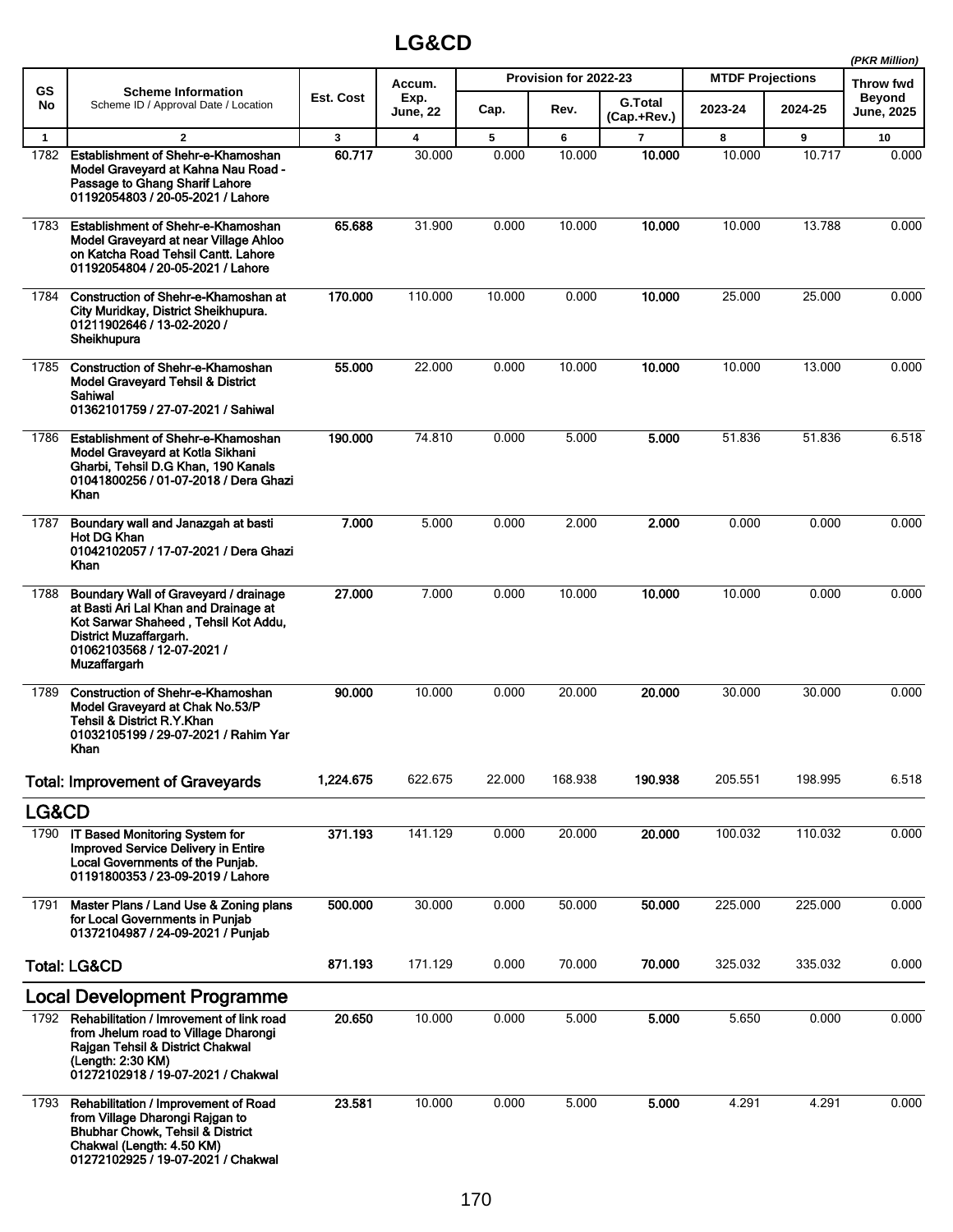|              |                                                                                                                                                                     |           |                         |       |                       |                               |                         |         | (PKR Million)               |
|--------------|---------------------------------------------------------------------------------------------------------------------------------------------------------------------|-----------|-------------------------|-------|-----------------------|-------------------------------|-------------------------|---------|-----------------------------|
| GS           | <b>Scheme Information</b>                                                                                                                                           |           | Accum.                  |       | Provision for 2022-23 |                               | <b>MTDF Projections</b> |         | <b>Throw fwd</b>            |
| No           | Scheme ID / Approval Date / Location                                                                                                                                | Est. Cost | Exp.<br><b>June, 22</b> | Cap.  | Rev.                  | <b>G.Total</b><br>(Cap.+Rev.) | 2023-24                 | 2024-25 | <b>Beyond</b><br>June, 2025 |
| $\mathbf{1}$ | $\overline{2}$                                                                                                                                                      | 3         | 4                       | 5     | 6                     | $\overline{7}$                | 8                       | 9       | 10                          |
| 1794         | Development Package for Kotmomin<br>and Phularwan City, District Sargodha<br>01331800252 / 30-12-2017 / Sargodha                                                    | 100.000   | 70.000                  | 0.000 | 10.000                | 10.000                        | 10.000                  | 10.000  | 0.000                       |
| 1795         | Rehabilitation of road from Shikhli to<br>chadroo shadia Road Mianwali<br>01322101899 / 16-07-2021 / Mianwali                                                       | 18.000    | 8.000                   | 0.000 | 10.000                | 10.000                        | 0.000                   | 0.000   | 0.000                       |
| 1796         | Rehabilitation of road Kakranwala, katy<br>Khelanwan and Chandni to khizer<br>Branch, Mianwala<br>01322101900 / 16-07-2021 / Mianwali                               | 18.000    | 8.000                   | 0.000 | 10.000                | 10.000                        | 0.000                   | 0.000   | 0.000                       |
| 1797         | Model village at Chak No.46/JB, District<br>Faisalabad<br>01092101971 / 15-07-2021 / Faisalabad                                                                     | 30,000    | 29.200                  | 0.000 | 20.000                | 20,000                        | 0.000                   | 0.000   | 0.000                       |
| 1798         | Drainage / PCC pavement at Dera<br>Mangal Wala, Mandiala Mir Shikaran,<br>Kot shera, Dhariwal Dsitrict Gujranwala<br>01122101887 / 17-07-2021 / Gujranwala          | 48.000    | 20.000                  | 0.000 | 10.000                | 10.000                        | 9.000                   | 9.000   | 0.000                       |
| 1799         | Drainage / Pavement at Chak Hinda,<br>Qadian, goga, Salehpur & Akbar<br>Ghanoki Kamoki<br>01122101889 / 17-07-2021 / Gujranwala                                     | 35.000    | 27.522                  | 0.000 | 7.478                 | 7.478                         | 0.000                   | 0.000   | 0.000                       |
| 1800         | Construction of streets & Drainage at<br>Ghania, Tolyli, Raja, Qaim Pura, Ahmad<br>pur Virkan Sadoki District Guiranwla<br>01122101890 / 17-07-2021 / Gujranwala    | 45.000    | 37.000                  | 0.000 | 8.000                 | 8.000                         | 0.000                   | 0.000   | 0.000                       |
| 1801         | Laying of Soling at Boopra Khurd,<br>Mangoki Virkan at Nowshehra Virkan<br>01122102441 / 17-07-2021 / Guiranwala                                                    | 10.000    | 5.000                   | 0.000 | 5.000                 | 5.000                         | 0.000                   | 0.000   | 0.000                       |
| 1802         | Rehabilitation / Construction of Roads /<br>Streets / Soling and Drainage etc.<br><b>District Gujrat.</b><br>01131700655 / 20-09-2017 / Gujrat                      | 230.000   | 157.168                 | 0.000 | 10.000                | 10.000                        | 31.000                  | 31.832  | 0.000                       |
| 1803         | Rehabilitation of road from Kharian-<br>Dinga Road Dhoria to Bijran Tehsil<br>Kharian, District Gujrat (Length 3 km)<br>01131902640 / 02-09-2019 / Gujrat           | 52.000    | 39.979                  | 0.000 | 12.021                | 12.021                        | 0.000                   | 0.000   | 0.000                       |
| 1804         | Construction / rehabilitation of road from<br>village Kot Matta to Chak Dhillu through<br>Village Chak Jaspal, District Gujrat<br>01132102568 / 14-07-2021 / Guirat | 40.000    | 10.000                  | 0.000 | 5.000                 | 5.000                         | 10.000                  | 15.000  | 0.000                       |
| 1805         | <b>Construction of Road/street from Uggoki</b><br>Railway Line to Village Verum to<br><b>Dulchilkey, District Sialkot</b><br>01172108118 / 16-07-2021 / Sialkot     | 20.000    | 8.000                   | 0.000 | 4.000                 | 4.000                         | 8.000                   | 0.000   | 0.000                       |
| 1806         | Development Works in (PP-160) Lahore<br>01192002161 / 31-07-2017 / Lahore                                                                                           | 100.000   | 0.000                   | 0.000 | 25.800                | 25.800                        | 0.000                   | 0.000   | 0.000                       |
| 1807         | Development works in UCs<br>146, 147, 148, 149, 151, 152,<br>157, 158, 159, 160 & 184. District Lahore<br>01032107391 / 27-07-2021 / Lahore                         | 100.000   | 20.000                  | 0.000 | 5.000                 | 5.000                         | 35.000                  | 40.000  | 0.000                       |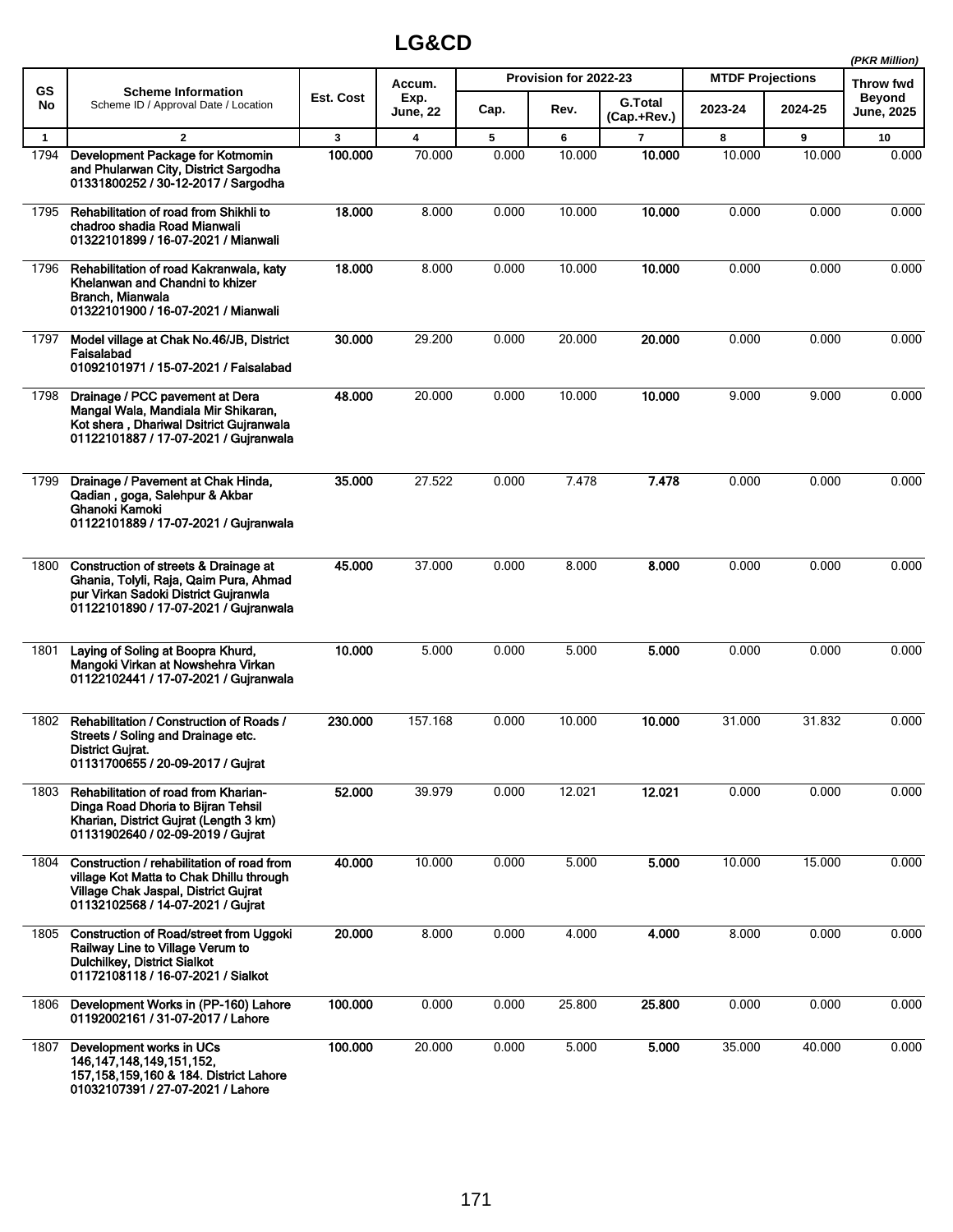|              |                                                                                                                                                                                                                                                                    |           |                         |       |                       |                               |                         |         | (PKR Million)                      |
|--------------|--------------------------------------------------------------------------------------------------------------------------------------------------------------------------------------------------------------------------------------------------------------------|-----------|-------------------------|-------|-----------------------|-------------------------------|-------------------------|---------|------------------------------------|
| <b>GS</b>    | <b>Scheme Information</b>                                                                                                                                                                                                                                          |           | Accum.                  |       | Provision for 2022-23 |                               | <b>MTDF Projections</b> |         | Throw fwd                          |
| No           | Scheme ID / Approval Date / Location                                                                                                                                                                                                                               | Est. Cost | Exp.<br>June, 22        | Cap.  | Rev.                  | <b>G.Total</b><br>(Cap.+Rev.) | 2023-24                 | 2024-25 | <b>Beyond</b><br><b>June, 2025</b> |
| $\mathbf{1}$ | $\overline{2}$                                                                                                                                                                                                                                                     | 3         | $\overline{\mathbf{4}}$ | 5     | 6                     | $\overline{\mathbf{r}}$       | 8                       | 9       | 10                                 |
| 1808         | Construction of roads PCC Nala drains<br>at Mari Khurd, Kalan, Dhop Sari, Mehta<br>Soja, and allied abadies Tehsil Muridke,<br>District Sheikhupura.<br>01212102140 / 15-07-2021 /<br>Sheikhupura                                                                  | 50,000    | 10.000                  | 0.000 | 10.000                | 10.000                        | 15.000                  | 15.000  | 0.000                              |
| 1809         | Construction PCC, Tuff tiles, sewerage,<br>Drainage Nallah Mirag Town, Hussain<br>Town, narra abad & Allied abadies tehsil<br><b>Muridke District Sheikhupura</b><br>01212102255 / 15-07-2021 /<br>Sheikhupura                                                     | 50.000    | 15.000                  | 0.000 | 5.000                 | 5.000                         | 7.500                   | 7.500   | 15.000                             |
| 1810         | Rehabilitation of Road from Talwandi to<br>Khokhar Toucher Tehsil Chunian,<br><b>District Kasur.</b><br>01182101894 / 19-07-2021 / Kasur                                                                                                                           | 40.000    | 38.000                  | 0.000 | 2.000                 | 2.000                         | 0.000                   | 0.000   | 0.000                              |
| 1811         | PCC / Drainage / Soling at Hussain<br>Khan Wala, Jodh Singh Wala, Budhuki<br><b>District Kasur</b><br>01182102291 / 19-07-2021 / Kasur                                                                                                                             | 54.000    | 50.000                  | 0.000 | 4.000                 | 4.000                         | 0.000                   | 0.000   | 0.000                              |
| 1812         | <b>Construction of PCC, Tuff Tiles, Metalled</b><br>Roads, Drains, Soling, Culverts etc. at<br>Basirpur, Mandi Ahmadabad & Adjoing<br>Abadies / Villages, Tehsil Depalpur,<br>District Okara.<br>01341605452 / 01-01-2017 / Okara                                  | 120.000   | 90.000                  | 0.000 | 5.000                 | 5.000                         | 12.500                  | 12.500  | 0.000                              |
| 1813         | <b>Rehabilitation of Road from Ahloka</b><br>Watto to Amer Suharah and from peer<br>ghani to ghaus pur alonog with Drainage<br>at Jahngeera Abad Dakhli Ahloka Watto<br>District Pakpattan.<br>01352101767 / 15-07-2021 / Pakpattan                                | 32.500    | 12.500                  | 0.000 | 10.000                | 10.000                        | 5.000                   | 5.000   | 0.000                              |
| 1814         | Special City Package for Multan<br>01241700660 / 10-08-2017 / Multan                                                                                                                                                                                               | 200.000   | 107.130                 | 0.000 | 47.008                | 47.008                        | 22.931                  | 22.931  | 0.000                              |
| 1815         | <b>Construction of road from Chah Dost</b><br>Muhammad Moza Alim Pur to Harichand<br>Norr Shah and Chah Masmanan Wala<br>Vehari<br>01252106819 / 19-07-2021 / Vehari                                                                                               | 23.000    | 8.000                   | 0.000 | 15.000                | 15.000                        | 0.000                   | 0.000   | 0.000                              |
| 1816         | Improvement of road KLP Uch Sharif<br>Road to T.M.P toll plaza via Mohsin<br>abad Chungi No. 05 Sidhu wali, Basti<br>Kumharan Wali, Basti Chandia RY Khan<br>01032107320 / 29-07-2021 / Rahim Yar<br>Khan                                                          | 93.815    | 40.000                  | 0.000 | 10.000                | 10.000                        | 0.000                   | 0.000   | 0.000                              |
| 1817         | <b>Construction of Road High Secondary</b><br>School Gull Muhammad Langha to Jam<br>Allao Din Primary school Via Basti<br>Uteera, Basti Daya and Basti Shakil<br>Bukhari Bait Zahir Peer, District<br>Rahimyarkhan<br>01032107341 / 17-07-2021 / Rahim Yar<br>Khan | 39.283    | 25.000                  | 0.000 | 14.283                | 14.283                        | 0.000                   | 0.000   | 0.000                              |
| 1818         | Improvement of sewerage system of<br>tranda muhammad Panah city along with<br>Tuff tile and soling of various streets of<br>TMP city, District Rahimyarkhan<br>01032107365 / 17-07-2021 / Rahim Yar<br>Khan                                                        | 33.901    | 20.600                  | 0.000 | 13.301                | 13.301                        | 0.000                   | 0.000   | 0.000                              |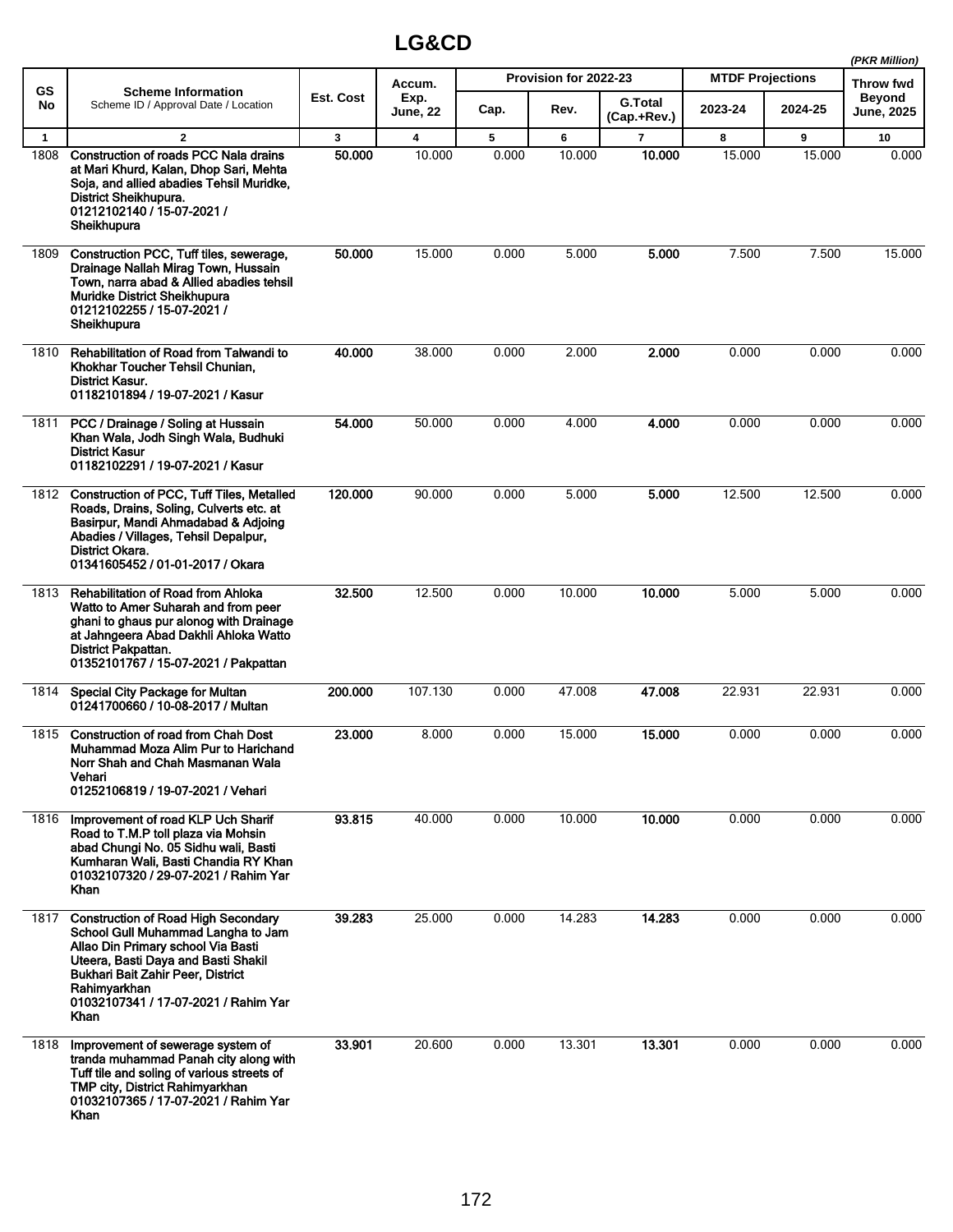|              |                                                                                                                                                                         |           |                         |        |                       |                               |                         |         | (PKR Million)               |
|--------------|-------------------------------------------------------------------------------------------------------------------------------------------------------------------------|-----------|-------------------------|--------|-----------------------|-------------------------------|-------------------------|---------|-----------------------------|
| GS           | <b>Scheme Information</b>                                                                                                                                               |           | Accum.                  |        | Provision for 2022-23 |                               | <b>MTDF Projections</b> |         | Throw fwd                   |
| No           | Scheme ID / Approval Date / Location                                                                                                                                    | Est. Cost | Exp.<br><b>June, 22</b> | Cap.   | Rev.                  | <b>G.Total</b><br>(Cap.+Rev.) | 2023-24                 | 2024-25 | Beyond<br><b>June, 2025</b> |
| $\mathbf{1}$ | $\overline{2}$                                                                                                                                                          | 3         | 4                       | 5      | 6                     | 7                             | 8                       | 9       | 10                          |
| 1819         | Punjab Economic Stimulus Programme<br>(Provision of Basic Infrastructure at<br>Local Level)<br>01372001729 / 04-09-2020 / Punjab                                        | 400.000   | 200.000                 | 0.000  | 51.660                | 51.660                        | 74.000                  | 74.340  | 0.000                       |
|              | <b>Total: Local Development Programme</b>                                                                                                                               | 2,026.730 | 1,076.099               | 0.000  | 339.551               | 339.551                       | 249.872                 | 247.394 | 15.000                      |
|              | <b>Model Cattle Markets</b>                                                                                                                                             |           |                         |        |                       |                               |                         |         |                             |
| 1820         | <b>Establishment of Model Cattle Market</b><br>Arifwala<br>01351501680 / 16-10-2017 / Pakpattan                                                                         | 207.330   | 160.167                 | 10.000 | 0.000                 | 10.000                        | 18.000                  | 19.163  | 0.000                       |
| 1821         | <b>Establishment of Model Cattle Market</b><br>Multan<br>01241603624 / 18-09-2017 / Multan                                                                              | 490.000   | 357.500                 | 5.000  | 0.000                 | 5.000                         | 50.000                  | 77.500  | 0.000                       |
|              | <b>Total: Model Cattle Markets</b>                                                                                                                                      | 697.330   | 517.667                 | 15.000 | 0.000                 | 15.000                        | 68.000                  | 96.663  | 0.000                       |
|              | <b>Public Parks / Playgrounds</b>                                                                                                                                       |           |                         |        |                       |                               |                         |         |                             |
| 1822         | Upgradation of public park at chak no.<br>47 / NB Sargodha<br>01332108168 / 17-07-2021 / Sargodha                                                                       | 150.000   | 90.000                  | 0.000  | 5.000                 | 5.000                         | 27.500                  | 27.500  | 0.000                       |
|              | 1823 Construction of Jogging Track Including<br><b>Plantation LED Lights City Samundri</b><br><b>District Faisalabad</b><br>01092155228 / 20-05-2022 / Faisalabad       | 5.000     | 2.000                   | 0.000  | 3.000                 | 3.000                         | 0.000                   | 0.000   | 0.000                       |
| 1824         | <b>Construction of Children Park at</b><br>Nowshera Virkan, Gujranwala<br>01121700607 / 01-07-2020 / Gujranwala                                                         | 60.000    | 41.667                  | 0.000  | 5.000                 | 5.000                         | 10.000                  | 3.330   | 0.003                       |
| 1825         | <b>Construction of Park at Northern</b><br>Mohallah Village Kamanwala Tehsil &<br><b>District Sailkot</b><br>01172054129 / 01-10-2020 / Sialkot                         | 13.625    | 5.670                   | 0.000  | 4.000                 | 4.000                         | 2.000                   | 1.955   | 0.000                       |
| 1826         | <b>Beautification of Parks Chishtian City</b><br>01012154119 / 16-12-2021 /<br>Bahawalnagar                                                                             | 41.000    | 10.000                  | 0.000  | 10.000                | 10.000                        | 11.000                  | 10.000  | 0.000                       |
|              | <b>Total: Public Parks / Playgrounds</b>                                                                                                                                | 269.625   | 149.337                 | 0.000  | 27.000                | 27.000                        | 50.500                  | 42.785  | 0.003                       |
| Road         |                                                                                                                                                                         |           |                         |        |                       |                               |                         |         |                             |
| 1827         | <b>Construction of Road from Rawat to</b><br>Dhoke Bangla UC Rawat Tehsil Murree,<br><b>District Rawalpindi</b><br>01291902182 / 28-02-2018 / Rawalpindi                | 45.000    | 25.000                  | 0.000  | 10.000                | 10.000                        | 10.000                  | 0.000   | 0.000                       |
|              | 1828 Construction of Road from Lower Ocha<br>Dong to Sair via Kohala Road (3 km) UC<br>Rewat Tehsil Murree District Rawalpindi<br>01292002194 / 25-02-2018 / Rawalpindi | 45.000    | 37.983                  | 0.000  | 7.017                 | 7.017                         | 0.000                   | 0.000   | 0.000                       |
| 1829         | Construction / Rehabilitation of Road<br>Dilwala Bazar to District Road Kayya UC<br>Rewat Tehsil Murree District Rawalpindi<br>01292002195 / 25-02-2018 / Rawalpindi    | 15.000    | 10.000                  | 0.000  | 5.000                 | 5.000                         | 0.000                   | 0.000   | 0.000                       |
| 1830         | Improvement of Internal City Roads,<br>Drains and Paths in Tehsil Pindigheb,<br><b>District Attock</b><br>01261703925 / 01-07-2019 / Attock                             | 95.000    | 66.645                  | 0.000  | 5.000                 | 5.000                         | 10.000                  | 13.355  | 0.000                       |
| 1831         | Rehabilitation / Improvement of road<br>form GT road to Jatial Dera Qazi Khalid<br>Mehmood Tehsil Hazro, Attock<br>01262107067 / 19-07-2021 / Attock                    | 20.000    | 10.000                  | 0.000  | 10.000                | 10.000                        | 0.000                   | 0.000   | 0.000                       |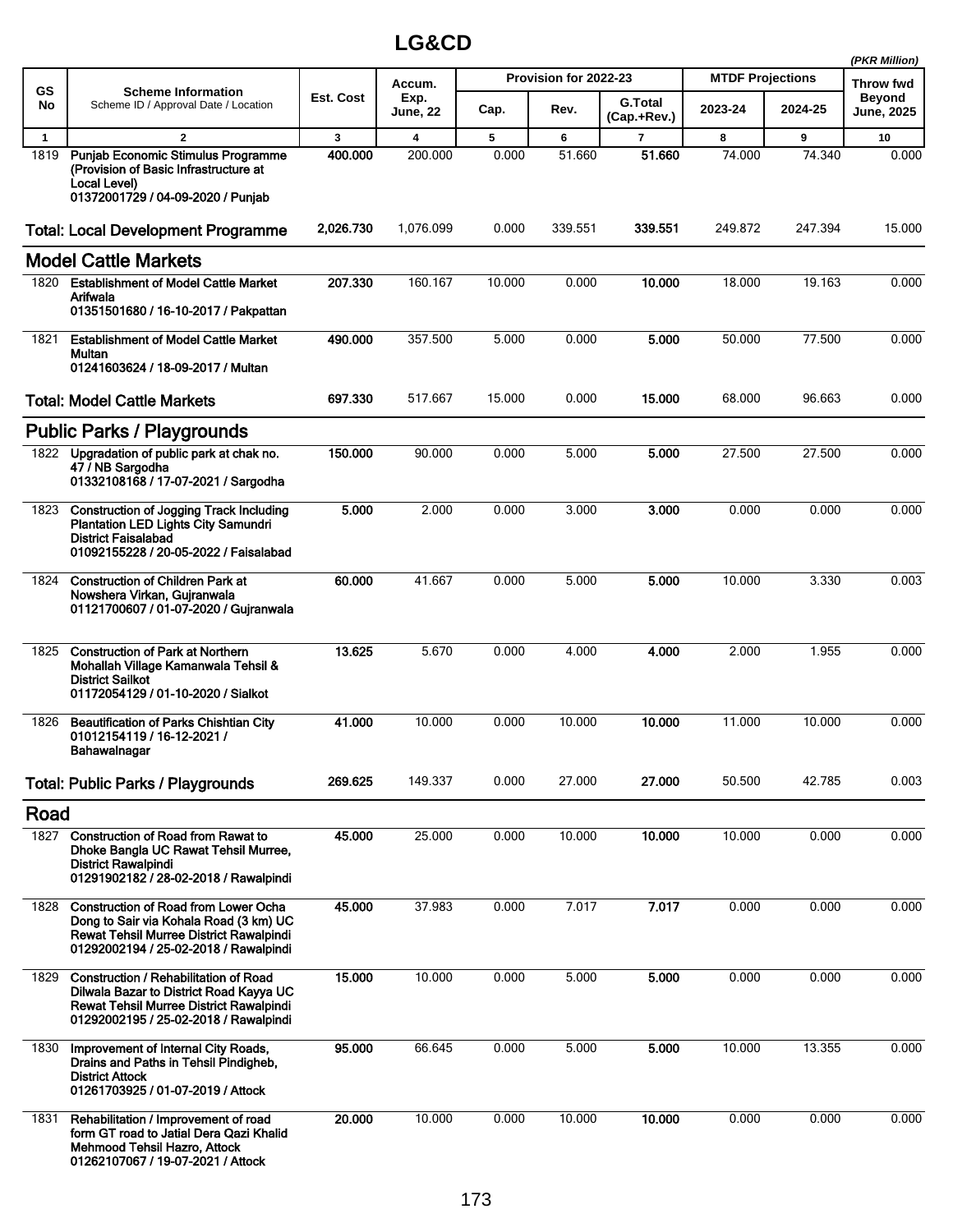|              |                                                                                                                                                                                                                         |              |                         |       |                       |                               |                         |         | (PKR Million)        |
|--------------|-------------------------------------------------------------------------------------------------------------------------------------------------------------------------------------------------------------------------|--------------|-------------------------|-------|-----------------------|-------------------------------|-------------------------|---------|----------------------|
| <b>GS</b>    | <b>Scheme Information</b>                                                                                                                                                                                               |              | Accum.                  |       | Provision for 2022-23 |                               | <b>MTDF Projections</b> |         | <b>Throw fwd</b>     |
| No           | Scheme ID / Approval Date / Location                                                                                                                                                                                    | Est. Cost    | Exp.<br><b>June, 22</b> | Cap.  | Rev.                  | <b>G.Total</b><br>(Cap.+Rev.) | 2023-24                 | 2024-25 | Beyond<br>June, 2025 |
| $\mathbf{1}$ | $\mathbf{2}$                                                                                                                                                                                                            | $\mathbf{3}$ | 4                       | 5     | 6                     | $\overline{7}$                | 8                       | 9       | 10                   |
| 1832         | <b>Rehabilitation of Road Zahoor Hayat</b><br>Colony 50' Road, Bhalwal Sargodha.<br>01332102040 / 15-07-2021 / Sargodha                                                                                                 | 46.000       | 10.000                  | 0.000 | 10.000                | 10.000                        | 26.000                  | 0.000   | 0.000                |
| 1833         | <b>Construction of Road From 82/NB Stop</b><br>to Kolowal 84/NB Road Via Dera<br>Ramzan Maiken, Aslam Desi and Afzal<br>Bajwa Chawk 82/NB, Length= 4.5 KM,<br>District Sargodha.<br>01332154091 / 16-12-2021 / Sargodha | 30.000       | 17.000                  | 0.000 | 5.000                 | 5.000                         | 4.000                   | 4.000   | 0.000                |
| 1834         | Construction of Road from Chak 83/NB<br>To Saim via Dera Jaat 188/NB, Length=<br>3.3 KM, District Sargodha.<br>01332154092 / 16-12-2021 / Sargodha                                                                      | 23.000       | 7.000                   | 0.000 | 6.000                 | 6.000                         | 10.000                  | 0.000   | 0.000                |
| 1835         | Rehabilitation / New Construction of<br>Road from 103/NB to Graveyard and<br>Dera Saeed Numberdar 103/NB,<br>Length= 6 KM, District Sargodha.<br>01332154093 / 16-12-2021 / Sargodha                                    | 23.000       | 7.000                   | 0.000 | 10.000                | 10.000                        | 6.000                   | 0.000   | 0.000                |
| 1836         | <b>Construction of Road from Dharema.</b><br>Behak Maiken Road to Saim Chak<br>188/NB, District Sargodha<br>01332154094 / 16-12-2021 / Sargodha                                                                         | 32.000       | 18.000                  | 0.000 | 5.000                 | 5.000                         | 4.500                   | 4.500   | 0.000                |
| 1837         | <b>Construction of road from Lunddi Bridge</b><br>to Mahar scheme length 4.9 KM, District<br>Mianwali<br>01322054122 / 01-10-2020 / Mianwali                                                                            | 28.900       | 13.900                  | 0.000 | 4.960                 | 4.960                         | 5.020                   | 5.020   | 0.000                |
| 1838         | Road / rural drainage at Chak no 622 GB<br>Tandilianwala Faisalabad<br>01092102031 / 15-07-2021 / Faisalabad                                                                                                            | 30.000       | 19.000                  | 0.000 | 5.000                 | 5.000                         | 3.000                   | 3.000   | 0.000                |
| 1839         | Construction of Road, PCC, RDS and<br><b>Construction of Disposal Station at</b><br>217/RB Uchkera and Ibrahim Town,<br>Faisalabad<br>01092154081 / 30-11-2021 / Faisalabad                                             | 70.000       | 22.000                  | 0.000 | 10.000                | 10.000                        | 28.000                  | 10.000  | 0.000                |
| 1840         | Improvement / Rehabilitation of Road<br>442/GB District Faisalabad<br>01092155236 / 20-05-2022 / Faisalabad                                                                                                             | 7.500        | 2.000                   | 0.000 | 5.500                 | 5.500                         | 0.000                   | 0.000   | 0.000                |
| 1841         | Road construction in village Jhaki Tehsil<br>18 hazari District Jhang<br>01102102034 / 17-07-2021 / Jhang                                                                                                               | 15.000       | 5.000                   | 0.000 | 5.000                 | 5.000                         | 5.000                   | 0.000   | 0.000                |
| 1842         | Construction of PCC Slab, Drainage,<br><b>Tuff Tiles, Street Lights, Road</b><br>atAkrianwala Tehsil & District Jhang<br>01102108072 / 17-07-2021 / Jhang                                                               | 50.000       | 10.000                  | 0.000 | 10.000                | 10.000                        | 15.000                  | 15.000  | 0.000                |
| 1843         | construction road from adda chowk<br>(uggi) to chak No 251 GB and<br>rehabilitation of road in chak no 290 GB<br><b>Toba Tek Singh</b><br>01112102052 / 15-07-2021 / Toba Tek<br>Singh                                  | 25.000       | 18.000                  | 0.000 | 7.000                 | 7.000                         | 0.000                   | 0.000   | 0.000                |
| 1844         | Repair / Rehabilitation of Road from<br>Chak 287/GB to Burhan (L=2 KM). TT<br>Singh<br>01112154111 / 16-12-2021 / Toba Tek<br>Singh                                                                                     | 23.187       | 5.000                   | 0.000 | 5.000                 | 5.000                         | 6.594                   | 6.594   | 0.000                |
| 1845         | <b>Construction of Peer Mahal Rajana</b><br>Road to Chak No. 288/GB (L=1.5 KM),<br>District TT Singh.<br>01112154112 / 16-12-2021 / Toba Tek<br>Singh                                                                   | 17.712       | 5.000                   | 0.000 | 10.000                | 10.000                        | 2.000                   | 0.712   | 0.000                |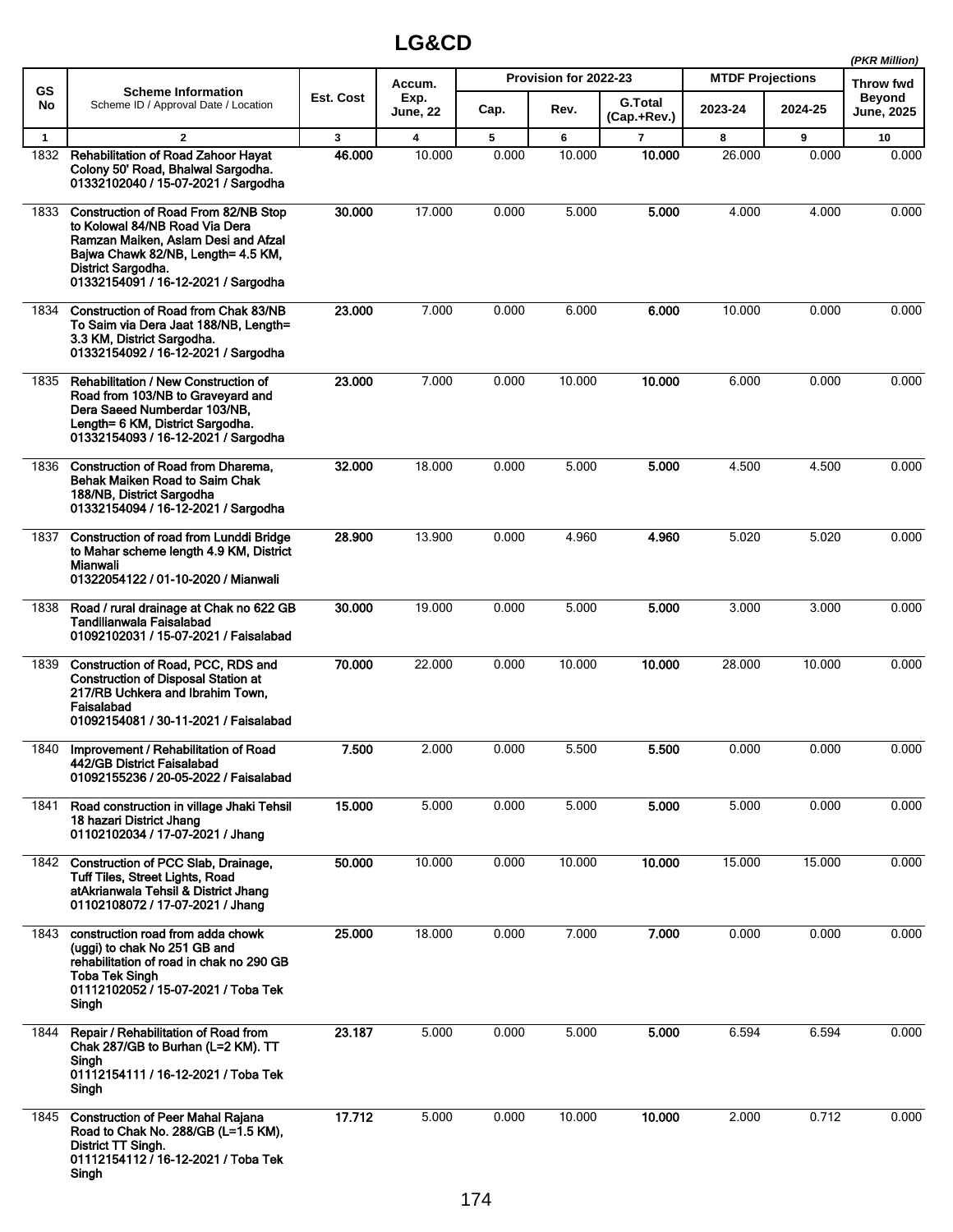|              |                                                                                                                                                                                                                                             |           |                         |       |                       |                               |                         |         | (PKR Million)               |
|--------------|---------------------------------------------------------------------------------------------------------------------------------------------------------------------------------------------------------------------------------------------|-----------|-------------------------|-------|-----------------------|-------------------------------|-------------------------|---------|-----------------------------|
| <b>GS</b>    | <b>Scheme Information</b>                                                                                                                                                                                                                   |           | Accum.                  |       | Provision for 2022-23 |                               | <b>MTDF Projections</b> |         | <b>Throw fwd</b>            |
| No           | Scheme ID / Approval Date / Location                                                                                                                                                                                                        | Est. Cost | Exp.<br><b>June, 22</b> | Cap.  | Rev.                  | <b>G.Total</b><br>(Cap.+Rev.) | 2023-24                 | 2024-25 | <b>Beyond</b><br>June, 2025 |
| $\mathbf{1}$ | $\overline{2}$                                                                                                                                                                                                                              | 3         | 4                       | 5     | 6                     | $\overline{\mathbf{r}}$       | 8                       | 9       | 10                          |
| 1846         | Construction / Reconstruction / Special<br>Repair / Widening / Improvement and<br>Carpeting of roads in UC 57 to 68 Tehsil<br>Kamalia, District T.T. Singh (Length = 20<br>$Km$ )<br>01112154114 / 16-12-2021 / Toba Tek<br>Singh           | 222.000   | 70.480                  | 0.000 | 15.000                | 15.000                        | 68.260                  | 68.260  | 0.000                       |
| 1847         | Rehabilitation of roads from Chak hinda<br>Stop to Mandiala Ponaich, Ghannia Pull<br>to Mianwali Bangla Road, GT road to<br>dera Dindaran and Tolyki to chak lakhia<br>Gujranwala.<br>01122103285 / 19-07-2021 / Gujranwala                 | 70.000    | 20.000                  | 0.000 | 10.000                | 10.000                        | 15.000                  | 25.000  | 0.000                       |
| 1848         | <b>Construction of Road from Barianwala to</b><br>Chak Hussain (L=1 km), Barianwala<br>Road Pulli to Mughli (L=1 km), From<br>Canal Upper Jehlam to Saim Drainage<br>to Sagar Village, District Gujrat<br>01131902654 / 24-08-2019 / Gujrat | 50.000    | 47.600                  | 0.000 | 5.000                 | 5.000                         | 0.000                   | 0.000   | 0.000                       |
| 1849         | construction of road from GT Road to<br>Lala Chak village Gujrat<br>01132102038 / 14-07-2021 / Gujrat                                                                                                                                       | 24.000    | 10.000                  | 0.000 | 5.000                 | 5.000                         | 9.000                   | 0.000   | 0.000                       |
| 1850         | <b>Construction of RCC Paths in Village</b><br>Nithar, Tehsil Kharian, District Guirat<br>01132106829 / 14-07-2021 / Gujrat                                                                                                                 | 50.000    | 15.000                  | 0.000 | 10.000                | 10.000                        | 10.000                  | 15.000  | 0.000                       |
| 1851         | Rehabilitation of Road from jokalian to<br><b>Mangowal District M.B.Din</b><br>01152054519 / 28-05-2021 / Mandi<br><b>Bahauddin</b>                                                                                                         | 182.598   | 106.790                 | 0.000 | 30.000                | 30.000                        | 22.000                  | 23.808  | 0.000                       |
| 1852         | Widening / Rehabilitation of Road From<br><b>Mano Chak to Saida Sharif Distrcit</b><br>M.B.Din<br>01152054520 / 28-05-2021 / Mandi<br>Bahauddin                                                                                             | 128.700   | 96.080                  | 0.000 | 15.000                | 15.000                        | 8.810                   | 8.810   | 0.000                       |
| 1853         | Widening / Rehabilitation of Road From<br>Phalian to Chalianwala Statio via Jaisiac<br>District M.B.Din<br>01152054521 / 28-05-2021 / Mandi<br><b>Bahauddin</b>                                                                             | 192.642   | 118.396                 | 0.000 | 15.000                | 15.000                        | 29.623                  | 29.623  | 0.000                       |
| 1854         | Widening / Rehabilitation of Ropad fro<br>Khuthiala Sheikhan to dhal via Dady<br>Chatkey with Links Seery Kalo Takhat<br>Mahal & Bambil District M.B.Din<br>01152054522 / 28-05-2021 / Mandi<br>Bahauddin                                   | 179.748   | 114.027                 | 0.000 | 15.000                | 15.000                        | 25.361                  | 25.361  | 0.000                       |
| 1855         | construction of internal roads of village<br>Dhalley Wali, head marala Sialkot<br>01172102530 / 16-07-2021 / Sialkot                                                                                                                        | 15.000    | 5.000                   | 0.000 | 5.000                 | 5.000                         | 2.500                   | 2.500   | 0.000                       |
| 1856         | <b>Construction of Mattelled Road from</b><br>Chak Janta to Manik Chand (Length<br>=1.5 KM), Tehsil Samberial, District<br>Sialkot.<br>01172154106 / 16-12-2021 / Sialkot                                                                   | 15.000    | 5.000                   | 0.000 | 10.000                | 10.000                        | 0.000                   | 0.000   | 0.000                       |
| 1857         | <b>Construction of carpetted Road from</b><br>Village Pakhrayianwali to Shahbazpur<br>Bridge (Length = 2 KM), Tehsil<br>Samberial, District Sialkot.<br>01172154107 / 16-12-2021 / Sialkot                                                  | 20.000    | 13.000                  | 0.000 | 7.000                 | 7.000                         | 0.000                   | 0.000   | 0.000                       |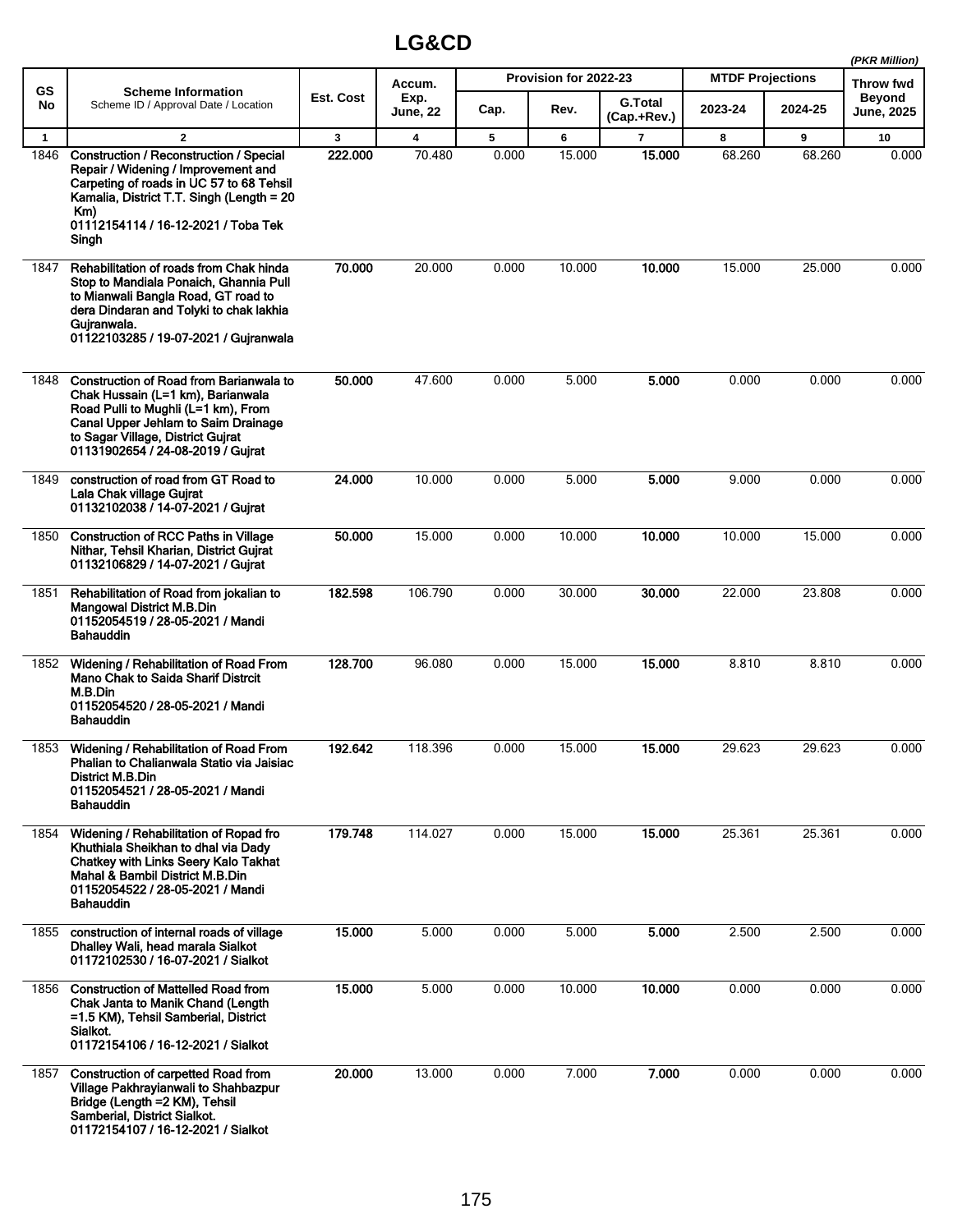|              |                                                                                                                                                                                      |              |                  |       |                       |                               |                         |         | (PKR Million)               |
|--------------|--------------------------------------------------------------------------------------------------------------------------------------------------------------------------------------|--------------|------------------|-------|-----------------------|-------------------------------|-------------------------|---------|-----------------------------|
| <b>GS</b>    | <b>Scheme Information</b>                                                                                                                                                            |              | Accum.           |       | Provision for 2022-23 |                               | <b>MTDF Projections</b> |         | Throw fwd                   |
| No           | Scheme ID / Approval Date / Location                                                                                                                                                 | Est. Cost    | Exp.<br>June, 22 | Cap.  | Rev.                  | <b>G.Total</b><br>(Cap.+Rev.) | 2023-24                 | 2024-25 | <b>Beyond</b><br>June, 2025 |
| $\mathbf{1}$ | $\mathbf{2}$                                                                                                                                                                         | $\mathbf{3}$ | 4                | 5     | 6                     | 7                             | 8                       | 9       | 10                          |
| 1858         | Rehabilitation of Noor Khan Bhatti<br>Nambardar Road Igbal Town, lahore<br>01192108080 / 19-07-2021 / Lahore                                                                         | 20.000       | 10.000           | 0.000 | 10.000                | 10.000                        | 0.000                   | 0.000   | 0.000                       |
| 1859         | Construction of road from madrasa<br>Jhamkay to panai wali tanki via eidgah<br>Kalokay Village Tehsil & District<br>Sheikhupura<br>01212101908 / 15-07-2021 /<br>Sheikhupura         | 30.000       | 10.250           | 0.000 | 13.800                | 13.800                        | 2.975                   | 2.975   | 0.000                       |
| 1860         | Construction of streets, PCC, Tuff tiles,<br>sewerage and urban sanitation scheme<br>sharqpur rod near Dera Javed<br>Chairman.<br>01212105636 / 15-07-2021 /<br>Sheikhupura          | 50.000       | 20.000           | 0.000 | 5.000                 | 5.000                         | 10.000                  | 15.000  | 0.000                       |
| 1861         | Rehabilitation of missing link of road<br>Dhamoki to Chak Rasala District<br>Sheikhupura<br>01212108063 / 27-07-2021 /<br>Sheikhupura                                                | 75.000       | 10.000           | 0.000 | 10.000                | 10.000                        | 27.500                  | 27.500  | 0.000                       |
| 1862         | <b>Construction of PCC Road from</b><br>Damoana to Village Chumber ( $L = 5$<br>Km), Tehsil & District Sheikhupura<br>01212154367 / 14-12-2021 /<br>Sheikhupura                      | 48.600       | 0.000            | 0.000 | 10.000                | 10.000                        | 28.600                  | 10.000  | 0.000                       |
| 1863         | construction of road / PCC & nullah<br>Chak No 179 Noda District Nankana<br>01202102030 / 16-07-2021 / Nankana<br>Sahib                                                              | 25.000       | 10.000           | 0.000 | 10.000                | 10.000                        | 5.000                   | 0.000   | 0.000                       |
| 1864         | <b>Construction of road from Faisalabad</b><br>G.T. Road to More Nankana road<br>Meerpur along with Nullah, District<br>Nankana Sahib<br>01202155257 / 24-05-2022 / Nankana<br>Sahib | 80.800       | 30.000           | 0.000 | 15.000                | 15,000                        | 17.900                  | 17.900  | 0.000                       |
| 1865         | Construction of road from village Joneki<br>to village Ram Thaman road district<br>kasur (3-KM)<br>01182108090 / 19-07-2021 / Kasur                                                  | 30.000       | 10.000           | 0.000 | 20.000                | 20.000                        | 0.000                   | 0.000   | 0.000                       |
| 1866         | Construction of metaled road from Arain<br>Wala Pul to Kot Qadir via Cheena from<br>Fateh Muhammad Tibba to Gehra Singh<br>Wala, Kasur<br>01182102195 / 30-12-2021 / Kasur           | 40.000       | 15.000           | 0.000 | 10.000                | 10.000                        | 15.000                  | 0.000   | 0.000                       |
| 1867         | Construction of metaled road from<br>Darbar Jashmer to Khota via Bhadia-kay<br>and Rukan Pura, Kasur<br>01182154082 / 30-12-2021 / Kasur                                             | 40.000       | 15.000           | 0.000 | 10.000                | 10.000                        | 15.000                  | 0.000   | 0.000                       |
| 1868         | Construction of metaled road from Nehar<br>Chal Pull to Lollay Jattan via Qasim<br>Shah, Kasur<br>01182154083 / 30-12-2021 / Kasur                                                   | 40.000       | 15.000           | 0.000 | 10.000                | 10.000                        | 5.000                   | 10.000  | 0.000                       |
| 1869         | <b>Construction of metaled road from Basti</b><br>Qutab Shah to Basti Dhoon Qazi Wala<br>GPS, Kasur<br>01182154084 / 30-12-2021 / Kasur                                              | 48.000       | 18.000           | 0.000 | 15.000                | 15.000                        | 15.000                  | 0.000   | 0.000                       |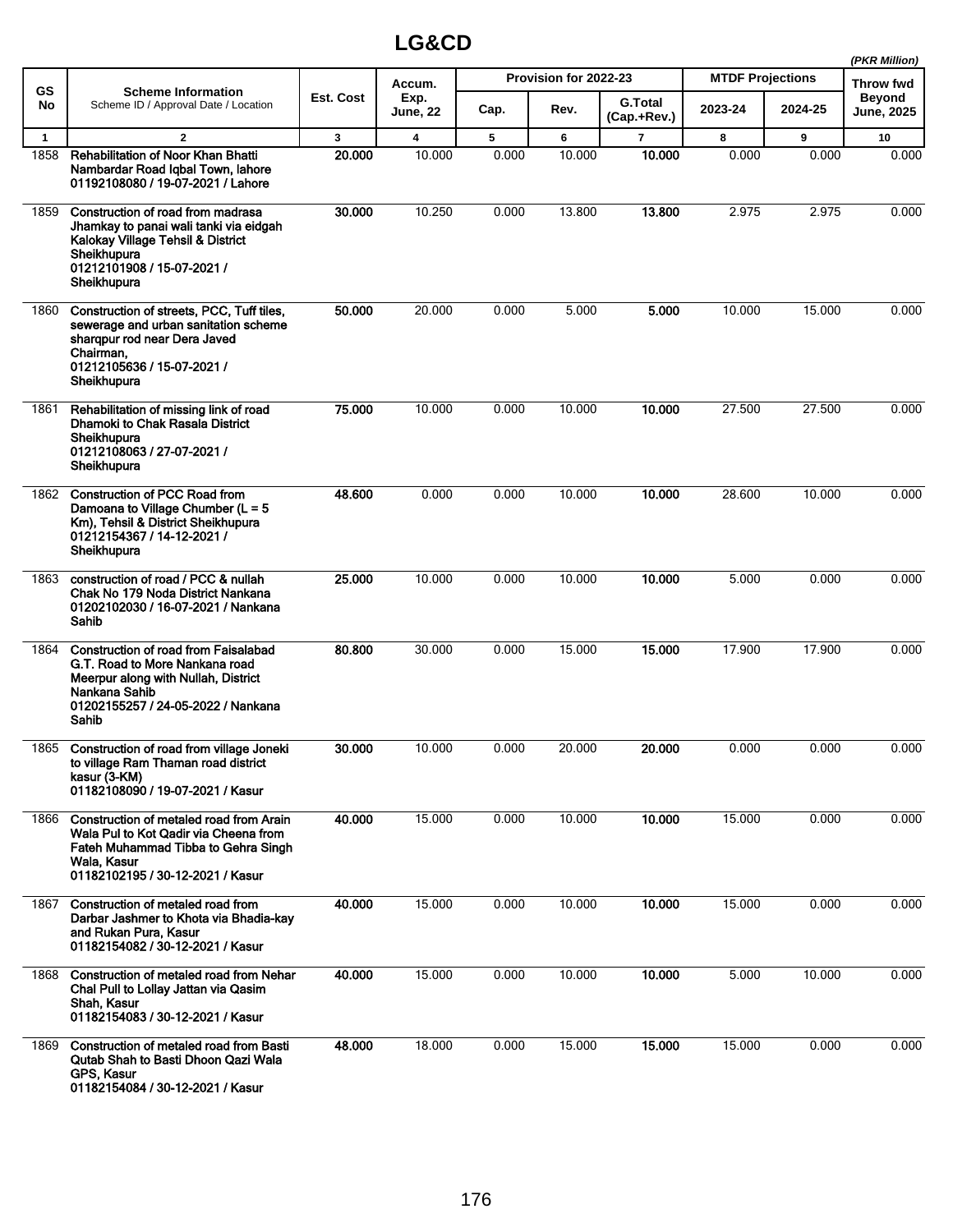|              |                                                                                                                                                                                                                              |              |                         |       |                       |                        |                         |         | (PKR Million)        |
|--------------|------------------------------------------------------------------------------------------------------------------------------------------------------------------------------------------------------------------------------|--------------|-------------------------|-------|-----------------------|------------------------|-------------------------|---------|----------------------|
| <b>GS</b>    | <b>Scheme Information</b>                                                                                                                                                                                                    |              | Accum.                  |       | Provision for 2022-23 |                        | <b>MTDF Projections</b> |         | Throw fwd            |
| No           | Scheme ID / Approval Date / Location                                                                                                                                                                                         | Est. Cost    | Exp.<br><b>June, 22</b> | Cap.  | Rev.                  | G.Total<br>(Cap.+Rev.) | 2023-24                 | 2024-25 | Beyond<br>June, 2025 |
| $\mathbf{1}$ | $\mathbf{2}$                                                                                                                                                                                                                 | $\mathbf{3}$ | $\overline{\mathbf{4}}$ | 5     | 6                     | $\overline{7}$         | 8                       | 9       | 10                   |
| 1870         | Construction of metaled road from Pindi<br>Jalth, Kot Changian Kharian Wala Kho,<br>Sham Kot Khona, Arzani Pur, Theng<br>Khatrian and remaining portion of village<br>Ashiq Dogra, Kasur<br>01182154086 / 30-12-2021 / Kasur | 48.000       | 18.000                  | 0.000 | 15.000                | 15.000                 | 15.000                  | 0.000   | 0.000                |
| 1871         | Construction of PCC, RCC, Tuff Tile and<br>drain etc, at Faroogabad, Chak<br>No.13, Tehsil Chunian Distrcit Kasur<br>01182155105 / 11-05-2022 / Kasur                                                                        | 20.400       | 17.000                  | 0.000 | 3.400                 | 3.400                  | 0.000                   | 0.000   | 0.000                |
| 1872         | construction of link road from dhabby-<br>somian road (along gul shah minor) to<br>hujra-haveli road District Okara<br>01342102025 / 16-07-2021 / Okara                                                                      | 45.000       | 39.000                  | 0.000 | 6.000                 | 6.000                  | 0.000                   | 0.000   | 0.000                |
| 1873         | Construction of road from Depalpur road<br>to bakhu shah Depalpur and road of<br>Chak 28/ 1AL Renala Khurd District<br>Okara<br>01342103569 / 16-07-2021 / Okara                                                             | 25.000       | 18.300                  | 0.000 | 6.700                 | 6.700                  | 0.000                   | 0.000   | 0.000                |
| 1874         | Construction / Rehabilitation of metalled<br>Road, soling, drain and sullage carrier at<br>Chak No.62/5-I Tehsil & District Sahiwal<br>01362054134 / 01-10-2020 / Sahiwal                                                    | 20.335       | 6.300                   | 0.000 | 5.000                 | 5.000                  | 4.518                   | 4.518   | 0.000                |
| 1875         | Construction of M/Road from 34/66<br>Road to 40/EB (Length: 1:00 KM),<br><b>District Pakpattan</b><br>01352154090 / 16-12-2021 / Pakpattan                                                                                   | 14.000       | 5.000                   | 0.000 | 9.000                 | 9.000                  | 0.000                   | 0.000   | 0.000                |
| 1876         | Rehabilitation of road from Nachang Mor<br>to Basti Masti Manzor Gazar Via Basti<br>Hazar Wali Jala Pur Pir Wala Multan<br>01242103099 / 17-07-2021 / Multan                                                                 | 40.000       | 10.000                  | 0.000 | 30.000                | 30.000                 | 0.000                   | 0.000   | 0.000                |
| 1877         | Construction of metalled road missing<br>portionof road from Pull rangoo to Seetal<br>Mari on Multan Branch Canal Southern<br>Side District Multan<br>01242105727 / 25-07-2021 / Multan                                      | 87.000       | 20.000                  | 0.000 | 20.000                | 20.000                 | 0.000                   | 0.000   | 0.000                |
| 1878         | <b>Rehabilitation of metalled Road &amp;</b><br>Sewerage from chowk Jandrah Riaz<br>Abad Road to Pull Barkat Abad to<br>Mohallah Godran Qadir Pur Raan.<br>Multan<br>01242107835 / 17-07-2021 / Multan                       | 20.296       | 18.491                  | 0.000 | 1.805                 | 1.805                  | 0.000                   | 0.000   | 0.000                |
| 1879         | <b>Construction / Improvement of Metalled</b><br>Road from Vehari Road Mai De Khui to<br>Dunyapur Road Via 19-Kassi Gulzar Pur<br>District Multan<br>01242154103 / 07-03-2022 / Multan                                       | 20.000       | 10.000                  | 0.000 | 10.000                | 10.000                 | 0.000                   | 0.000   | 0.000                |
| 1880         | <b>Construction / Improvement of Metalled</b><br>Road from Gharyala to Tokhar Tehsil &<br>District Multan<br>01242154104 / 07-03-2022 / Multan                                                                               | 10.000       | 5.000                   | 0.000 | 5.000                 | 5.000                  | 0.000                   | 0.000   | 0.000                |
| 1881         | <b>Construction / Improvement of Metalled</b><br>Road from Makhdoom Rasheed to Basti<br>Jange Tehsil & District Multan<br>01242154105 / 07-03-2022 / Multan                                                                  | 8.000        | 4.000                   | 0.000 | 4.000                 | 4.000                  | 0.000                   | 0.000   | 0.000                |
|              | 1882 Construction / Improvement of Metalled<br>Road from Vehari Road to Dera Muneer<br><b>Siyal Tehsil &amp; District Multan</b><br>01242154106 / 07-03-2022 / Multan                                                        | 10.000       | 5.000                   | 0.000 | 5.000                 | 5.000                  | 0.000                   | 0.000   | 0.000                |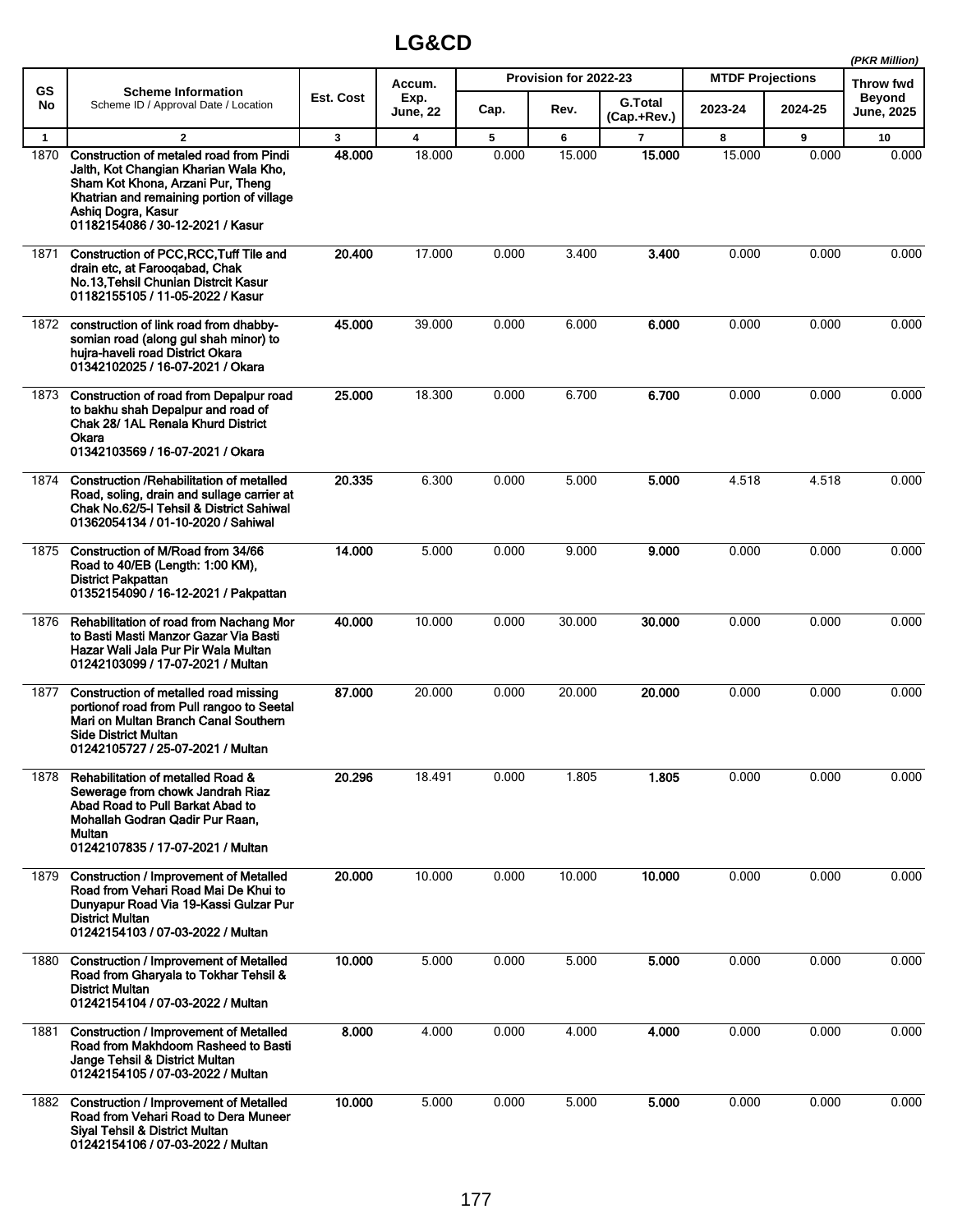|              |                                                                                                                                                                                          |           |                         |       |                       |                               |                         |         | (PKR Million)               |
|--------------|------------------------------------------------------------------------------------------------------------------------------------------------------------------------------------------|-----------|-------------------------|-------|-----------------------|-------------------------------|-------------------------|---------|-----------------------------|
| <b>GS</b>    | <b>Scheme Information</b>                                                                                                                                                                |           | Accum.                  |       | Provision for 2022-23 |                               | <b>MTDF Projections</b> |         | <b>Throw fwd</b>            |
| No           | Scheme ID / Approval Date / Location                                                                                                                                                     | Est. Cost | Exp.<br><b>June, 22</b> | Cap.  | Rev.                  | <b>G.Total</b><br>(Cap.+Rev.) | 2023-24                 | 2024-25 | <b>Beyond</b><br>June, 2025 |
| $\mathbf{1}$ | $\overline{2}$                                                                                                                                                                           | 3         | $\overline{\mathbf{4}}$ | 5     | 6                     | $\overline{7}$                | 8                       | 9       | 10                          |
| 1883         | <b>Construction / Improvement of Metalled</b><br>Road from Main Road to Basti Shoukat<br>Maral and Khan Pur Maral 14-MR Tehsil<br>& District Multan<br>01242154107 / 07-03-2022 / Multan | 10.000    | 5.000                   | 0.000 | 5.000                 | 5.000                         | 0.000                   | 0.000   | 0.000                       |
| 1884         | <b>Construction / Improvement of Metalled</b><br>Road from 13-MR to Dera Yaseen Bajwa<br><b>Tehsil &amp; District Multan</b><br>01242154108 / 07-03-2022 / Multan                        | 10.000    | 5.000                   | 0.000 | 5.000                 | 5.000                         | 0.000                   | 0.000   | 0.000                       |
| 1885         | <b>Construction / Improvement of Metalled</b><br>Road from N-7 Muzaffar Garh Road to<br>Kareem Abad Tehsil & District Multan<br>01242154109 / 07-03-2022 / Multan                        | 8.000     | 4.000                   | 0.000 | 4.000                 | 4.000                         | 0.000                   | 0.000   | 0.000                       |
| 1886         | <b>Construction / Improvement of Metalled</b><br>Road from in Mouza Kanyian Pur Tehsil<br>& District Multan<br>01242154110 / 07-03-2022 / Multan                                         | 10.000    | 5.000                   | 0.000 | 5.000                 | 5.000                         | 0.000                   | 0.000   | 0.000                       |
| 1887         | <b>Construction / Improvement of Metalled</b><br>Road from from 5/T Shumall to 6-T<br>Janubi, Tehsil & District Multan<br>01242154111 / 07-03-2022 / Multan                              | 10.000    | 5.000                   | 0.000 | 5.000                 | 5.000                         | 0.000                   | 0.000   | 0.000                       |
| 1888         | <b>Construction / Improvement of Metalled</b><br>Road from from 18-Pull to Sahu Bangla,<br><b>Tehsil &amp; District Multan</b><br>01242154112 / 07-03-2022 / Multan                      | 10.000    | 5.000                   | 0.000 | 5.000                 | 5.000                         | 0.000                   | 0.000   | 0.000                       |
| 1889         | <b>Construction / Improvement of Metalled</b><br>Road from Chist Nagar Vehari Road to<br>1-MR Abadi Green Land Farm Multan<br>01242154115 / 07-03-2022 / Multan                          | 10.000    | 5.000                   | 0.000 | 5.000                 | 5.000                         | 0.000                   | 0.000   | 0.000                       |
| 1890         | <b>Construction / Improvement of Metalled</b><br>Road Marli Wala to Wazirabad &<br>Remaining Portion of Road Ramzan<br><b>Baloch Wala Multan</b><br>01242154116 / 07-03-2022 / Multan    | 10.000    | 5.000                   | 0.000 | 5.000                 | 5.000                         | 0.000                   | 0.000   | 0.000                       |
| 1891         | <b>Construction / Improvement of Metalled</b><br>Road from Vehari Pull Chattha to Basti<br>Sahu Multan<br>01242154117 / 07-03-2022 / Multan                                              | 27.000    | 10.000                  | 0.000 | 10.000                | 10.000                        | 0.000                   | 0.000   | 0.000                       |
| 1892         | <b>Construction of Metalled Road Sadiq</b><br>Awan Wali, Dera Muhammadi Multan<br>01242154118 / 07-03-2022 / Multan                                                                      | 10.000    | 5.000                   | 0.000 | 5.000                 | 5.000                         | 0.000                   | 0.000   | 0.000                       |
| 1893         | Construction of metalled road from along<br>lower bari doaab canal from pull shanti<br>nagar to pull chak no 70/10-R Khanewal<br>01222103566 / 25-07-2021 / Khanewal                     | 91.600    | 63.973                  | 0.000 | 7.627                 | 7.627                         | 0.000                   | 0.000   | 0.000                       |
| 1894         | Rehabilitation of metalled road from link<br>road chak no.102/15L to Chak<br>No.87/15L via Chak No.90/15L Tehsil<br>Mian Chanu district Khanewal<br>01222108082 / 16-07-2021 / Khanewal  | 28.000    | 10.000                  | 0.000 | 8.000                 | 8.000                         | 0.000                   | 0.000   | 0.000                       |
| 1895         | <b>Rehabilitation of Metalled Road Agil</b><br>Bangla to Adda Chowki wala Tehsil Mian<br>Channu (L=1.10 KM), District Khanewal<br>01222102194 / 16-12-2021 / Khanewal                    | 14.120    | 5.000                   | 0.000 | 9.120                 | 9.120                         | 0.000                   | 0.000   | 0.000                       |
| 1896         | <b>Construction of Metalled Road from</b><br>Raees abad to Darbar Durki Shah Tehsil<br>Mian Channu (L= 0.50 KM), District<br>Khanewal<br>01222154089 / 16-12-2021 / Khanewal             | 20.000    | 5.000                   | 0.000 | 15.000                | 15.000                        | 0.000                   | 0.000   | 0.000                       |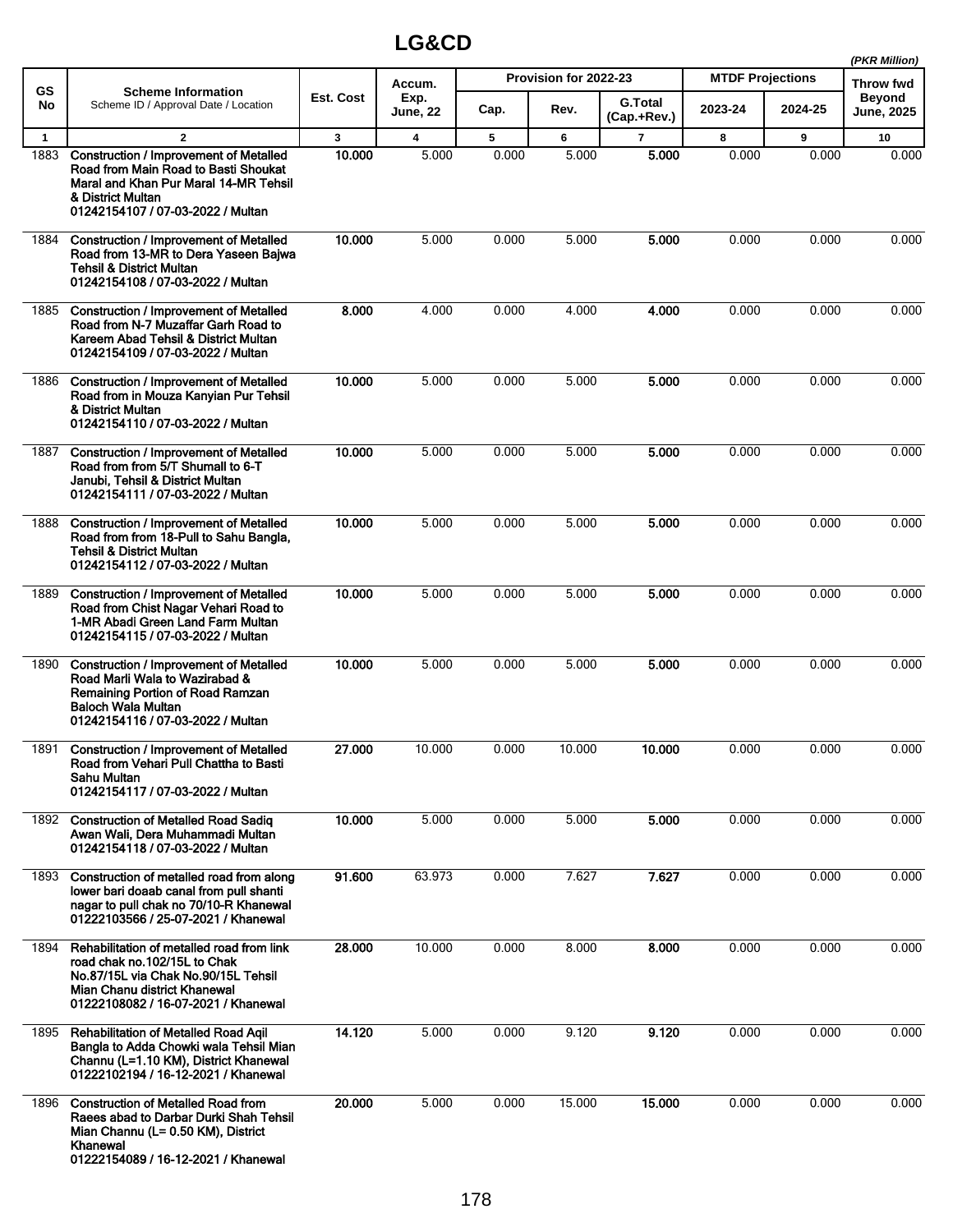|              |                                                                                                                                                                                          |              |                         |       |                       |                               |                         |         | (PKR Million)               |
|--------------|------------------------------------------------------------------------------------------------------------------------------------------------------------------------------------------|--------------|-------------------------|-------|-----------------------|-------------------------------|-------------------------|---------|-----------------------------|
| GS           | <b>Scheme Information</b>                                                                                                                                                                |              | Accum.                  |       | Provision for 2022-23 |                               | <b>MTDF Projections</b> |         | Throw fwd                   |
| No           | Scheme ID / Approval Date / Location                                                                                                                                                     | Est. Cost    | Exp.<br><b>June, 22</b> | Cap.  | Rev.                  | <b>G.Total</b><br>(Cap.+Rev.) | 2023-24                 | 2024-25 | <b>Beyond</b><br>June, 2025 |
| $\mathbf{1}$ | $\mathbf{2}$                                                                                                                                                                             | $\mathbf{3}$ | 4                       | 5     | 6                     | $\overline{7}$                | 8                       | 9       | 10                          |
| 1897         | Rehabilitation / Widening / Improvement<br>of Metalled Raod Chak No. 23/10-R<br>(L=1.40 KM) Tehsil & District Khanewal<br>01222102203 / 16-02-2022 / Khanewal                            | 12.520       | 3.000                   | 0.000 | 9.520                 | 9.520                         | 0.000                   | 0.000   | 0.000                       |
| 1898         | <b>Construction of Metalled Road from</b><br>Chak No.31/10-R Dhudi More to<br><b>Mukhtar Chowk Tehsil &amp; District</b><br>Khanewal (L=3.30 KM)<br>01222154082 / 16-02-2022 / Khanewal  | 37.000       | 7.000                   | 0.000 | 20.000                | 20.000                        | 10.000                  | 0.000   | 0.000                       |
| 1899         | <b>Rehabilitation / Widening of Metalled</b><br>Road from Chak No.67/15-L to Chab<br>Bangla Tehsil & District Khanewal<br>(L=4.50 KM)<br>01222102204 / 16-02-2022 / Khanewal             | 40.760       | 7.000                   | 0.000 | 13.760                | 13.760                        | 20.000                  | 0.000   | 0.000                       |
| 1900         | <b>Construction of Metalled Road from</b><br>Pirowal Chak No.80/10-R to Chak No.<br>79/10-R (L-3 KM) District Khanewal<br>01222154084 / 16-02-2022 / Khanewal                            | 32.850       | 6.000                   | 0.000 | 26.850                | 26.850                        | 0.000                   | 0.000   | 0.000                       |
| 1901         | <b>Construction of Metalled Road from</b><br>main road to Chak No.74/15-L abadi<br>Jam Amjad Ali Sithar (L=1.00 KM) Tehsil<br>& District Khanewal<br>01222154085 / 16-02-2022 / Khanewal | 12.570       | 3.000                   | 0.000 | 9.570                 | 9.570                         | 0.000                   | 0.000   | 0.000                       |
| 1902         | <b>Construction of Metalled Road chak</b><br>No.172/10-R District Khanewal (L=1.00<br>KM)<br>01222102205 / 16-02-2022 / Khanewal                                                         | 10.000       | 3.000                   | 0.000 | 7.000                 | 7.000                         | 0.000                   | 0.000   | 0.000                       |
| 1903         | Rehabilitation of Road Indus Highway<br>Add-Saleemabad to Kotla Mughlan<br>Jampur Road via Dhora Hajana, District<br>Rajanpur.<br>01071902677 / 12-10-2019 / Rajanpur                    | 70.000       | 50.850                  | 0.000 | 19.150                | 19.150                        | 0.000                   | 0.000   | 0.000                       |
| 1904         | construction of fazilpur road basti gujjar<br>wali Raian pur<br>01072102043 / 14-07-2021 / Rajanpur                                                                                      | 15.000       | 5.000                   | 0.000 | 10.000                | 10.000                        | 0.000                   | 0.000   | 0.000                       |
| 1905         | Construction of road from basti abid<br>hussain Jatoi to basti Ghulam Khan<br><b>Tehsil and District Raianpur</b><br>01072102412 / 14-07-2021 / Rajanpur                                 | 30.000       | 10.000                  | 0.000 | 20.000                | 20.000                        | 0.000                   | 0.000   | 0.000                       |
| 1906         | <b>Construction of Link M/Road Basti</b><br>Sohya UC Sadiqabad Length = 1 KM,<br><b>Tehsil &amp; District Muzaffargarh</b><br>01062154088 / 16-02-2022 /<br>Muzaffargarh                 | 10.000       | 3.000                   | 0.000 | 7.000                 | 7.000                         | 0.000                   | 0.000   | 0.000                       |
| 1907         | <b>Construction of Link M/Road Basti</b><br>Sahoo UC Sadigabad Length = 1 KM,<br><b>Tehsil &amp; District Muzaffargarh</b><br>01062154089 / 16-02-2022 /<br>Muzaffargarh                 | 10.000       | 3.000                   | 0.000 | 7.000                 | 7.000                         | 0.000                   | 0.000   | 0.000                       |
| 1908         | Construction of Link M/Road from Kho<br>Khameesa to $588/TDA$ Length = 1 KM,<br><b>Tehsil &amp; District Muzaffargarh</b><br>01062154090 / 16-02-2022 /<br><b>Muzaffargarh</b>           | 10.000       | 3.000                   | 0.000 | 7.000                 | 7.000                         | 0.000                   | 0.000   | 0.000                       |
| 1909         | Construction of M/Road from<br>Gharlanwala to Meranshah Length = 1<br>KM, Tehsil & District Muzaffargarh<br>01062154091 / 16-02-2022 /<br><b>Muzaffargarh</b>                            | 10.000       | 0.500                   | 0.000 | 7.000                 | 7.000                         | 2.000                   | 0.500   | 0.000                       |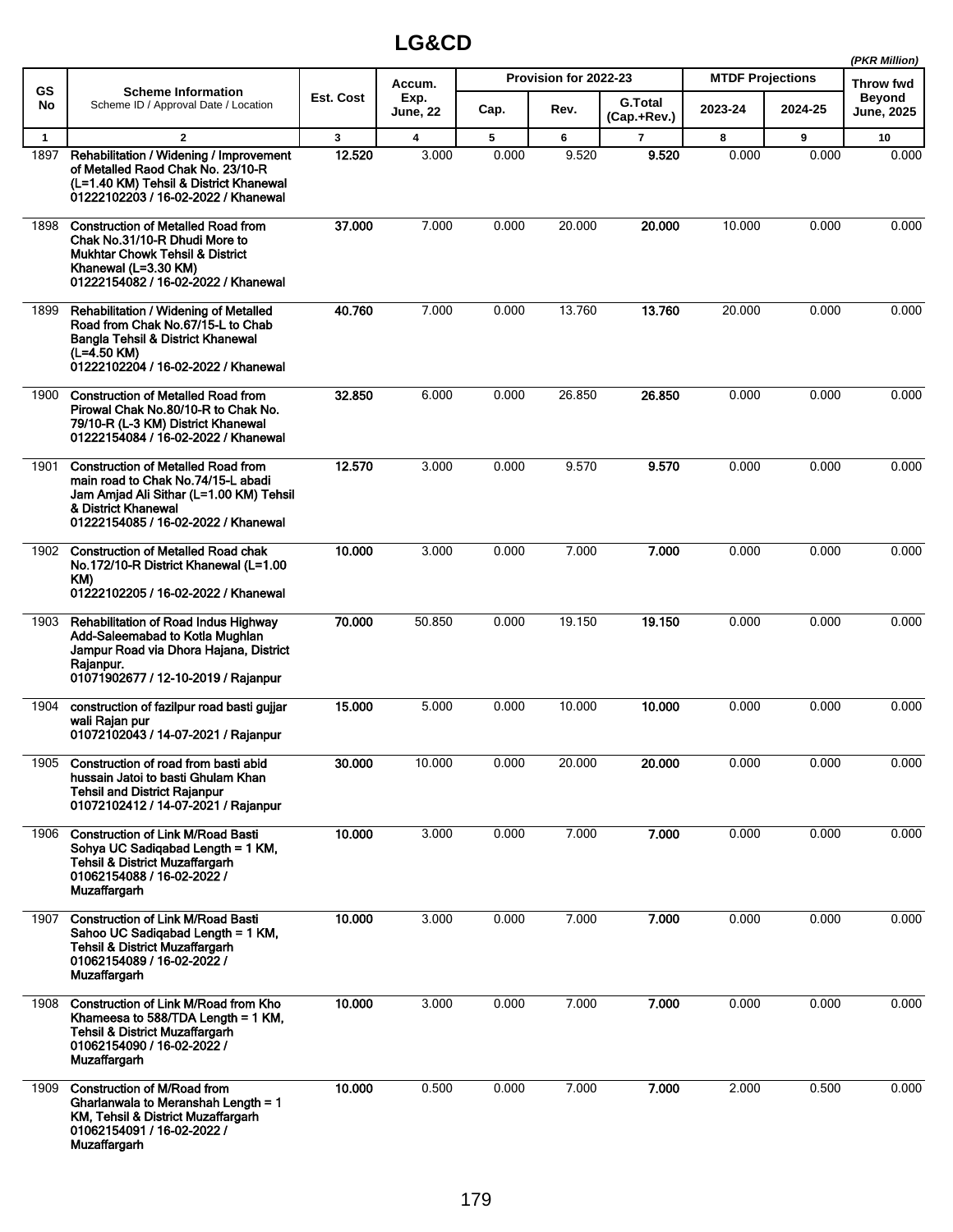|              |                                                                                                                                                                                                                                                   | (PKR Million) |                         |       |                       |                               |                         |         |                                    |
|--------------|---------------------------------------------------------------------------------------------------------------------------------------------------------------------------------------------------------------------------------------------------|---------------|-------------------------|-------|-----------------------|-------------------------------|-------------------------|---------|------------------------------------|
| <b>GS</b>    | <b>Scheme Information</b>                                                                                                                                                                                                                         | Est. Cost     | Accum.                  |       | Provision for 2022-23 |                               | <b>MTDF Projections</b> |         | <b>Throw fwd</b>                   |
| No           | Scheme ID / Approval Date / Location                                                                                                                                                                                                              |               | Exp.<br><b>June, 22</b> | Cap.  | Rev.                  | <b>G.Total</b><br>(Cap.+Rev.) | 2023-24                 | 2024-25 | <b>Beyond</b><br><b>June, 2025</b> |
| $\mathbf{1}$ | $\mathbf{2}$                                                                                                                                                                                                                                      | $\mathbf{3}$  | 4                       | 5     | 6                     | $\overline{7}$                | 8                       | 9       | 10                                 |
| 1910         | Rehabilitation/ Repair of Metalled Road<br>Sulhi Dingi Road Length = 2 Km, Tehsil<br>& District Muzaffargarh<br>01062154093 / 16-02-2022 /<br><b>Muzaffargarh</b>                                                                                 | 10.000        | 3.000                   | 0.000 | 7.000                 | 7.000                         | 0.000                   | 0.000   | 0.000                              |
| 1911         | <b>Construction of M/Road from</b><br>Aheemagar to Lashkari Kho Length = 2<br>KM, Tehsil & District Muzaffargarh<br>01062154095 / 16-02-2022 /<br><b>Muzaffargarh</b>                                                                             | 20,000        | 4.000                   | 0.000 | 16.000                | 16.000                        | 0.000                   | 0.000   | 0.000                              |
| 1912         | Widening / Improvement and<br><b>Rehabilitation of Road from</b><br>Mubarakabad to 107/6R at More Chak<br>106/6R to Rahmat Chowk, Fageerwali<br>Road via Chak No. 109/6R, District<br>Bahawalnagar.<br>01011902651 / 03-08-2019 /<br>Bahawalnagar | 50.000        | 40.899                  | 0.000 | 5.000                 | 5.000                         | 0.000                   | 0.000   | 0.000                              |
| 1913         | Re-Habilitation of Carpet Roadfrom<br>Feroza road to Chak No.78/A Bagy Wali<br>road via Chak No.79/A Tehsil Liaguatpur<br>01032102891 / 17-07-2021 / Rahim Yar<br>Khan                                                                            | 23.600        | 10.000                  | 0.000 | 13.600                | 13.600                        | 0.000                   | 0.000   | 0.000                              |
|              | <b>Total: Road</b>                                                                                                                                                                                                                                | 3,359.438     | 1,569.464               | 0.000 | 836.379               | 836.379                       | 519.161                 | 348.936 | 0.000                              |
|              | <b>Rural Sewerage Drainage</b><br><b>Schemes</b>                                                                                                                                                                                                  |               |                         |       |                       |                               |                         |         |                                    |
| 1914         | Drainage / tuff tiles in Bait ul sada misrial<br>road and mohala shally villy Rawalpindi<br>01292102021 / 19-07-2021 / Rawalpindi                                                                                                                 | 15.000        | 8.000                   | 0.000 | 7.000                 | 7.000                         | 0.000                   | 0.000   | 0.000                              |
| 1915         | construction of streets / drains in Dhok<br>Paryal dakhli akra mohra tehsil sohawa<br>district Jehlum,<br>01282102020 / 16-07-2021 / Jhelum                                                                                                       | 8.000         | 4.000                   | 0.000 | 4.000                 | 4.000                         | 0.000                   | 0.000   | 0.000                              |
|              | 1916 Establishment of Model Village<br>Baghanwala, Tehsil Pind Dadan Khan,<br>District Jhelum<br>01282107502 / 16-07-2021 / Jhelum                                                                                                                | 20.000        | 10.000                  | 0.000 | 5.000                 | 5.000                         | 5.000                   | 0.000   | 0.000                              |
| 1917         | Provision of Rural Drainage Scheme &<br><b>Construction of Boundary Wall of</b><br>Graveyard at Chak No.219/GB District<br>Faisalabad<br>01092155229 / 20-05-2022 / Faisalabad                                                                    | 5.000         | 2.000                   | 0.000 | 3.000                 | 3.000                         | 0.000                   | 0.000   | 0.000                              |
| 1918         | Provision of Rural Drainage Scheme at<br>Chak No.44/GB & 139/GB Abadi<br>Hashmat Pura District Faisalabad<br>01092155232 / 20-05-2022 / Faisalabad                                                                                                | 6.000         | 1.500                   | 0.000 | 4.500                 | 4.500                         | 0.000                   | 0.000   | 0.000                              |
| 1919         | Provision of Rural Drainage Scheme at<br>Chak No.218/GB and 475/GB District<br>Faisalabad<br>01092155233 / 20-05-2022 / Faisalabad                                                                                                                | 6.000         | 0.000                   | 0.000 | 4.500                 | 4.500                         | 0.000                   | 0.000   | 0.000                              |
| 1920         | Construction of PCC Slab, Drainage,<br>Tuff Tiles, Street Lights, Road at Mandi<br>Shah Jeevna Tehsil & District Jhang<br>01102108070 / 19-07-2021 / Jhang                                                                                        | 150.000       | 26.800                  | 0.000 | 50.000                | 50.000                        | 36.200                  | 37.000  | 0.000                              |
| 1921         | <b>Rural Sanitation / Drainage improvement</b><br>at No 246 GB partab pura, 251 GB and<br>155 GB tehsil Gojra District TT Singh<br>01112102035 / 15-07-2021 / Toba Tek<br>Singh                                                                   | 40.000        | 10.000                  | 0.000 | 5.000                 | 5.000                         | 10.000                  | 15.000  | 0.000                              |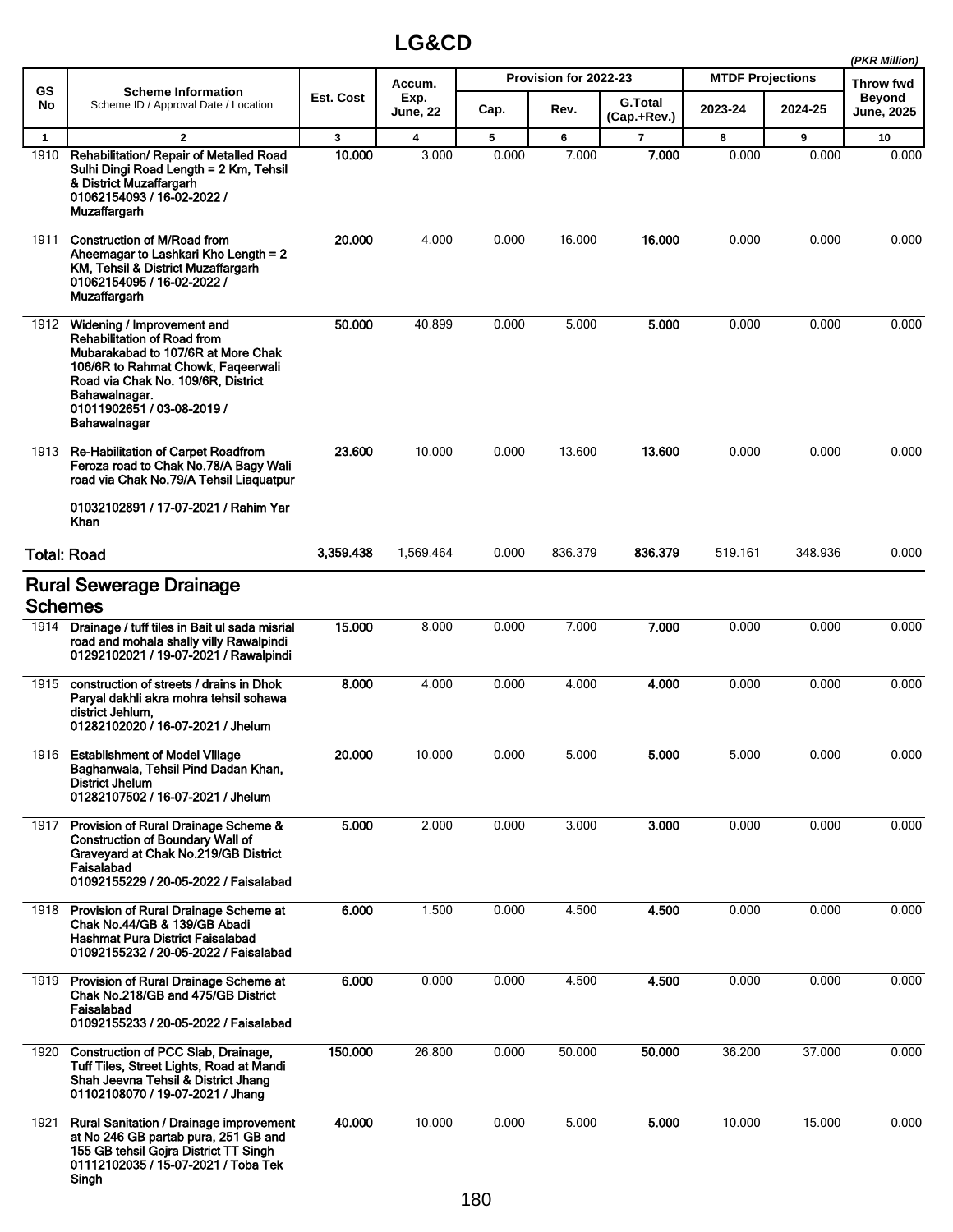|              |                                                                                                                                                                                                                                                 |              |                         |       |                       |                               |                         |         | (PKR Million)               |
|--------------|-------------------------------------------------------------------------------------------------------------------------------------------------------------------------------------------------------------------------------------------------|--------------|-------------------------|-------|-----------------------|-------------------------------|-------------------------|---------|-----------------------------|
| <b>GS</b>    | <b>Scheme Information</b>                                                                                                                                                                                                                       |              | Accum.                  |       | Provision for 2022-23 |                               | <b>MTDF Projections</b> |         | Throw fwd                   |
| No           | Scheme ID / Approval Date / Location                                                                                                                                                                                                            | Est. Cost    | Exp.<br><b>June, 22</b> | Cap.  | Rev.                  | <b>G.Total</b><br>(Cap.+Rev.) | 2023-24                 | 2024-25 | <b>Beyond</b><br>June, 2025 |
| $\mathbf{1}$ | $\overline{2}$                                                                                                                                                                                                                                  | $\mathbf{3}$ | 4                       | 5     | 6                     | $\overline{\phantom{a}}$      | 8                       | 9       | 10                          |
| 1922         | Drainage and Pavement at Chak 148 GB<br>District TT Singh<br>01112106092 / 15-07-2021 / Toba Tek<br>Singh                                                                                                                                       | 15.000       | 10.000                  | 0.000 | 5.000                 | 5.000                         | 0.000                   | 0.000   | 0.000                       |
| 1923         | <b>Construction of drains/Tuff Tiles Chak</b><br>No.354/JB, gadir Abad, Tehsil Gojra,<br>District T.T.Singh.<br>01112154113 / 16-12-2021 / Toba Tek<br>Singh                                                                                    | 15.000       | 5.000                   | 0.000 | 5.000                 | 5.000                         | 5.000                   | 0.000   | 0.000                       |
| 1924         | PCC and drainage in villages drajkey,<br>harpoki, dargah pur & Raja Pola<br>Guiranwala<br>01122102440 / 17-07-2021 / Gujranwala                                                                                                                 | 35.000       | 25.000                  | 0.000 | 5.000                 | 5.000                         | 5.000                   | 0.000   | 0.000                       |
| 1925         | <b>Construction of Streets and Drainage</b><br>System Ramky Chattha, Dera<br>Warraichan, Suianwala & Bashmolajat,<br>Tehsil & District Hafizabad.<br>01142154101 / 16-12-2021 / Hafizabad                                                       | 49.500       | 23.000                  | 0.000 | 5.000                 | 5.000                         | 21.500                  | 0.000   | 0.000                       |
| 1926         | Construction of Drainage, PCC, Tuff<br>Tiles and Soling/Janazgah / Boundary<br>wall in Union Council Saidkot, Lalky<br>Dhiranky and Bukkan Kalan & Bashmola<br>Jat, Tehsil & District Hafizabad.<br>01142154104 / 16-12-2021 / Hafizabad        | 49.500       | 34.000                  | 0.000 | 5.000                 | 5.000                         | 10.500                  | 0.000   | 0.000                       |
| 1927         | Construction of Drains / PCC Soling /<br>Tuff Tiles / Nullah in village Kurri<br>Shareef, Marri Khokharan Tehsil &<br><b>District Gujrat</b><br>01132054125 / 01-10-2020 / Gujrat                                                               | 34.655       | 8.660                   | 0.000 | 26.000                | 26.000                        | 0.000                   | 0.000   | 0.000                       |
| 1928         | Construction of RCC, PCC, Tuff tiles in<br>Streets, Drians and Nullah in Village<br>Nithar, Tehsil Kharian, District Gujrat<br>01132106844 / 14-07-2021 / Gujrat                                                                                | 50.000       | 15.000                  | 0.000 | 5.000                 | 5.000                         | 15.000                  | 15.000  | 0.000                       |
| 1929         | Construction of drains / PPC pavement<br>in village Qazian Chak District Narowal<br>01162102022 / 17-07-2021 / Narowal                                                                                                                          | 20.000       | 10.000                  | 0.000 | 5.000                 | 5.000                         | 5.000                   | 0.000   | 0.000                       |
| 1930         | PCC / drainage at lurkey nemat, Raza<br>abad and bhullev androon Sheikhupura<br>01212102032 / 15-07-2021 /<br>Sheikhupura                                                                                                                       | 20.000       | 5.000                   | 0.000 | 10.000                | 10.000                        | 2.500                   | 2.500   | 0.000                       |
| 1931         | Construction of drains and tuff tiles in<br>different streets of village lagar, district<br>Sheikhupura<br>01212106994 / 15-07-2021 /<br>Sheikhupura                                                                                            | 20.000       | 10.000                  | 0.000 | 10.000                | 10.000                        | 0.000                   | 0.000   | 0.000                       |
|              | 1932 Construction of PCC, Drain and Nallah<br>at Village Chumber, Tehsil & District<br>Sheikhupura<br>01212154370 / 14-12-2021 /<br>Sheikhupura                                                                                                 | 48.000       | 0.000                   | 0.000 | 10.000                | 10.000                        | 19.000                  | 19.000  | 0.000                       |
| 1933         | Construction of PCC, Tuff Tile, Drains,<br>Sullage Carrier and Sewerage etc,<br>No.79 and Chak No.19/14.L, Chak<br>No.24/14.L, Chak No.25/14.L, Chak<br>No.27/14.L Tehsil Chichawatni District<br>Sahiwal<br>01362154983 / 21-04-2022 / Sahiwal | 45.000       | 13.000                  | 0.000 | 5.000                 | 5.000                         | 13.000                  | 14.000  | 0.000                       |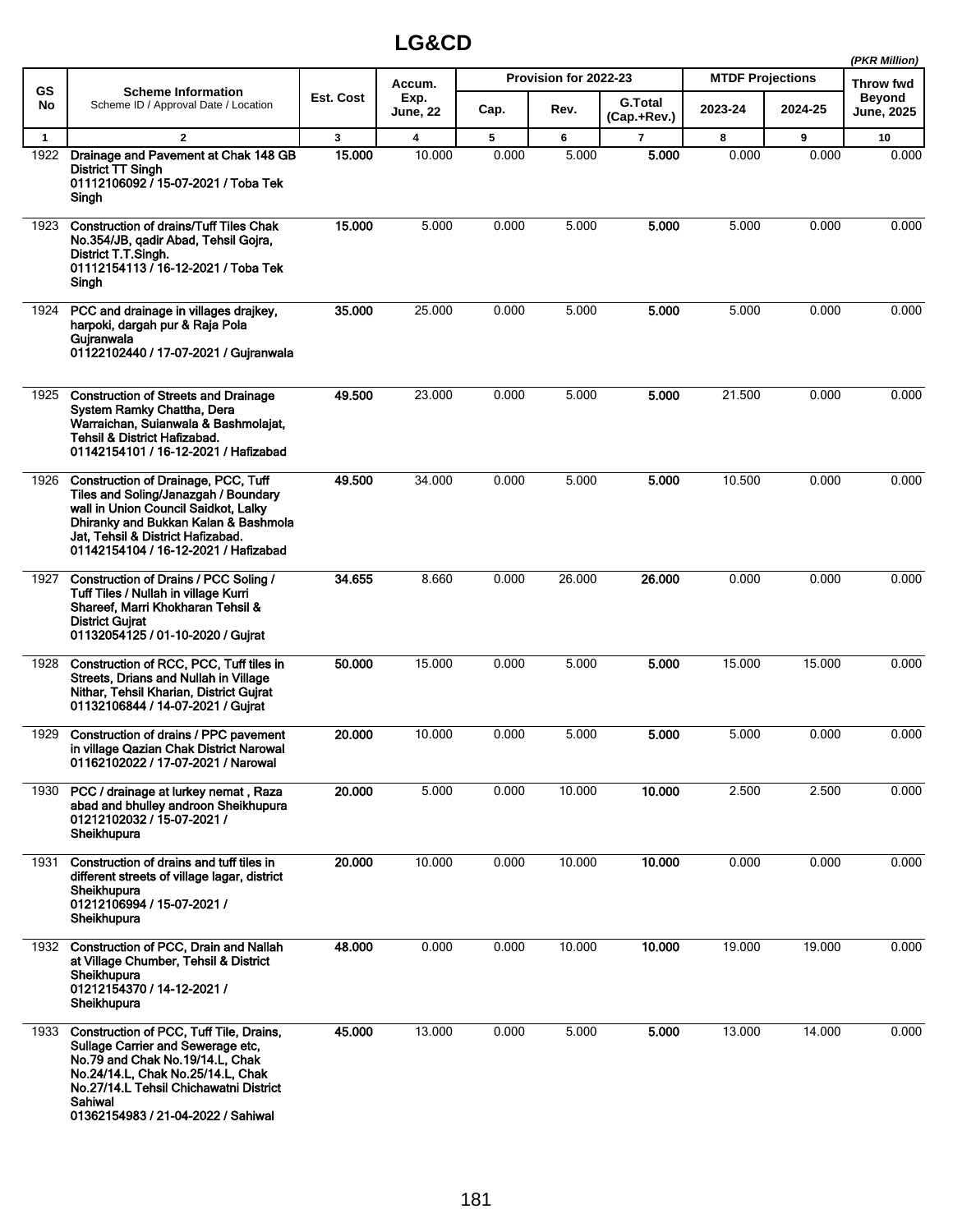|              |                                                                                                                                                                                                                                                        |              | (PKR Million)           |       |                       |                               |                         |         |                             |
|--------------|--------------------------------------------------------------------------------------------------------------------------------------------------------------------------------------------------------------------------------------------------------|--------------|-------------------------|-------|-----------------------|-------------------------------|-------------------------|---------|-----------------------------|
| <b>GS</b>    | <b>Scheme Information</b>                                                                                                                                                                                                                              |              | Accum.                  |       | Provision for 2022-23 |                               | <b>MTDF Projections</b> |         | Throw fwd                   |
| No           | Scheme ID / Approval Date / Location                                                                                                                                                                                                                   | Est. Cost    | Exp.<br><b>June, 22</b> | Cap.  | Rev.                  | <b>G.Total</b><br>(Cap.+Rev.) | 2023-24                 | 2024-25 | <b>Beyond</b><br>June, 2025 |
| $\mathbf{1}$ | $\mathbf{2}$                                                                                                                                                                                                                                           | $\mathbf{3}$ | 4                       | 5     | 6                     | $\overline{7}$                | 8                       | 9       | 10                          |
| 1934         | Construction of PCC, Tuff Tile, Drains,<br>Sullage carrier and Sewerage etc. UC<br>No.81 and Chak No.99/12.L, 52/12.L,<br>97/12.L & 89/12.L Tehsil Chichawatni<br><b>District Sahiwal</b><br>01362154985 / 21-04-2022 / Sahiwal                        | 35.000       | 17.000                  | 0.000 | 5.000                 | 5.000                         | 6.500                   | 6.500   | 0.000                       |
| 1935         | Construction of PCC, Tuff Tile, Drains,<br>Sullage Carrier and Sewerage etc, UC<br>No.82 and 86-A/12.L, Chak No.90/12.L<br><b>Tehsil Chichawatni District Sahiwal</b><br>01362154986 / 21-04-2022 / Sahiwal                                            | 25.000       | 10.000                  | 0.000 | 5.000                 | 5.000                         | 5.000                   | 5.000   | 0.000                       |
| 1936         | Construction of PCC, Tuff Tile, Drains,<br>Sullage Carrier and Sewerage etc, UC<br>No.82 and Chak No.87/12.L, Chak<br>No.88/12.L (Okanwala Bangla), Tehsil<br><b>Chichawatni District Sahiwal</b><br>01362154987 / 21-04-2022 / Sahiwal                | 35.000       | 13.000                  | 0.000 | 5.000                 | 5.000                         | 10.000                  | 7.000   | 0.000                       |
| 1937         | Construction of PCC, Tuff Tile, Drains,<br>Sullage Carrier and Sewerage etc. UC<br>No.83 and Chak No.60/12.L, Chak<br>No.61/12.L, Chak No.58/12.L, Chak<br>No.62/12.L Tehsil Chichawatni District<br>Sahiwal<br>01362154988 / 21-04-2022 / Sahiwal     | 25.000       | 10.000                  | 0.000 | 5.000                 | 5.000                         | 5.000                   | 5.000   | 0.000                       |
| 1938         | Construction of PCC, Tuff Tile, Drains,<br>Sullage Carrier and Sewerage etc, UC<br>No.85 and Chak No.95/12. L, Chak<br>No.29/14. L, Chak No.26/14. L, Chak<br>No.93/12.L, Tehsil Chichawatni District<br>Sahiwal<br>01362154990 / 21-04-2022 / Sahiwal | 50.000       | 15.000                  | 0.000 | 5.000                 | 5.000                         | 15.000                  | 15.000  | 0.000                       |
| 1939         | Construction of PCC, Tuff Tile, Drains,<br>Sullage Carrier and Sewerage etc. UC<br>No.86 and Chak No.33/14.L, Chak<br>No.35/14.L, Chak No.34/14.L, Chak<br>No.82/12.L, Tehsil Chichawatni District<br>Sahiwal<br>01362154992 / 21-04-2022 / Sahiwal    | 40.000       | 13.000                  | 0.000 | 5.000                 | 5.000                         | 11.000                  | 11.000  | 0.000                       |
| 1940         | Construction of PCC, Tuff Tile, Drains,<br>Sullage Carrier and Sewerage etc, UC<br>No.87 and Chak No.80/12.L, Chak<br>No.73/12.L, Tehsil Chichawatni District<br>Sahiwal<br>01362154993 / 21-04-2022 / Sahiwal                                         | 35.000       | 10.000                  | 0.000 | 10.000                | 10.000                        | 10.000                  | 5.000   | 0.000                       |
| 1941         | <b>Construction of Water Course in Mouza</b><br>Durrab Pur Tehsil Jalalpur Pir Wala,<br>Multan.<br>01241902664 / 30-07-2019 / Multan                                                                                                                   | 28.737       | 20.428                  | 0.000 | 8.309                 | 8.309                         | 0.000                   | 0.000   | 0.000                       |
| 1942         | <b>Construction of Drain, Culverts, Brick</b><br>Pavement and Providing and Laying Tuff<br>Tile Mouza Chattha Tehsil & District<br>Multan<br>01242154113 / 07-03-2022 / Multan                                                                         | 10.000       | 5.000                   | 0.000 | 5.000                 | 5.000                         | 0.000                   | 0.000   | 0.000                       |
| 1943         | Construction of Sullage Carrier, Drain,<br>Tuff Tile and RCC Slab in Qasba Dona,<br>UC Dona, District Dera Ghazi Khan<br>01041954497 / 08-08-2019 / Dera Ghazi<br>Khan                                                                                 | 30.000       | 8.500                   | 0.000 | 5.000                 | 5.000                         | 25.000                  | 0.000   | 0.000                       |
| 1944         | <b>Construction of Soling Drain Tuff Tile</b><br>Sewerage Bridges UC Taliri + Doaba,<br><b>Tehsil &amp; District Muzaffargarh</b><br>01062154087 / 16-02-2022 /<br>Muzaffargarh                                                                        | 10.000       | 3.000                   | 0.000 | 7.000                 | 7.000                         | 0.000                   | 0.000   | 0.000                       |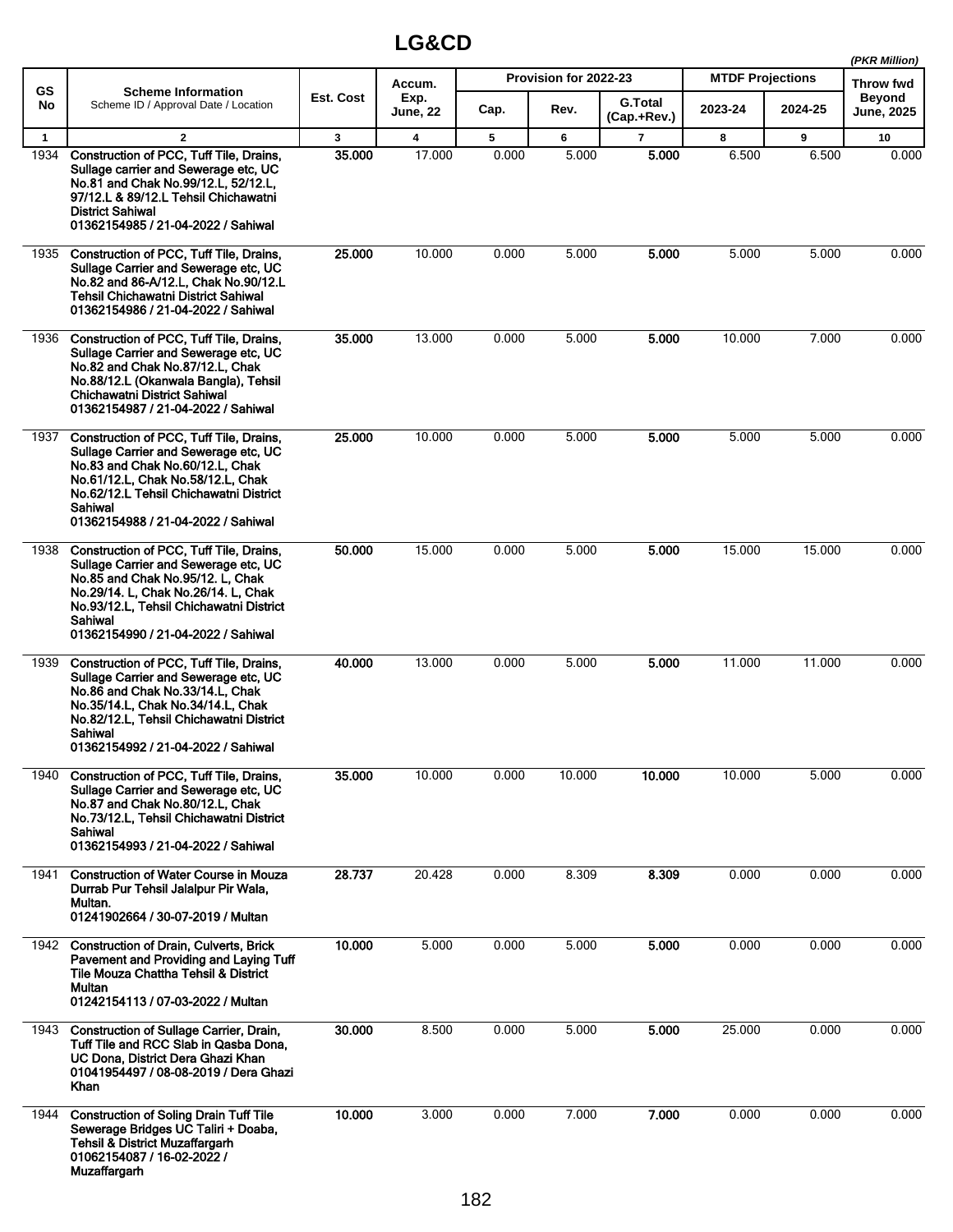|                |                                                                                                                                                                                                                   |           |                         |       |                       |                               |                         |         | (PKR Million)               |
|----------------|-------------------------------------------------------------------------------------------------------------------------------------------------------------------------------------------------------------------|-----------|-------------------------|-------|-----------------------|-------------------------------|-------------------------|---------|-----------------------------|
| GS             | <b>Scheme Information</b>                                                                                                                                                                                         |           | Accum.                  |       | Provision for 2022-23 |                               | <b>MTDF Projections</b> |         | Throw fwd                   |
| No             | Scheme ID / Approval Date / Location                                                                                                                                                                              | Est. Cost | Exp.<br><b>June, 22</b> | Cap.  | Rev.                  | <b>G.Total</b><br>(Cap.+Rev.) | 2023-24                 | 2024-25 | Beyond<br><b>June, 2025</b> |
| $\mathbf{1}$   | $\mathbf{2}$                                                                                                                                                                                                      | 3         | 4                       | 5     | 6                     | 7                             | 8                       | 9       | 10                          |
| 1945           | <b>Construction of Soling Drain Tuff Tile</b><br>Bridges UC Zulfiqarabad, Tehsil &<br>District Muzaffargarh<br>01062154092 / 16-02-2022 /<br>Muzaffargarh                                                         | 10.000    | 3.000                   | 0.000 | 7.000                 | 7.000                         | 0.000                   | 0.000   | 0.000                       |
| 1946           | <b>Construction of Soling Drain Tuff Tile</b><br>Bridges UC 632/TDA, Tehsil & District<br><b>Muzaffargarh</b><br>01062154094 / 16-02-2022 /<br>Muzaffargarh                                                       | 10.000    | 6.550                   | 0.000 | 3.500                 | 3.500                         | 0.000                   | 0.000   | 0.000                       |
| <b>Schemes</b> | <b>Total: Rural Sewerage Drainage</b>                                                                                                                                                                             | 995.392   | 355.438                 | 0.000 | 254.809               | 254.809                       | 235.200                 | 157.000 | 0.000                       |
|                | <b>Solid Waste Management</b>                                                                                                                                                                                     |           |                         |       |                       |                               |                         |         |                             |
| 1947           | <b>Establishment of Segregation,</b><br>Treatment and Disposal plant/facility for<br>Solid Waste Management at Sahiwal<br>01361800191 / 01-07-2018 / Sahiwal                                                      | 394.430   | 374.430                 | 0.000 | 20.000                | 20.000                        | 0.000                   | 0.000   | 0.000                       |
|                | <b>Total: Solid Waste Management</b>                                                                                                                                                                              | 394.430   | 374.430                 | 0.000 | 20.000                | 20.000                        | 0.000                   | 0.000   | 0.000                       |
|                | Urban Sewerage Drainage<br><b>Schemes</b>                                                                                                                                                                         |           |                         |       |                       |                               |                         |         |                             |
|                | 1948 Construction of PCC/Tuff tiles streets &<br>Drainage system Ward No. 3,4,5,6,7,8<br>Rawalpindi Cantt.<br>01292107922 / 24-07-2021 / Rawalpindi                                                               | 60.000    | 40.000                  | 0.000 | 10.000                | 10.000                        | 5.000                   | 5.000   | 0.000                       |
| 1949           | Construction of PCC/Tuff tiles streets &<br>Drainage system Ward No. 6,7,8,9<br>Chaklala Cantt.<br>01292107927 / 24-07-2021 / Rawalpindi                                                                          | 60.000    | 35.000                  | 0.000 | 10.000                | 10.000                        | 10.000                  | 5.000   | 0.000                       |
| 1950           | <b>Construction of PCC Streets / Drainage</b><br>in 10 Wards of Talagang City District<br>Chakwal<br>01272154084 / 16-12-2021 / Chakwal                                                                           | 100.000   | 60.000                  | 0.000 | 10.000                | 10.000                        | 15.000                  | 15.000  | 0.000                       |
|                | 1951 Provision of Urban Drainage Scheme<br>City Samundri District Faisalabad<br>01092155235 / 20-05-2022 / Faisalabad                                                                                             | 7.000     | 2.000                   | 0.000 | 5.000                 | 5.000                         | 0.000                   | 0.000   | 0.000                       |
| 1952           | Beautification of City Ali Pur Chattha<br>including Tuff tiles Green Belts & Street<br>Light etc. District Gujranwala<br>01121703929 / 21-08-2017 / Gujranwala                                                    | 200.000   | 173.846                 | 0.000 | 5.000                 | 5.000                         | 10.000                  | 11.154  | 0.000                       |
| 1953           | Construction of PCC, Nullah sewerage<br>System and water supply in Satara<br>Colony, Pak colony, Itihad Parm Fazal<br>Khan Colony, Bahadarabad and adjoing<br>abadies Lahore<br>01192107028 / 27-07-2021 / Lahore | 120.000   | 70.000                  | 0.000 | 50.000                | 50.000                        | 0.000                   | 0.000   | 0.000                       |
| 1954           | Improvement of Sewerage System and<br>Construction of PCC Road in UC-01 &<br>UC-02 (Nain Sukh & Yousaf Park)<br><b>Distrcit Lahore</b><br>01192154570 / 23-02-2022 / Lahore                                       | 27.500    | 7.000                   | 0.000 | 10.000                | 10.000                        | 10.500                  | 0.000   | 0.000                       |
| 1955           | Improvement of Sewerage system and<br><b>Constructiion of PCC Road in</b><br>UC-03, UC-04& UC-05(Boota Park,<br>Chaman Colony & farrukh Abad) Distrct<br>lahore<br>01192154571 / 23-02-2022 / Lahore              | 21.000    | 5.000                   | 0.000 | 5.000                 | 5.000                         | 5.500                   | 5.500   | 0.000                       |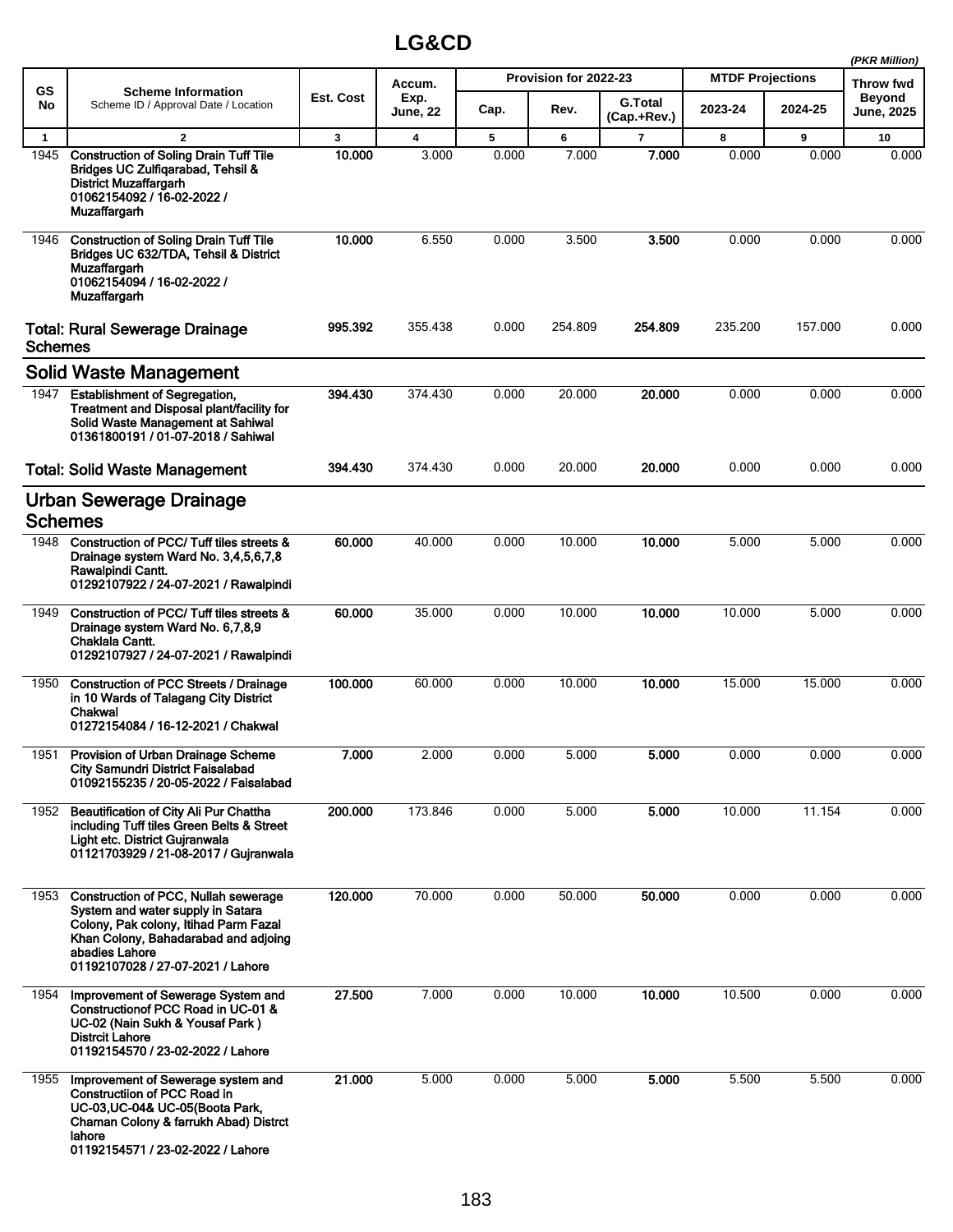|                |                                                                                                                                                                                                                          |           |                         |       |                       |                               |                         |         | (PKR Million)               |
|----------------|--------------------------------------------------------------------------------------------------------------------------------------------------------------------------------------------------------------------------|-----------|-------------------------|-------|-----------------------|-------------------------------|-------------------------|---------|-----------------------------|
| <b>GS</b>      | <b>Scheme Information</b>                                                                                                                                                                                                |           | Accum.                  |       | Provision for 2022-23 |                               | <b>MTDF Projections</b> |         | <b>Throw fwd</b>            |
| No             | Scheme ID / Approval Date / Location                                                                                                                                                                                     | Est. Cost | Exp.<br><b>June, 22</b> | Cap.  | Rev.                  | <b>G.Total</b><br>(Cap.+Rev.) | 2023-24                 | 2024-25 | <b>Beyond</b><br>June, 2025 |
| $\mathbf{1}$   | $\mathbf{2}$                                                                                                                                                                                                             | 3         | 4                       | 5     | 6                     | 7                             | 8                       | 9       | 10                          |
| 1956           | Improvement of Sewerage system and<br>Construction of PCC Road in UC-06,<br>UC-07 (Aziz Colony Hameed Park,<br>Rasool Nageer, Chettah park & kot<br>Shahab Ud Din ) Distrcit Lahore<br>01192154572 / 23-02-2022 / Lahore | 28.000    | 7.000                   | 0.000 | 10.000                | 10.000                        | 11.000                  | 0.000   | 0.000                       |
| 1957           | Improvement of Sewerage system and<br>Construction of PCC Road in Uc-08, &<br>UC-09 Faisal Park Barket Town Match<br>Factory Ali Park & haji kot, Distrcit lahore                                                        | 23.500    | 6.000                   | 0.000 | 5.000                 | 5.000                         | 6.250                   | 6.250   | 0.000                       |
|                | 01192154573 / 23-02-2022 / Lahore                                                                                                                                                                                        |           |                         |       |                       |                               |                         |         |                             |
| 1958           | Sewerage / Drainage scheme of mohala<br>Purana Karkhana Feroza Tehsil Liaqat<br>Pur RY Khan<br>01032103525 / 17-07-2021 / Rahim Yar<br>Khan                                                                              | 35.000    | 10.000                  | 0.000 | 25.000                | 25.000                        | 0.000                   | 0.000   | 0.000                       |
| <b>Schemes</b> | <b>Total: Urban Sewerage Drainage</b>                                                                                                                                                                                    | 682.000   | 415.846                 | 0.000 | 145.000               | 145.000                       | 73.250                  | 47.904  | 0.000                       |
|                | <b>Walled City of Lahore Authority</b>                                                                                                                                                                                   |           |                         |       |                       |                               |                         |         |                             |
| 1959           | Dilkash Layalpur at Faisalabad initiative<br>to raise the aesthetic view of the City<br>Faisalabad<br>01092103536 / 11-08-2021 / Faisalabad                                                                              | 300.000   | 60.000                  | 0.000 | 20.000                | 20.000                        | 115.000                 | 105.000 | 0.000                       |
| 1960           | Preservation and Restoration of Lahore<br>Fort<br>01191601244 / 24-08-2017 / Lahore                                                                                                                                      | 964.087   | 371.816                 | 0.000 | 20.000                | 20,000                        | 286.000                 | 286.271 | 0.000                       |
| 1961           | Pilot Urban Rehabilitation and<br>Infrastructure Improvement Project<br>Package IV from Chowk Purani Kotwali<br>to Sonehri Masjid via Dabbi Darbar<br><b>WCLA, Lahore</b><br>01191700098 / 23-08-2017 / Lahore           | 541 210   | 115.542                 | 0.000 | 15.000                | 15,000                        | 205.000                 | 205.668 | 0.000                       |
| 1962           | Preservation & Restoration of Wazir<br><b>Khan Mosque</b><br>01191700100 / 19-09-2017 / Lahore                                                                                                                           | 555.000   | 161.165                 | 0.000 | 15.000                | 15.000                        | 180.000                 | 189.835 | 9.000                       |
| 1963           | <b>Conservation &amp; Restoration of Mariam</b><br>Zamani Mosque, LAHORE<br>01191700102 / 30-08-2017 / Lahore                                                                                                            | 120.000   | 40.351                  | 0.000 | 15.000                | 15.000                        | 32.000                  | 32.649  | 0.000                       |
| 1964           | 'Dilkash Lahore' initiative to raise<br>aesthetic view of the City Lahore<br>01192102565 / 28-10-2021 / Lahore                                                                                                           | 500.000   | 50.000                  | 0.000 | 20.500                | 20.500                        | 255.000                 | 224.500 | 0.000                       |
|                | 1965 Conservation of Bradlaugh Hall, Lahore<br>in Partnership with ETPB<br>01192106871 / 30-07-2021 / Lahore                                                                                                             | 60.000    | 1.000                   | 0.000 | 5.000                 | 5.000                         | 27.000                  | 27.000  | 0.000                       |
| 1966           | <b>Restoration of Historical Buildings inside</b><br><b>Walled City Lahore</b><br>01192106891 / 30-07-2021 / Lahore                                                                                                      | 75.000    | 25.000                  | 0.000 | 10.000                | 10.000                        | 20.000                  | 20.000  | 0.000                       |
| 1967           | Rehabilitaiton of Wazir Khan to Kocha<br>Shah Hussain<br>01192106898 / 30-07-2021 / Lahore                                                                                                                               | 90.000    | 20.000                  | 0.000 | 10.000                | 10.000                        | 30.000                  | 30.000  | 0.000                       |
| 1968           | Rehabilitation of historical site of<br>Chakar-e-Azam tomb and Sikh era fort<br>at Satgarah<br>01341901810 / 08-08-2019 / Okara                                                                                          | 100.480   | 38.498                  | 0.000 | 10.000                | 10.000                        | 0.000                   | 0.000   | 0.000                       |
| 1969           | 'Dilkash Multan' initiative to raise the<br>aesthetic view of the City Multan<br>01242103530 / 11-08-2021 / Multan                                                                                                       | 300.000   | 50.000                  | 0.000 | 35.000                | 35.000                        | 115.000                 | 100.000 | 0.000                       |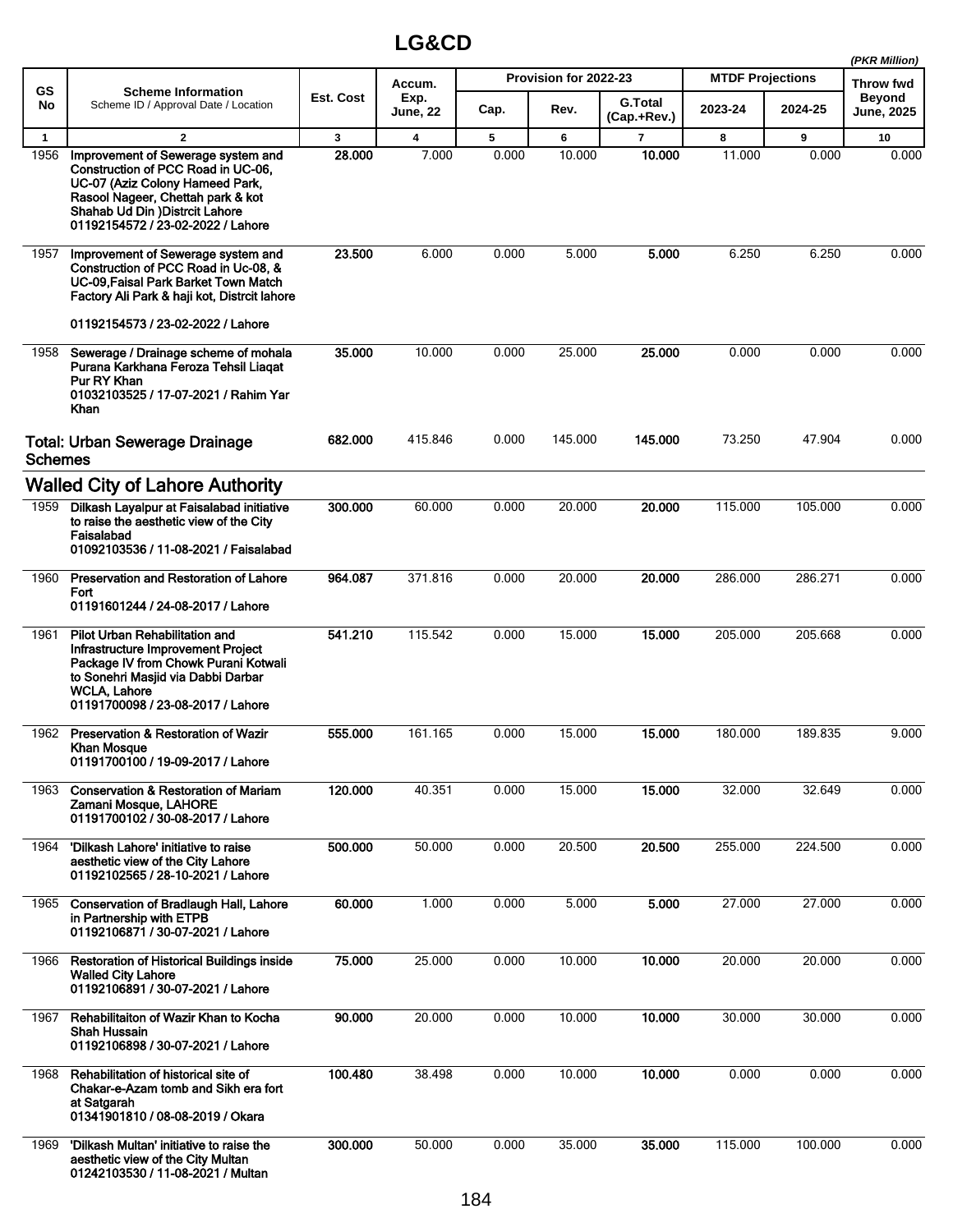|                  |                                                                                                                                                      |             |                  |       |                       |                               |                         |            | (PKR Million)                      |
|------------------|------------------------------------------------------------------------------------------------------------------------------------------------------|-------------|------------------|-------|-----------------------|-------------------------------|-------------------------|------------|------------------------------------|
| <b>GS</b>        | <b>Scheme Information</b>                                                                                                                            |             | Accum.           |       | Provision for 2022-23 |                               | <b>MTDF Projections</b> |            | <b>Throw fwd</b>                   |
| No               | Scheme ID / Approval Date / Location                                                                                                                 | Est. Cost   | Exp.<br>June, 22 | Cap.  | Rev.                  | <b>G.Total</b><br>(Cap.+Rev.) | 2023-24                 | 2024-25    | <b>Beyond</b><br><b>June, 2025</b> |
| $\mathbf{1}$     | $\mathbf{2}$                                                                                                                                         | 3           | 4                | 5     | 6                     | 7                             | 8                       | 9          | 10                                 |
| 1970             | 'Dilkash Bahawalpur' initiative to raise<br>the aesthetic view of the City<br><b>Bahawalpur</b><br>01192103431 / 11-08-2021 /<br>Bahawalpur          | 300.000     | 35.000           | 0.000 | 10.000                | 10.000                        | 117.500                 | 137.500    | 0.000                              |
|                  | <b>Total: Walled City of Lahore Authority</b>                                                                                                        | 3,905,777   | 968.372          | 0.000 | 185.500               | 185.500                       | 1.382.500               | 1,358.423  | 9.000                              |
|                  | <b>Total: ON-GOING SCHEMES</b>                                                                                                                       | 161,328.400 | 32, 163. 134     |       | 40.310 18,399.690     | 18,440.000                    | 34,237.603              | 18,623.111 | 69,131.211                         |
|                  | <b>NEW SCHEMES</b>                                                                                                                                   |             |                  |       |                       |                               |                         |            |                                    |
| <b>Buildings</b> |                                                                                                                                                      |             |                  |       |                       |                               |                         |            |                                    |
| 1971             | <b>Construction of Community Center</b><br>Warah Gishkori Nashaib, Layyah<br>01052202888 / Un-Approved / Layyah                                      | 5.000       | 0.000            | 0.000 | 5.000                 | 5.000                         | 0.000                   | 0.000      | 0.000                              |
|                  | <b>Total: Buildings</b>                                                                                                                              | 5.000       | 0.000            | 0.000 | 5.000                 | 5.000                         | 0.000                   | 0.000      | 0.000                              |
|                  | <b>Drainage</b>                                                                                                                                      |             |                  |       |                       |                               |                         |            |                                    |
|                  | 1972 Construction of Solling, Tuff Tiles,<br>Culverts / Sewerage, UC Kotla Haji<br>Shah Warah Gishkori, Layyah<br>01052202890 / Un-Approved / Layyah | 20.000      | 0.000            | 0.000 | 10.000                | 10.000                        | 5.000                   | 5.000      | 0.000                              |
|                  | <b>Total: Drainage</b>                                                                                                                               | 20.000      | 0.000            | 0.000 | 10.000                | 10.000                        | 5.000                   | 5.000      | 0.000                              |
|                  | <b>Improvement of Graveyards</b>                                                                                                                     |             |                  |       |                       |                               |                         |            |                                    |
| 1973             | Model Graveyard at Nowshera Virkan<br>Gujranwala<br>01122202807 / Un-Approved /<br>Gujranwala                                                        | 70.000      | 0.000            | 0.000 | 15.000                | 15,000                        | 27.500                  | 27.500     | 0.000                              |
|                  | 1974 Construction of Model Graveyard at<br>Rakh Pabi Sarkar Tehsil & Dist. Guirat<br>01132201929 / Un-Approved / Gujrat                              | 70.000      | 0.000            | 0.000 | 15.000                | 15.000                        | 27.500                  | 27.500     | 0.000                              |
| 1975             | Boundary wall of graveyard village chak<br>Qazian Tehsil Shakargarh, District<br>Narowal<br>01162202819 / Un-Approved / Narowal                      | 10.000      | 0.000            | 0.000 | 5.000                 | 5.000                         | 5.000                   | 0.000      | 0.000                              |
| 1976             | <b>Construction of Model Graveyard at</b><br>Chak #7-B Tehsil Sadar, Dist.<br><b>Bahawalpur</b><br>01022201928 / Un-Approved /<br><b>Bahawalpur</b>  | 60.000      | 0.000            | 0.000 | 10.000                | 10.000                        | 20.000                  | 20.000     | 10.000                             |
|                  | <b>Total: Improvement of Graveyards</b>                                                                                                              | 210.000     | 0.000            | 0.000 | 45.000                | 45.000                        | 80.000                  | 75.000     | 10.000                             |
| LG&CD            |                                                                                                                                                      |             |                  |       |                       |                               |                         |            |                                    |
| 1977             | Revitalization/Rehabilitation of Ponds in<br><b>Villages</b><br>01372201913 / Un-Approved / Punjab                                                   | 500.000     | 0.000            | 0.000 | 50.000                | 50.000                        | 300.000                 | 150.000    | 0.000                              |
| 1978             | <b>Energy Audit of Local Governments and</b><br>Solarization<br>01372201932 / Un-Approved / Punjab                                                   | 90.000      | 0.000            | 0.000 | 15.000                | 15.000                        | 37.000                  | 38.000     | 0.000                              |
| 1979             | <b>Upgradation of Slaughter Houses</b><br>01372201934 / Un-Approved / Punjab                                                                         | 500.000     | 0.000            | 0.000 | 50.000                | 50.000                        | 200.000                 | 250.000    | 0.000                              |
| 1980             | Improvement of General Bus Stand in<br>Category-III<br>01372201936 / Un-Approved / Punjab                                                            | 500.000     | 0.000            | 0.000 | 50.000                | 50.000                        | 200.000                 | 250.000    | 0.000                              |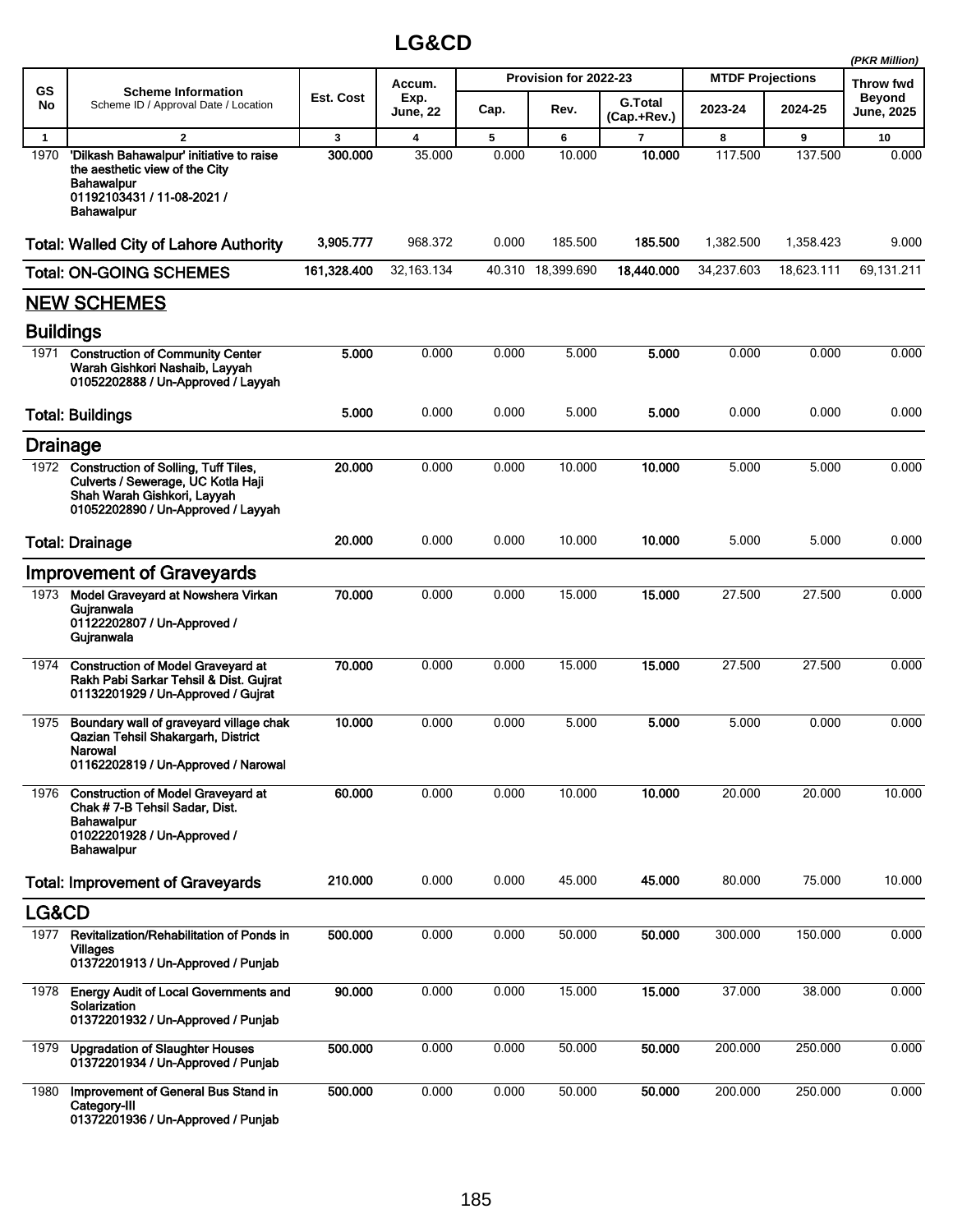|              |                                                                                                                                                                                                                                                          |           |                         |       |                       |                               |                         |         | (PKR Million)                      |
|--------------|----------------------------------------------------------------------------------------------------------------------------------------------------------------------------------------------------------------------------------------------------------|-----------|-------------------------|-------|-----------------------|-------------------------------|-------------------------|---------|------------------------------------|
| <b>GS</b>    | <b>Scheme Information</b>                                                                                                                                                                                                                                |           | Accum.                  |       | Provision for 2022-23 |                               | <b>MTDF Projections</b> |         | Throw fwd                          |
| No           | Scheme ID / Approval Date / Location                                                                                                                                                                                                                     | Est. Cost | Exp.<br><b>June, 22</b> | Cap.  | Rev.                  | <b>G.Total</b><br>(Cap.+Rev.) | 2023-24                 | 2024-25 | <b>Beyond</b><br><b>June, 2025</b> |
| $\mathbf{1}$ | $\overline{2}$                                                                                                                                                                                                                                           | 3         | $\overline{\mathbf{4}}$ | 5     | 6                     | $\overline{7}$                | 8                       | 9       | 10                                 |
| 1981         | <b>Establishment of Material Testing Labs</b><br>01372201937 / Un-Approved / Punjab                                                                                                                                                                      | 100.000   | 0.000                   | 0.000 | 15.000                | 15.000                        | 50.000                  | 35.000  | 0.000                              |
|              | 1982 Funding facility for incomplete /<br>unfunded schemes<br>01372202686 / Un-Approved / Punjab                                                                                                                                                         | 195.000   | 0.000                   | 0.000 | 185.000               | 185.000                       | 0.000                   | 0.000   | 0.000                              |
| 1983         | Digitalization / mapping of WATSAN<br>infrastructure in Punjab<br>01372202714 / Un-Approved / Punjab                                                                                                                                                     | 400.000   | 0.000                   | 0.000 | 20.000                | 20.000                        | 300.000                 | 80.000  | 0.000                              |
|              | <b>Total: LG&amp;CD</b>                                                                                                                                                                                                                                  | 2,285.000 | 0.000                   | 0.000 | 385.000               | 385.000                       | 1,087.000               | 803.000 | 0.000                              |
| Road         |                                                                                                                                                                                                                                                          |           |                         |       |                       |                               |                         |         |                                    |
| 1984         | Construction of road abadi sikandar<br>hayat ranjha to naseer pur khurd and<br>rural drainage scheme naseer pur khurd<br><b>Tehsil Kot Momin District Sargodha</b><br>01332202056 / Un-Approved / Sargodha                                               | 35.000    | 0.000                   | 0.000 | 5.000                 | 5.000                         | 15.000                  | 15.000  | 0.000                              |
| 1985         | Construction of road from Machikey to<br>Thatha Chawan Gujranwala<br>01122202147 / Un-Approved /<br>Gujranwala                                                                                                                                           | 50.000    | 0.000                   | 0.000 | 10.000                | 10.000                        | 15.000                  | 20.000  | 5.000                              |
| 1986         | Road Toti Chak, Ksashmir Nagar Road<br>2.5 Km, District Sialkot<br>01172202931 / Un-Approved / Sialkot                                                                                                                                                   | 75.000    | 0.000                   | 0.000 | 10.000                | 10.000                        | 30.000                  | 35.000  | 0.000                              |
| 1987         | Road, Drainage from Burj Araiyyan<br>Road to Sahib Rehan 3 km, District<br>Sialkot.<br>01172202932 / Un-Approved / Sialkot                                                                                                                               | 75.000    | 0.000                   | 0.000 | 10.000                | 10.000                        | 30.000                  | 35.000  | 0.000                              |
| 1988         | <b>Construction of Pull Lala Kareek (Khadi)</b><br>and 1 km Carpeted Road Basti Gishkori,<br>Layyah<br>01052202887 / Un-Approved / Layyah                                                                                                                | 60.000    | 0.000                   | 0.000 | 10.000                | 10.000                        | 25.000                  | 25.000  | 0.000                              |
| 1989         | <b>Construction of Carpet Road Bhatta</b><br>More to Basti Shahid Gishkori (Length<br>0.4km), Layyah<br>01052202889 / Un-Approved / Layyah                                                                                                               | 10.000    | 0.000                   | 0.000 | 10.000                | 10.000                        | 0.000                   | 0.000   | 0.000                              |
| 1990         | Construction of metaled road from main<br>road to boys schools Chona Wala, chak<br>No. 188/M, UC No. 28 Tehsil Hasilpur<br><b>District Bahawalpur</b><br>01022202837 / Un-Approved /<br><b>Bahawalpur</b>                                                | 22.800    | 0.000                   | 0.000 | 8.000                 | 8.000                         | 14.800                  | 0.000   | 0.000                              |
|              | <b>Total: Road</b>                                                                                                                                                                                                                                       | 327.800   | 0.000                   | 0.000 | 63.000                | 63.000                        | 129.800                 | 130.000 | 5.000                              |
|              | <b>Rural Sewerage Drainage</b><br><b>Schemes</b>                                                                                                                                                                                                         |           |                         |       |                       |                               |                         |         |                                    |
| 1991         | Construction of rural drainage scheme<br>laying of PCC slab, tuff paver, dry brick<br>pavement & drains, sullage carrier with<br>RCC culverts at village lak & Izafi Abadi<br>Lak Mor Tehsil & District Sargodha<br>01332202026 / Un-Approved / Sargodha | 30.000    | 0.000                   | 0.000 | 10.000                | 10.000                        | 20.000                  | 0.000   | 0.000                              |
| 1992         | Streets, Drainage UC Ghlotian Khurd,<br>Ghlotian Kalan, Bharokay, Dhamonkay,<br>Dharweshkay, Talharra, Thatha, District<br>Sialkot.<br>01172202933 / Un-Approved / Sialkot                                                                               | 70.000    | 0.000                   | 0.000 | 10.000                | 10.000                        | 30.000                  | 30.000  | 0.000                              |